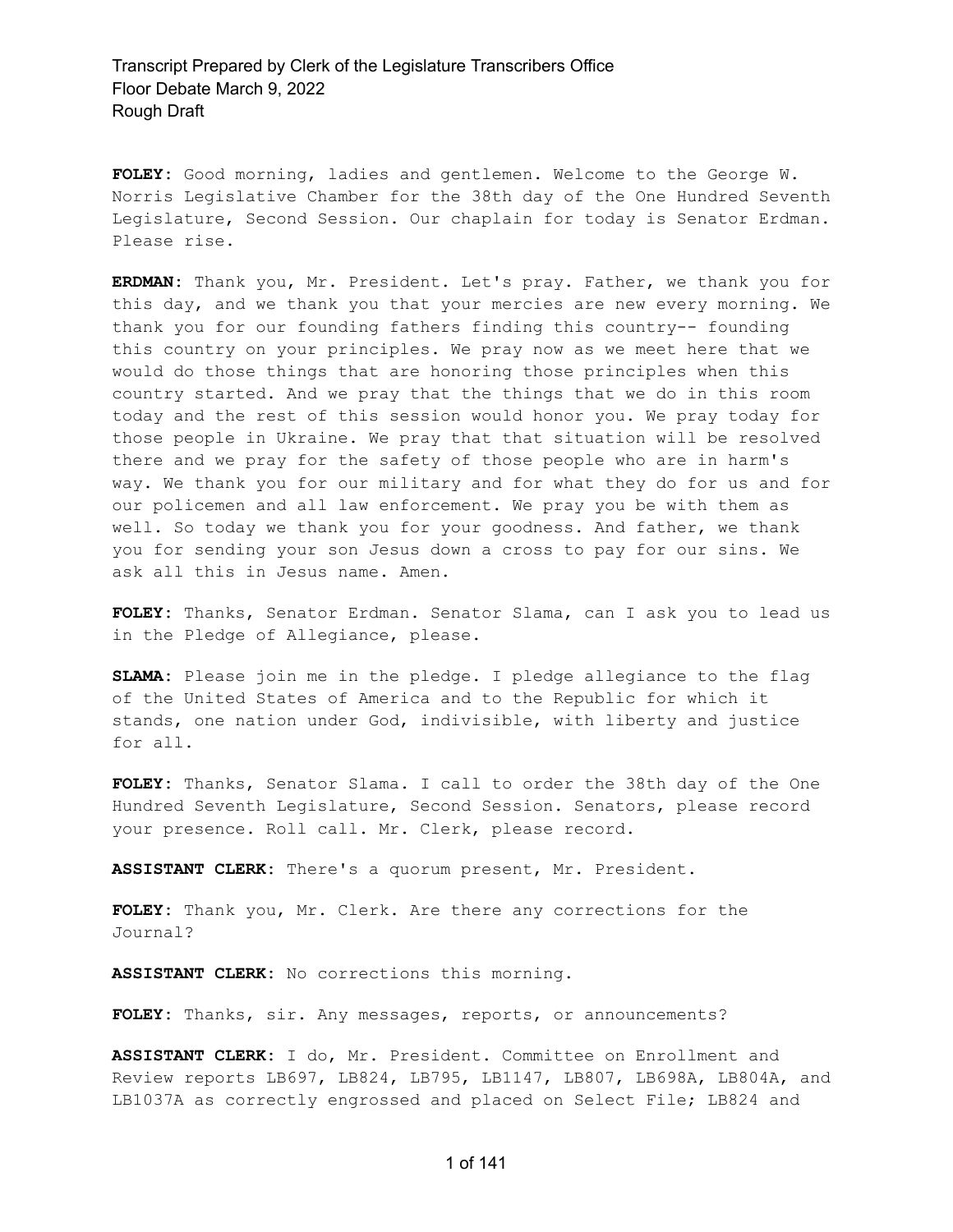LB1147 having E&R amendments. Senator Lathrop, amendments to be printed to LB1011, FA74, FA75, FA76, FA77, FA78, and FA79. New A bill. Senator Moser, LB984A. A bill for an act relating to appropriations. Appropriates funds aiding in carrying out provisions of LB984. That will be placed on General File. That's all I have at this time, Mr. President.

**FOLEY:** Thank you, Mr. Clerk. Senator Machaela Cavanaugh would like to recognize Dr. Joe Miller of Omaha, Nebraska, serving us today as family physician of the day. Dr. Miller is with us under the north balcony. Doctor, please rise. We'd like to welcome you to the Nebraska Legislature. General File, 2022 Senator priority bills, Mr Clerk.

**ASSISTANT CLERK:** Mr. President, LB519, introduced by Senator Morfeld. It's a bill for an act relating to public safety. Changes provisions relating to notice for petitions to change a person's name; provides immunity for certain alcohol and controlled substance violations by witnesses and victims of sexual assaults and persons cooperating with law enforcement. Defines terms, harmonizes provisions, repeals original section. The bill was read for the first time on January 19 of 2021 and referred to the Judiciary Committee. That committee placed the bill on General File with committee amendments, Mr President.

**FOLEY:** Thank you, Mr. Clerk. Members, please come to order. Senator Morfeld, you're recognized.

**MORFELD:** Thank you, Mr. President, and members of the Legislature. Today, I'm honored to present LB519, a bill to provide Good Samaritan immunity from certain drug and alcohol possession charges for people reporting sexual assault of themselves or others. It also gives judges the discretion to waive requirements for publication of name changes when doing so could endanger the petitioner. The bill advanced from committee 8-0 and I want to thank all of my colleagues on the Judiciary Committee for supporting it. The bill prevents victims and witnesses from arrest or prosecution for minor drug and alcohol charges if they report the incident, the sexual assault in good faith, request emergency medical assistance for a victim and cooperate with law enforcement and the investigation. This legislation mirrors my previous legislation that provided limited immunity for drug and alcohol overdoses that this Legislature has overwhelmingly passed two times in previous sessions. Since-- excuse me. Since the passage of that legislation, I cannot tell you how many Nebraskans and parents of Nebraskans suffering from drug or alcohol addiction that have reached out to me and told me that our law saved their or their loved ones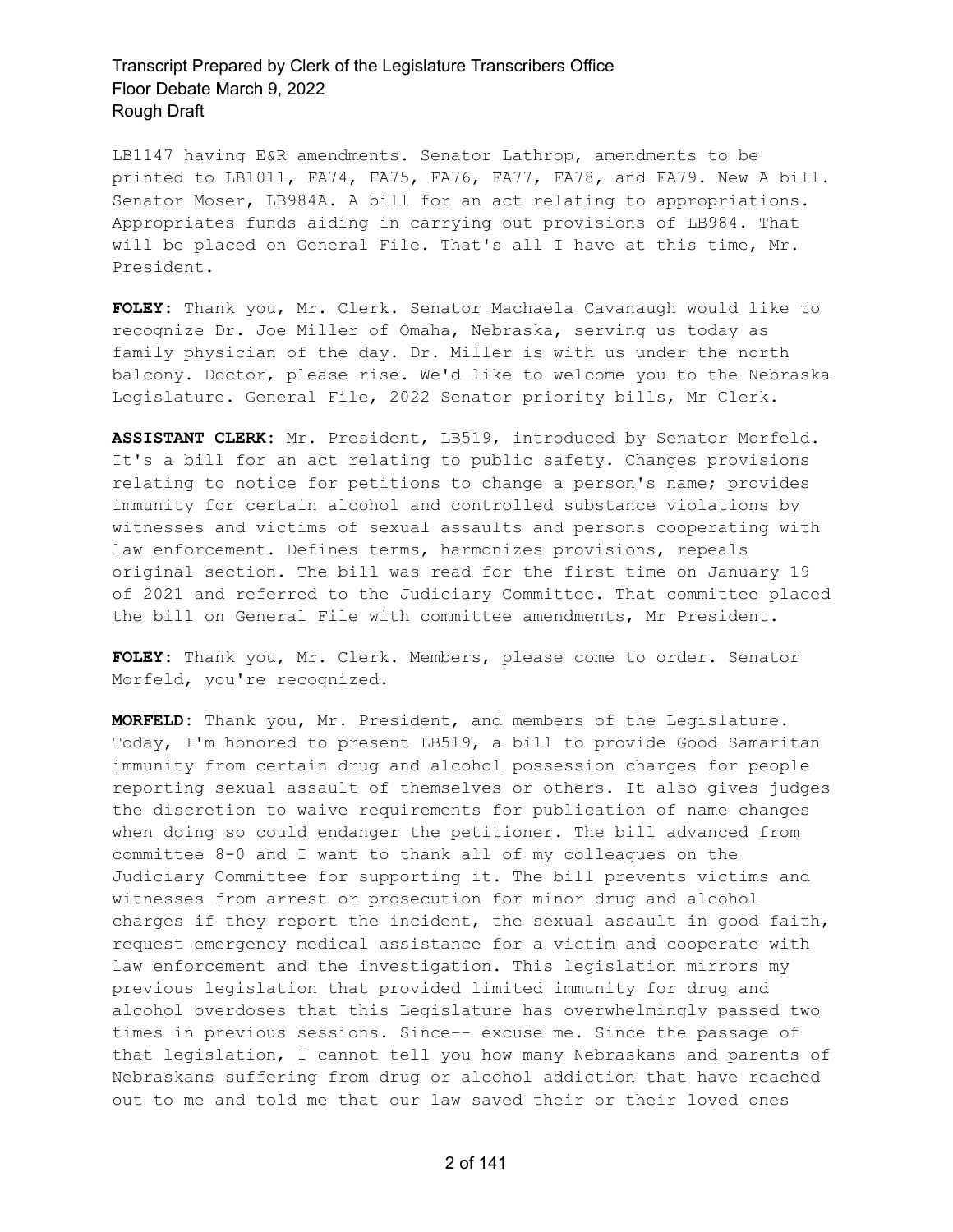lives. This legislation was brought to me by the students at the University of Nebraska who told me very personal stories of their assault and then subsequent fear of reporting the sexual assault because they are under the influence of alcohol or drugs at the time of the sexual assault. Since then, I've heard from Nebraskans across the state of all ages who have told me that. This is something that is a barrier to them reporting some of the worst and most brutal crimes against them. Colleagues, as someone who was sexually assaulted multiple times as a child, I can tell you that the fear to report sexual assault, even when substances were not involved, is real. The feelings of fear, anger and shame prevented me from telling my parents of my assault multiple times from a neighbor by many months and I was only a young boy at that time, not under the influence of any substances. So I can only imagine how some of our fellow Nebraskans would feel in those situations. That's why I brought this legislation. This legislation will benefit everyone, not just students, and the alcohol issue specifically will benefit young people, particularly college students I represent who are disproportionately sexually assaulted. By removing potential punishments for certain drug and alcohol charges, students who experience or witness sexual assault may be more likely to come forward and report to campus or local authorities. Alcohol or drug use should not get in the way of bringing someone to justice because of a sexual assault. Just as we removed barriers for Nebraskans seeking medical attention due to an alcohol or drug overdose, we should remove any barriers for Nebraskans who are sexually assaulted to report that assault so their perpetrator can be brought to justice and we can keep Nebraskans and our communities safe. Sexual assault is a widespread problem in many communities, but it is particularly evident on college campuses. Studies have shown that victims of sexual assaults sometimes do not come forward to report a crime because they believe that drugs and alcohol will be addressed in terms of charges before the crime of sexual assault perpetrated against them. If more victims and bystanders come forward to report sexual assault, we can prevent perpetrators from assaulting others. I urge your favorable consideration of LB519 and I'd be happy to answer any questions. Thank you.

**FOLEY:** Thanks, Senator Morfeld. As the Clerk indicated, there are amendments from the Judiciary Committee. Senator Lathrop, you're recognized to open on the committee amendments.

**LATHROP:** Thank you, Mr. President. Good morning, and good morning, colleagues. LB519 was heard by the Judiciary Committee on February 5, 2021. The committee voted 8-0 to amend the bill with AM1781 and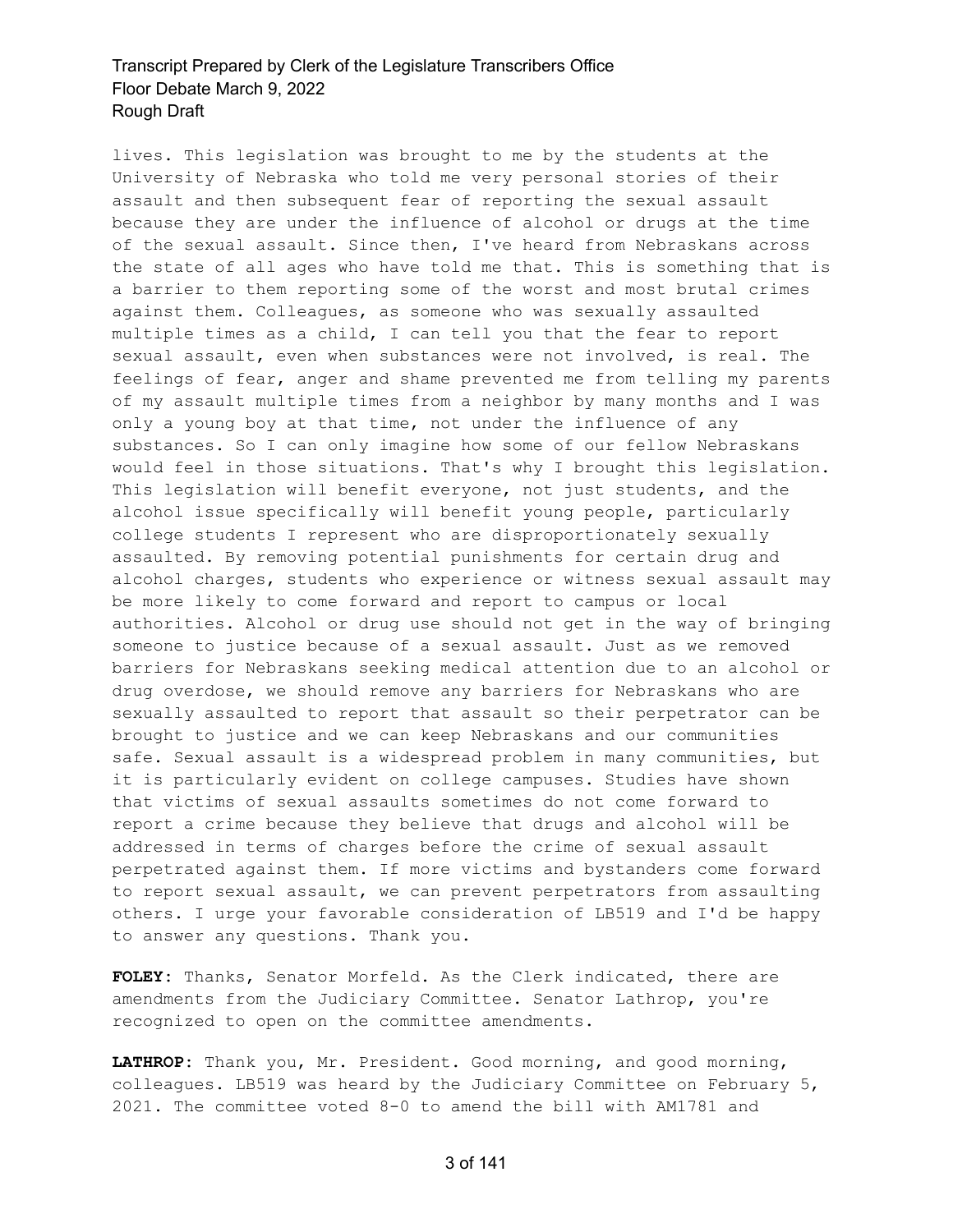advance the bill to General File. The amendment would narrow the court's authority to waive notice for name change petitions. Under the amendment, the court would waive notice if the petitioner demonstrates that the notice would endanger the petitioner. We felt like the amendment was appropriate and the bill was consequential. It has been advanced to the floor by the committee on a 8-0 vote. I would encourage your support of both the amendment and the underlying bill. Thank you.

**FOLEY:** Thanks, Senator Lathrop. Debate is now open on LB519 and the pending committee amendments. Senator Erdman.

**ERDMAN:** Thank you, Mr. President. Good morning. I listened to Senator Morfeld's opening there on his bill and I appreciated his comments. I was wondering if he would yield to a question or two.

**FOLEY:** Senator Morfeld, would you yield, please?

**MORFELD:** Yes.

**ERDMAN:** Senator Morfeld, could you more specifically outline what alcohol and drug-related offenses would receive immunity under this act?

**MORFELD:** Yes, of course, I've got them right here. So Section 4 would amend 28-416 to include a reference to defense in the statute criminalizing possession of a controlled substance. So it would be simple possession, and then Section 5 would amend Section 28-441 to include a reference to defense in the statute that criminalizes the possession of drug paraphernalia. Because oftentimes when you're ingesting a drug, sometimes there has to be paraphernalia involved. So just simple paraphernalia. And then Section 6 would include a reference to the defense in the statute in terms of alcohol for minors.

**ERDMAN:** OK. So how would a potential witness know what crimes they're immune to? How-- how would they know that?

**MORFELD:** Well, there's a lot of public education campaigns on this. So for instance, when we introduced the Good Samaritan alcohol and drug immunity, there's been statewide campaigns on that, public access channels, universities, things like that. That being said, lack of knowledge of the Good Samaritan immunity is certainly a barrier to people utilizing it, and that's something that we work on to educate people across the state.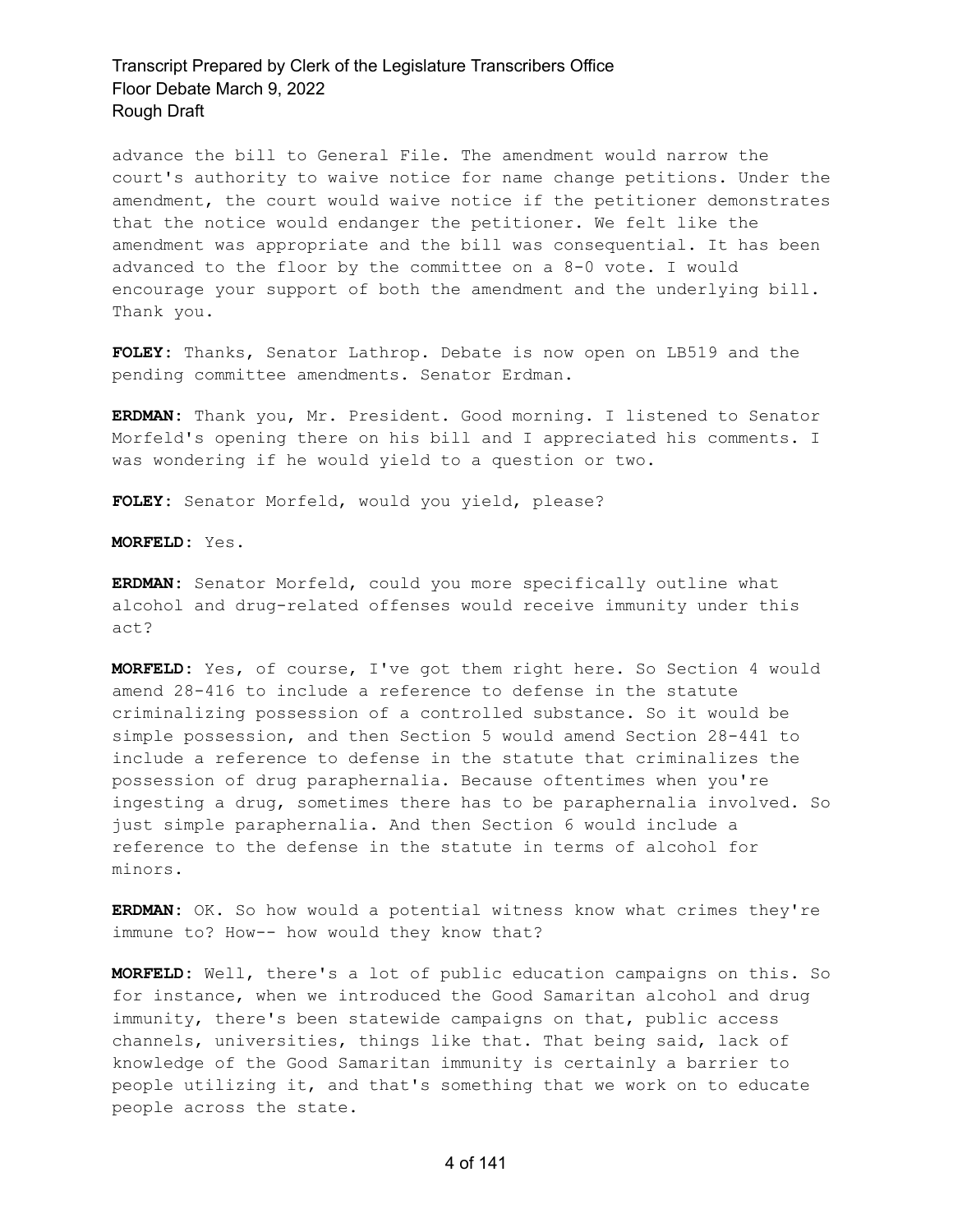**ERDMAN:** OK.

**MORFELD:** Word spreads.

**ERDMAN:** So was it-- I believe when I read the bill, there was opposition from the prosecutors. Was that-- was that correct? Am I correct on it?

**MORFELD:** Yes, there was some opposition from some prosecutors.

**ERDMAN:** What was their-- what was their concern?

**MORFELD:** Their concern was eliminating their discretion to be able to charge people.

**ERDMAN:** OK. So your-- your intent is to become the county attorney, which you would be a prosecutor then, do you see that same issue that they had?

**MORFELD:** I personally would never prosecute somebody for bringing forth a claim of sexual assault. So I do not share their concern. And given that we passed the Good Samaritan laws for drugs and alcohol and they supported those at the time enthusiastically, I don't think that we've seen any miscarriages of justice other than more people getting help and not dying.

**ERDMAN:** So tell me what happens if we don't pass this?

**MORFELD:** If we don't pass this, we will have young people, particularly young women and some young men and older folks too alike that will be more scared of-- will continue to be scared to report sexual assault if they are under the influence of alcohol or drugs at the time. And so what we're going to have is, we're going to have more people not report those crimes and we're going to have more people experience those crimes because their perpetrators will not be-- will not be brought to justice.

**ERDMAN:** OK, thank you. Thank you. So I'm still open to listen to the discussion here, but I'm not real-- I'm not real clear on if I'm going to vote for LB519 or not. So we'll see as the discussion goes, and I hope it continues. Thank you.

**FOLEY:** Thanks, Senator Erdman. Senator Arch.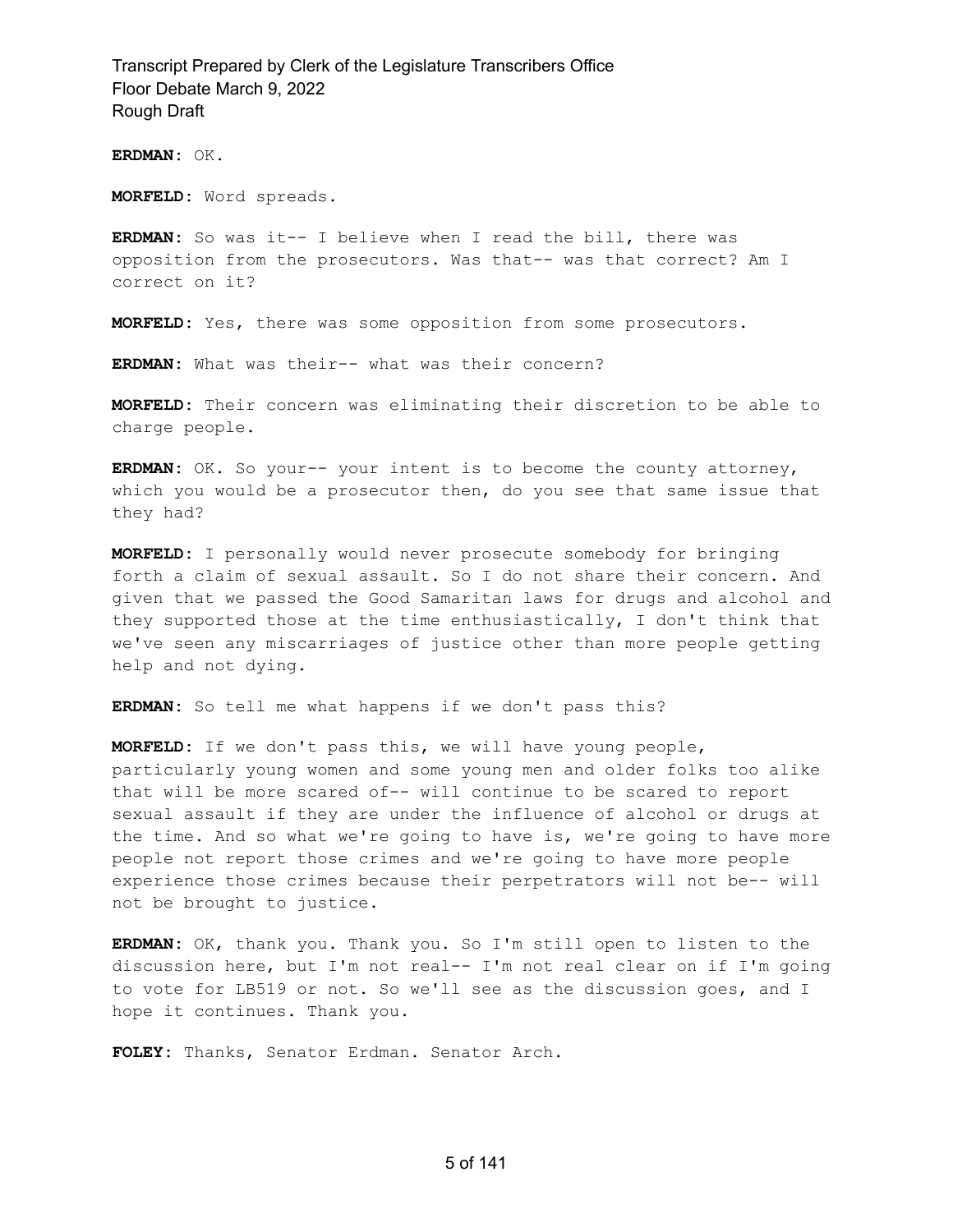**ARCH:** Thank you, Mr. President. I have questions for Senator Morfeld, if he would yield.

**FOLEY:** Senator Morfeld, would you yield, please?

**MORFELD:** Yes.

**ARCH:** I'm not all that familiar with the Good Samaritan reference that you made there, that law. Can you compare and contrast that law with what you're proposing here?

**MORFELD:** Yeah, I appreciate the question. So the Good Samaritan drug and alcohol immunity laws were passed, I think respectfully- respectfully in 2015 and 2017 by this Legislature. We actually mere- excuse me, I'm losing my voice here. We actually mirror the language from those Good Samaritan laws into this one. How those work is if you or somebody you are around is experiencing a drug or alcohol overdose and you call for medical attention, stay on the scene and cooperate with law enforcement officers, then you will be immune from the drug or alcohol charges that would otherwise come if you're under the influence of them at the time. And so what that did was it made it so that people would feel more comfortable calling for medical attention and in order to get that medical attention. And what it came out of was, I believe in 2015, my first year in the Legislature, we had a young man die just a few blocks away from me in a fraternity. And one of the things that came out of that investigation was that he had overdosed on alcohol, but his fraternity brothers were too scared to call for medical authorities and medical attention at that time. And we had heard that from a lot of other people as well. So stepping back for a second, I just wanted to give you the context on that to answer your question. What this will do is the same exact thing. It's-- it's worded basically the same way. But what it includes is the reporting of a sexual assault, either by the individual that was assaulted or by a witness or bystander who may have seen something leading up to that assault or the actual assault occurred.

**ARCH:** One other question. So-- so the-- the drug-- the drug charges or the drug offense that may be witnessed by officers at that time, Senator Erdman, I think, asked you specifically what-- what offenses. Would that include a DUI for instance?

**MORFELD:** No.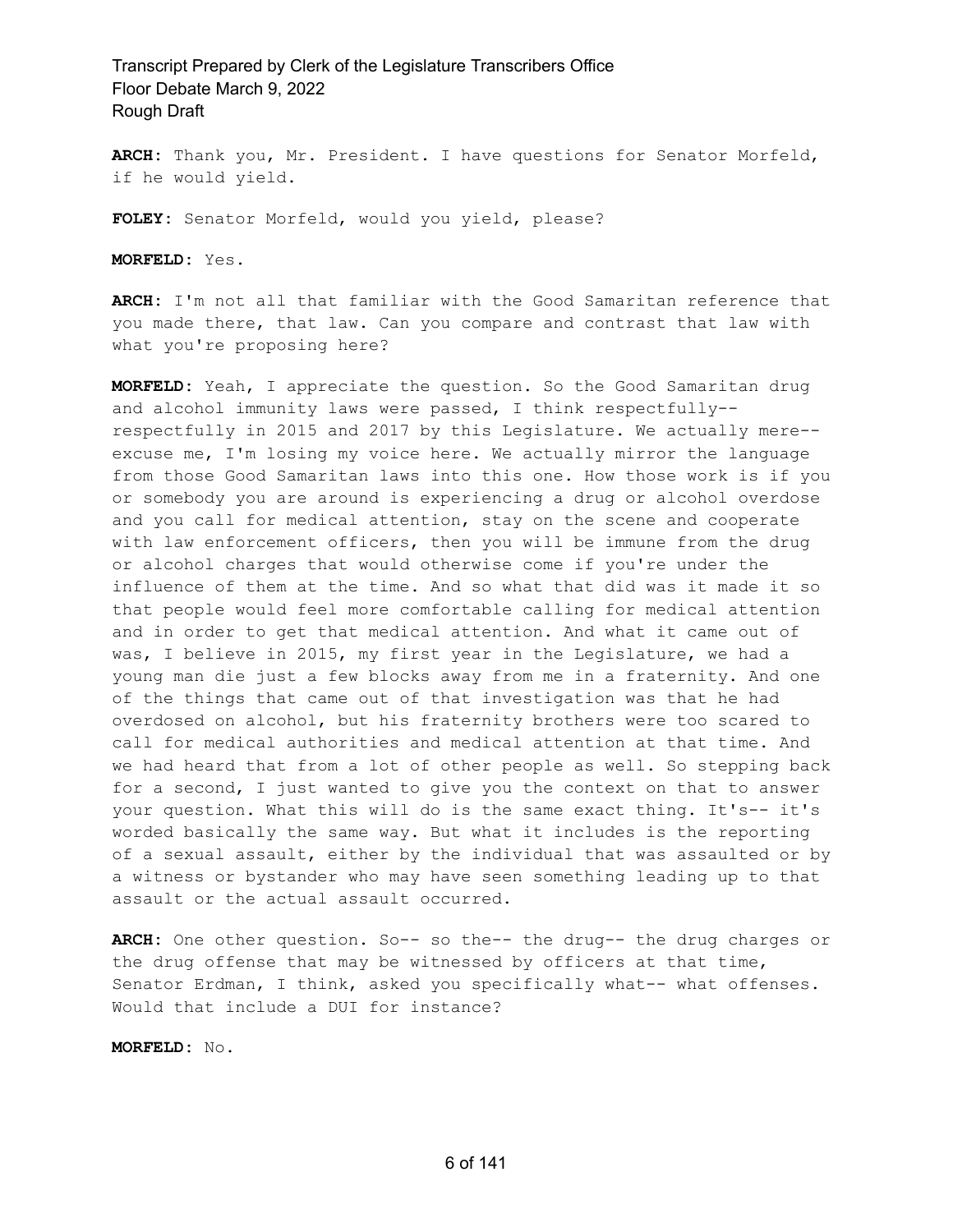**ARCH:** So possession, is that-- I mean, possession or under the influence is that-- is that what you would say--

**MORFELD:** No.

**ARCH:** --are those offenses?

**MORFELD:** Sorry to interrupt.

**ARCH:** Go ahead. That's the question.

**MORFELD:** So it's only-- it's possession. It's not under the influence. And if I said under the influence, I-- I want to correct the record. It's the possession charges which are generally-- it-- it depends on the type of drug. But for marijuana, for instance, that's an infraction, second time it's a misdemeanor, etcetera, and then it moves up. For some-- for some drugs. It's actually depending on how the county attorney interprets it. It could be up to a Class 4 misdemeanor-- or a Class 4 felony. So these are serious types of charges that somebody may be facing, and that's why people are very reticent to come forward.

**ARCH:** And so your bill would waive all of those charges, right, or not waive but I mean, they would-- they would-- they would have immunity from regardless of the severity of that of-- of what they could be charged with. All of that would be-- would be immune.

**MORFELD:** Only for simple possession and drug paraphernalia. So I mean, if you're distributing drugs or in the-- like it does not make you immune from any of those more serious charges like distribution, things like that. Only for the simple possession charges, which depending on the type of drug, can either be infractions all the way up to a Class 4 felony

**ARCH:** Minor in possession, where would that fall?

**MORFELD:** A minor in possession? So that's in possession of alcohol, yes. I mean, so that would be one too. This is drugs and alcohol.

**ARCH:** And that-- OK, drugs and alcohol--

**MORFELD:** Yep.

**ARCH:** --and so they would be immune as well for--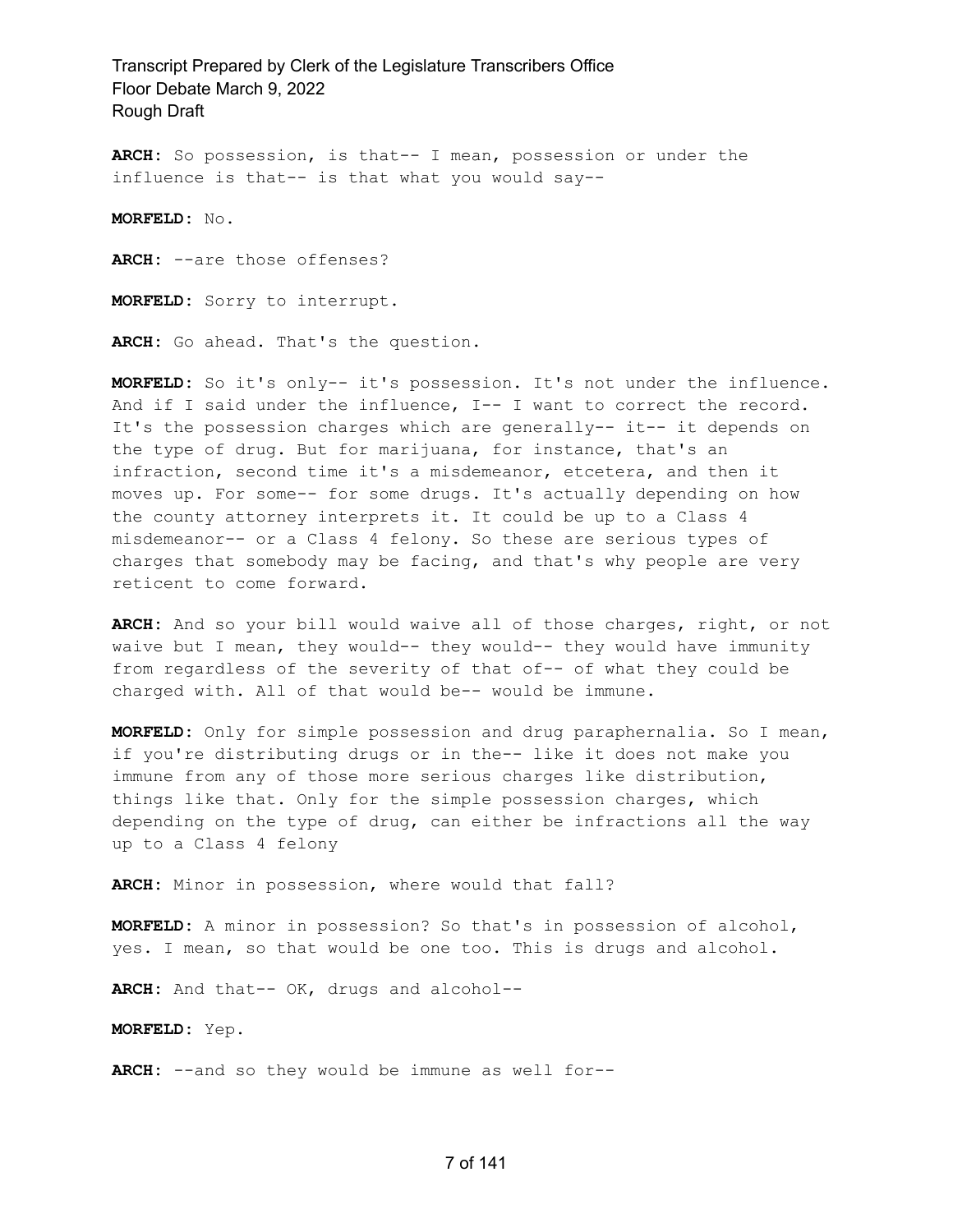**MORFELD:** They would be immune during that very finite period of time that the assault is occurring. So it can't just be like, we are at an a party and there--

**FOLEY:** One minute.

**MORFELD:** --was sexual assault and I happen to be over-- under the influence of alcohol or drugs. They have to either be the person I was assaulted or the witness of that directly. And quite frankly, there's some discretion still on the prosecutor to decide whether or not they're cooperating or whether or not they're actually a witness.

**ARCH:** OK, thank you. I, as Senator Erdman mentioned, I'm still listening as well, but thank you. Thank you for your response. Thank you, Mr. President.

**FOLEY:** Thank you, Senator Arch and Senator Morfeld. Is there any further discussion? I see none. Oh, excuse me. Senator Jacobson.

**JACOBSON:** Thank you, Mr. President. I know Senator Morfeld and I spoke on this yesterday. I've been back and forth on making a decision here. I guess one of the advantages of each of you had is being able to sit through hearings and and get to this point and so I'm still kind of catching up a little bit on the fly. So I had questions for him yesterday on this bill. And I understand the reasons for bringing the bill. I think it has a lot of merit, but I think like the two previous senators, Erdman and Arch, that there's questions about how this all works, and I want to make sure that we don't complicate and hinder prosecution in any way by or allowing, say, drug dealers from coming in and being a witness and walking from something that they should have been prosecuted for. That's the piece that I'm wrestling with. And-- but yet I also fully understand the intent in which Senator-- Senator Morfeld brought the bill. And I do have concerns, and I think particularly as it relates on college campuses, this is a problem and I'm interested in making sure that we see justice as well. So I, too, am going to listen through the debate and try to get to a green vote on this. But I like the amendment that we're debating now. I think the amendment took some-- some concerns that I had away, so I will vote for the amendment and then see where we go when it comes to the bill itself, LB519. So again, I appreciate Senator Morfeld bringing it, and I really concur with my colleagues on some of the concerns. Hopefully we can work through that as we go through this process. Thank you, Mr. President.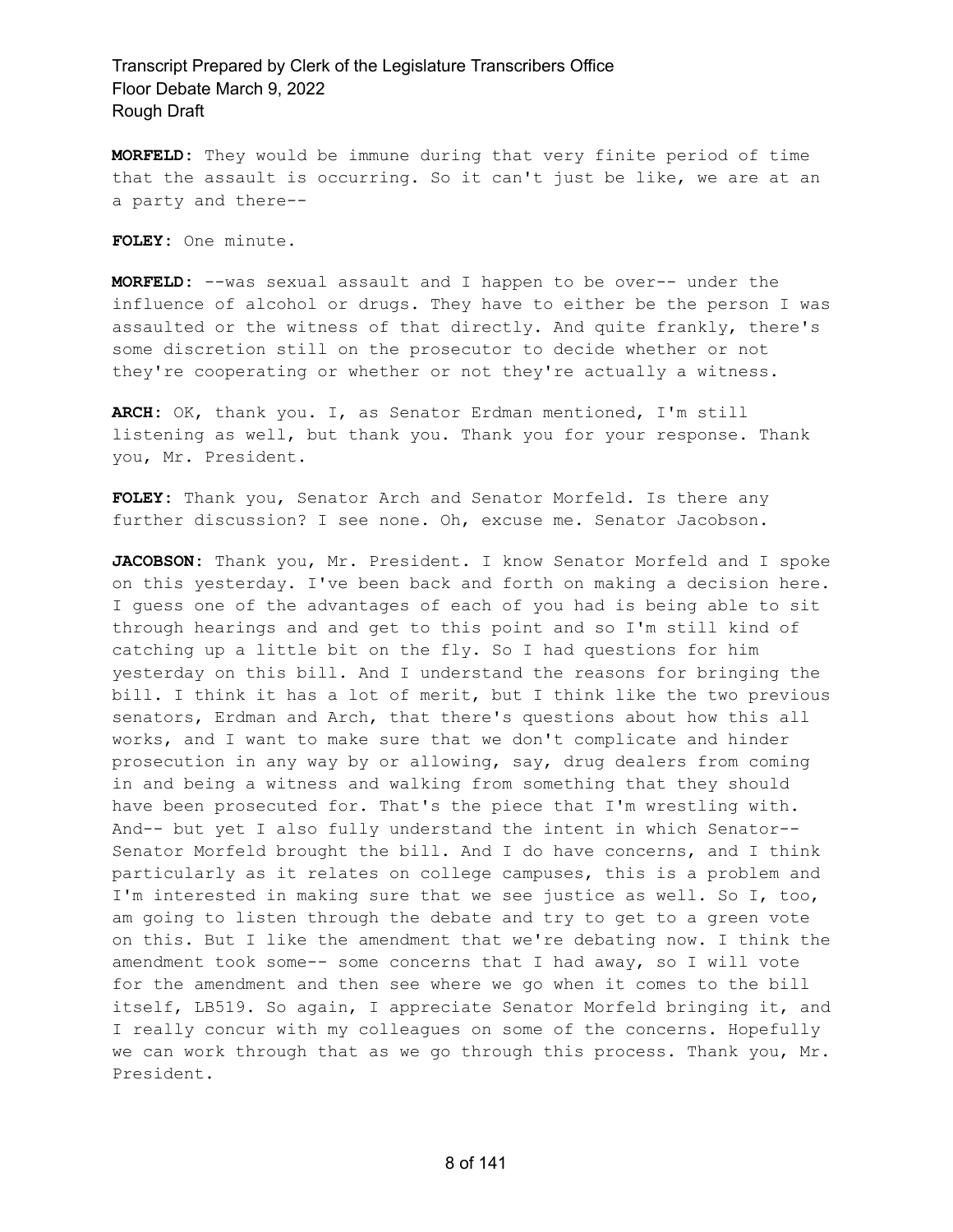**FOLEY:** Thank you, Senator Jacobson. Any further discussion? I see none. Senator Lathrop, you're recognized to close on the committee amendment. He waives closing. The question for the body is the adoption of committee amendment, AM1781. Those in favor vote aye; those opposed vote nay. Have you all voted who care to? Record, please.

**ASSISTANT CLERK:** 33 ayes, 0 nays on adoption of the committee amendment.

**FOLEY:** AM1781, committee amendment, has been adopted. Any further discussion on LB519 as amended? I see none. Senator Morfeld, you're recognized to close on the bill-- on the advance of the bill.

**MORFELD:** Thank you very much, Mr. President, and I appreciate all the thoughtful questions on the floor today. I remain open to any other questions between now and Select File. I just want to note that again, this is a very limited, very, very limited Good Samaritan immunity. It's been proven over the last four or five years in terms of working for drugs and alcohol. It has not been abused, and I think that this is something that we need to extend to victims of sexual assault because we hear from Nebraskans telling us that they are afraid to come forward to bring their perpetrators to justice, and that is something that we need to eliminate any barriers to. And I'd appreciate your green light vote. And if you have any questions between now and Select File, I'm happy to work with you. Thank you.

**FOLEY:** Thanks, Senator Morfeld. Senator Arch, you're speaking light is on, but I cannot recognize you. Senator Morfeld has closed on the bill. The question for the body is advance of LB519 to E&R Initial. Those in favor vote aye; those opposed vote nay. Have you all voted who care to? Record, please.

**ASSISTANT CLERK:** 29 ayes, 6 nays on advancement of the bill.

**FOLEY:** LB519 advances. Moving to LB598. Mr Clerk.

**ASSISTANT CLERK:** Mr. President, LB598 introduced by Senator Wishart. It's a bill for an act relating to the Department of Economic Development. Adopts the Small Business Stabilization Grant Program Action, declares an emergency. The bill was read for the first time on January 20 of 2021, and referred to the Business and Labor Committee. That committee placed the bill on General File with committee amendments. There are other amendments as well, Mr. President.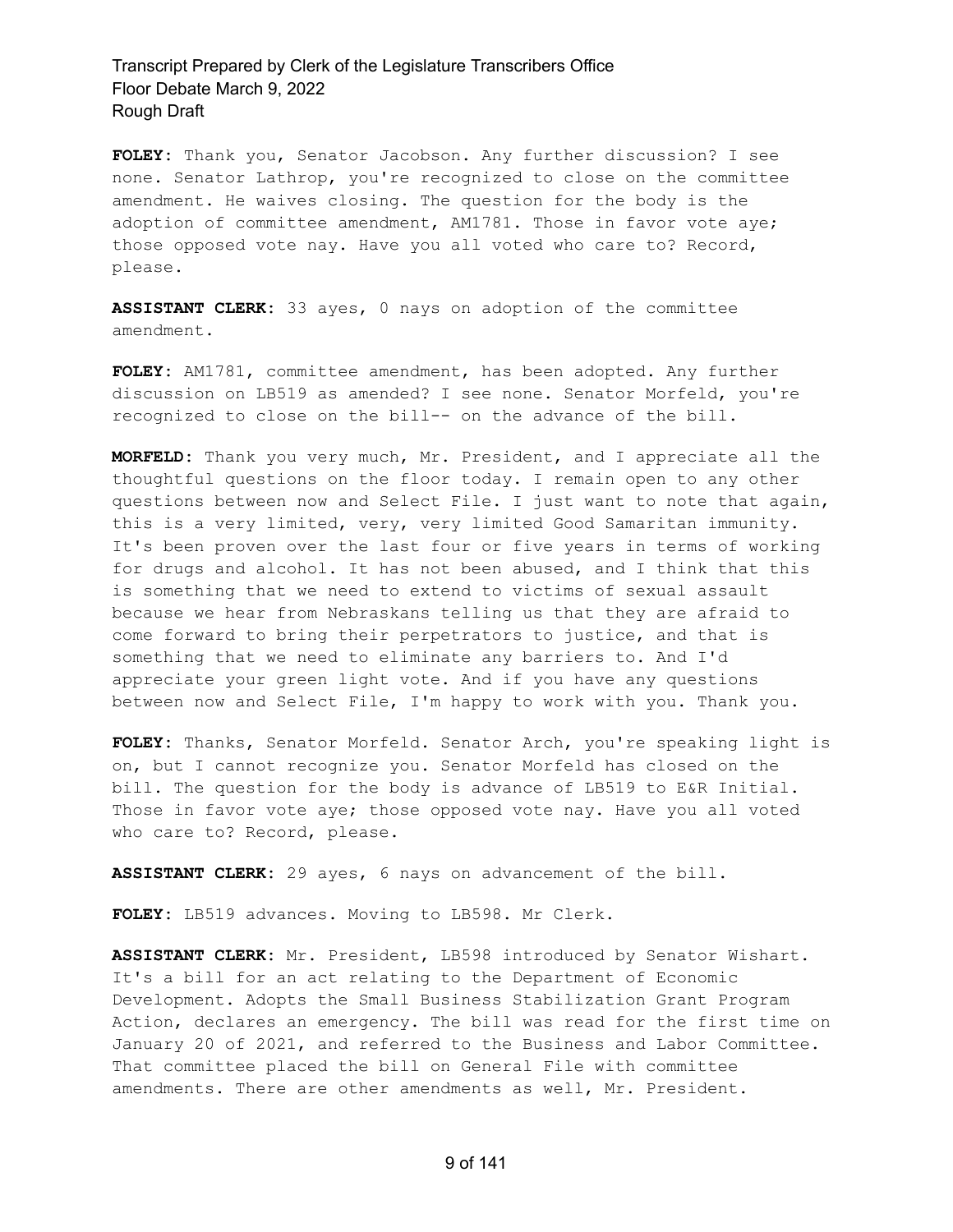**FOLEY:** Thank you, Mr. Clerk. Senator Wishart, you're recognized to open on LB598.

**WISHART:** Good morning, colleagues. Thank you, Mr President. I'm here today to introduce my personal priority bill, LB598, the Small Business Stabilization Grant Program, or as I like to call it, the Main Street Recovery Act. I represent in District 27 a diversity of businesses, including those that exist in the historic market. Twenty-twenty into 2021 was devastating for the bar, music and restaurant industry, as well as many other businesses in the service industry. Many bars I met with were experiencing over 50 percent revenue loss, some over 90 percent revenue loss caused by the pandemic and the following shutdowns. While there was federal relief that came to them-- to most of them, it was frustrating to be out of session and unable to pass legislation on the state level to help our small businesses get through this extraordinary situation. So I got to thinking, how can we set up a targeted system of relief for the future where we have an emergency fund in place to help small businesses in Nebraska who experience devastation from a natural disaster or an emergency? This way, when we encounter flooding, wildfires or a future pandemic and our Legislature is out of session, our state has a mechanism in place to provide immediate relief. I was reminded when drafting this legislation of other legislation that we passed several years ago by Senator Erdman. It was championed by Chairwoman Linehan and passed unanimously by the body. It provided property tax relief for people who had lost their property from flooding. LB598 is channeling that same type of legislation. In this case, we are providing recovery support for our main street businesses in emergency situations. I met with many stakeholders on this legislation from the business community and the Department of Revenue, as well as had discussions with the Department of Economic Development when I put this legislation together. And we looked at all different types of mechanisms for how we could have a system in place to help Main Street businesses during a natural disaster, have the cash flow they need to survive and get through. I decided that we didn't need to reinvent the wheel and create a new program. Our Governor and his team, with Director Goins leading the way at Nebraska Department of Economic Development, had already created a small business stabilization grant program during the pandemic to channel federal relief to small businesses. And this fund really worked, and I have to give a lot of credit to Director Goins and the leadership of the Governor and quickly being able to get relief dollars out to many businesses across the state. So my thought is, since this has worked and we've used it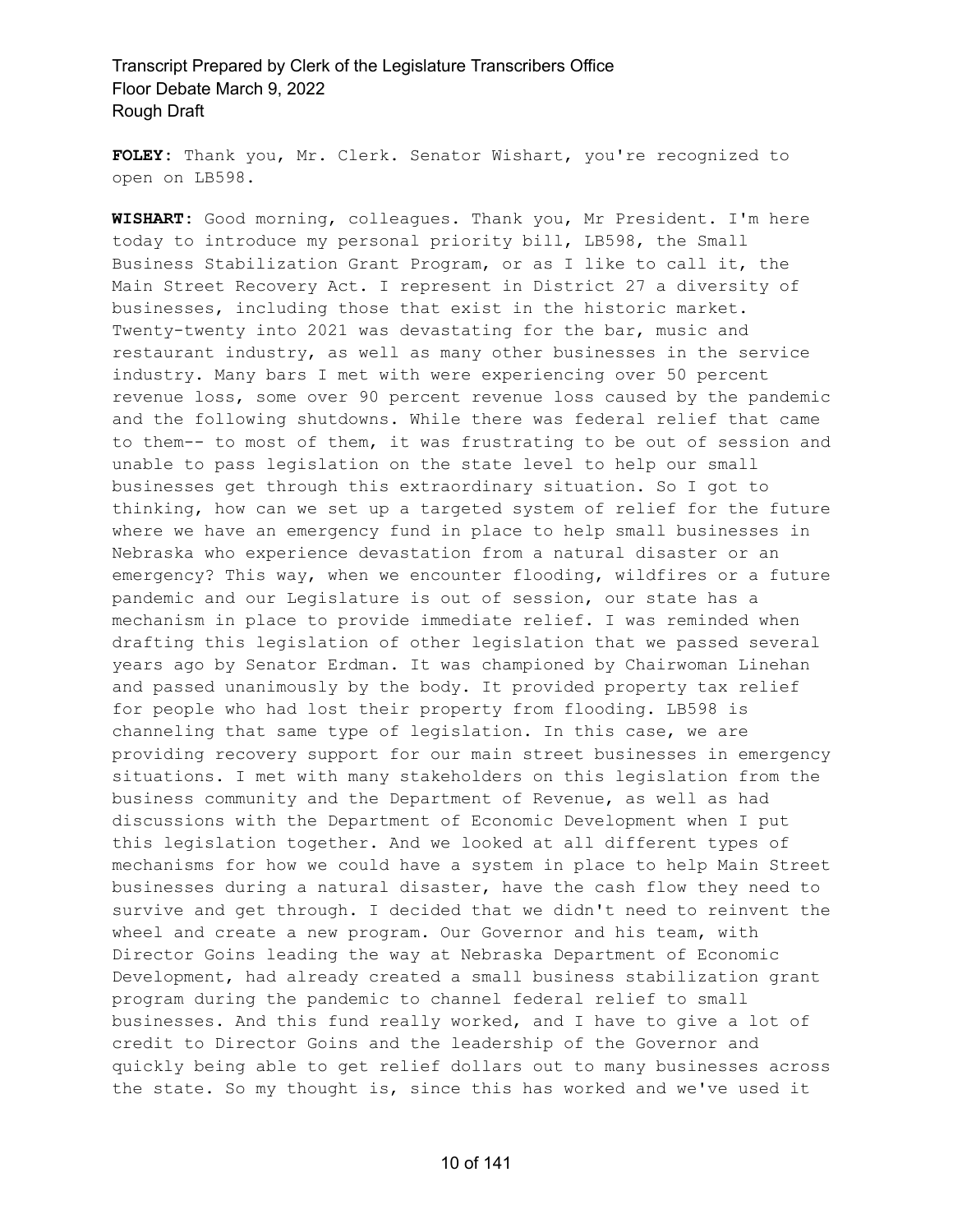in an emergency situation, we should codify this program into law. So here's how the fund will work moving forward. We create the small business stabilization program, so we codify what has already existed for the pandemic through Department of Economic Development-- Development into law. So following a natural disaster or declared state of emergency by the Governor, the Department of Economic Development has the ability to award grants to businesses physically located in Nebraska. Now these are small businesses, so the parameter is that they can have no more than \$1 million of gross revenue in the most recently completed calendar year. This is targeted for our small main street businesses, and then businesses must also show sufficient documentation that gross revenue over a period of one month or more has declined by at least 50 percent from the amount of gross revenue received over the same period in that year. And then the grant awards can be no more than 12,000 to any one business. We can fund this program to the amount that we believe necessary to help our small businesses recover-- recover, similar to the way that we fund the Governor's emergency fund to give him or her the flexibility to help communities during natural disasters. While I included initially when I first introduced this bill an appropriation of \$20 million, that was when we were in the pandemic and it was when not all of the federal relief had been received. The committee amendment that the committee brought removes that 20 million. I'm OK with that at this time, though, should this Legislature decide that from the ARPA dollars or additional cash reserve that we have, we would like to put an influx of cash into this emergency program should this legislation pass, I would be open to that as well. But I do want to tell you that for the time being, this is setting up the program and we are not funding it at this moment. LB598 was heard by the Business and Labor Committee last February. It received a broad range of support, including the Chambers of Commerce, Nebraska Bankers Association and the Lincoln Independent Business Association. This bill received no opposition and with the committee amendment, has no fiscal impact immediately. Main Street businesses in Nebraska are vital for economic vitality. We must have a system in place to help them recover when our state experiences natural-- natural disasters or pandemics. This grant program is one necessary step in ensuring our state help small businesses survive. I'd be happy to answer any questions, and I encourage you all to give a green vote. Thank you.

**FOLEY:** Thanks, Senator Wishart. As the Clerk indicated, there are amendments from the Business Committee. Senator Blood, as Vice Chair of the committee, could you offer the committee amendment, please?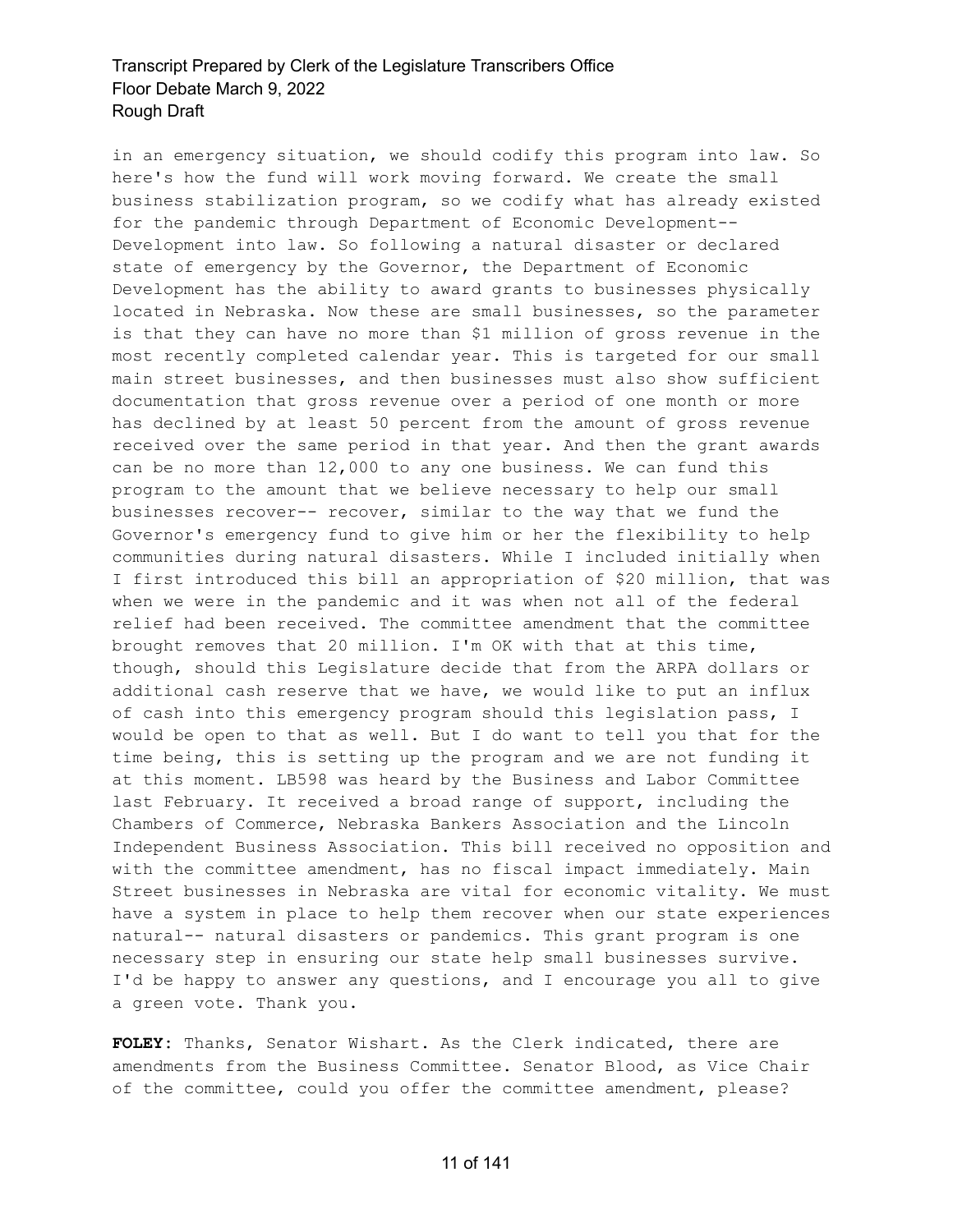**BLOOD:** Thank you, Mr. President. Fellow senators, friends all, I bring forward AM549, which is a friendly amendment that was brought to the committee and adopted at the request of Senator Wishart. The amendment simply gets rid of the appropriation brought in the original bill. In practice, a specific fund will be created but not funded until the Legislature chooses to do so. So that if a state of emergency happens in the future, like the COVID-19 pandemic, we will have a designated shell fund available to provide relief to small businesses if this body decides it is necessary to do so. With that, I would ask for your green vote on AM549.

**FOLEY:** Thank you, Senator Blood. Mr. Clerk.

**ASSISTANT CLERK:** Mr. President, I have a note from Senator Hunt, she wishes to withdraw AM2126.

**FOLEY:** Amendment is withdrawn. Debate is now open on LB598 and the pending committee amendment. Senator Erdman.

**ERDMAN:** Thank you, Mr. President. Thank you, Senator Wishart, for your explanation. I had just-- I reviewed the amendment by the committee, and so you're striking the 20 million, is that correct? Would you yield to a question Senator Wishart, I'm sorry.

**WISHART:** Yes. Yes, that is correct.

**ERDMAN:** All right. So you are starting a new programs. Is that also correct?

**WISHART:** I am continuing a program that existed during the pandemic.

**ERDMAN:** OK. So when you struck the 20 million I understand that, but I had a question and maybe this is rhetorical, you can decide. The appropriations was 20 million for the project and then there was 750,000 for implementation by DED. Did you see that?

**WISHART:** Yes, I did.

**ERDMAN:** So being on the Appropriations Committee, what I'm about to ask you won't probably surprise you. Did you find that to be exorbitant, 750,000 to implement this program?

**WISHART:** I have not had a chance to speak with the department specifically about that. But I do think that this program has already

#### 12 of 141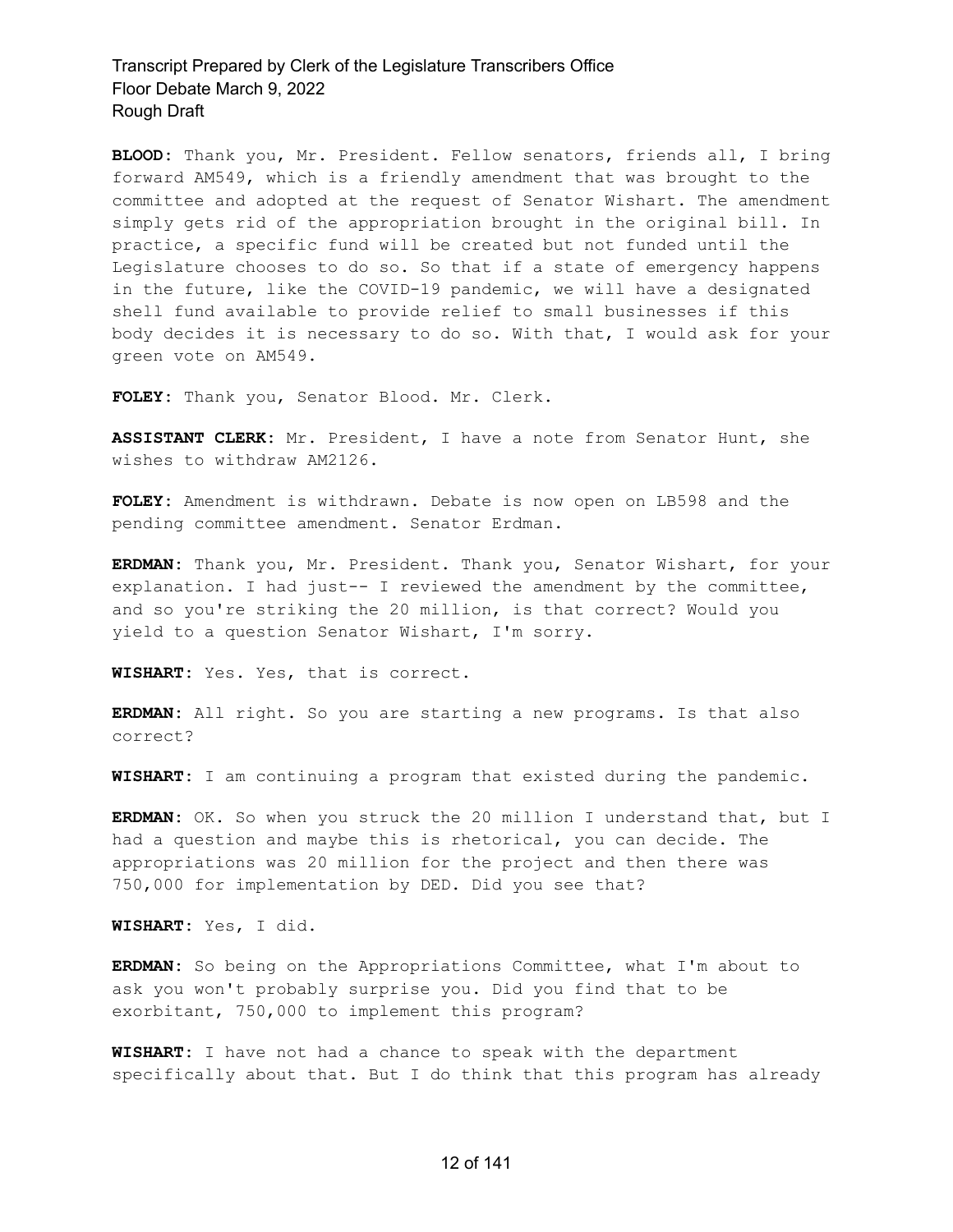existed. And again, it's just for emergency situations. It should not require a full-time staff.

**ERDMAN:** Right. Thank you for answering. I-- I just want to draw your attention to that. We have a lot of appropriations bills that come to the Appropriations Committee and, for example, the ARPA money for the distribution of that, they've put in \$15 million to decide who gets the ARPA money or distribute it or to check up to see if it's been done correctly. So we see these things come all the time with exorbitant fiscal notes about what it costs to implement it. And in many cases, there are people in these agencies who are already in place to do this, and it bothers me some that they come with these exorbitant numbers that don't mean anything. So anyway, thanks for answering those questions, Senator Wishart, thank you.

**FOLEY:** Thanks, Senator Erdman and Senator Wishart. Senator Dorn.

**DORN:** Thank you, Lieutenant Governor. Would Senator Wishart yield to a question?

**FOLEY:** Senator Wishart, would you yield, please?

#### **WISHART:** Yes.

**DORN:** Thank you for bringing this bill. I got a couple of questions I would like to ask. So number one is I think you talked a little bit about an emergency has to be declared by the Governor, for example, that would have included the flooding that we had in 2019. OK. Then the other thing is, right now, this bill, as I understand it going forward, it's-- it's we're-- we're starting the program, just as Senator Erdman said. But there is not or will not be funding out there for it. How do you see that happening or will the emergency have to be declared and then we fund it at that time or what-- what's going to happen?

**WISHART:** No, so ideally, this program can work very similar to the Governor's emergency cash fund. So let's say we anticipate that more floods are going to happen in the spring. Let's say next year, we anticipate that the Legislature in next January could say we're going to put 10 million into this fund, that when flooding occurs, the Governor and DED will be able to use-- utilize it to help some of the businesses that maybe lost their entire business, just get through that period until they can get back up and running.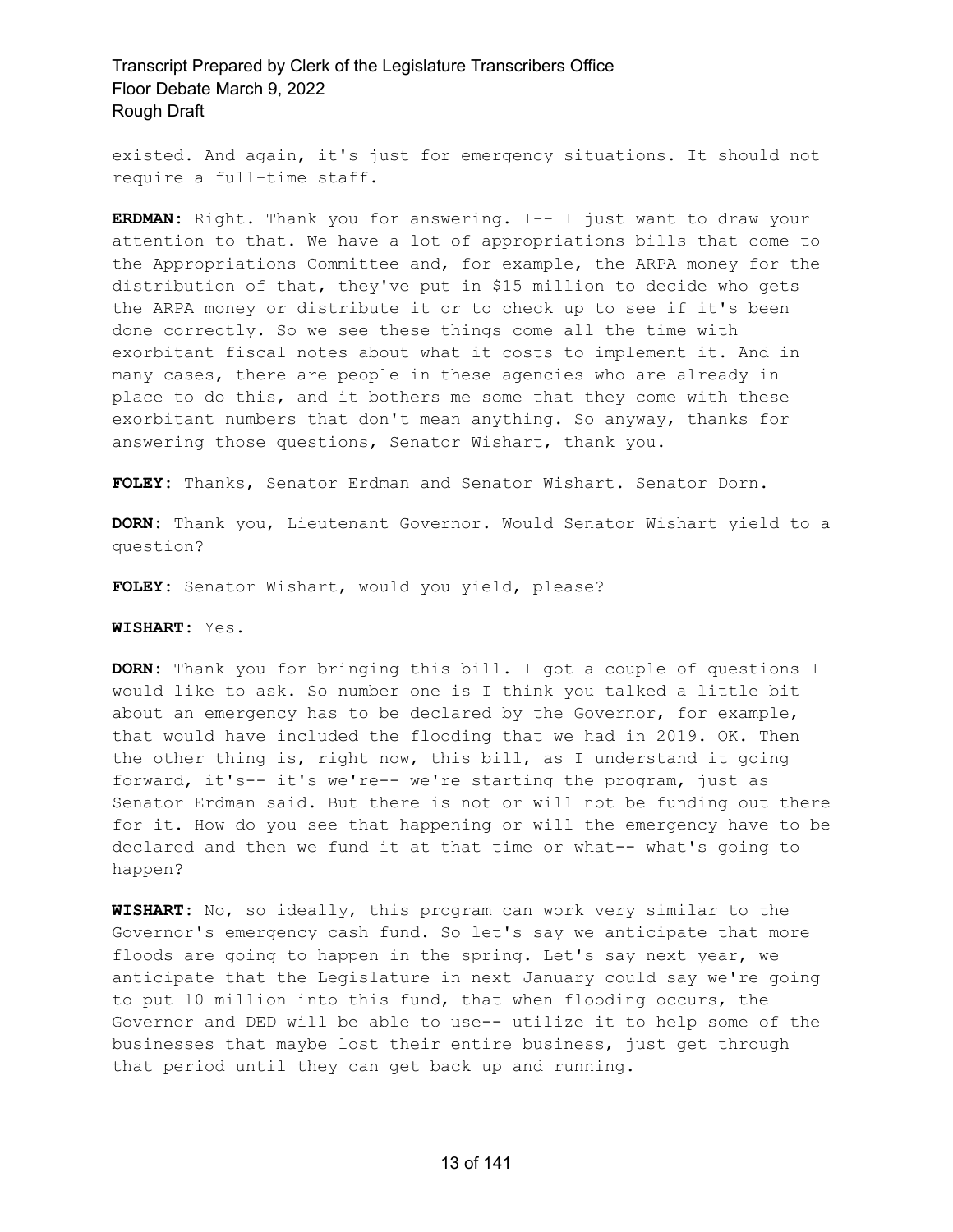**DORN:** And this is the way I understand the federal funds that were used, the Governor had proposed for it. They were to help those entities get through that part of COVID.

**WISHART:** Yes.

**DORN:** Yes.

**WISHART:** They were-- they were short-term grants that went out to all small businesses that had experienced devastating-- devastation due to the pandemic.

**DORN:** One other question because part of what happened during that funding when it went on at that time and I don't know if this is the same type program that was-- was asked then, I had several, I call it small restaurants or those types of things come up and told me they because of certain things they do sometimes they don't qualify for some of those. They didn't qualify for some of those funding programs. This here, though, limit-- I mean, this here puts in there just a stipulation that as long as they had half the revenue loss and that they were under a million dollars, so then maybe those type of businesses would qualify for this.

**WISHART:** Oh yes, absolutely. Those are the type of businesses that I'm targeting with this program.

**DORN:** Thank you. Thank you very much. And I'll yield the rest of my time.

**FOLEY:** Thanks, Senator Dorn and Senator Wishart. Senator Linehan.

**LINEHAN:** Thank you, Mr. President. I understand the intent here, but I'm concerned if the Governor was able to do this during the pandemic-- well, this is what I'm concerned about. We put something in law and we forget about it. And 10 years from now, when we're trying to be nimble and work with the federal government and distribute funds, this doesn't become a helping tool, but actually ties the hands of the admin-- of then administration and the Legislature just exactly what they can do. I just-- and I will hopefully-- I'm not going to ask you to respond, but hopefully she can explain why if we were able to do all these things during the pandemic and the flooding, why do we need to put something in statute that we maybe forgotten about until we need it 20 years from now and then maybe a million dollars isn't near enough and we disqualify a bunch of-- I just-- I don't know-- I don't understand why this needs to be in statute if we already have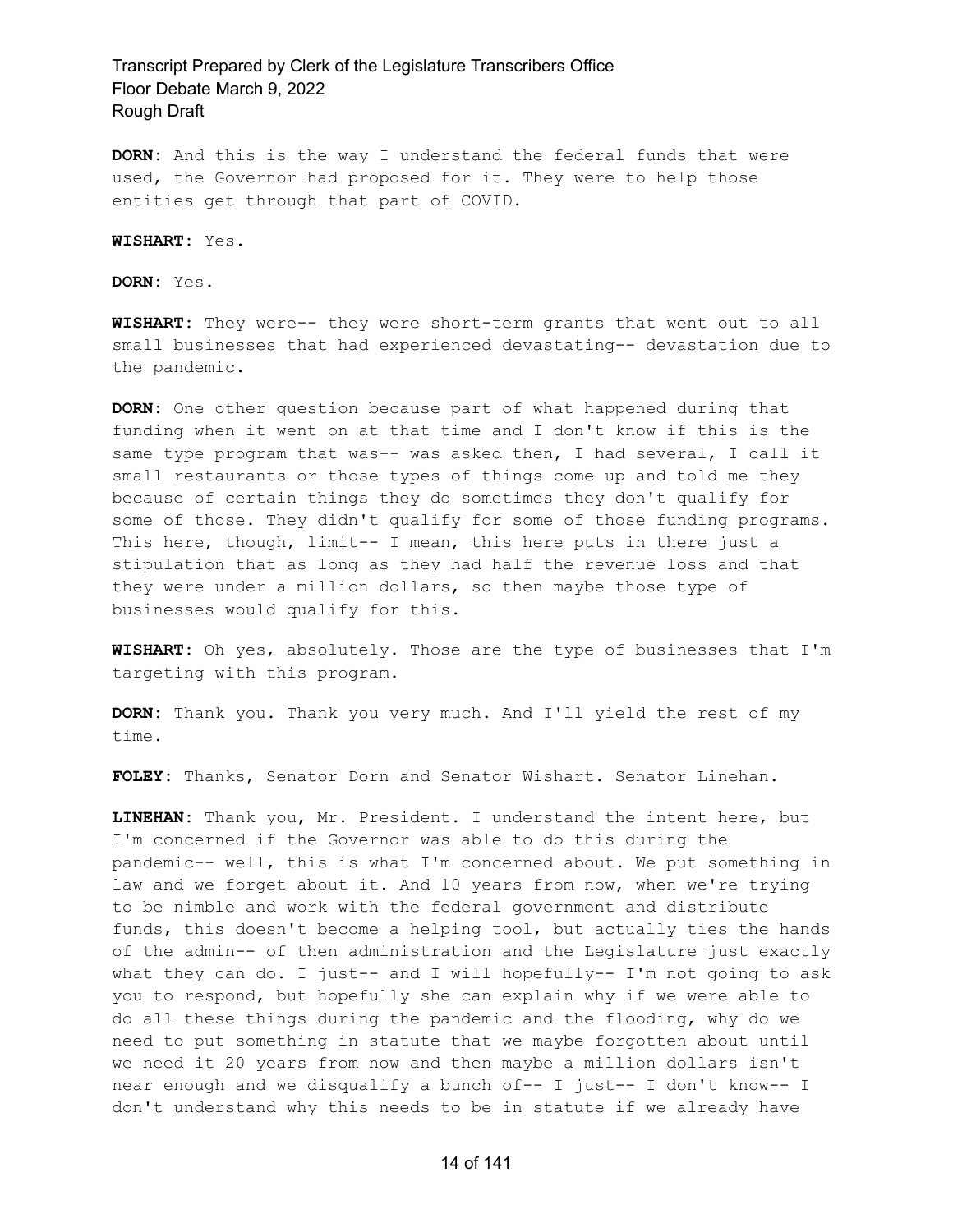addressed these issues without the statute and I'll yield the rest of my time.

**FOLEY:** Thanks, Senator Linehan. Senator Clements.

**CLEMENTS:** Thank you, Mr. President. Would Senator Wishart yield to a question?

**FOLEY:** Senator Wishart, would you yield, please?

**WISHART:** Yes.

**CLEMENTS:** I was wondering about comparing this with the Governor's emergency fund, why wouldn't we just allocate some more money for his emergency fund instead of doing this?

**WISHART:** Well, this takes a program that was put in place by the Governor for the pandemic, and it says this program worked. It works very well. And so why wouldn't we set this up for the future and not just to help in terms of pandemics, but to help in flooding or other types of natural disasters that we have an expectation the state is going to experience?

**CLEMENTS:** Does an emergency need to be declared by the Governor for this bill to take effect?

**WISHART:** An emergency does need to be declared, yes

**CLEMENTS:** By the Governor, but not federal, just state.

**WISHART:** Yes, by the Governor of the state, because there are some things like flooding, for example, that may not impact the United States.

**CLEMENTS:** The-- was the \$1 million gross revenue a factor that was used by the Governor?

**WISHART:** No, that's a factor that I put in after consultation with a lot of the business community recognizing that with limited funds, we want to target small businesses.

**CLEMENTS:** All right, thank you, Senator Wishart. Maybe that does help, but I do agree with Senator Linehan that it's somewhat duplication. Hopefully we don't forget about it with the-- the amendment to remove the 20 million does help me in supporting this now. It's going to be

#### 15 of 141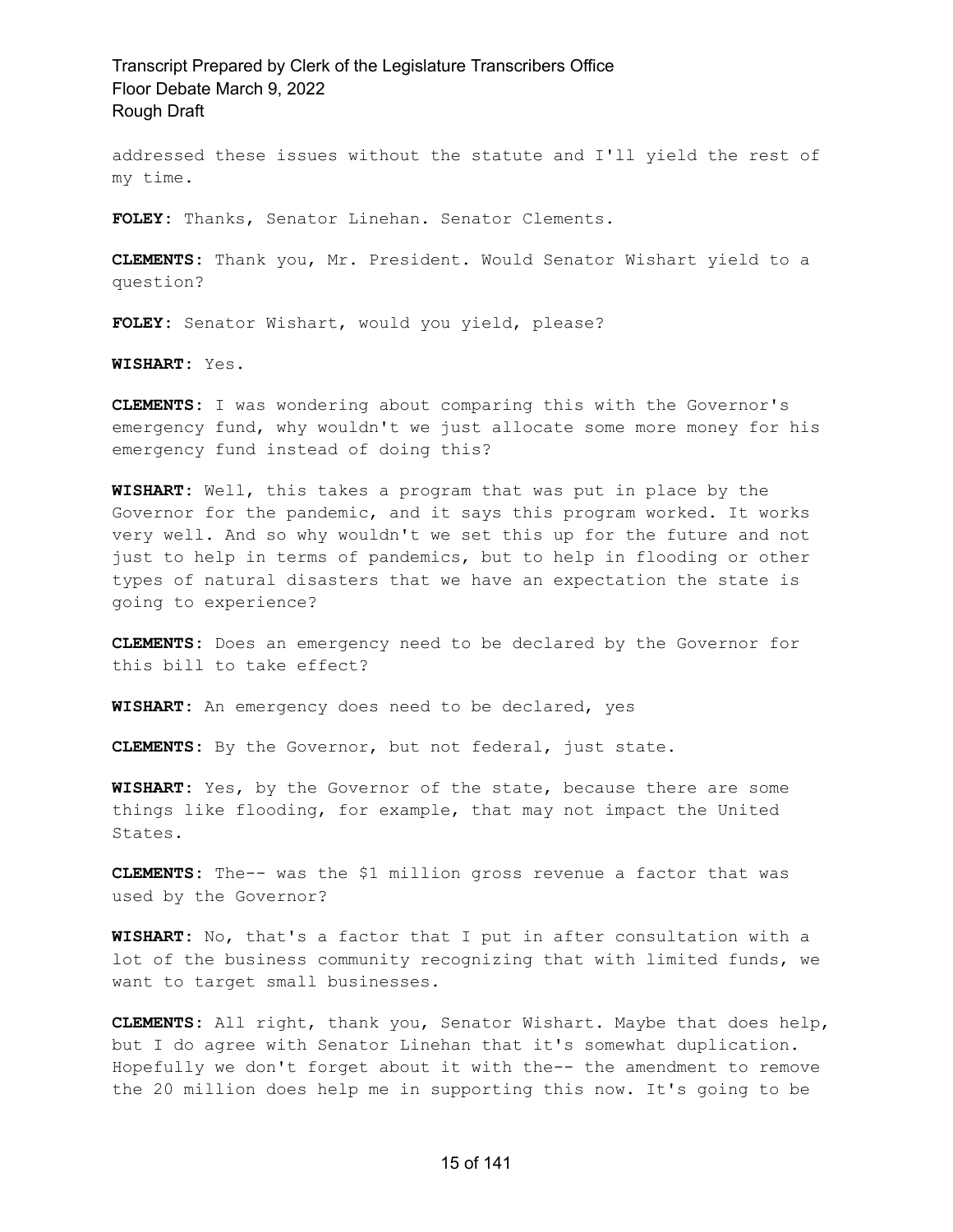available if we need it. I'm not 100 percent sure it's all that necessary, but I guess I'll listen to debate. Thank you, Mr. President.

**FOLEY:** Thanks, Senator Clements. Senator Ben Hansen.

**B. HANSEN:** Thank you. Um, I'm in favor of the-- AM549 and the underlying bill, LB598, and I encourage my colleagues to vote green on both. I appreciate all the work Senator Wishart has put into this bill, and the amendment does alleviate a lot of concerns that people had with the funding of this bill. But what, in essence, this bill does is set up the framework of relief should the occasion ever arise in the instance of an emergency, such as a flood, that the administration can use if needed during an emergency to help the citizens of Nebraska. And so I think-- I appreciate the framework that we-- that she's thought of in this bill. So I encourage my colleagues, everyone to vote green on AM549 and the underlying bill. Thank you.

**FOLEY:** Thank you, Senator Hansen. Is there any further discussion? I see none. Senator Hansen, did you care to close on the committee amendment? She waives closing. The question for the body is the adoption of the committee amendment, LB549. Those in favor vote aye; those opposed vote nay. Have you all voted who care to? Record, please.

**ASSISTANT CLERK:** 40 ayes, 0 nays on adoption of the committee amendments.

**FOLEY:** AM549, committee amendments have been adopted. Any further discussion on LB598 as amended. I see none. Senator Wishart, you're recognized to close and advance the bill. She waives closing. The question the body is the advance of LB598 to E&R Initial. Those in favor vote aye; those opposed vote nay. Have you all voted who care to? Record, please.

**ASSISTANT CLERK:** 32 ayes, no nays on advancement of the bill.

**FOLEY:** LB598 advances. Proceeding now to LB1023, Mr. Clerk.

**ASSISTANT CLERK:** Mr. President, LB1023, introduced by Senator Hilgers. It's a bill for an act relating to water; adopts the Lake Development Act and the Water Recreation Enhancement Act and declares an emergency. The bill was read for the first time on January 13 of this year and referred to the Natural Resources Committee. That committee placed the bill on General File with committee amendments.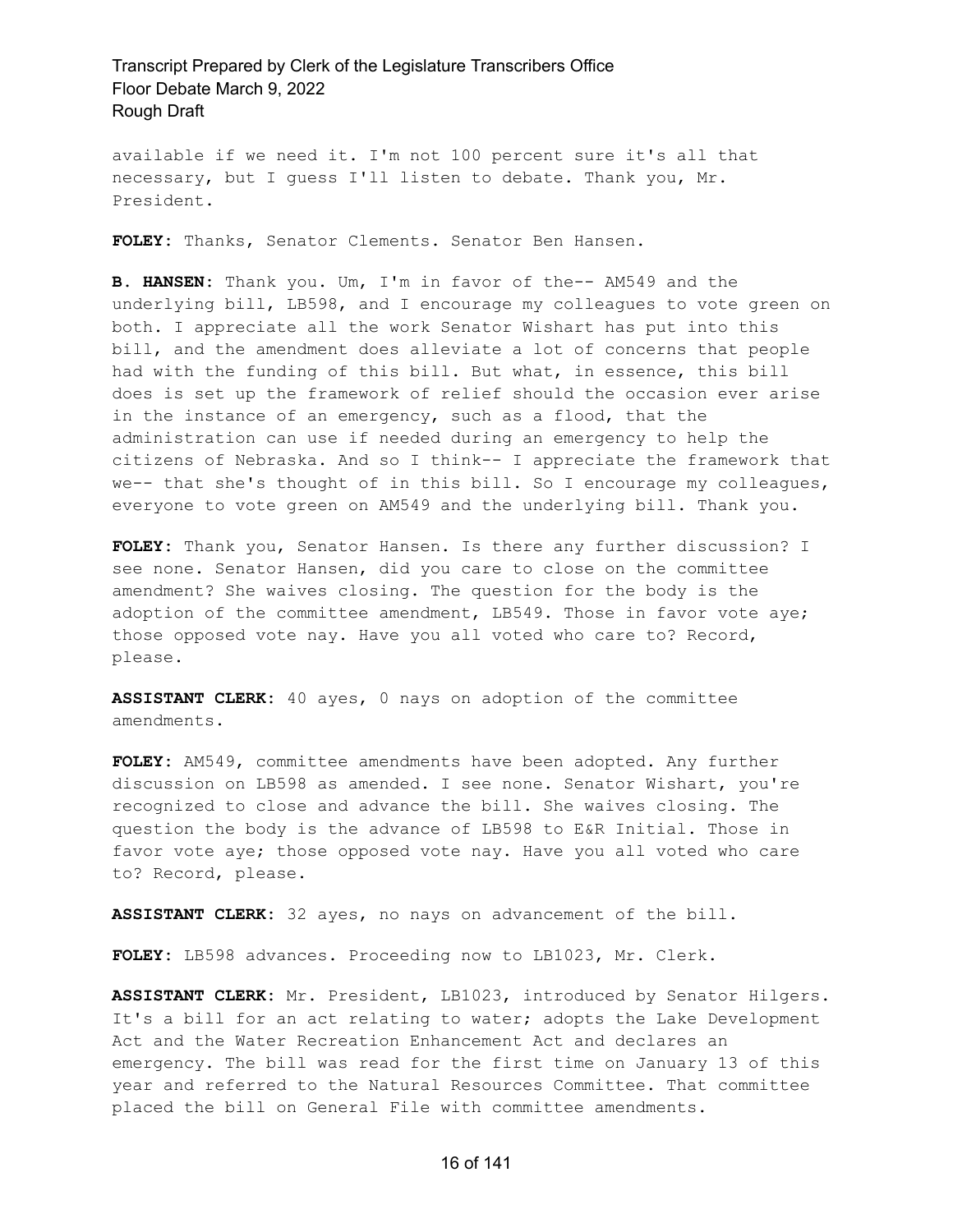**FOLEY:** Thank you, Mr. Clerk. Speaker Hilgers, you're recognized to open on LB1023.

**HILGERS:** Thank you, Mr. President. Good morning, colleagues. I'm very pleased and honored to open up on LB1023. And I might start this morning, maybe on a note of gratitude. I really appreciate all, the number of people who have assisted in the making of LB1023. I want to thank specifically Senator Mike McDonnell, who has made this his personal priority this year. I want to thank the members of the STAR WARS Committee: Senator Flood, Senator Gragert, Senator McDonnell, Senator Bostelman, Senator Brandt, Senator McCollister, Senator Wishart, Senator Hughes, who helped work long hours over the summer and fall last year to get us to this point. I want to thank all the members of the Natural Resources Committee and the number of stakeholders around the state, from Game and Parks to MUD, the city of Lincoln, to others, Friends of Knox County, the Keith County Economic Development Group for all of their amazing endpoint to get-- input to get us to this point. And I want to also maybe start with a note of gratitude for all the amazing recreational opportunities and beauty that we have here in the state of Nebraska that my family and yours are able to take advantage of around the state, from Lake McConaughy to Lewis and Clark to Mahoney State Park. And really those, those jewels in our state are the products of decisions made by generations before us. If you think about Mahoney State Park or you think about Lake McConaughy or Lewis and Clark, those, those are things that were created decades ago in the 1930s or the 1950s. And really, this is an opportunity for, for us to be able to stand up and help provide new opportunities for the next generation of Nebraskans and for generations to follow them. And so I wanted to start there of a note of appreciation and gratitude before I really get into, into LB1023. And as I start the discussion of LB1023, I want to take a little bit of a step back and just remind the body what it is that we were trying to accomplish. So when we came into session last year, Senator McDonnell had introduced LB406 and we had a significant conversation on the floor. You may remember last year, Senator Flood got up, Senator McDonnell, Senator Gragert and others about transforming LB406 into a broader task force. And that is what we've been talking about for the last year, the STAR WARS group. And we talk about STAR WARS and it's a great name. I think Senator Gragert is wearing his Star Wars shirt today. The STAR WARS means something very serious, which is the State Tourism and Recreation Water Access, Resources Special Committee and really was a collection of senators, 10 senators from across the state with a mix of ideological backgrounds and views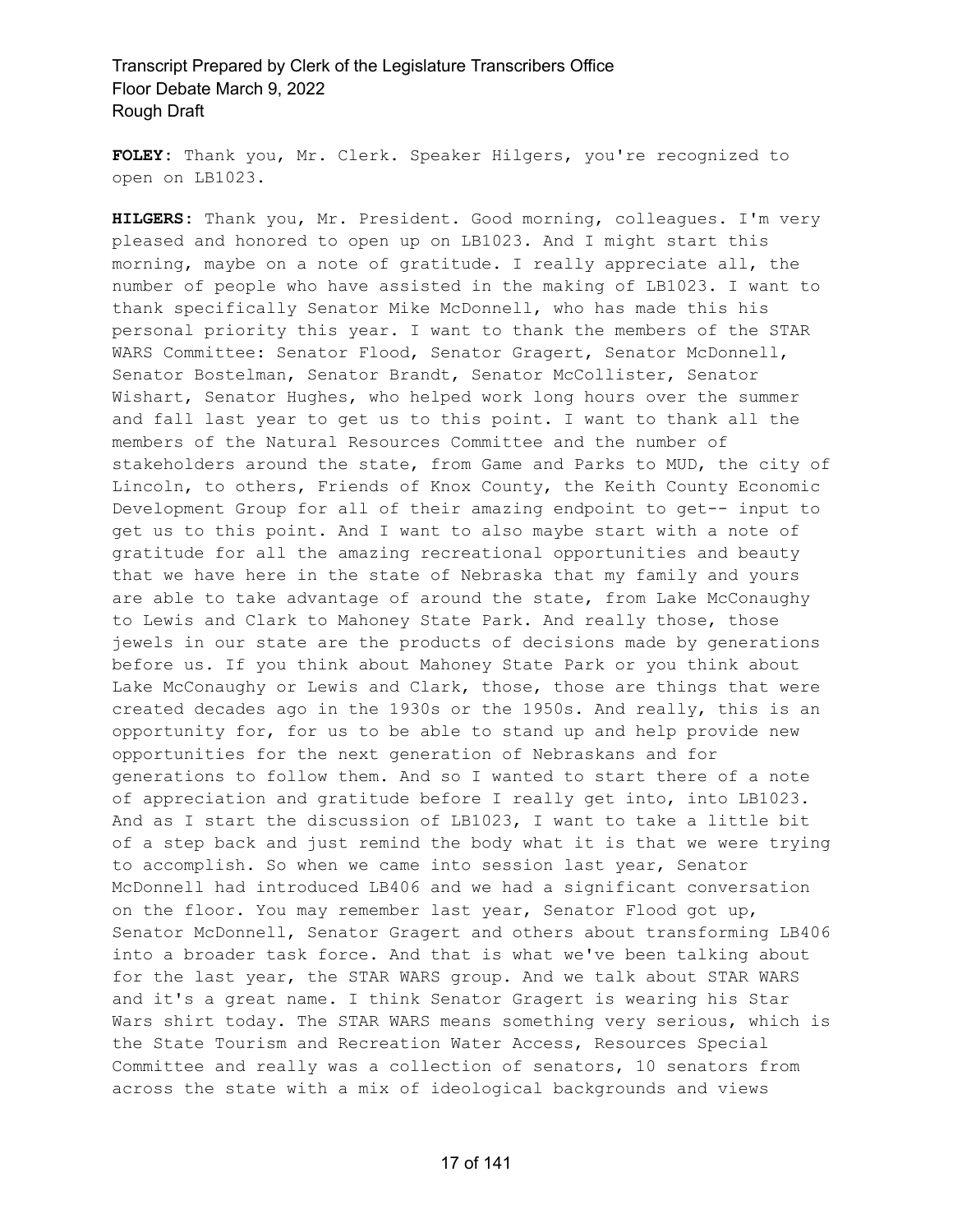coming together to find opportunities to enhance the natural resources and beauty of the state that we, that we currently are in. And we worked over the summer and fall together collaboratively with our consultant to determine what kind of projects might make sense for the state of Nebraska, and we identified a number of those. And we were tasked by the, by the Legislature to look at three specific areas. One was Keith County and the Lake McConaughey region. Another one was in Knox County, Niobrara on the west, the state park as well as on the East, Lewis and Clark Lake, and then also the Lower Platte South region. And we were trying to, we were looking at our water resources in particular, looking for different things. We were looking at flood control, we were looking at recreational opportunities, we were looking at water sustainability. And we were tasked by the Legislature to find ways to potentially catalyze additional economic opportunity throughout the state. And by the way, Senator Clements, I apologize. I'm thankful for you, too, Senator Clements. You were on the committee. I neglected-- I knew I missed one. And that was, that, that was what we were tasked with. And I think that's what we accomplished. And as we came into this year, the committee presented, and I'm very proud of the unanimous vote the committee presented, recommended to the Legislature. We recommended to the Governor and then subsequently to the Legislature and the Appropriations Committee, a number of projects in all those areas. One of the series of projects were in Keith County, and maybe the, the cornerstone of that is the new marina that we've proposed in Keith County. If you've been in Lake McConaughy, if you visited there, it's the number one, number one tourist attraction in the state of Nebraska. Almost 2 million visitors come to visit Lake Mac every year. Most of those come from Colorado, bringing in tax dollars from out of state and access to the water on Lake Mac is actually very difficult. And in order to scale economic development in Lake McConaughy, we are proposing a development of a marina in Lake Mac, as well as a number of amenities, roadwork, and the like there. In Niobrara or Knox County, I should say, we are looking at how do we enhance the projects around Niobrara State Park. One of the most beautiful views in the entire state of Nebraska is at Niobrara State Park. It is actually where the committee held it, one of its hearings. There's opportunities to build potential new lodging, recreational facilities in Niobrara, additional access to the waterway. And then in, in Lewis and Clark Lake, which is absolutely gorgeous and not too far of a drive from here, we're looking at expanding marina access in Lewis and Clark Lake. There's a number of other proposals, including very significantly, and I want to specifically thank Senator Bostelman for his work in this regard,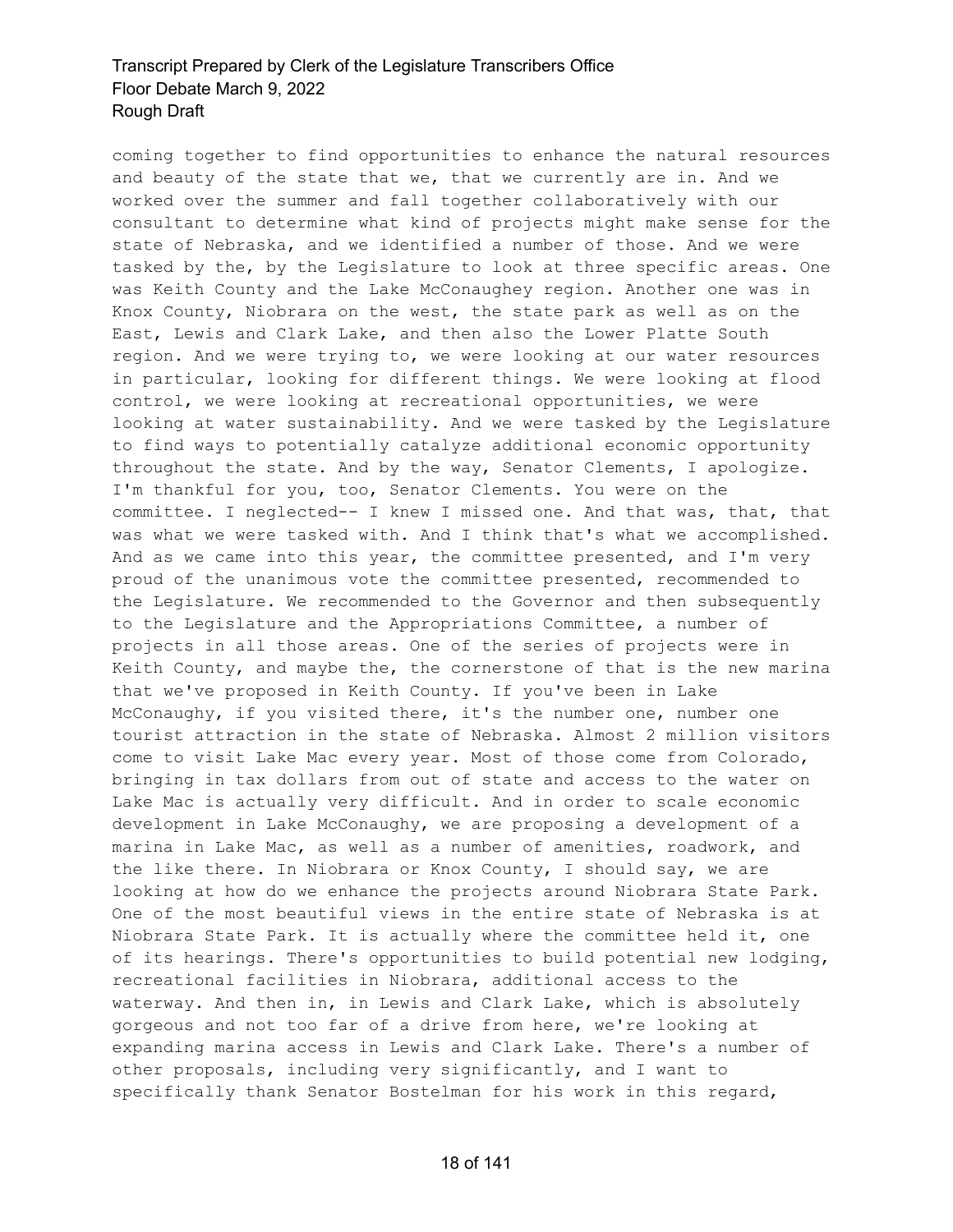helping additional flood control proposals around the Wahoo Creek and jetty system near Schuyler. In addition to that is the potential for building a potential new reservoir lake between Omaha and Lincoln, which is something that we've been talking about for decades, for decades. And we really are presented the opportunity here to take a significant step forward, not the only step that we'll need to take under LB1020-- that we'll need to take in order to accomplish it, but a significant step forward in LB1023. And I want to talk about that and I'll talk about sort of what is in the bill and what's in this phase that we're currently in. And I'll do that here in a second. But I want to just, just flag as we start that the approach of the committee and throughout this process has been one of abundance and one that's a win-win-win, something that's not zero-sum. If you think of the previous proposals to build a lake or do some of this work that we are contemplating here with LB1023, it's usually-- it's pitted groups of Nebraskans against one another. It's pitted people in the city of Ashland against the Legislature or people who have built smaller reservoirs around that area or have put-- invested dollars into economic development around that area against the Nebraska Legislature. And I'm very proud to say that the supporters of this proposal, the supporters, supporters of this project include the city of Ashland and include a number of others who otherwise would be potentially adversely affected. And the reason why that is, is because from the very beginning of this process, we have listened, we have worked together, and we've tried to find winning solutions that accommodate everyone's concerns. So where are we here today? Where we are today is we are about-- what we are asking the Legislature to do is really embark on phase one of the potential projects. And within phase one, there are two tracks. One track is not actually in front of the body here this morning. That track is within Appropriations Committee. And I've had a number of conversations with Chairman Stinner and other members of the committee about the potential for an appropriation to help move these projects along. And for the lake in particular, it would be the necessary dollars to study and do design work and to really make sure that this is a feasible project. We have done some preliminary analysis with our consultant, but in order to do something of this magnitude, you really have to dive into the details. So one track is making sure that there's the appropriated dollars necessary to be able to design and do those studies so we know that this project actually could work. The second track is under LB1023 and LB1023 at a 10,000 foot level, essentially directs the Director of Natural Resources to start down the road of exploring a potential public-private partnership. And, and what we are contemplating is a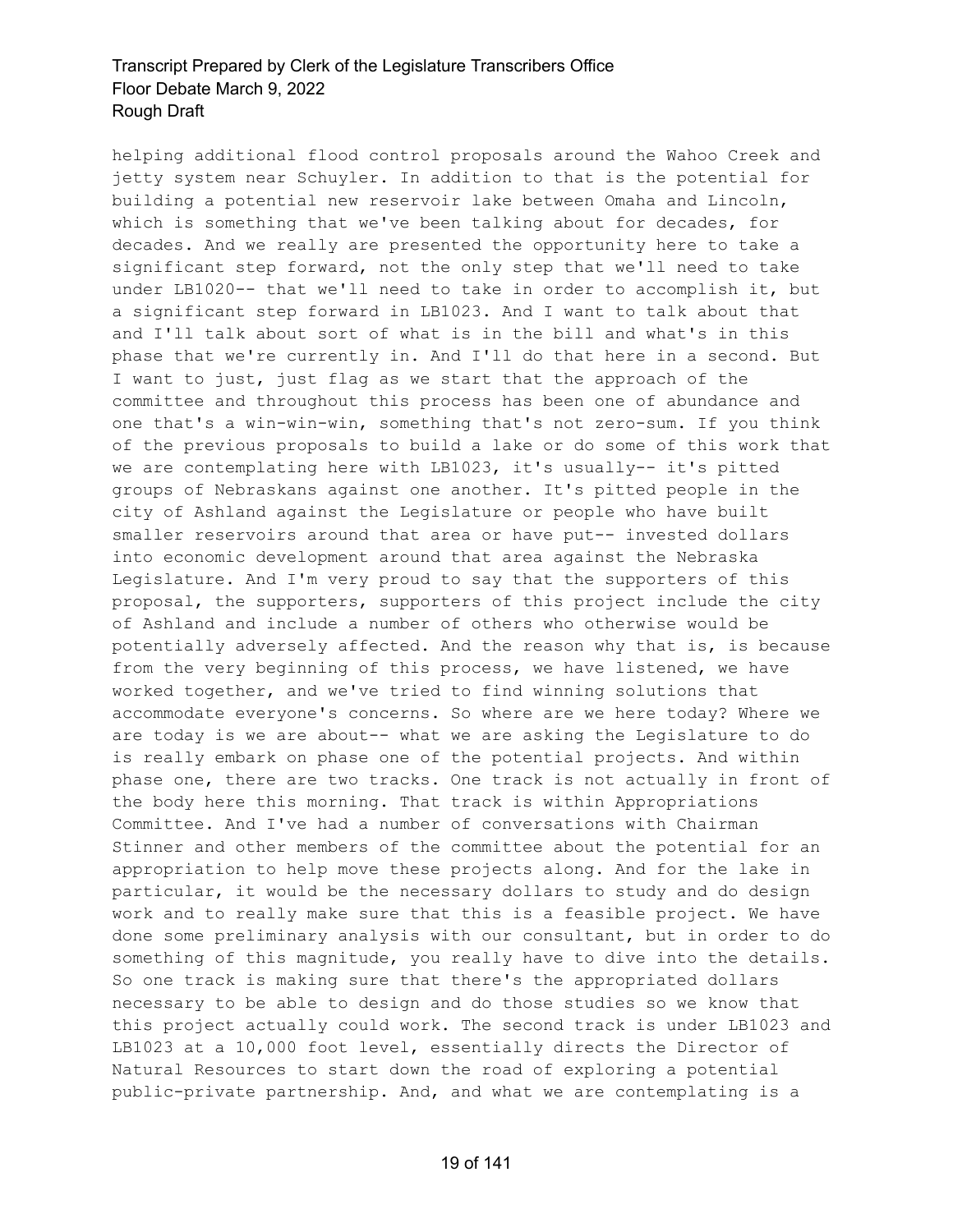public-private partnership that would elicit well over a billion dollars of additional private investment into the state of Nebraska. And with it takes time to think through that, to think through what the business plan could look like, just think about exactly how that might be executed. So those are the two phases. I'm sorry. Those are the two tracks of phase one, probably take two or three years to be able to accomplish. If we get to the end of those two or three years and phase one is complete and everything checks off, then the Legislature can take the next step. Hopefully that would be actually the development of the lake. But there's a number of ways that this could not, this could become unsuccessful. For instance, if we do a hydrology study and it turns out that the impact is not what we think it would be on the city of Lincoln's water supply as an example. That would mean we wouldn't be able to go forward. If there is an environmental concern, we are going to do that study. That would mean it wouldn't go forward. If we can't actually go and get the billion dollar-plus of private investment into that area, then it wouldn't go forward. If we can't acquire the land, then it wouldn't go forward. And so what we're asking the Legislature is to take yet just one more step, it's a significant step. We've already taken a number of them, but it's one more step in a journey towards, towards trying to be able to create a new opportunity for all of Nebraskans to enjoy. And as we think about where we sit here today and the competitive nature around the country where people want to live, work, raise a family, the ability to have quality of life and recreational opportunities for families of all, all backgrounds, all socioeconomic backgrounds to be able to enjoy here between our two biggest cities here in the state of Nebraska,--

**FOLEY:** One minute.

**HILGERS:** --I think it would be transformative. Thank you, Mr. President. So as we get into the debate today, I'm looking forward to the conversation. There's a number of changes in the committee, that the committee amendment has. There's actually another amendment that we've been working on. There's been some technical recommendations from Senator John Cavanaugh as well as Senator Wayne-- I appreciate their comments and input on this particular bill-- that we're working on for a potential Select File amendment. I'll get in, I'll get in the queue and talk through some of the additional benefits and the testimony that we received and also talk through some of, I think, the misconceptions of some of the arguments against it that I've heard and really talk through in a fact-based way that I think this could be a really transformative win-win-win opportunity for the state of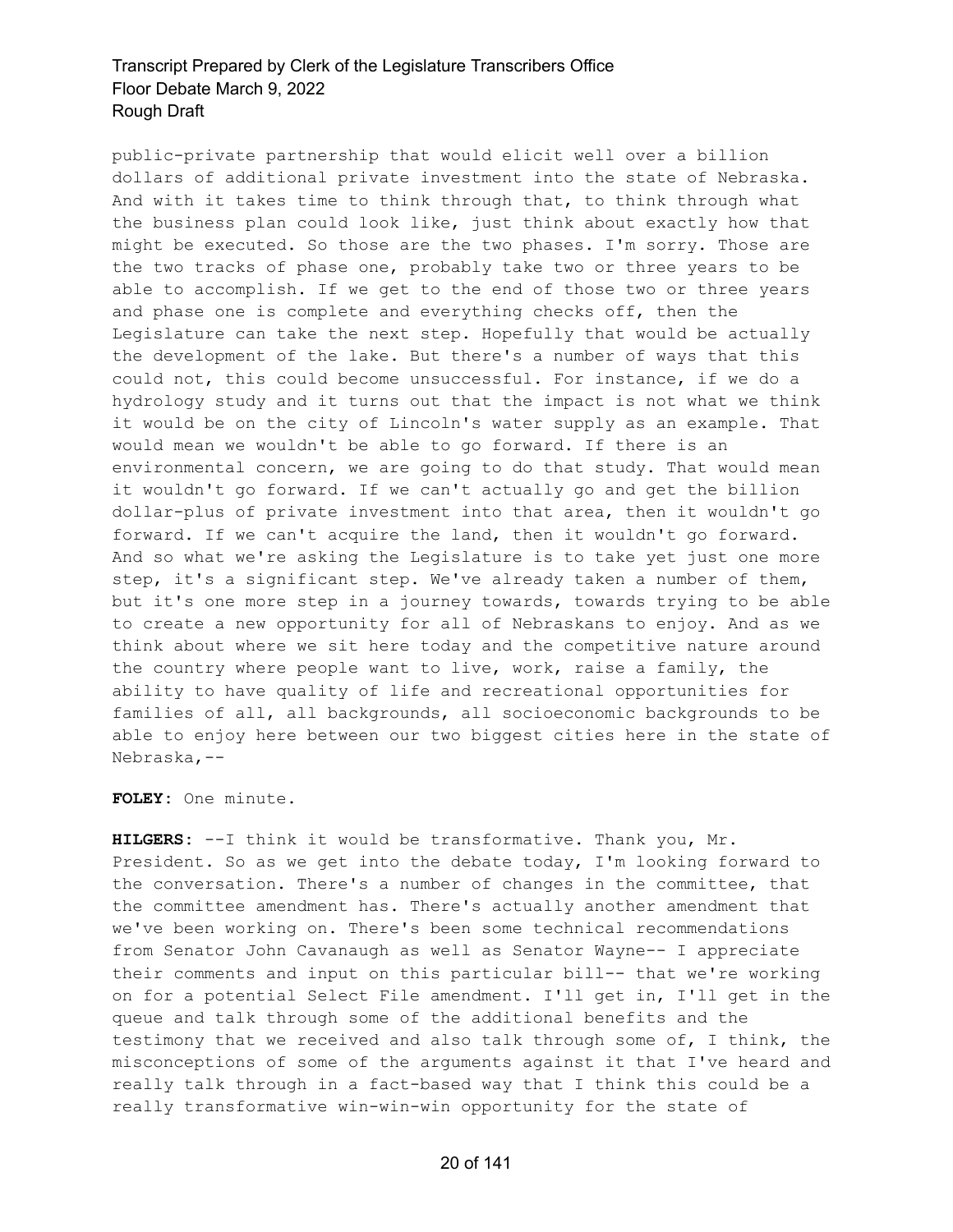Nebraska. And I'm asking for your green vote at the end of the day to be able to allow us to take that next step really in this phase one process to see if we can actually transform the state. Thank you, Mr. President.

**FOLEY:** Mr. Speaker, before proceeding, Senator Vargas would like us to recognize six members of March of Dimes of Omaha. Those guests are with us in the north balcony. If they could please rise, I'd like to welcome you to the Nebraska Legislature. As the Clerk indicated, there are amendments from the Natural Resources Committee. Senator Bostelman, you're recognized to open on the committee amendment.

**BOSTELMAN:** Good morning. Thank you, Mr. President. Morning, colleagues, I would like to give a shout out to "Rogue One," Senator Clements. Senator-- Speaker Hilgers left him out when he initially spoke of who the committee members were on the committee, but we'll call him Rogue One. In all seriousness here, good, good morning. I'm offering committee amendment AM1914 to LB1023 introduced by Speaker Hilgers. I am pleased to support LB1023, which provides for protects in each of the locations explored by the STAR WARS Committee. AM1914 is a white copy amendment which adds language to show the intention to adhere to the requirements of LB406 to protect or projects not to be built by damming the Platte River or flooding surrounding communities. It also encourages public-private partnerships and includes provisions to engage local stakeholders in the development process and a conflict of interest provision regarding public-private partnerships to provide greater transparency and build trust within the communities and the public. Finally, the amendment extends the STAR WARS Committee to 2026 and removes the appropriations provisions that were a part of the original bill, but that did not identify an amount. I urge your green vote on committee amendment AM1914 and the underlying bill of LB1023. Thank you, Mr. President.

**FOLEY:** Thank you, Senator Bostelman. Debate is now open on LB1023 and the pending committee amendment. Senator Flood.

**FLOOD:** Thank you, Mr. President. Good morning, members. I want to start by saying I am wholly in support of what the STAR WARS Committee has done. I want to thank Speaker Hilgers, Senator McDonnell, all the members, all the time. You may not know this, but last year there were three different groups looking at different options. One was a group of people that have been assembled in Ogallala and Keith County talking about Lake McConaughy, Senator Gragert and I, before I got in the Legislature, were lamenting the loss of the Core Discovery Center,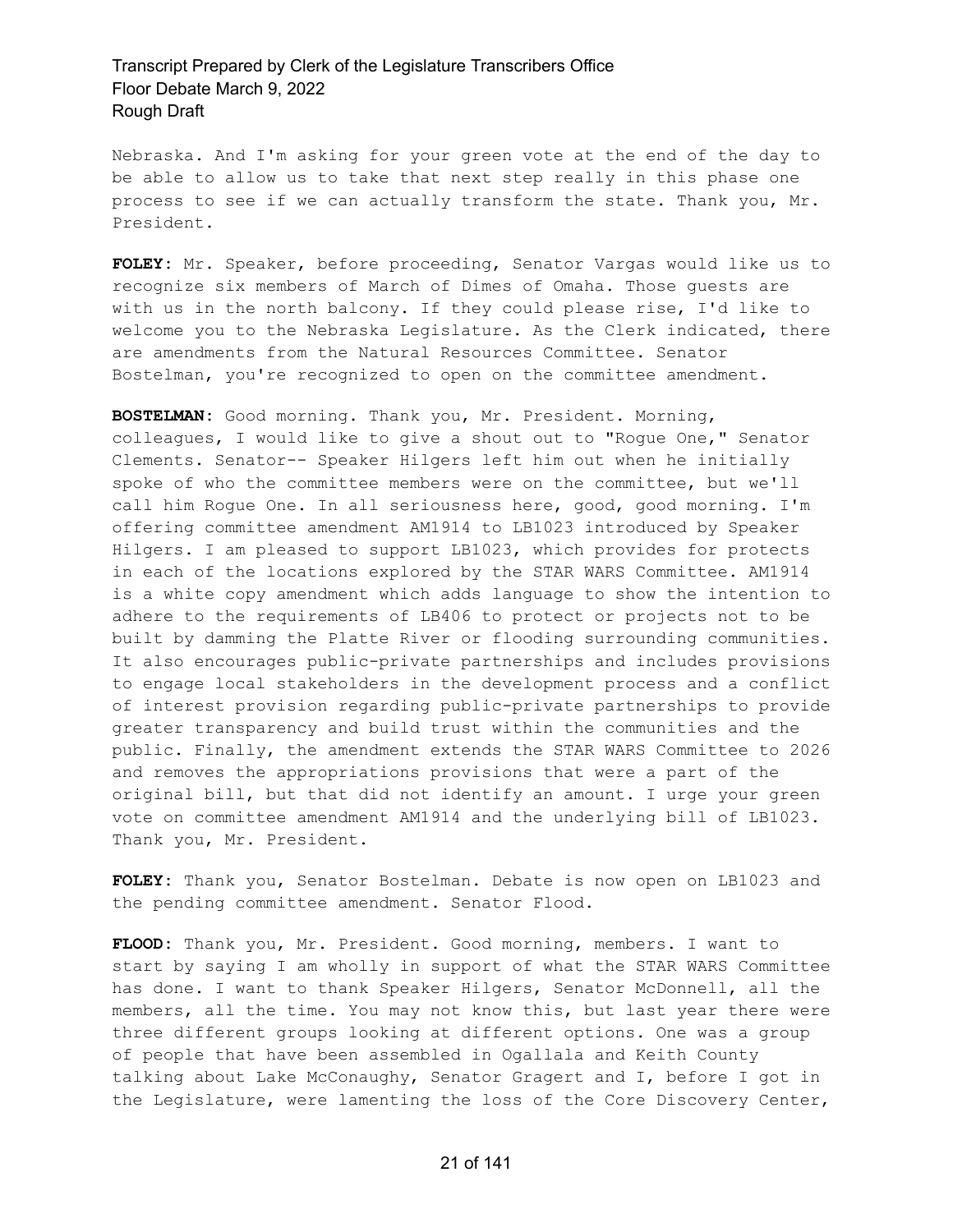which is just south of Yankton on Highway 81. We toured the Santee Reservation. We met with officials from the Ponca Tribe of Nebraska. And as I said last year on this floor, the most beautiful spot in Nebraska is to stand at the eagles' view area of Niobrara State Park and look at the confluence and the beautiful scenery of the Missouri River and the Niobrara River, making its way eastward down the northeastern ridge of Nebraska. If you find my Facebook page, you look at the, the profile picture, it's a picture of perfection. It's the same area that Chief Standing Bear chose for his home. It is magical. And for decades, Nebraskans have not made the investment, in my opinion, the most beautiful place in the state of Nebraska, something that you would not imagine in a million years existed, looking out over the valley there. This proposal that you see before you builds an event center, a lodge, together with partners like the Ponca Tribe of Nebraska, subject to the fine tuning. And it also goes from essentially 100 boat slips at Weigand Marina to 700 boat slips. Yankton and South Dakota has had their way with tourism for far too long. And this is our chance as Nebraskans using these dollars to become very competitive, to create economic opportunity in a county that needs it, in a county that needs a shot of something that creates more opportunities for Nebraskans on the Nebraska side of the river. I also want to comment on what Senator Hilgers and Senator McDonnell have championed in between Omaha and Lincoln. The data shows that the more you increase water recreation, the more amenities you offer, the more opportunities you make available for water, lakeside living, water recreation, you attract a skilled workforce. You make it more attractive for people to live, work and play. Omaha and Lincoln have the greatest amenities in our state when it comes to the size of the population. This is big thinking. This is something that in 50 years we're going to look back and say Nebraska did something extremely visionary that made a huge difference in the trajectory of our state. Between what we're talking about at Lake McConaughy, Knox County, and the effort in between Omaha and Lincoln, this is an opportunity to make a sizable, significant, long-lasting, and very effective investment. And I don't know that there's a lot of states that took this visionary approach as it related to the ARPA funding, as it relates to general funding. This was a committee of 10 senators. One fifth of the Nebraska Legislature participated. We visited all these places. We held public hearings. We got public input. We sought public input. HDR is the contractor that assisted the Legislature. And so the work product that you see here is not some rim shot political deal that was cobbled together for the purpose of finding a way to spend money. It's backed up by the engineers and the professionals and the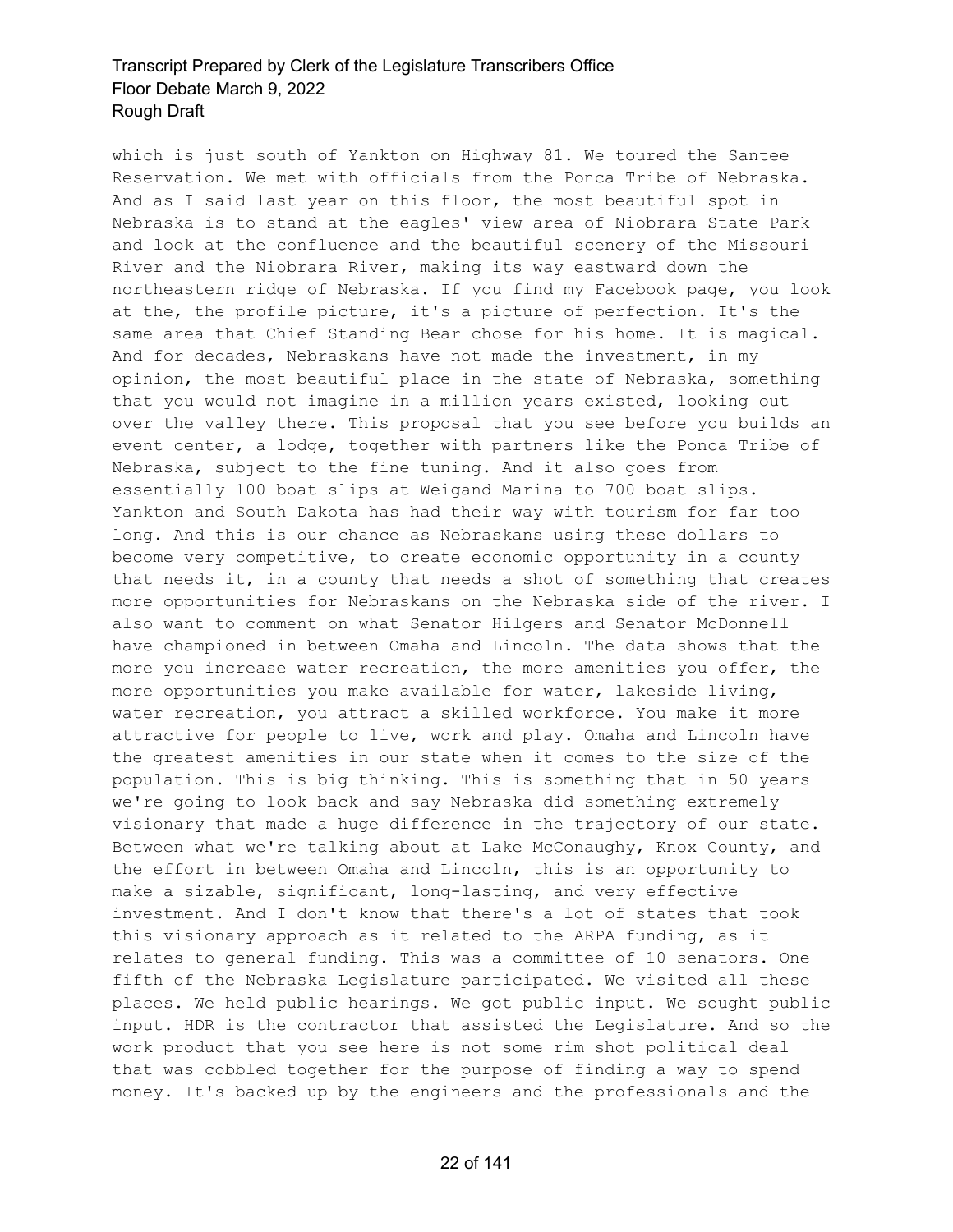consultants, the public, state senators that gave a lot of time over the summer to go to places like Niobrara, Crofton, Lake Weigand Marina, Ogallala. We took--

**FOLEY:** One minute.

FLOOD: --and I think Senator Clements will remember, we, we took a bus ride around Lake McConaughy in a pouring rainstorm. We got the best tour you could get without seeing anything out the windows because it was raining like you wouldn't believe. Six inches of rain came down on us during our tour. But what we learned going around Lake McConaughy is that that is an absolute jewel. We learned about the interplay between that and Central Public Power and Irrigation. This is a brilliant opportunity for us to grow the state. I want to again thank Speaker Hilgers and Senator McDonnell for their vision and for all the members of the committee and for the executive branch and their interplay here. We have something to be very proud of. I urge you to adopt the committee amendment and the underlying bill. This will make a difference. Thank you, Mr. President.

**FOLEY:** Thank you, Senator Flood. Senator Gragert.

**GRAGERT:** Thank you, Mr. President. I, too, stand in strong support of LB1023 and AM1914 Natural Resources. First of all, I, too, want to thank the members of the STAR WARS Committee. There was a lot of time put in over the summer traveling, had an opportunity to travel throughout the state and see some awful good things. This is an opportunity of a lifetime for Nebraskans. It is a time for economic development and job creation throughout Nebraska. I had the opportunity to be part of the STAR WARS Committee and watch the process work. It was impressive to see how the consultant hired brought the local people into all the decision-making process. I was able to personally travel to all the areas the state included in- included in LB1023. However, because I represent the area specifically in northeast Nebraska, Knox County, I will concentrate on the portion of, of that LB1023. I have lived in Knox County my-- the majority of my life and I've raised my children there and now have grandchildren being raised there. I know the beauty that Knox County has to offer, and LB1023 provides us the opportunity to improve and showcase this beauty. We, Nebraska, are always compared to our friends to the north, South Dakota, and what they have to offer and how they do things. Well, LB1023 will enable us to build and showcase the beauty Nebraska has to offer, especially in northeast Nebraska. It enables us to build a destination place for tourists to flock to. I have literally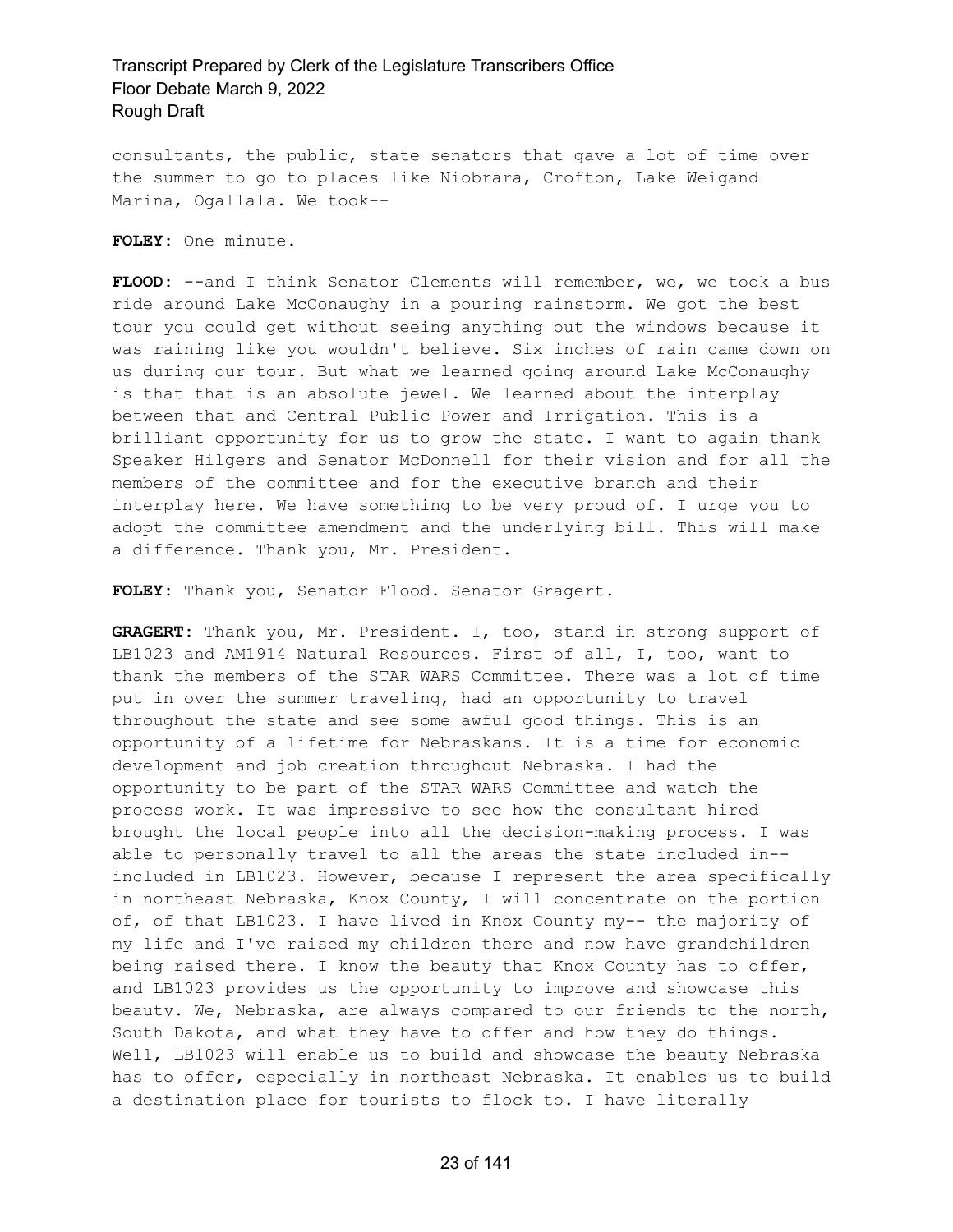traveled the entire world and have seen sunrises and sunsets in all parts of the world, and none better than the sunrises and sunsets that I've experienced in northeast Nebraska. The improvements proposed in LB1023 will not only create economic development, flood control, water access, but probably the most important thing it will do is bring tourists to our state, benefiting all Nebraskans. Some of the improvements which have been covered but I'd like to reiterate in northeast Nebraska, starting at Weigand area on Lewis and Clark Lake, is the enhancement of the marina from 120, approximately 120 to 700 slips. What this will do is keep Nebraskans in Nebraska. It'll, it'll enhance our area for a lot more people to be able to be able to use Wei--the Weigand area. And then moving to the west, the town of Niobrara that was mentioned, the Niobrara, the village of Niobrara and the improvements they propose, the improvements in the Niobrara State Park with the enhancement of the event center and the 40, approximately 40-room lodge. The also the involvement with the Ponca Tribe and the Pow-wow area up in northeast Nebraska and the water facil-- access facility that the, the people of Niobrara wanted so badly. All this will enhance the area. It'll-- it'll make it a destination place for a lot of people to visit. And not, not only that, it will also synergize the area and bring the people together and work for a common cause. And in-- and in the final event, this will all help not only northeast Nebraska, but the state of Nebraska as a whole. So I guess with all that LB1023 has to offer, the great deal it has to offer, I ask your support to move LB1023 to Select. Thank you.

**FOLEY:** Thank you, Senator Gragert. Senator McDonnell.

**McDONNELL:** Thank you, Mr. President. Good morning, colleagues. I rise in support of AM1914 and LB1023. I want to thank everyone that I served with on the, on the STAR WARS Committee and their dedication and their interest in these, these potential projects. But also, I really want to thank HDR, John Engel, who led, led our-- the-- his team from HDR that set up the meetings with us to be able to sit with the people around the state of Nebraska from the three areas that we've, we've discussed today. These people came to us with their ideas and their concerns and their criticisms, and we did listen. And the reason we listened because they were the subject matter experts. They were from those areas and we were just asking, how do we help improve the area of Keith and Knox County with McConaughy and Lewis and Clark Lake and the Niobrara, which as a person that grew up in in south Omaha and, and didn't do a lot of traveling throughout the state, but sometimes we don't appreciate what's in our own backyard. And when you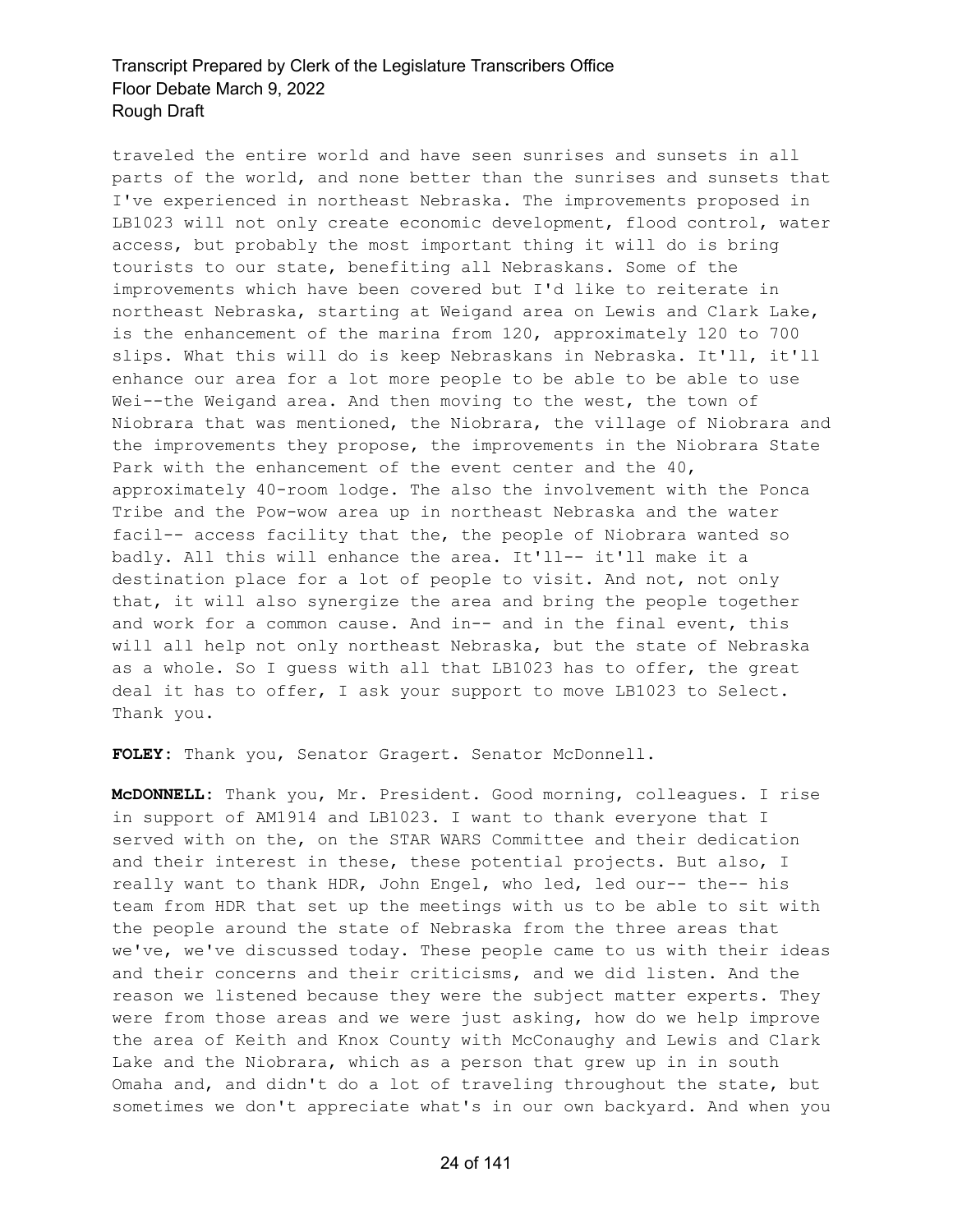go to different parts of the state, as I did with the STAR WARS Committee, you really do see true beauty that we don't appreciate. And we should celebrate and make sure that we're, we're taking kind of a bow on this one and patting ourselves on the back of what a beautiful state we have. And that's something that I did, did learn during this-- during this committee process. And again, it's a process and with what we're trying to do and make the improvements at Niobrara and McConaughy, that's not what we're doing with the discussion of possibly a reservoir. The ideas that we're talking about, can, can there be a reservoir? Can we take the next step to have a reservoir that would positively impact our state? Now remember, the first discussions on this was, public discussion was 1896. That was the first time they had a discussion about a reservoir near Ashland. In 1969, you had Governor Tieman that is working on a plan to create a 880 corridor and a body of water that would be the largest body of water between Lake Michigan and the Great Salt Lakes with a international airport. When Governor Exon came in in 1971, he decided to go a different direction. This discussion has been going on. I know a number of senators since have brought a, a idea of of what, what this could look like, and their, their ideas. What we did was going back we met with the people of Ashland and we told them and gave them their-- our word that we were not going to do anything that was going to harm their community. We really were approaching it as how do we protect life and property? How do we mitigate flooding? How do we make sure that we have a quality, quality water? And of course, the third was, was recreation. But we didn't want to do it in a way where other people had approached, possibly communities and said, turn on your faucets and get out. That was not our approach at all. Our approach was we wanted to listen to you. We wanted to look at the areas and bring in some subject matter experts like HDR with, with their team to say what's, what's possible? And today, what we're discussing is what's possible for possibly a reservoir along 80. But we definitely are talking about what we can do and what's gone on in McConaughy and Niobrara is projects that we can move forward to to enhance, enhance our state and hopefully help retain and recruit people in the future. I will yield the remainder of my time to Speaker Hilgers.

**FOLEY:** Thank you, Senator McDonnell. Speaker Hilgers, 1:10.

**HILGERS:** Thank you, Mr. President, and thank you, Senator McDonnell. I do want to-- it's probably not enough time to get into some of the counterarguments or questions-- really, I wouldn't even characterize some of these as counterarguments, really questions about how this would develop, how this would be implemented. And I think some of that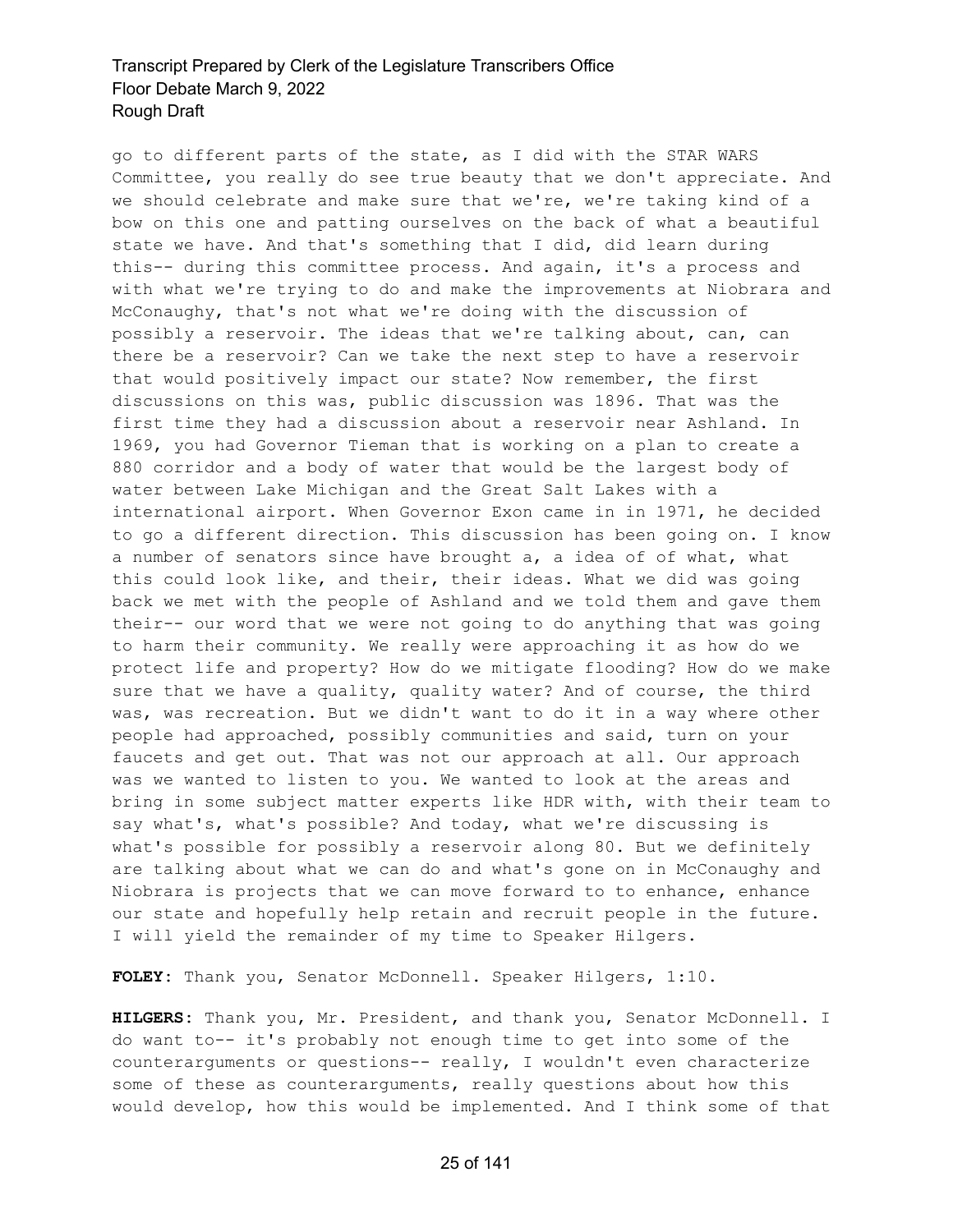I'm going to talk about on my next time on the mike. But I do want to just point out as we talk about sort of the sea change in thinking and working through opposition, Senator Clements and Senator Bostelman in particular, were adamantly opposed to this when we first started our process with LB406 with the green copy of that particular bill and for good reason. They represent areas that would be impacted if we decided, for instance, to dam the Platte and try to do something like flood the city of Ashland. And I got to give both of those senators incredible credit because what they did is we sat down together in my office, worked with Senator McDonnell, walked through every one of their concerns to make sure that this process went the right direction and that it never got off the train tracks. And ultimately, by working with Senator Bostelman and Senator Clements, we were able to get a far better product. We were able to avoid the economic impact and community impact that they were concerned about, while also getting some additional flood control benefits and getting that win-win-win that we're talking about. So we wouldn't be here today without those two senators being willing--

**FOLEY:** That's time.

**HILGERS:** Thank you, Mr. President.

**FOLEY:** Thank you, Mr. Speaker. Senator Hughes.

**HUGHES:** Thank you, Mr. President. Good morning, colleagues. I also was a member of the STAR WARS Committee, and I want to thank Speaker Hilgers for his leadership in this endeavor. It's quite an eye-opening experience. I got on because I'm-- Lake McConaughy is in my backyard and I've seen the lack of development for that opportunity. It is the first or second largest tourist destination in the state of Nebraska on an annual basis. But it could be so much more. It needs additional funds to help fully develop that recreation area. I'd never been to the Niobrara area, Lewis and Clark Lake, and I will give a shout out to Senator Flood and Senator Gragert for the local individuals who turned out to welcome our committee and really showcase what they have, but also to point out what they need in order to make that a destination in Nebraska for tourists and local residents as well. The Platte project the Platte Lake, it's very interesting when we move into this project because we're looking at an area that is highly developed, unlike the other two areas. But where can you find space to put a large lake and what are the obstacles? And that's part of the reason why we got \$2 million last year in order to hire HDR to help us answer those questions. You know, the fact that we are looking at a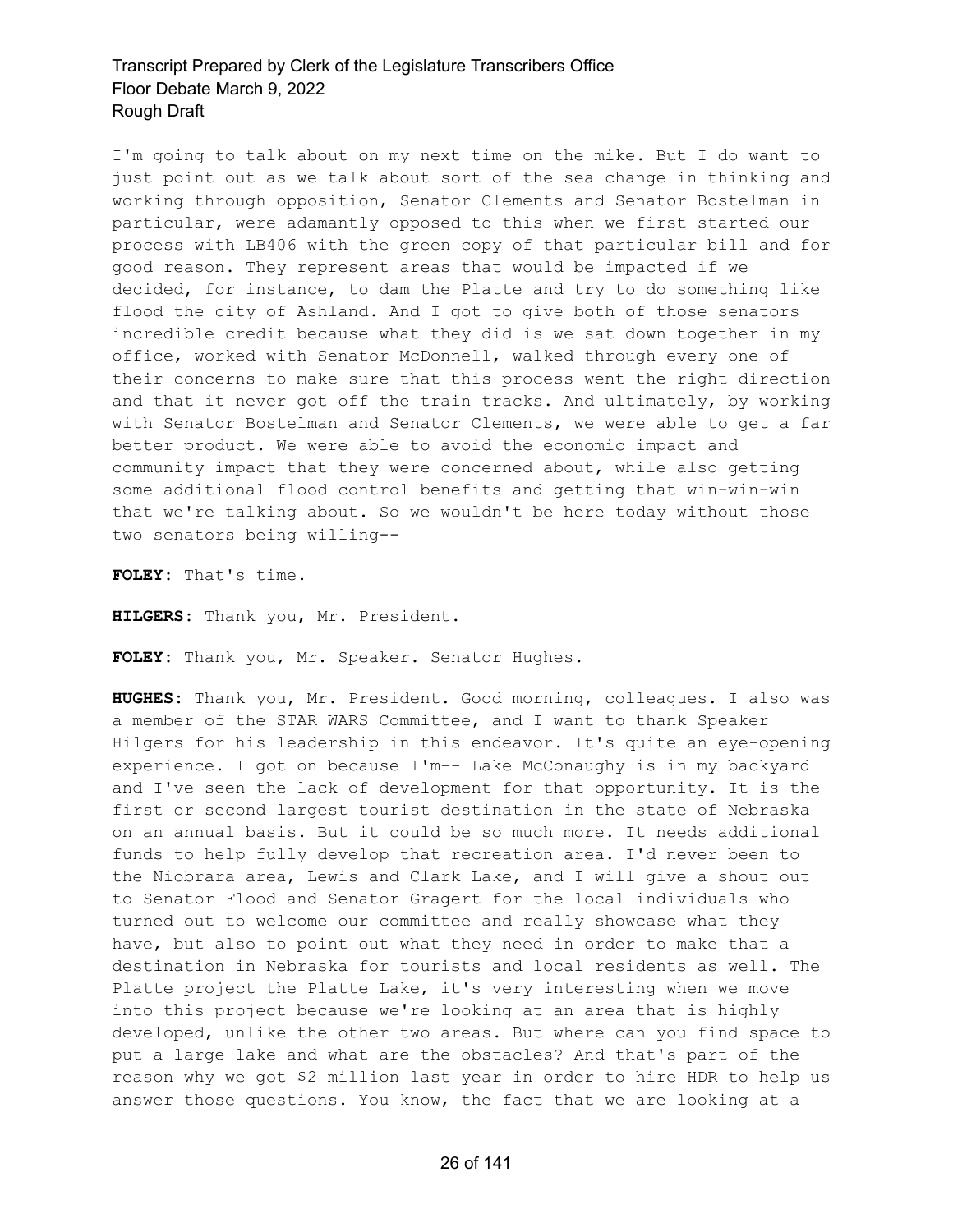lake in the floodplain, you know, is that feasible? You know, those are questions that need to be answered before we go move forward. I guess this, this bill is the first step in a very long process as Senator McDonnell had mentioned. And I, and I still go back to Lake McConaughy back in the '20s and '30s when that was being built. You know, I've got a book on my desk that I'm reading about the history of Lake McConaughy and the individuals who worked for decades trying to make that vision come to life. And it took a long time, and it took a lot of money and a lot of vision and a lot of tireless effort. That's what we're doing here. There's a vision out there. You know, will it come to pass? I don't know. But if-- it's not going to if we don't try, if we don't start down this path. There's going to be obstacles. There's no question about that. And it's going to be a lot of money. But-- and I haven't found the figures yet of what it cost to build Kingsley Dam and Lake McConaughy. But 50 years later, it's cheap. It's really cheap. And those are the things that we kind of need to keep in mind, not keep looking for ways to derail these investments. We're in a very fortunate time in the state. We've got some dollars to work with. There's a huge amount of private sector money out there that's looking for a home that wants to develop things. I, I've had additional tours around Lake McConaughy. There's a subdivision that is laid out there and a golf course and power and water is there, and it's been sitting there since 2001. There's still a couple of little obstacles--

**FOLEY:** One minute.

**HUGHES:** --that need to be overcome in order to make that subdivision and an 18-hole golf course that would rival any in the state to come to fruition. There's a lot of people want to work and develop areas of the state of Nebraska, and we have natural resources that we just need to take the blinders off and work to overcome those obstacles. You know, we could have a tremendous boost in our economy through tourism if we continue down this path. Thank you, Mr. President.

**FOLEY:** Thank you, Senator Hughes. Senator Blood.

**BLOOD:** Thank you, Mr. President. Fellow senators, friends all, I want you to know before I start that I spoke to Senator Hilgers about this, and he asked that I do it on his bill. So I hate to break up this lovefest, this well-organized lovefest. I'm in favor of the, the amendment, but I'm going to listen to the debate on the underlying bill. And the reason I was allowed to stand and speak is because he had asked I do this instead of a point of personal privilege. So with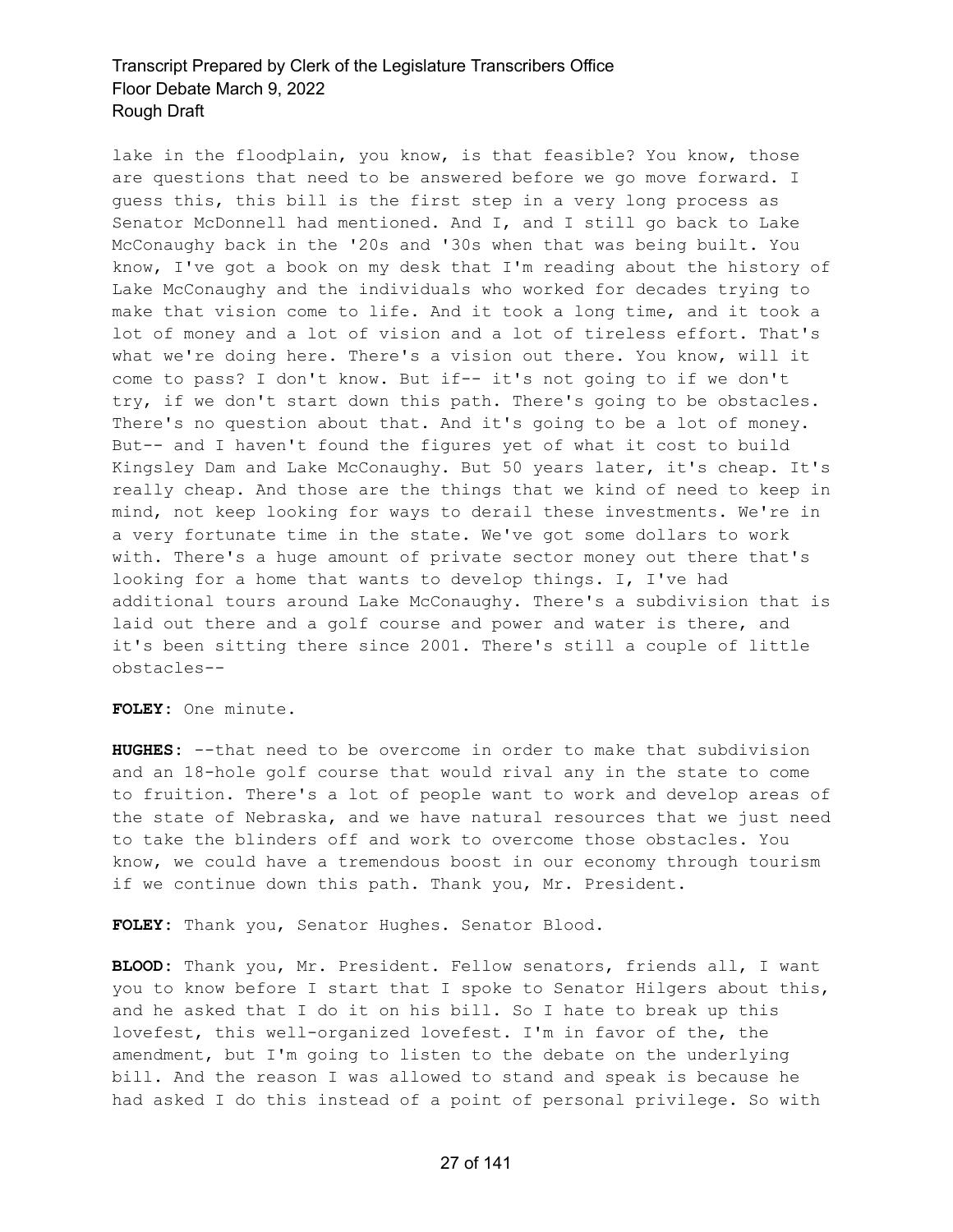that said, many of you are going to be pulled out of the body today out into the Rotunda and speak to a lot of young people in reference to suicide. And I hope that you do take the time to do that. We heard a very impassioned presentation from Senator Hunt yesterday in reference to a recent suicide here in Lincoln, Nebraska. But what I want to talk about today is about our healthcare workers because we just had healthcare workers week that ended, I believe, on March 4. And I just want to bring something in the forefront and I want to have this historically in our record. And the reason I'm saying this is because we have politicized our healthcare professionals, people running for office, people that are elected officials. We've taken a noble profession and made a circus out of it. And I want you guys to know that even before the pandemic began that the suicide risk was as high among female nurses, higher among female nurses compared with American women as a whole. And a lot of people don't seem to know that. Female nurses were found to be roughly 70 percent more likely to die by suicide than female doctors. More than 159,000 suicides occurred during a recent study time frame. Of those, nearly 2,400 involved nurses, roughly 8 in 10 of whom are women. That correlates with estimates indicating that 80 to 85 percent of nurses are women. So just over 850 suicides were cited among doctors, doctors of which about 85 percent were men. The remainder, 156,000 suicides, were among the general public. Three quarters of those cases involved men. But the pandemic has added enormous strains to healthcare workers, especially nurses who provide the vast majority of the bedside care. One in five nurses have retired from active duty since the pandemic began. Nurses experienced suicidal ideation in greater numbers than other general workers, with 5.5 percent reporting suicidal ideation within the past year. Nurses, more than any other segment of the healthcare workforce, have died during the pandemic; 1,140 nursing professionals in the first year. I want to remind you, when the pandemic started, how many healthcare professionals weren't even able to go to their own homes. They couldn't kiss their loved ones, hug their loved ones. They couldn't even sleep in their own beds. When the pandemic first started, people were baking cookies and bringing bottled water and banging on their pans and making noise, and then it became political. And then we forgot the sacrifices that our healthcare workers were making. And so even though there is a lot of noise over here and nobody seems to be listening, I want to say that as you talk to these people about suicide, I want you to know that we tend to ignore-- can I have the gavel, please? Thank you. We tend to ignore these silent few--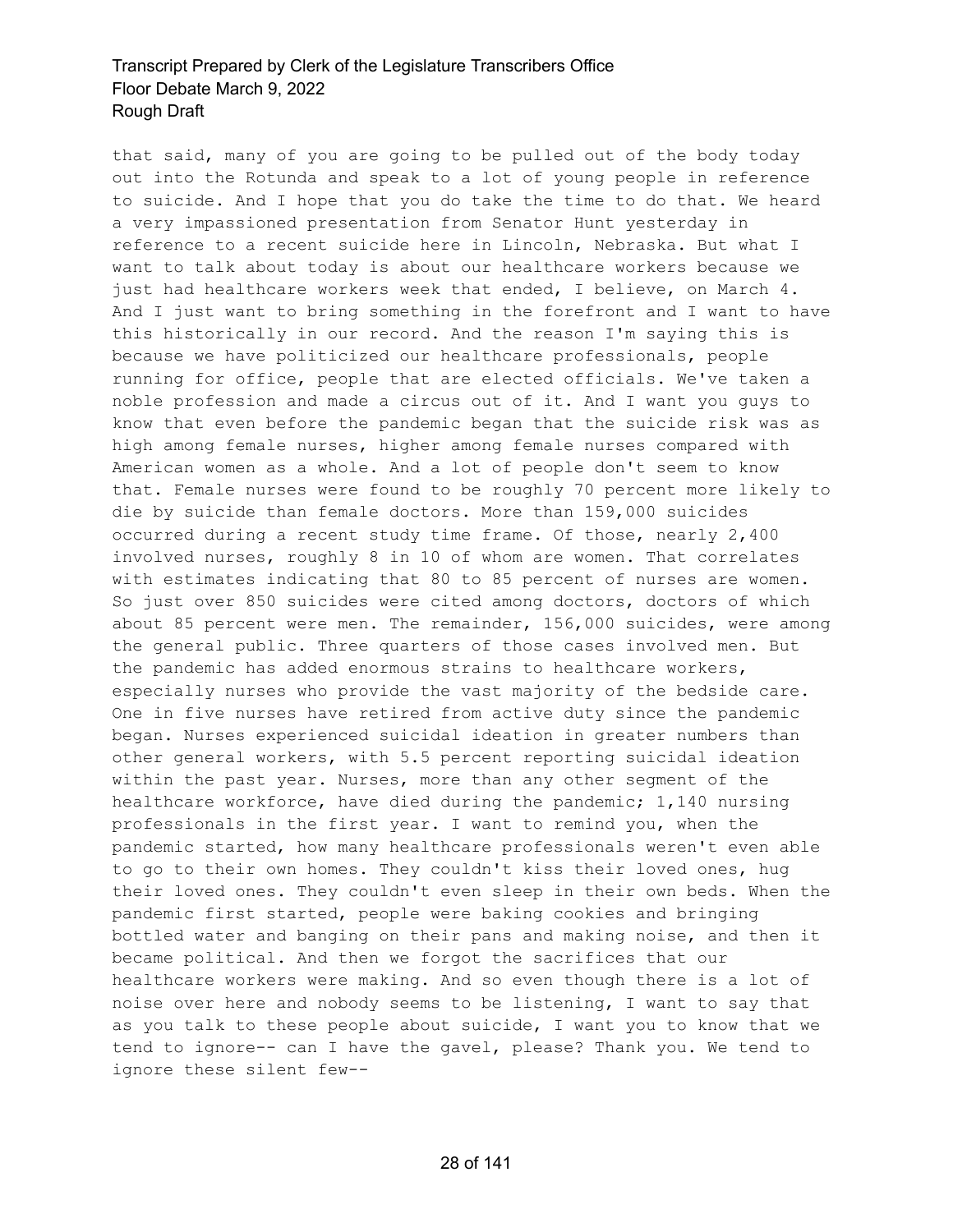**FOLEY:** One minute.

**BLOOD:** --that means so much to Nebraskans. If you're worried about a teacher shortage, you ought to worry about their mental health. If you're worried about a doctor shortage, you ought to worry about their mental health because it's been a crapfest the last two years. And we don't seem to identify that they need our help or be doing anything about it. And so with that again, I'm sorry to kill the lovefest. I know you guys are going to pick right back up where you left off. With that, thank you, Mr. President.

**FOLEY:** Thank you, Senator Blood. Senator Wishart.

**WISHART:** Thank you, Mr. President. I rise in support of AM1914 and the underlying bill. I was a member of the STAR WARS Committee and appreciate working with so many colleagues that are thinking big and for the future of Nebraska. I did want to speak on one issue before I yield my time to the Speaker. The Appropriations Committee, first of all, I'll back up and say that Speaker Hilgers and I have been working with the city of Lincoln and meeting with them to ensure that whatever project is built in terms of a lake in, in the area between Lincoln and Omaha that it will not impact Lincoln's current or future water. And so our Appropriations Committee, we did place a million dollars in our initial recommendation that you'll see before you in the budget when the budget comes up for debate. And this appropriation, it's part of the \$200 million that we are appropriating for the STAR WARS Task fork-- Force projects. The one million goes to an independent study to make sure that the Lincoln and Omaha water resources are not impacted negatively by the large lake project. And again, the Speaker and I have worked on this. We-- I feel confident that a study of the magnitude that would come from a \$1 million investment will ensure Lincolnites and Omaha residents and MUD that this lake will not impact and perhaps in, in the future may benefit Lincoln in our water needs. With that, I'll yield my time to the Speaker.

**FOLEY:** Thank you, Senator Wishart. Speaker Hilgers, 3:15.

**HILGERS:** Thank you, Mr. President. Thank you, Senator Wishart. I thank you for all of your work on this project. The STAR WARS Committee worked incredibly well together, and Senator Wishart has always been an amazing advocate for the city of Lincoln, a city we both represent. And we've had a number of conversations with her and, as well as the city, on the potential impact on the water supply. And Senator Wishart and I both share a significant concern for the city, for the city's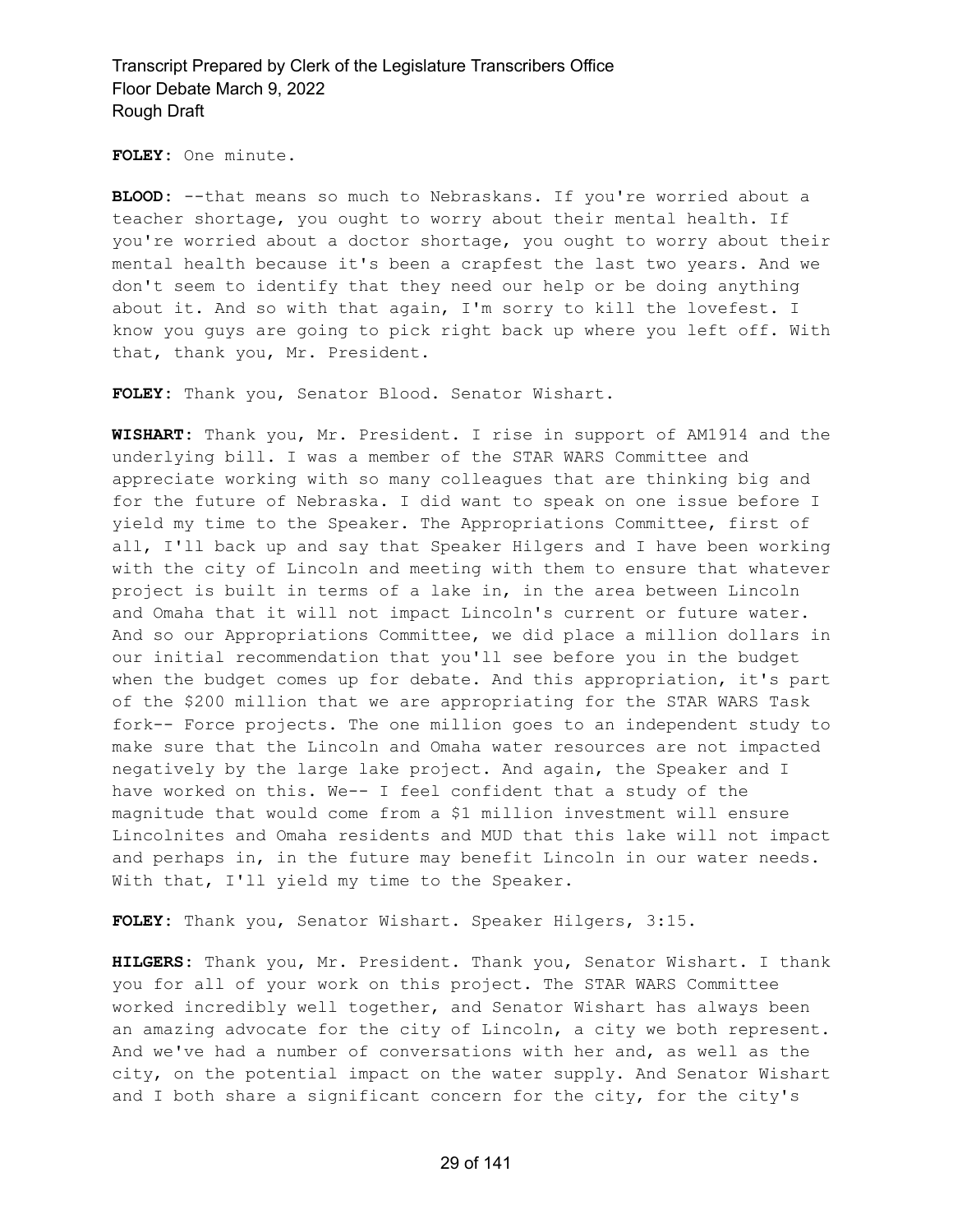water supply and ensuring that this project would in no way have any negative impact on the city of Lincoln. And to that regard, Senator Wishart and I have talked about the, the, the idea that Lincoln needs a second source. As you know, in Lincoln, we have a single source water. It comes from the Platte and we are-- we, in order to continue our growth as a city, we need a second source. And so I support the efforts to go find a second source. And Senator Wishart and I have talked about appropriating, asking the Appropriations Committee to add \$20 million of ARPA funds in order to fund the beginning of that second source development through the Missouri River. It's a, it's a request that I fully support and will advocate for, for the Appropriations Committee on the floor of the Legislature. As we have done within this, within this project, a couple of things I want to point out, and I'm really grateful that Senator Wishart raised this. Number one, we did an initial analysis that I mentioned and the initial analysis, but again, preliminary, it's not final, is that the-- there would be an incremental positive benefit on the water supply in Lincoln. And the reason is, is during the low months, I'm not a hydrologist, but this is my understanding, during the dry months in the summer of having this reservoir near the Platte would actually help refill some of the, some of the lower flows in the Platte and help, help the city of Lincoln make sure that we don't go too dry in the summer. For those of you who lived in Lincoln like I did in 2012 during the drought, that actually can be a meaningful difference. We're certainly not arguing at this point that the, the development of a lake would change the game just by virtue of creating the lake for the city of Lincoln, but we think that it's going to have a slight positive impact. Beyond that, though, I actually what I'm excited about is the opportunity and I've had some initial conversations about what this phase one might look like with the public-private partnership, where the development of a lake could actually catalyze additional development for that water infrastructure that would help, help us develop a regional water supply--

**FOLEY:** One minute.

**HILGERS:** --for both Lincoln-- thank you, Mr. President, for Lincoln and other communities in the area. And so that's, that's actually kind of an exciting way to look at it. And we think that this, there's at least a potential path to some transformative game-changing opportunities from a water supply perspective. I would also again underline I mentioned in my opening that I think it's worth highlighting over and over and over again, talking to the city of Lincoln and MUD, who also-- who MUD also has significant concern about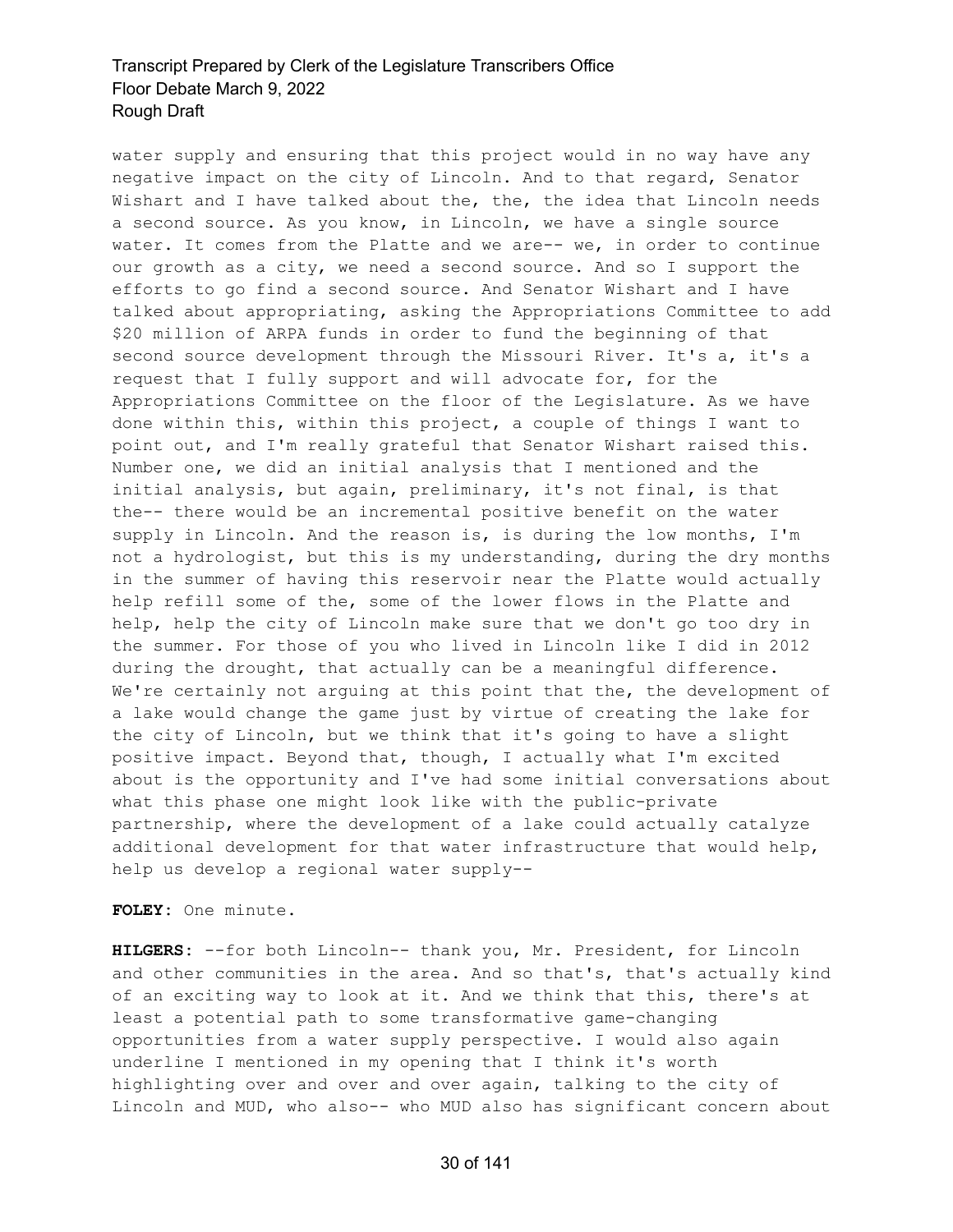the Platte that we have asked the Appropriations Committee to appropriate specific funds, I think it's a million dollars, to do the hydrology study, to do the necessary work to see whether or not this can go forward. And as I mentioned in my opening, if we do that work and ultimately we determine that it will have a negative impact, this project won't go forward. But then we will know, we will know that, that this is the project that is taken off the table and we can move on down other paths to find other transformative changes and opportunities for the state of Nebraska. So water is at the forefront of our, our list of concerns; and we've got a really good path in front of us, I think, to do the right study and also help potentially help Lincoln develop that second source of water. Thank you, Mr. President.

**FOLEY:** Thank you, Mr. Speaker. Before proceeding, Senator McCollister would like to recognize the Nebraska Chapter of the American Foundation for Suicide Prevention. These are folks from all across the state of Nebraska. They're with us in the north balcony. Could those guests please rise so we could welcome you to the Nebraska Legislature. Continuing discussion, Senator John Cavanaugh.

**J. CAVANAUGH:** Thank you, Mr. President. Well, I rise, I guess I'm-- at this point I'm not going to vote for this. I guess I don't know if I'm going to be present not voting or a no at this point. As Speaker Hilgers pointed out, I submitted some comments and concerns about AM1914, and there is an amendment being worked on that's going to be brought at Select. And so at this point, I'm going to reserve judgment until I see those changes in those amendments. But I just wanted to rise and for the record, point out the concerns that jumped out to me when I initially read AM1914. And so first off, a lot of people, I sit on the Natural Resources Committee and I heard the initial testimony for the STAR WARS Committee and the testimony from the folks at Lake McConaughy and the folks in Knox County and was duly impressed about the programs they have there, the services, and the need. And so those are the parts. I don't particularly have a concern as to those, and I would suggest-- I don't know if anybody's gotten this or if the, the Speaker has distributed this, but there is a very nice Special Committee of the Legislature Statewide Tourism, Recreation, Water Access and Resource Sustainability Preferred Initiative Overview that is a nice color breakdown, kind of a description of what all the projects are in pictures. But my concern and the concerns that I expressed to Speaker Hilgers and I do appreciate his willingness to work with me in addressing those concerns. And like I said, I'm reserving my ultimate vote until I see how those concerns are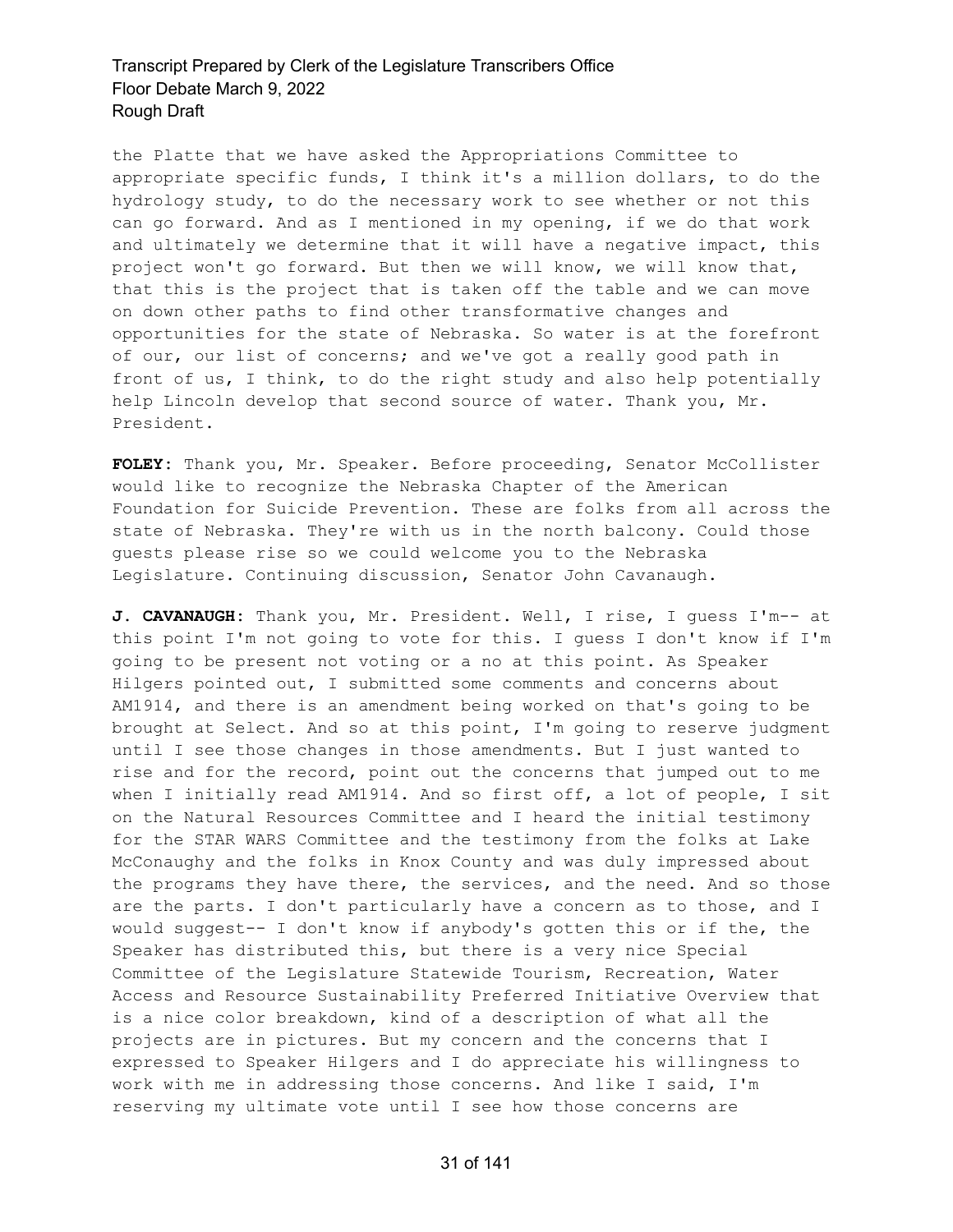addressed. But I'll just kind of start walking through them. And I know there's a lot of folks who are going to talk on this, but I'll push my light again when I run out of time. So on page, well, it started on page 3 of AM1914 and it's about line 10, Section 13: It is in the public interest, and for the purpose of the act, that the state, (a) managed the construction and development of the lake in a manner that encourages private donations and investment, including through the use of public-private partnership, (b) maintain sufficient oversight to protect the state's investment in the lake, and (c) retain ownership of the lake as an asset of the state of Nebraska. So there's some good things laid out in there and we've talked about this. Speaker Hilgers and I have talked and I've talked with others about the concern that people have, that we will build this lake through a public-private partnership and that the charge of that public-private partnership is to manage it in a manner that encourages private donations and investment. And so the concern there is that it doesn't provide for permanent public access. And I think that if we're going to make this type of investment, and people can disagree about whether they want to make this investment or not, but if we're going to make it as a state asset and talk about it as this great opportunity, we need to ensure and enshrine in statute the fact that at least a portion of this needs to remain accessible to the public at all times. Because even though it is owned as an ownership asset of the state of Nebraska, there is still a possibility that access would be cut off to the greater public. And so I think that there is an opportunity and a requirement that we make that language stronger in the statute. I would like to see, and I think it would, it would be in our best interest to establish a state park as part of the lake. I've spoken with Game and Parks and I know others have as well, that Game and Parks is not interested and I don't think necessarily equipped to manage and maintain the whole lake and be responsible for the maintenance of this type of lake. However, I think that they would be interested and capable of managing a park that includes the trails that maybe would exist around the lake, a beach, campgrounds, and those sorts of things that are exactly what everybody envisions. If you do look at this handout, you can see that there are--

**FOLEY:** One minute.

**J. CAVANAUGH:** --contemplated in the design those sorts of things. But we can't let ourselves get caught up. This is an exciting project. Everyone's talked about how great it is. It is exciting. There is great possibility here. There is a-- but we can't let ourselves get carried away by the excitement and look past the important details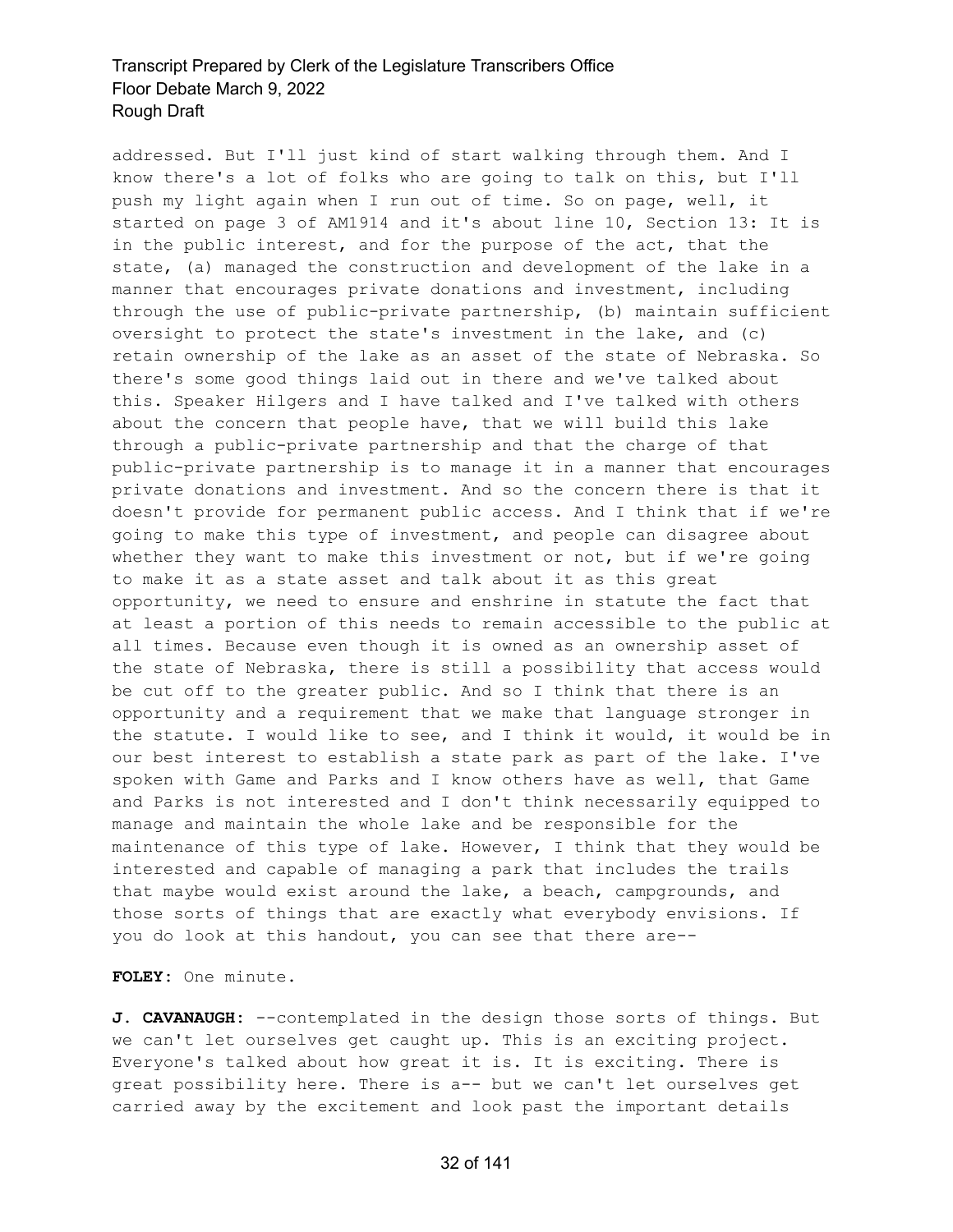that ensure that this actually accomplishes the thing that we're talking about. We have to make sure that we make sure that this statute puts in the protections for the citizens of Nebraska to, if we do build this lake, this, this amenity, this resource that we actually make it available and protected for the citizens of Nebraska at all times and not get carried away and say this is an economic development tool and the best way to serve that would be to close it as a private, private lake owned by the state of Nebraska. So I'll push my light again. I'll talk probably this afternoon by the looks of the list, but there are other, I have other concerns that I'd like to raise and that I think that Senator Hilgers and I have begun speaking about integrating into a future amendment.

**FOLEY:** That's time.

**J. CAVANAUGH:** Thank you, Mr. President.

**FOLEY:** Thank you, Senator Cavanaugh. Senator Erdman.

**ERDMAN:** Thank you, Mr. President. So I look at the list on the queue up there, it looks like we're going to go till after dinner loving this bill or whatever you want to call it, but I have a few questions about this. First of all, and I said this to somebody this morning, I'd like to divide the question and that, that's a joke, but I'd like to separate it. I think there's three issues here. It very well could be that what Senator Gragert wants to do up in Niobrara could have value, and it probably is something we need to do. And what they're trying to accomplish at McConaughy may also have value. But I'll just say this. I don't think anybody in this room, except maybe Senator McKinney and Wishart, will be alive long enough to ever see a lake built by Ashland. And the other day in the Appropriations Committee, we said something about we'll all be dead before we do a certain thing. And Senator Wishart interrupted and she said, not all of us. And so that's why I threw that in there. But getting permitting, getting the permits to build a lake is difficult, difficult. And where in the world will you put sediment, dirt, gravel from 4,000 acres 30 feet deep? And how long will that take? Now, Senator Bostelman has some issues with flooding, and I think those are issues we need to deal with. But as far as building a lake, a 3,900-acre, 4,000-acre lake by Ashland, people say we should think big. That is really big. But reality is the majority of us will never see that. And I think someone said 50 years from now, they'll look back, I think, Senator Flood said 50 years they're going to look back, and they said the Legislature was really forward-thinking. That may be the day when they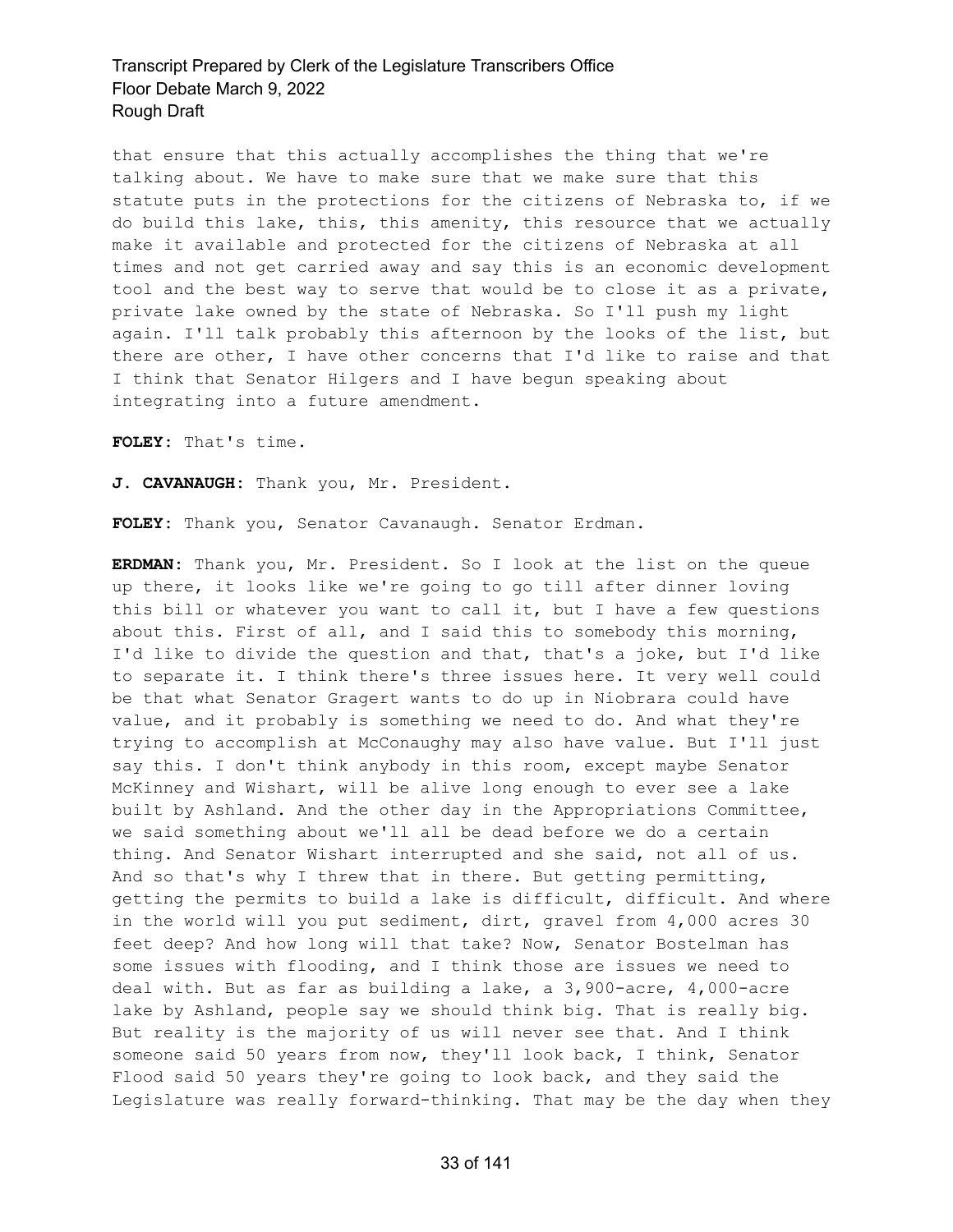start to implement the new lake. So if I had my way, I would say we vote for the improvements at McConaughy and at the Niobrara, and we do a little more research to see if we can get the permitting to build a dam by Ashland, a lake. So I wasn't on the committee. Every one of those committee members signed up for that committee and they took the necessary time to travel the state to look at those facilities. And I can appreciate that. But the point is they volunteered for it. OK? And so we thank all these people for spending all their time this summer doing that. And maybe it's rightfully so. But remember you signed up for it. We signed up to be senators, and so whatever we do here, we knew that was part of the situation. So I'm not sure exactly why we want to build a marina at McConaughy. That may be of value. But I think the issue that we'll have to deal with at McConaughy may be something that the Legislature has no control over is some of these things that they want to do there will need to get approval from Central. And I'm not so sure that we'll be able to get that permission as easily as we think it will be. So we'll have to see. And so as we go forward with all of these projects and I see they have a \$1.1 million for a sign--

**FOLEY:** One minute.

**ERDMAN:** --assigned at McConaughy; \$1.1 million for a sign. That's got to be some kind of sign. And this isn't STAR WARS-- this STAR WARS project is not ARPA money. This is rainy day fund. OK? \$200 million. So I'm not sure that I'm going to vote for this if it continues to have the lake included, but we'll see how the discussion goes because I'm sure we're going to have a lot of discussion because there's 15 more people in the queue. Thank you.

**FOLEY:** Thank you, Senator Erdman. Senator Clements.

**CLEMENTS:** Thank you, Mr. President. I was on the STAR WARS Committee this summer and enjoyed the information. We went first out to the Lake McConaughy area, had a hearing there and water access is a problem on that lake. I share Senator Erdman's concern about the marina. They do need water access but the, when we were there, they said the lake was 22 feet below normal. It was July, late July, I think. And how to get a marina that can handle that kind of a variation in water is a question to me that I think the bill does talk about marina in there, but I was hoping maybe we could use water access. If there's just a longer boat ramp, maybe that would work. We'll wait and see how the engineers come up with that. Then the Niobrara areas, I had not been to the Niobrara State Park and the Lewis and Clark Lake. It's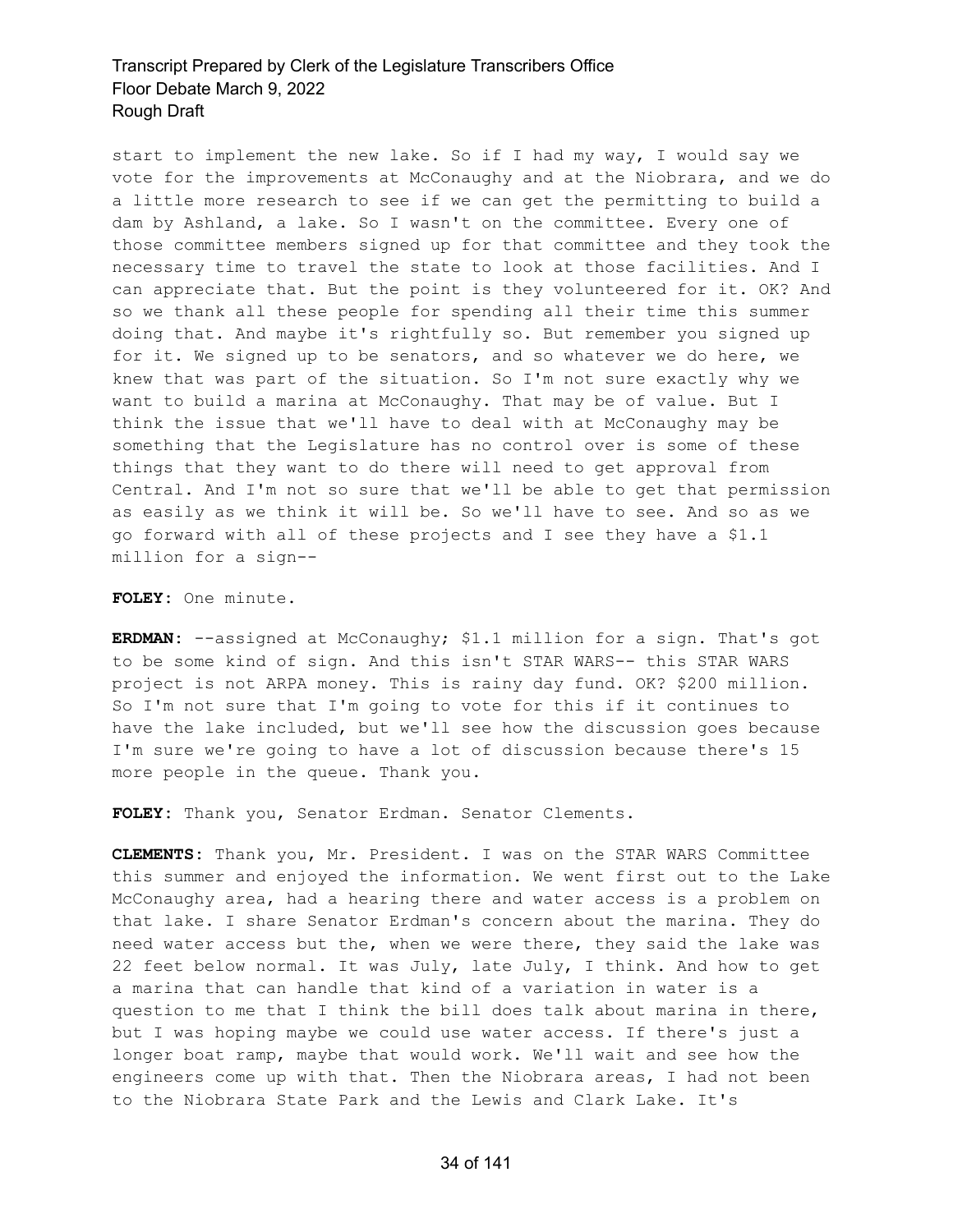beautiful area up there. Those two areas, west and northeast, I support the funding for improvements for tourism; and I think that's good for the economic development of both of those areas. The next thing I want to talk about was the reservoir, the potential reservoir on the lower Platte, which is next to my district. And my wife happened to be at a ladies group yesterday near Ashland. And one of the members of the group said Ashland is going to be flooded by a new lake. And she came home and told me that, and that's why I'm on this committee. And that's why Senator Bostelman and I got involved. And I want to read what we got put into this bill. And the amendment, page 2, line 24 says, "a reservoir could be built without a dam of a Platte River channel and without negatively impacting the city of Ashland, the surrounding communities, or the economic development already occurring in such area." I just want to assure the people of Ashland that there is not going to be a dam on the Platte River and we're not going to harm the Ashland area. Then the-- another thing about that project is the Lincoln and Omaha water supply. They get a lot of water. Almost all their water from Lincoln comes from that area, and Omaha gets quite a bit of their water too. And I support protection of their water supply. And as part of this study, that will need to be ensured. The most important part about the Lower Platte portion of the bill is the flood control and mitigation in my opinion. In my district, I have almost 30 miles of the Platte River. In 2019, there was many, many homes flooded along the Platte River, and we toured in Saunders County. The NRD there has what's been called shovel-ready projects of some flood control for tributaries that come down into the Platte River, and that's very important to fund those. And the city of Schuyler also in 2019, the flooding on the Platte River there eroded some of the Platte River Bank, and there's some river stabilization, river bank stabilization that's very important to be done to protect that city.

#### **FOLEY:** One minute.

**CLEMENTS:** Thank you. Then the, the reservoir along the Lower Platte, I'm OK with funding the research and studying, looking at the engineering. But the lake construction, I want to wait till we for sure know it's possible to do and that it's not going to be causing more damage than necessary. Especially there are a lot of landowners that own land where they're thinking about proposing a reservoir. And those landowners' rights need to be respected, in my opinion. And so I do support AM1914, and I thank you, Mr. President.

**FOLEY:** Thank you, Senator Clements. Senator DeBoer.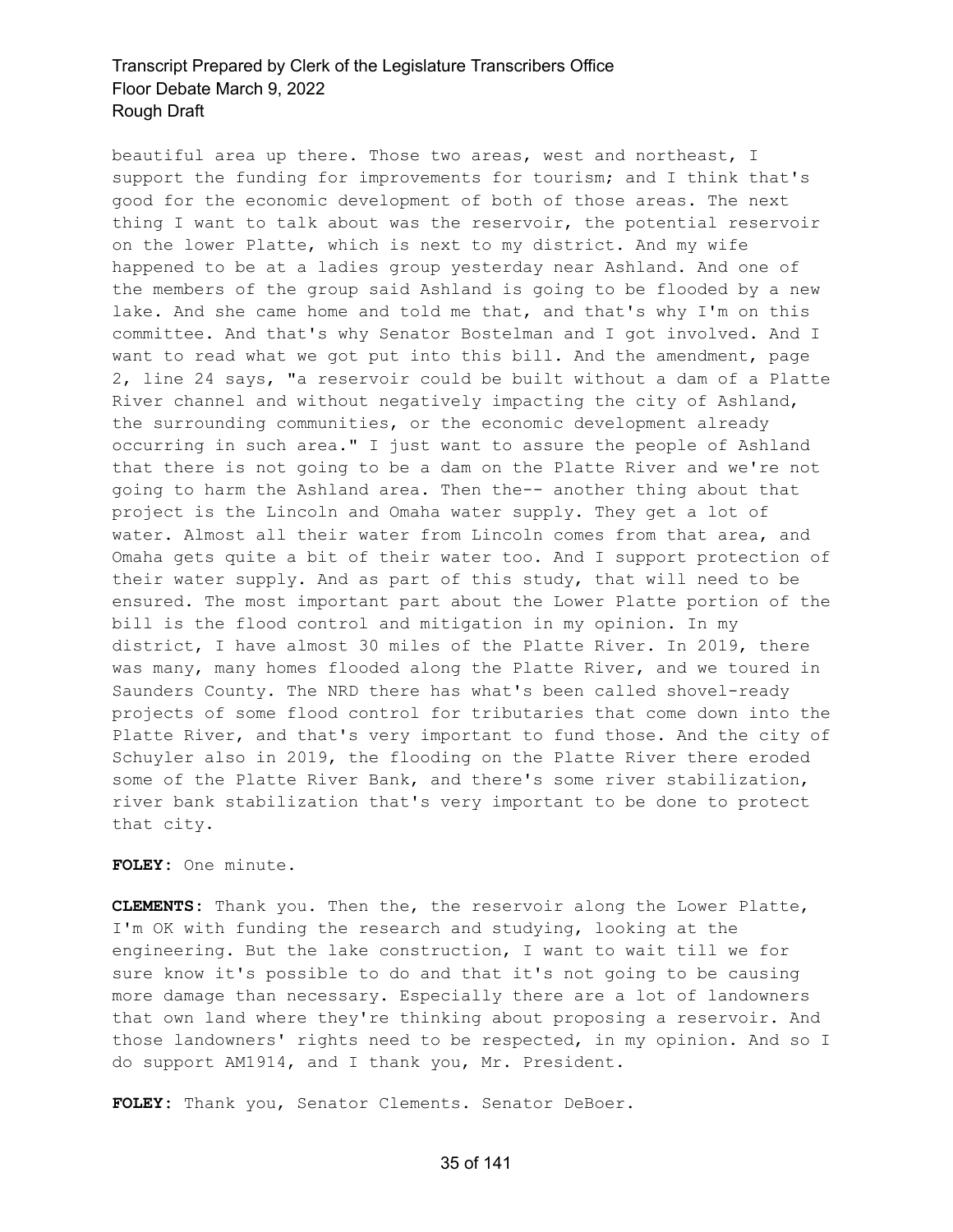**DeBOER:** Thank you, Mr. President. I was wondering if Speaker Hilgers would yield to some questions.

**FOLEY:** Speaker Hilgers, would you yield, please?

**HILGERS:** Absolutely.

**DeBOER:** When you talked earlier on the mike about the public-private partnership, I was curious if that would have any effect on the public's access to or use of the lake.

**HILGERS:** The, oh.

**DeBOER:** Actually, I'll just yield you the rest of my time to answer that question.

**HILGERS:** Thank you, Senator DeBoer. I really appreciate the question. And it's one of, maybe the most common question I get, which is, are we just going to-- is the proposal here to try to build a lake or a reservoir that will just only benefit a certain subset of Nebraskans? And then the second part of that question is if the answer is no to the first question, in other words, we want to have public access, how do we ensure that to be the case? What can we point to either in the statutory language or otherwise that would be-- give us confidence that what you say is going to be true? And so to answer the first question, at the public-private partnership is intended to get some additional private dollars, significant private private dollars to build the lake, but only if we can ensure it's a state asset and ensure significant public acts or public access to the lake. How are we going to do that? Well, first in the statutory language itself, in the green copy of the bill, we explicitly said that the state will retain ownership of the lake as an asset for all Nebraskans. And so if the state retains ownership, who manages that, whether it's Game and Parks or otherwise, as a starting point, that implies in the green copy that, hey, this is a state asset. It's not meant for just a select few. Senator John Cavanaugh raised the same question you did, Senator DeBoer, and said, look, can we do-- can we have a little bit more? Could we be a little stronger on that language to make sure not just that it's a state asset, but really make sure belt and suspenders that public access is ensured for whatever lake might be built? And so in the select copy of the, of the amendment that we're working on for Select File, which I've got a draft of which you and I dialogued about off the mike, make sure that whatever gets built retains public access to the entire lake. I think that's a critical component to what we,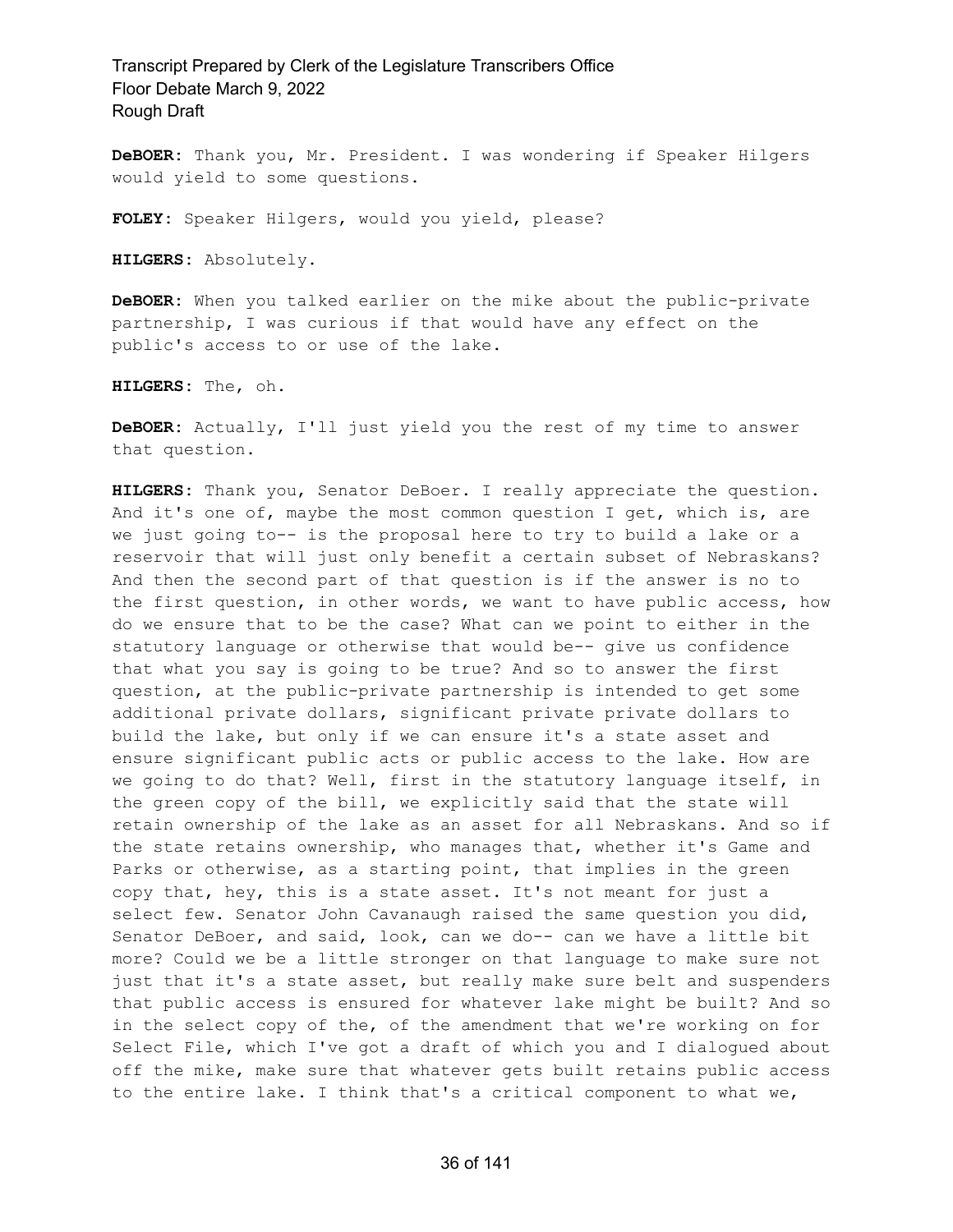what we are trying to accomplish. If you think about Lewis and Clark, Lewis and Clark Lake has private development, but it has public access. The marina is-- Weigand Marina is-- was built and is managed by Game and Parks. If you think about Lake McConaughy, there is outstanding private development on Lake McConaughy, but it has public access and full public use and enjoyment of the lake. That's the model that we're trying to replicate here. I would also point out a separate in the green, I'm sorry, in the Select File amendment that we will bring to the floor is, is to include within the, sort of the overall, the sort of team that's looking at the public-private partnership, which includes the Department of Natural Resources. And in addition to that, we want to include Game and Parks. Game and Parks has indicated to us, hey, look, if you give us a 4,000-acre lake the size of Lake Okoboji, seven miles long, a mile wide, that's probably more than we want to handle. But we want to be involved and we want to be good partners. And I think Nebraskans have a lot of confidence that Game and Parks would ensure state public access to our state resources, state assets. So we are in a Select File amendment that we're working on, it would include additional language to make sure that Game and Parks is an ex-officio member of this group. And so Game and Parks will have a seat at the table, just by the way will the city of Lincoln and others. So we think there's-- I think there is very strong language in the statue in the bill itself. We will add some additional language to double down on that. Certainly, there's a record we're making here today. And at the end of the day, if there's any taxpayers' dollars put into this project, which is what we're proposing, it has to be and it's nonnegotiable, it has to be ultimately a state asset that provides the benefit to all Nebraskans, all Nebraskans, not just a select few. And so I appreciate the question, Senator DeBoer. I know I'm next in the queue, Mr. President. How much time do I?

**FOLEY:** One minute.

**HILGERS:** One minute and then may I continue through?

**FOLEY:** Yes, that's correct.

**HILGERS:** Thank you. Thank you, Mr. President. So I want to talk a little bit about some of the other, well, let me, let me talk through some other questions that I've received. And Senator DeBoer, if that, if there's additional information I give on that question, I'm happy to do so. I think it's a critical question to ask and answer through this process. I do want to talk a little bit about the economic impact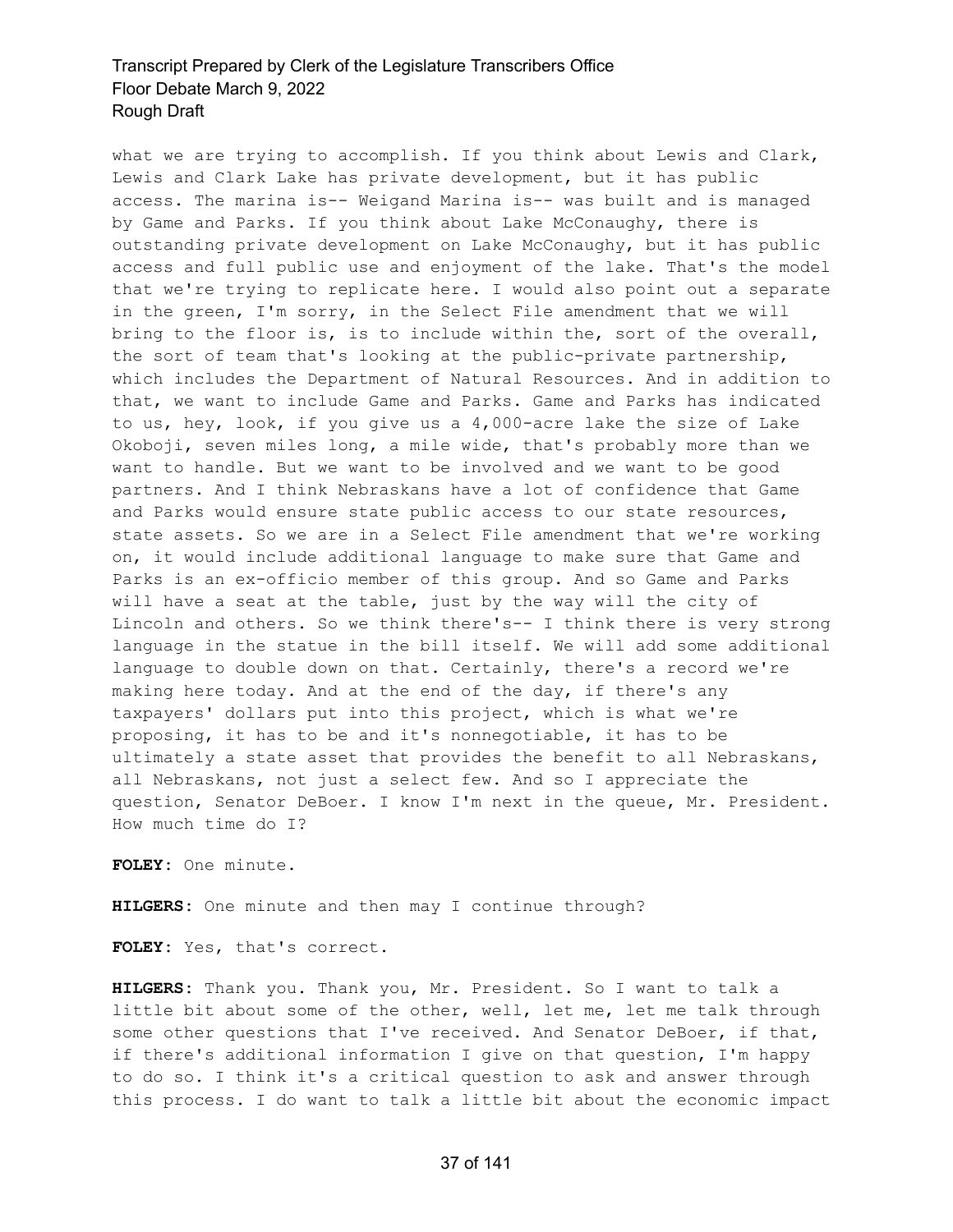of this particular project because we did do some preliminary analy- analysis, as I mentioned, on hydrology and the impact of the city of Lincoln water supply. We also did an economic develop-- or economic impact study during the STAR WARS process. And in some ways, I think the number I'm going to give you undershoots significantly the positive impact of the different projects that we are proposing, in part because it doesn't take into account the quality of life, the things that are not measurable. How do you put a price or a value on a family coming to Lake McConaughy to be able to spend the day together or a family having a reunion at Lewis and Clark Lake or enjoying the day on the water? You can't put a dollar on the value of that, and so any economic impact analysis is not going to include those types of things. It also doesn't, didn't include the kind of follow-on investment that we think will happen. So as an example, a very small example of what we think this might catalyze is in Keith County. When we had our hearing on LB1023, representatives of Keith County who have been great teammates throughout this entire process, came and said, hey, just by announcing STAR WARS, we hadn't committed anything. We hadn't even committed to a proposal. We just, the Legislature had said, hey, we're going to study what we can do to help Lake McConaughy and the surrounding region. It cat-- just that announcement catalyzed additional investment and investment opportunities in Lake McConaughy. So whatever number we come up with is going to undershoot, I think, the long-term positive impact, economic and otherwise, of these different proposals that we have. Having said all that, it's a very long wind up, I'm burying the punch line. But our economic analysis said that this will have a \$5 billion-plus, \$5 billion-plus economic impact to the state of Nebraska and an ongoing yearly impact in the nine figures. So just from a cost benefit, I think there's so much more beyond just cost benefit, for the-- just in the dollars and cents terms, just that, that cost benefit suggested it would be well into the 10 figures. And I think that's pretty exciting as we're thinking about catalyzing economic growth, attracting and retaining people here in our state. I will tell you as an aside, I-- one of a major employer in Lincoln, I won't name them, emailed me just the other day and said, hey, we're-- our ambition is to have the largest Nebraska-based workforce in the entire state within the next 10 years. And this type of a project is exactly what we need to help attract and retain young talent here in the state. Let me talk with the few minutes that I've got left of my time on the mike, a couple of other questions. We talked a little bit about the impact on the water supply. I dialogued with Senator Wishart about that. I've spoken to several about the public access question. Senator John Cavanaugh raised that. Senator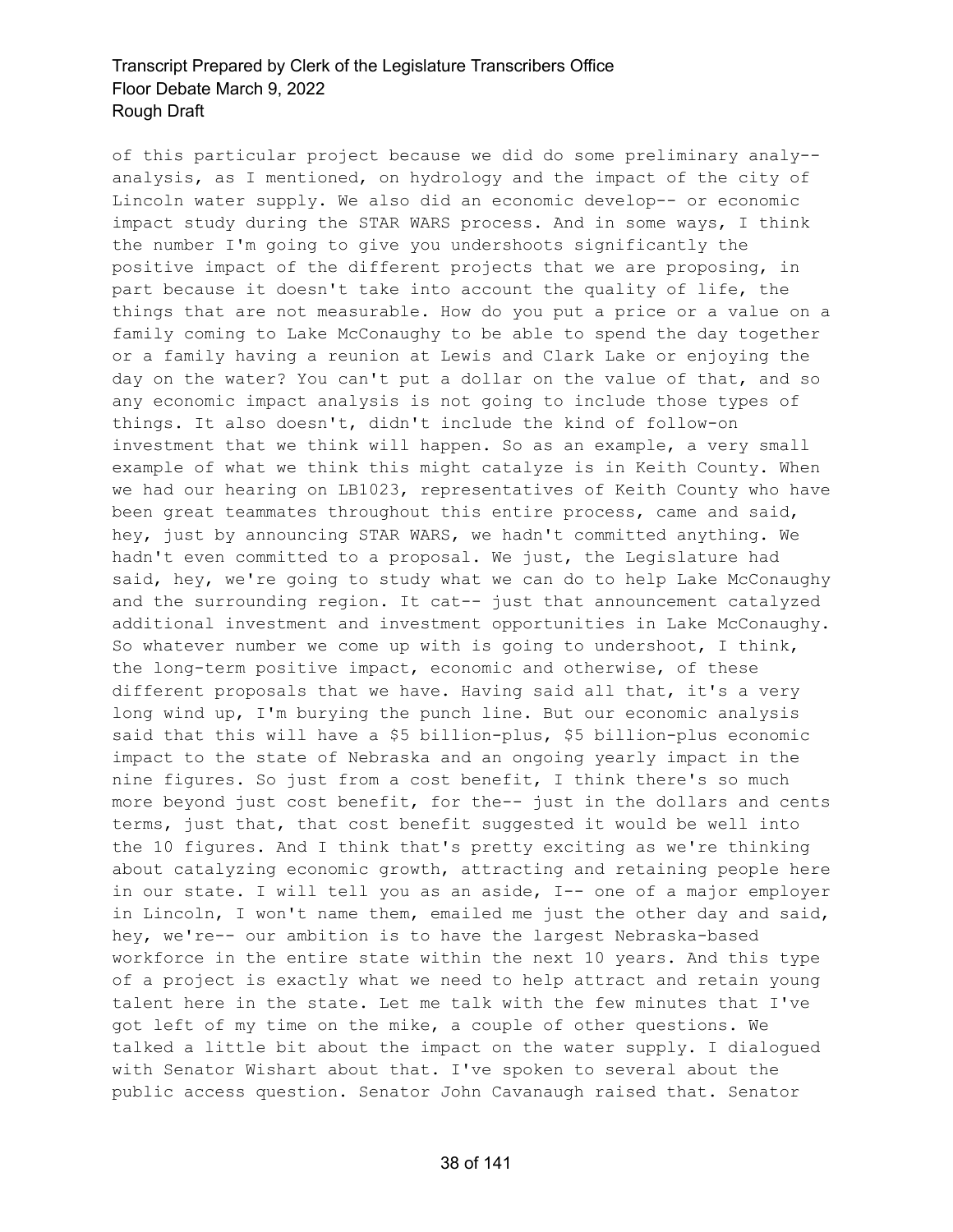DeBoer raised that. I think there are some very clear answers to that. There has been some questions about, well, what about the landowners? And I think this is really important to talk about. We've, we've approached this from the beginning in a win-win-win, non-zero-sum way. And we've had some initial conversation with some of the landowners. I want to be clear, a final site hasn't been selected. That's part of this phase one process. But we've had these initial conversations and we want to make it a win. Any type of land acquisition, a win for those landowners, you hear these stories. We heard a few at the committee hearing where eminent domain is used and, and people don't get fair market value for their land. And they have, you know, land that's been in their family for, for decades or generations taken away from them involuntarily. And those are, those are not the stories that you ever want to hear, and that's not the approach that we intend to take. We want to have arm's length land acquisitions that are, that are win-win-wins for the landowners as well. And those-- they're going to have a seat at the table as phase one goes forward. And ultimately, if we can't acquire the land, then this is-- that would be another reason why we could never get to phase two. But that's something that is really important. We want everyone in the state to be excited about what-- not just the outcome, but the means to achieve that outcome. You know, outside of that, I, I don't -- I'm happy to dialogue if there are any other questions off the mike or otherwise. You know, the model we're trying to follow is what we've seen in Lake McConaughy or Lewis and Clark or other natural resource attractions. And we think doing it here at this moment, this is really the moment in time for us to do this because with the continued economic growth and the way that the Lincoln/Ashland from the west and Omaha from the east are growing, this is really the moment in time for us to see if we can do this. If we can't do it, then we'll kind of know we can take this off the table. But if we think we can, we can't, we shouldn't wait 10 years because in 10 years there's just going to be some additional economic growth that's going to be--

**FOLEY:** One minute.

**HILGERS:** --more-- thank you, Mr. President. It's going to be more difficult to try to do something what we're trying to do, which is to put a Lake Okoboji size lake between those two communities. In 10 years, I think the opportunity will be lost. In five years, the opportunity might be lost. As Senator Hughes said, we'll know one way or the other if we do phase one, whether we can do this. But if we don't do it, we might as well just take it off the table for our lifetime. And I think that's such a transformative opportunity that I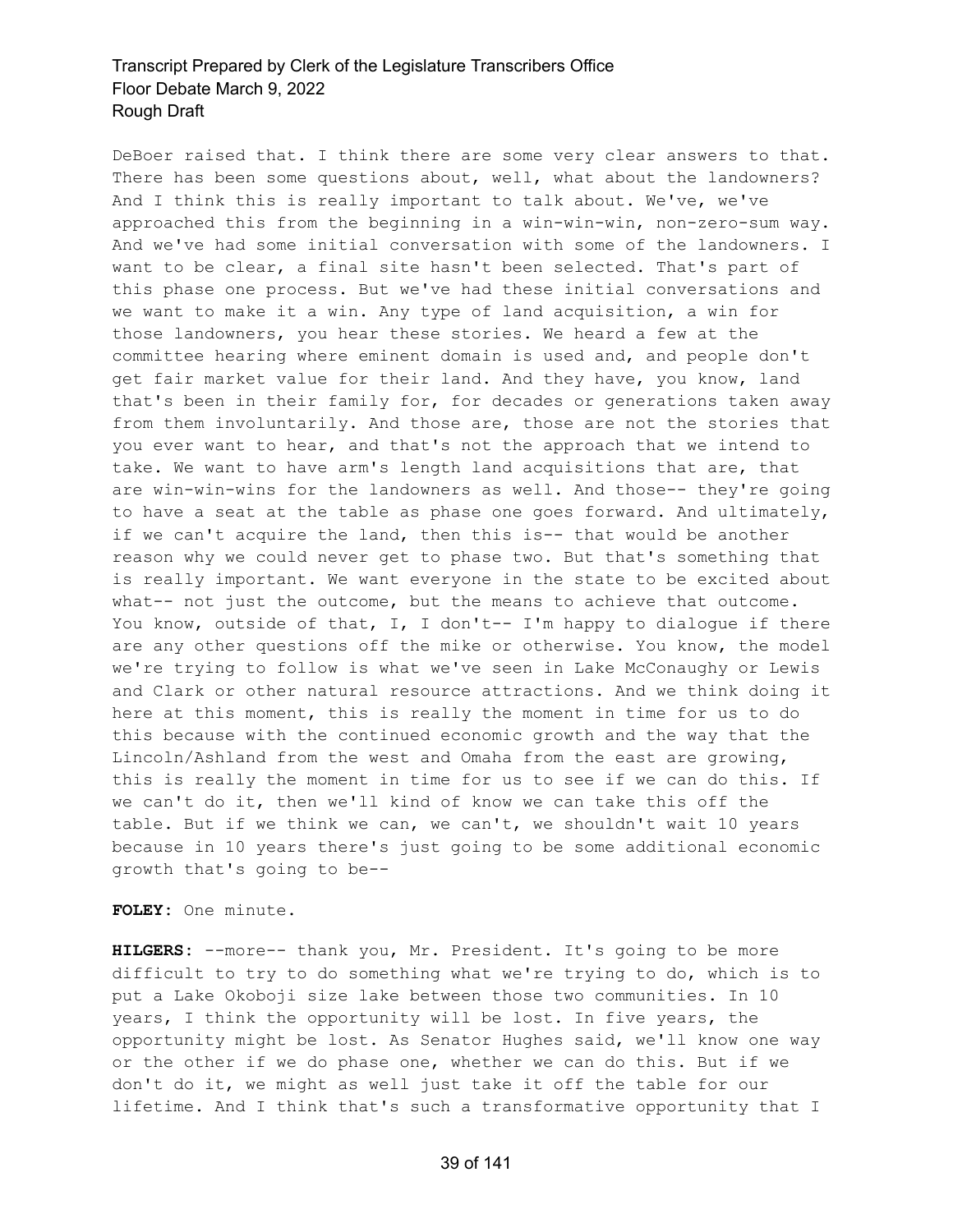don't think we should do that. I think we should pursue this as far as we can. And hopefully, unlike my good friend, Senator Steve Erdman, I think this is very possible, very doable, and we can achieve it and we ought to take this first step to do so. Thank you, Mr. President.

**FOLEY:** Thank you, Mr. Speaker. Before proceeding, Senator Hilkemann has some very special guests with us today up in the north balcony: his wife Julie and five grandchildren from Waco, Texas. Nate, Isaiah, McKenna, Naomi and Timothy. If those guests could please rise, I'd like to welcome you to the Nebraska Legislature. Continuing discussion, Senator Friesen.

**FRIESEN:** Thank you, Mr. President. Well, I think this is one of these bills that I think we need to spend a lot of time with. I have a lot of questions and I'm going to lay them out in my five minutes that I have and then I'll be back on the mike and somebody can either address them in the middle or I'll be asking questions as we move along. But one of the big things that I look at is, you know, we've had-- we've got Lake McConaughy, we've got Harlan County Reservoir, we've got numerous nice lakes, Calamus, around the state. And when you watch what's happened and like, let's take McConaughy, a huge lake. You can call it one of our treasures, and we have not developed those resources there over I don't know how many, 50, 60, 70, 80 years, how long that has been in place, probably closer to 100. And we still haven't, I think, developed that lake. And if you go around there, you can look at what we talk about economic development. It just doesn't happen. It-- maybe it's located in the wrong spot I guess. It needs to be located between Lincoln and Omaha. When I look at Harlan County Reservoir, look at the communities around there. There's no excitement happening there. You go there to fish. Even the bait store isn't making that much money. Yes, we want areas for recreation. And yes, I would like them in central Nebraska so I didn't have to drive a couple hours to go there. When I look at what we're trying to do here and the process we're using to get it done, I have a lot of questions. And I wonder why, for instance, that the DNR would be in control of this lake rather than Game and Parks. The DNR has never, my knowledge, built a lake or managed it. They're managing our water, but they do not develop things. And so Game and Parks has developed lakes. They've helped develop McConaughy, what's there. And so to turn it over to a different organization for development, that, to me, already spells- you're looking at the politics that's going to enter into the development of this lake. And when I look further at the, at the nonprofit that's going to be established and who gets appointed to that and what role they play in that, and I know NRDs will be allowed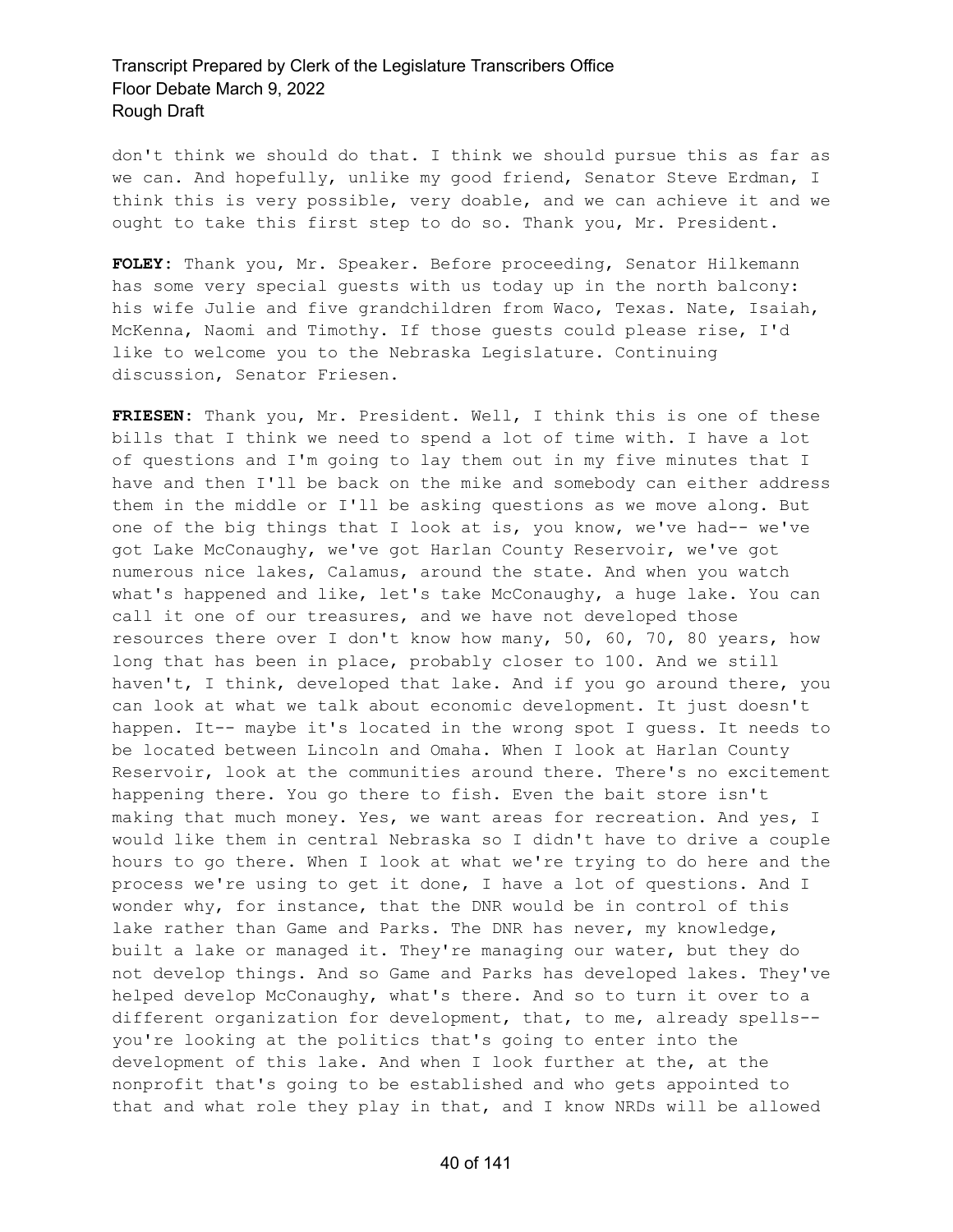to join in. And so now you've got some taxing authority and some condemnation authority that you can take ground with and a property tax increase for others in the NRD. When we talked a lot-- you read the bill and numerous times it mentions flood control. And when I've looked at lakes that have been built and I'll, I'll use examples like around Central City, there's numerous sandpits have been built there and there's huge developments going around there and there's lots just around one of those sandpits that sells for \$100,000 or more. So this isn't going to be cheap residential housing development going up around this lake. These properties are not going to be allowed to be annexed so they'll not be a part of a city. But again, the Department of Natural Resources then will manage these homes or will they be an SID? Will they own their land? Are they going to lease it? Who's going to put it in the streets, the sewer, and the water? I see the potential there.

**FOLEY:** One minute.

**FRIESEN:** I see that need that, yes, there's people would probably pay \$200,000 for a lot to be on a lake that size. But to say that they can't be annexed, they're not going to be part of a city, they're going to be managed by the DNR and it mentions a nonprofit in here. And I still haven't figured out quite what their role is, but they're allowed to make a lot of decisions. They're allowed to take land adjacent to the lake. How far out are they going to go? You're going to go out four or five miles? I wouldn't mind living a half mile from a lake. I just think there needs to be a little bit more details before I'm willing to put money into a project like this because we have a lot of other needs and some of them were addressed earlier. But I'll be bringing some of those up later. But again, I look at this and I just, it brings to mind many questions--

**FOLEY:** That's time, Senator.

**FRIESEN:** Thank you, Mr. President.

**FOLEY:** Thank you, Senator Friesen. Senator Ben Hansen.

**B. HANSEN:** Thank you, Mr. Lieutenant Governor. I just want to share a couple of my thoughts about LB1023. I do appreciate all the work Senator Hilgers and his STAR WARS Committee has put into this. There are 10 very smart and capable senators who do have a vision for the state of Nebraska. And I always appreciate their thoughts, as well as other senators, such as Senator Friesen, with his unique perspective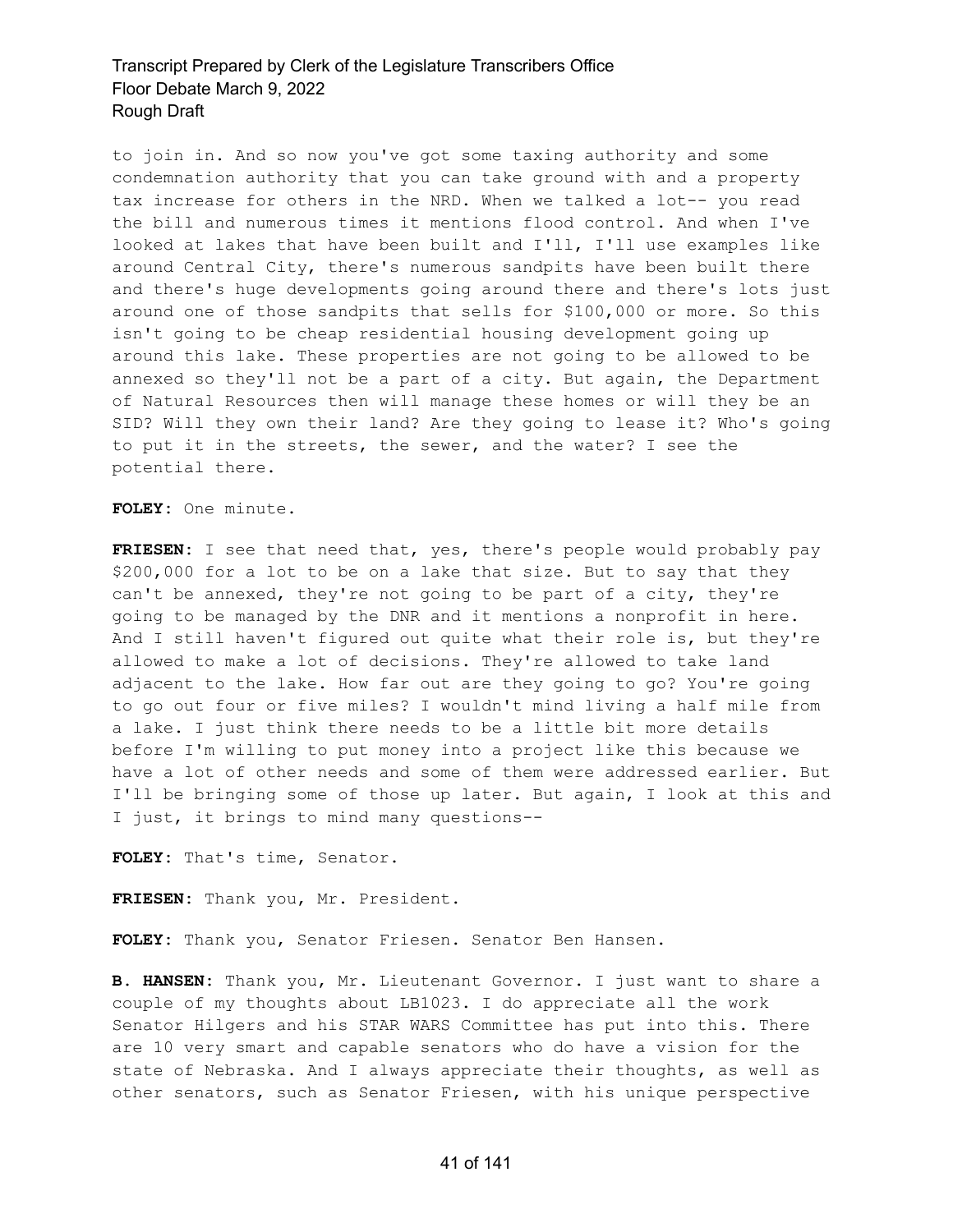on the other side of some of the maybe unintended consequences that some of this can have. And I think that's the best way that we can work a big idea in a big bill like this out to make sure that we do the best for the people in Nebraska. I also want to echo a little bit of what my colleague, Senator Flood, said earlier about the STAR WARS Committee and their appropriateness of making sure that they listen to public comments, they listen to input from the public because I think that is crucial with a project such as this. As much as a, as us as senators have ideas on what we want this project to look like and some of our thoughts, I think it's more important that we listen to people in Nebraska with something like this. I think one of the times I last checked when I talked with-- when I looked at a recent poll about states and their tourism-- [RECORDER MALFUNCTION] didn't rank, rank very high in the states that people are most likely to visit when it comes to tourism. I believe we're one of the last ones. And I'm not saying it's a lack of us trying, but I think it sometimes is a lack of resources or places to visit, interesting ideas that we lack. And I'm hoping that something like this will help fill that void. I think South Dakota has done a very good job over the decades and years about building their tourism when it comes to-- whether it's Mount Rushmore or there's other kinds of big ideas and projects that they have, whether it's, whether it's their hunting, whether it's their natural resources, such as their fishing. I think they've done a great job of advertising that, of building that. And so I'm hoping this is the direction that we're taking because that's kind of a big interest of mine, the future of Nebraska. And so another thing that I like about this bill is the reciprocating effect that it can have for the state of Nebraska. It's not that we're just making a lake that will be fun to visit, but what some of my other colleagues have mentioned and Senator Hilgers says, the, the amount of revenue. And I'm-- saying that's usually not why we vote for bills, but the amount of revenue that this can have for the state of Nebraska, not just as a state, but as the local effect that can have in sales tax and, you know, for, for commercial property, that's one of the reasons why I like this bill. And one of the things I just want to make sure that we're conscious of, and I'm pretty sure that we are, because we've mentioned it a few times, is not just the public comments and the input, it's to make sure that we're also conscious of the landowners who will be impacted by this. I know Senator Hilgers, Speaker Hilgers just mentioned this a little bit ago, and my concern for the use of eminent domain. I want to make sure that we're conscious of that. And something another one of my colleagues said, Senator Cavanaugh, was making sure that we do make this accessible to people, and it's not just a giant commercial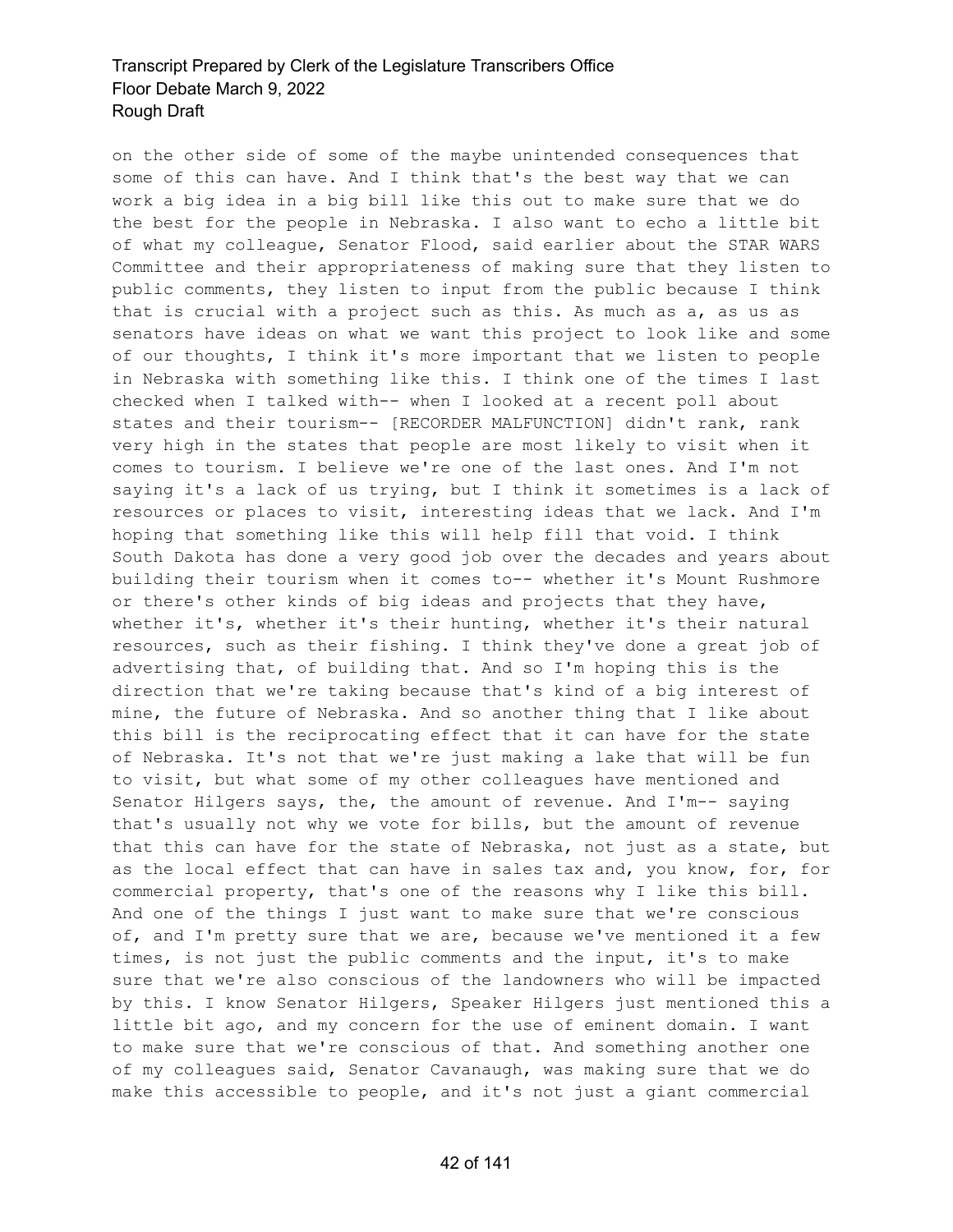property that's already picked out for certain people and businesses, but that we do make this as accessible as we can for the people of Nebraska. That's an, an important fact that we have to make sure that we kind of keep in mind with something like this. Sometimes this kind of gets lost when we start talking about numbers and revenue, land acquisition, is making sure that we always think of the people of Nebraska first when it comes something like this, because they are the ones who are going to--

**FOLEY:** One minute.

**B. HANSEN:** --use this. They're the ones who are going to build this, which will then hopefully in the future, allow us to do more projects such as this. We have to prove to the people of Nebraska that we can do this efficiently and effectively and with the taxpayer dollars in mind. If we do it right this time, which I really believe that's happening so far, we're off to a good start. We do it right this time, this might give us the opportunity to kind of look at doing some other things in the future. So I appreciate everyone's input. I'm listening. And so far, I am a yes on AM1914 and an-- and a yes LB1023. Thank you, Mr. Lieutenant Governor.

**FOLEY:** Thank you, Senator Hansen. Senator Lathrop.

**LATHROP:** Thank you, Mr President. Colleagues, good morning. I want to thank the committee that worked on this topic for nine months. I appreciate devoting time during the interim to a project like this, the amount of time it takes up. In fact, I've been involved in a lot of them myself, including in the last year, and we'll have a chance to talk about my efforts over the interim at a different time. I think that there's been a lot of, as I listened to the debate today, there's been a lot of sort of cheerleading, which is fine. It's an exciting project. And there's been a lot of dialogue that assumes that the public understands kind of where this project is at. And if you, if you don't mind, I want to ask the Speaker some questions just so that "Joe Six Pack," who is wondering about this lake that might be in- come into existence as a result of this effort, understands what it's about. And so I'm going to ask some questions, and frankly, I don't know the answers to or I'd stand up here and and talk about it.

**FOLEY:** Speaker Hilgers, would you yield, please?

**LATHROP:** If the Speaker doesn't mind.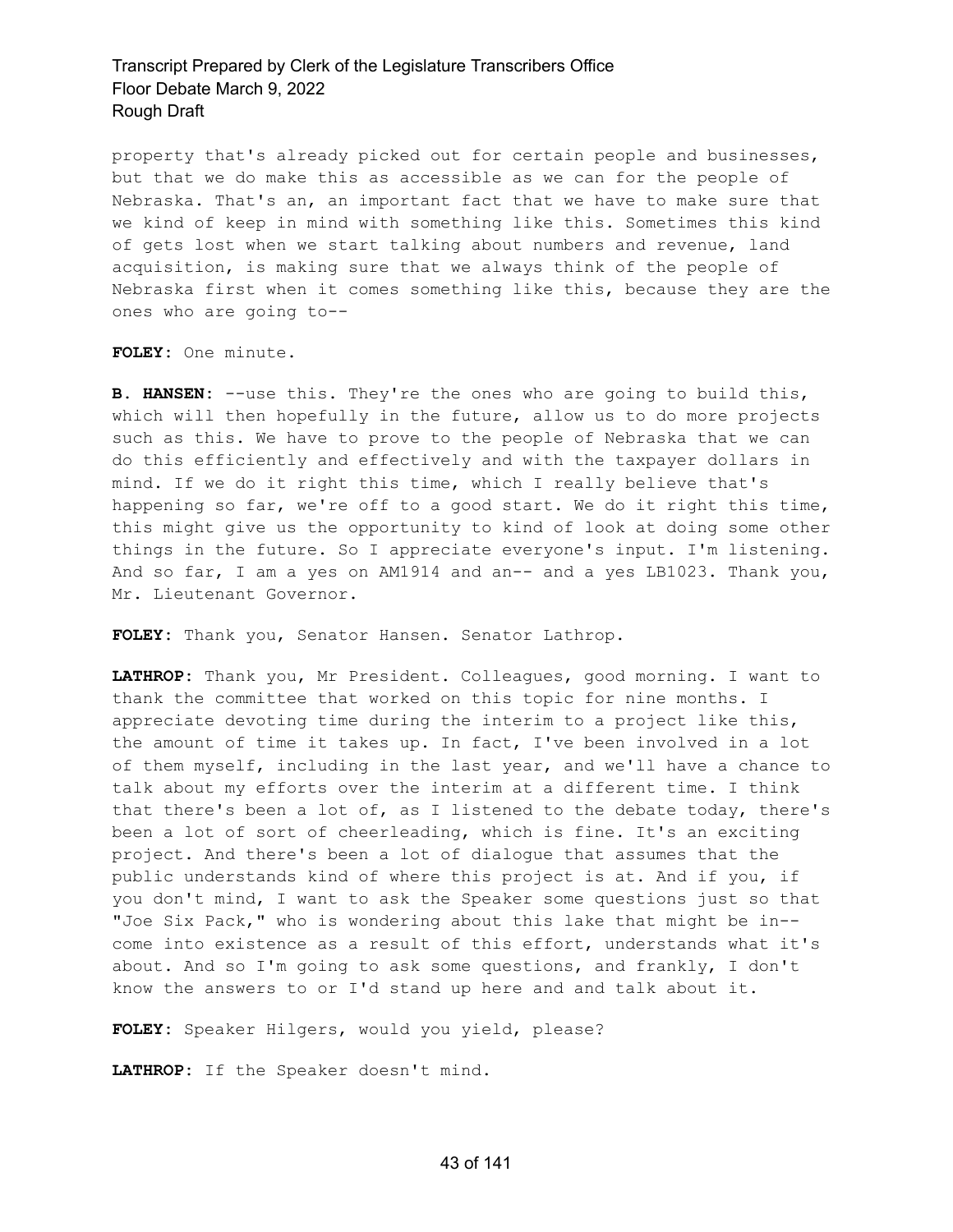**HILGERS:** Absolutely.

**LATHROP:** Thank you, Mr. Speaker. So can we-- can I start with this question? How much is this, this bill and the appropriations, how much money are we talking about?

**HILGERS:** So if I may, Senator Lathrop, the bill doesn't have any specific appropriation in it. There is a \$200 million request of the Appropriations Committee. That's broken up several different ways. And I'm happy to unpack that, if you'd like me to.

**LATHROP:** If you can do it briefly. But it's \$200 million? Let me ask this question, a different one. There are different projects around the state. I understand there's one in Niobrara and one, for example, at McConaughy and some other ones besides the lake. How much of the \$200 million is going to those projects? And do they get done right away or do they wait for more engineering studies and more things to happen?

**HILGERS:** It's north of \$100 million for all those other projects. And they are-- there might be some design work that needs to be done depending on the project. But more or less, Senator Lathrop, those projects are ready to go. Only \$20 million, by the way, is appropriated for the lake.

**LATHROP:** So if we're talking about \$200 million and only \$100 million is for other than lake and we only have \$10 for the lake, where is the rest of it going?

**HILGERS:** So it's about \$20 million for the lake appropriated, about \$40 million that is in-- put in a cash reserve for potentially for phase two, if a future Legislature wants to be able to appropriate that. And the remaining \$140 goes to those other projects.

**LATHROP:** Does-- do we have to do anything else other than pass this bill and the appropriations bill for the \$140 to get spent and those other projects other than the lake to, to be a reality?

**HILGERS:** Other than the lake, I don't, I don't-- I'm not aware of anything else that we would need to do other than those two things to get moving on those projects.

**LATHROP:** So we pass the bill and the only thing left to do, we appropriate \$10 million in a bill we'll see later on. And then other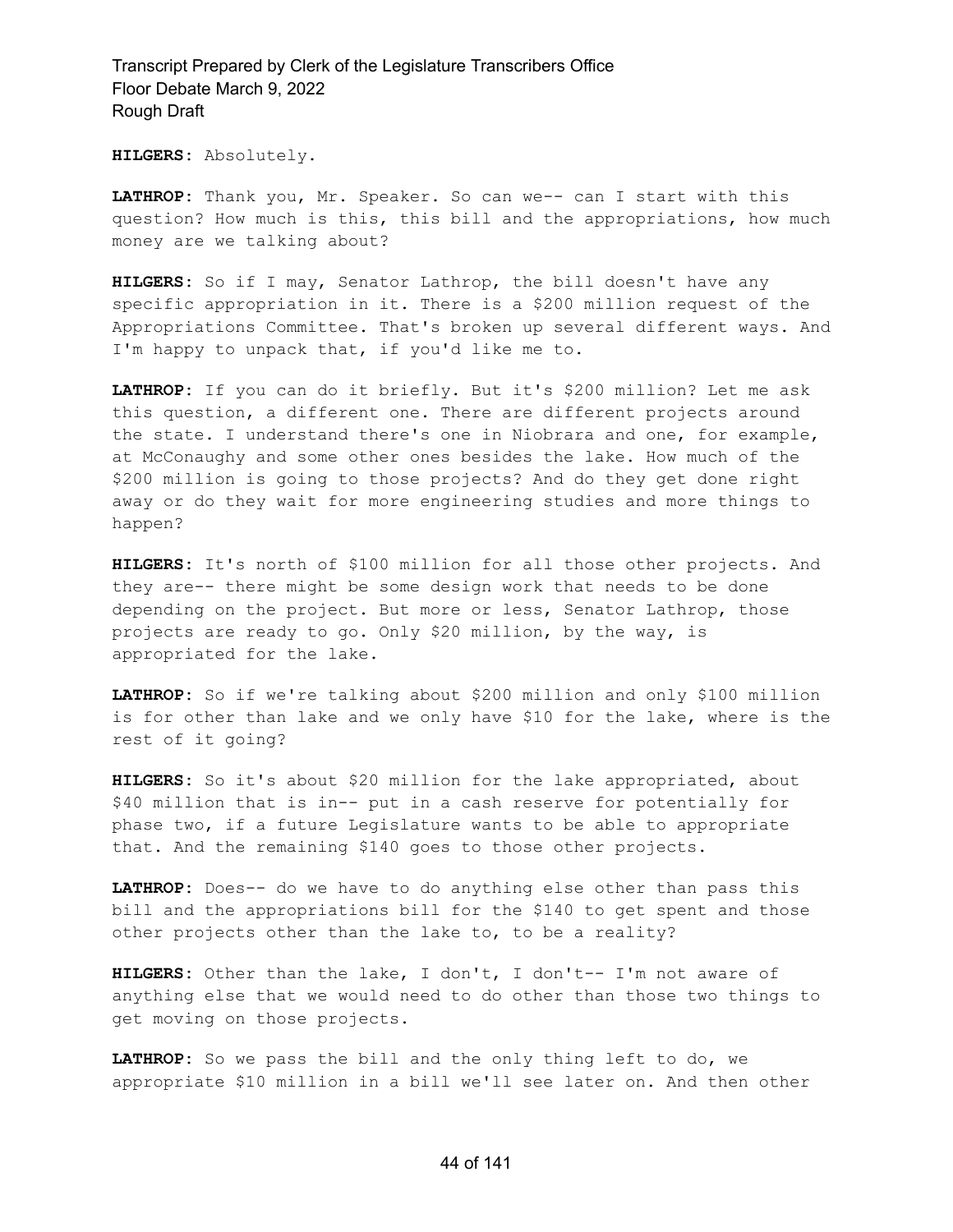stuff has to be done. Other work needs to be done to make the lake a reality? Is that--

**HILGERS:** For the lake. Absolutely, yes.

**LATHROP:** OK. Did the committee or any of the engineers involved in this process through the summer issue any kind of a report? Is there something the guy watching this on the, on his television can look at and make reference to to find out what did the STAR WARS Committee come up with? What did the engineers say?

**HILGERS:** Their-- the final report of the committee is going to be done this year, but there is a website-- and I don't want to misstate it. But there's a website that has all of the information, as well-- the pictures, the proposal, all the information that was given to the media is on that website.

**LATHROP:** OK, perhaps you can share that when on some other opportunity, when you-- oh, if you have it, then we'll let you share it so that the guy at home can watch and see what we're talking about.

**FOLEY:** One minute.

**LATHROP:** So Senator Flood has just handed me a study, but I don't see a website on it. When you have an opportunity, on one of your opportunities to speak. But we don't have a report from the committee yet?

**HILGERS:** What you have in front of you, what Senator Flood did was whether you call it a report or not, it's a summary of our recommendations and proposals. I think the committee has to under LB406 issue a final report by the end of this calendar year

**LATHROP:** End of this calendar year.

**HILGERS:** Correct.

**LATHROP:** Not '21?

**HILGERS:** '22.

**LATHROP:** OK.

**HILGERS:** For all intents-- oh, I'm sorry, Senator Lathrop.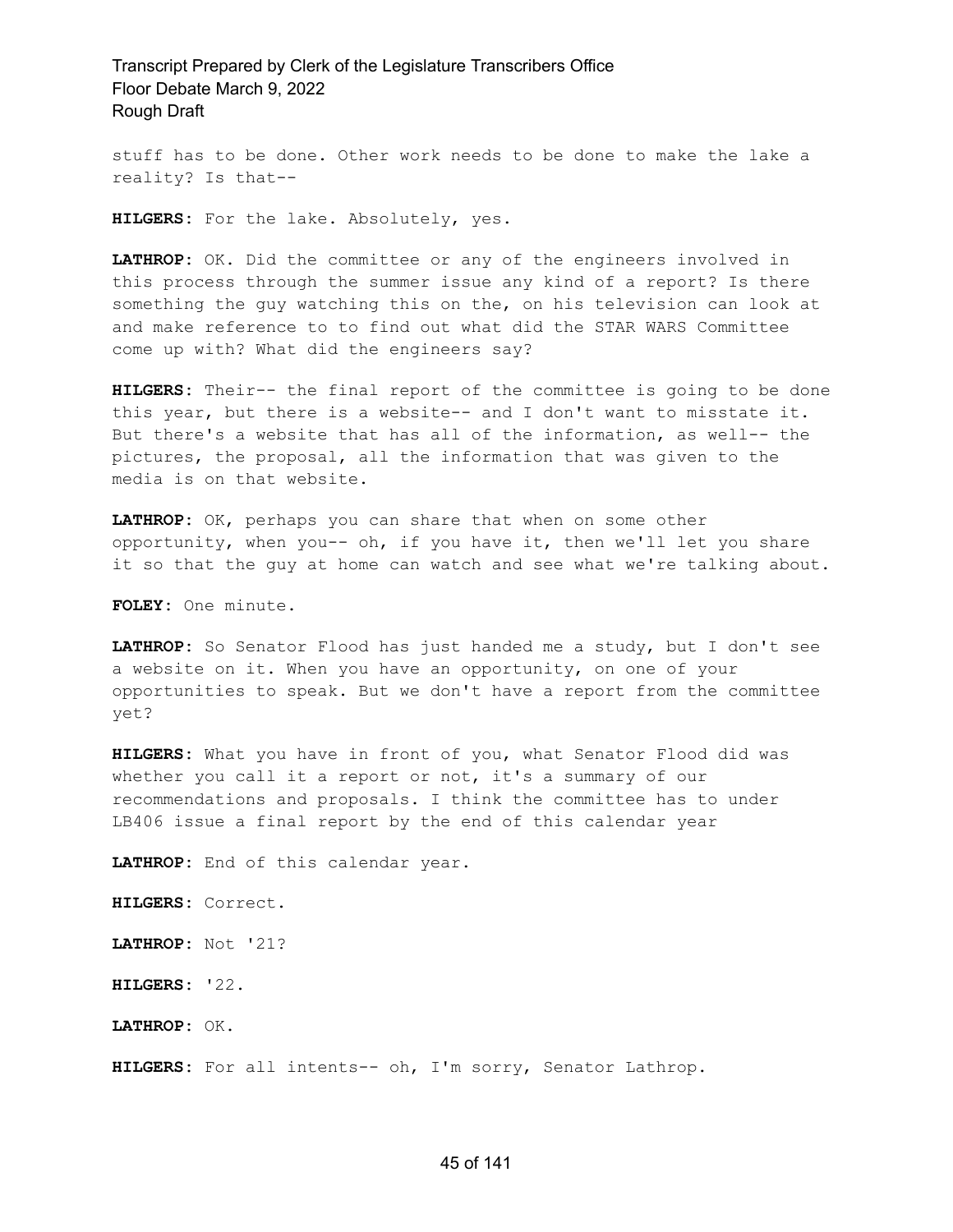**LATHROP:** When we talk about a public-private partnership and I hear you say the state will own the lake, I assume we'll be responsible for maintaining it and digging it and all of those kind of things. What's the private partnership piece of this? Are there going to be developers that will then own the land around the lake and be able to develop that for home lot sales or that sort of thing?

**HILGERS:** That's a great question, and that's really what--

**FOLEY:** That's time, senators. Thank you, Senator Lathrop and Speaker Hilgers. Senator Flood.

**FLOOD:** Thank you, Mr. President. Good morning, members. I appreciate the dialogue that Senator Lathrop and Senator Hilgers are having on the project. I wanted to make a record, when we talk about a public-private partnership, what that looks like in Knox County. Obviously, I am very drawn to this area of the state. I think Senator Gragert, who represents it, will tell you it's the most beautiful part of the state. I want to talk to you about what we've done in Knox County. In a few moments, you're going to be getting three color pictures of renderings. The first one is going to be an event center and hotel at what is called the Eagles' View [PHONETIC] on the campus of Niobrara State Park. The way we envision this partnership, and I have several communications back and forth with officials at the Nebraska Game and Parks Commission, is that the state of Nebraska, through the funding, would build the event center at this point overlooking Niobrara. Think of the amenities at Nebraska City with the Lied Lodge and what that is done for Otoe County and River Country, right in there with Nemaha County, Johnson County, the draw that has been for tourism. The idea is that we would have this event center at Niobrara that would receive funding and be built on the campus of Niobrara State Park, and then the Game and Parks Commission would go out and work with a private partner. And right now, we're in serious discussions with the-- they are in serious discussions, and we are as a committee, with the Ponca Tribe of Nebraska. The Ponca Tribe of Nebraska is very interested in this because they feel that everybody else has been telling their story and they haven't been able to tell the story of Standing Bear, that they haven't been able to tell the story of their tribe and the Trail of Tears and the, the amazing stories about Standing Bear. And so what we have envisioned here in Niobrara is a partnership between a private entity such as the Ponca Tribe of Nebraska, which would spend up to \$18 million, the state of Nebraska, which would spend upwards of \$30 million on the event center. And then on top of it, the Game and Parks Commission would be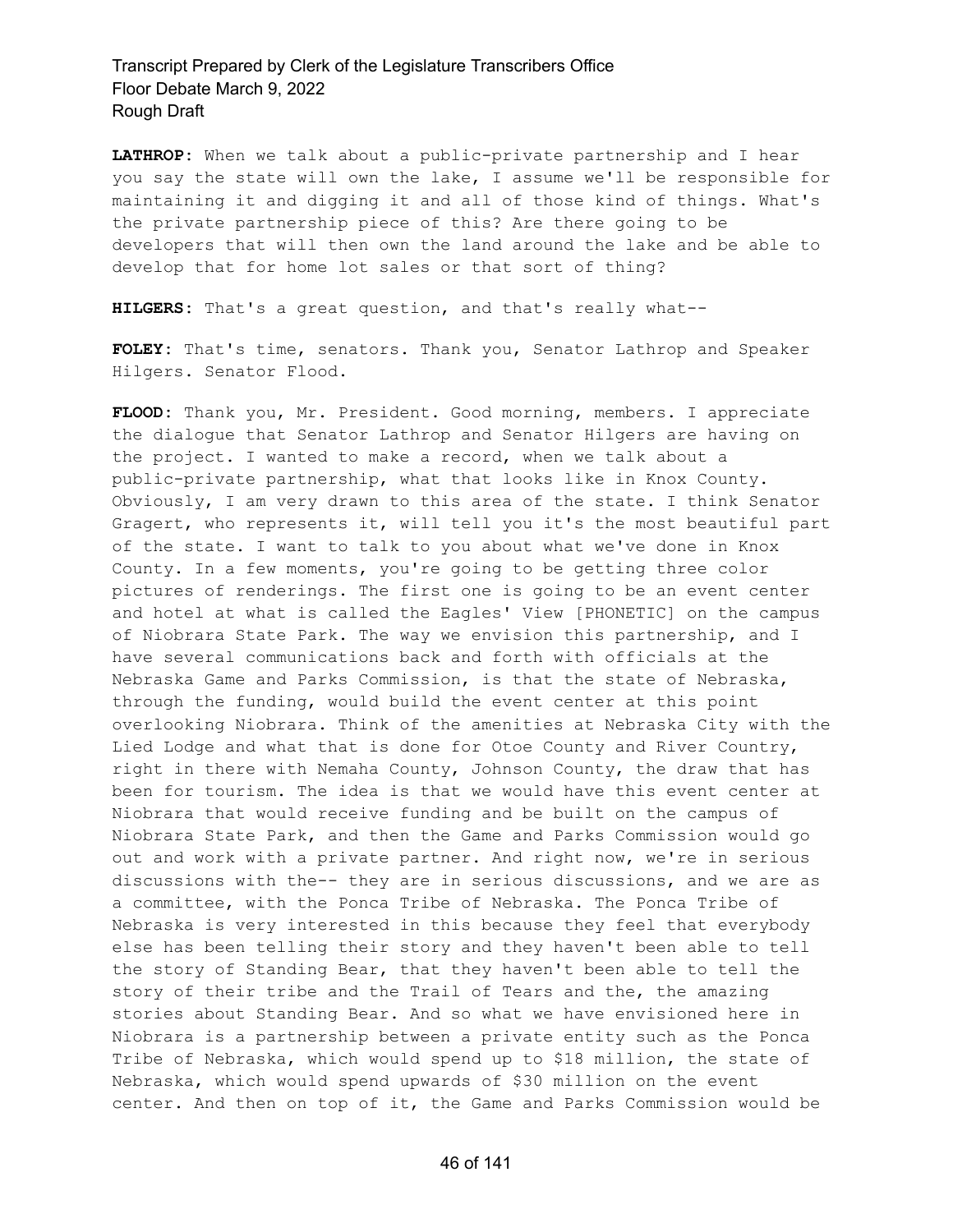spending \$667,459 and that would be for the Niobrara Event Center and Lodge. This unlocks this part of the state to people that can't afford to build a cabin. And what we are doing in Nebraska here is we are saying, do you want to experience the majesty of the confluence of these two rivers? Do you want to see the most beautiful site in the state of Nebraska? You don't have to own a million dollar piece of property or have a half-million dollar cabin. You can experience it with your family, you can celebrate your wedding anniversary, you can have a business meeting, and suddenly we've created a tourism opportunity in a county that needs it. The other thing that we're doing in, in this bill is that there will be money for a Niobrara boat launch. The Game and Parks Committee-- Commission will match that with \$1,820,000. This match between those two entities, the state and the commission, will restore a boat launch probably west of the Niobrara State Park. Sedimentation in the Missouri, Missouri River is making it difficult to have that boat launch right outside of Niobrara because, well, the silt everything that's coming down the river, so we're probably going to have to work with the Corps of Engineers, place that a little bit west of Niobrara State Park. And the third, and I think most compelling picture you're going to see when it gets passed out here, is the new and improved Weigand Marina. Right now, there are 100 boat slips there and there's like a waiting list of 500 people. Like, it's unreal. South Dakota in Yankton has-- is running circles around us and we have this beautiful area that will go upward to 700--

**FOLEY:** One minute.

**FLOOD:** --boat slips. Not only will that generate revenue for the Game and Parks Commission, the Game and Parks Commission represented in a January 6, 2022, letter to my office that they would cost-share the, the expense of the Weigand Marina to the tune of \$13,855,000. And so what I want to represent to you as it relates to Knox County, we truly have a public, state of Nebraska Game and Parks Commission, Ponca Tribe of Nebraska public-private partnership that we can be proud of. And you're seeing these pictures right now. You're going to want to celebrate your anniversary here, if you're still married. You're going to want to stay at this event center and this lodge, and it is going to be something that people will talk about for decades.

**FOLEY:** Thank you, Senator Flood. Senator Hilkemann.

**HILKEMANN:** Thank you, Mr. President. As one of the more senior members of this legislative body, it-- I rise to share an experience that happened to me over in 1970. I was a young freshman teacher at Table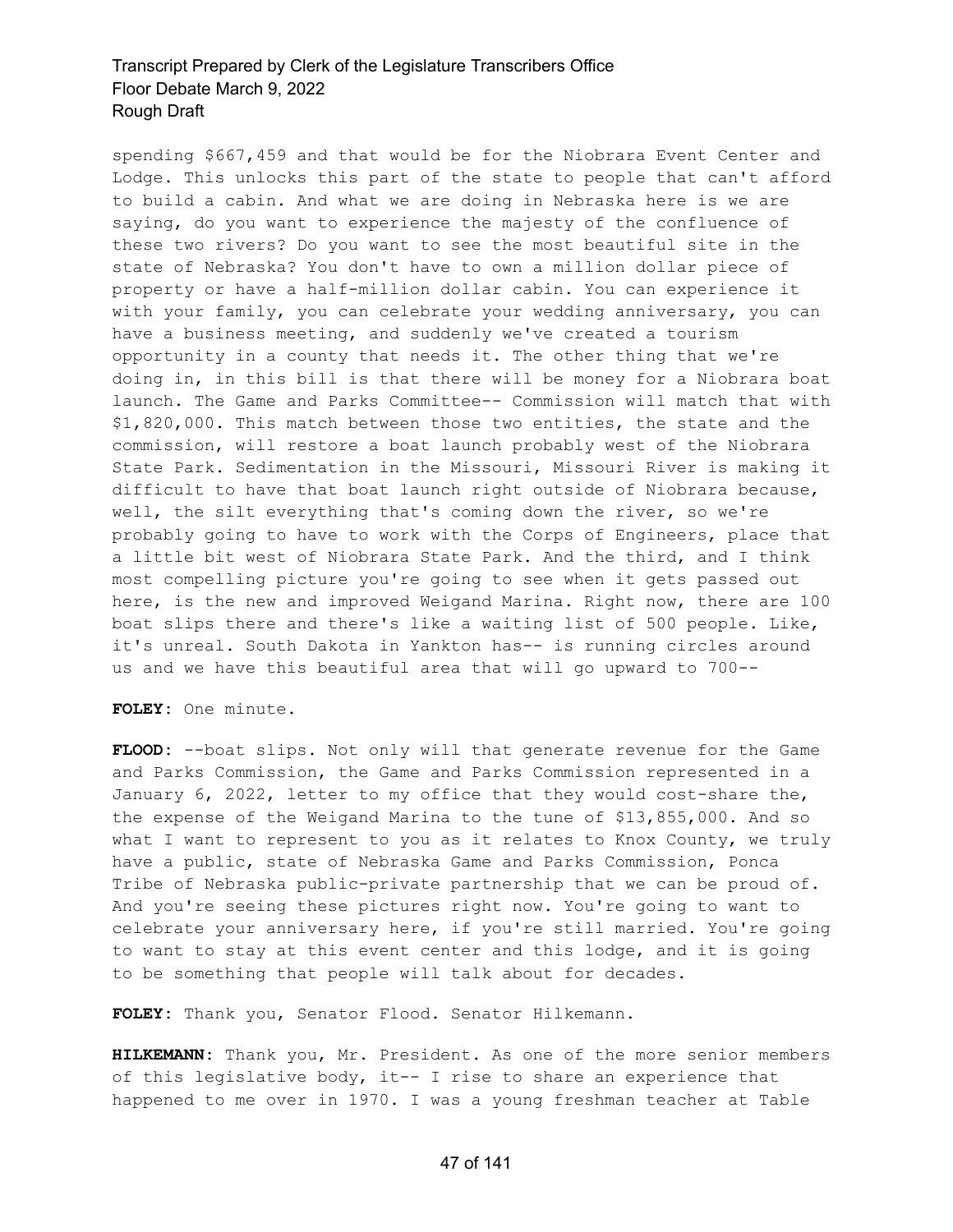Rock, Nebraska. I coached football and I also coached-- or taught sciences. And this whole idea of putting an international airport between Lincoln and Omaha was one of the discussions. It was also a discussion, we were doing a lot of changes to Memorial Stadium at that time. There was actually some conversation of maybe we'll make a big stadium between Lincoln and Omaha, and maybe we could draw a professional team. I remember talking with my students about it. I was not, I was more concerned about my football team beating Lewiston or Diller or Odell or Adams or some of those teams, but I-- because I wasn't that involved in politics. But I thought about the big picture. I thought, wouldn't it be great if we had this wonderful new stadium that we could all, that we could possibly bring in a professional team? And I think one of the objections at that time actually came from our coach at the time. Coach Devaney was concerned if we had a professional team, take a little off of the Huskers' if you all remember that. I don't know exactly why it didn't pass and move forward. Senator McDonnell alluded to it, there was a change of governors on that whole project. I know a lot of the people talked about how expensive this would be to do this. But maybe vision is expensive. And one of the things that they used to say was is that, well, we'll never see anything like that ever happen. That might happen, but it isn't going to happen in my lifetime. Well, I think about it as I drive down that corridor every day, that if we'd have done something 50 years ago, bold, audacious and spent some dollars, we probably wouldn't know the boundary lines between Omaha and Lincoln today. Our airport would be huge, probably international, regional type of airport. But that's big-picture thinking. Maybe we'd have had a big stadium there, maybe we'd have had a professional team, maybe not. We'll never know. But I do know that if we don't start sometime, we'll not-- none of us will ever see that. And so I can assure you that if we do this project, I'm guaran-- I know I will never see a lake between Lincoln and Omaha, that's probably not going to happen. But I know one thing, that if we don't start the process, if we don't start having the vision that was carried forth by Governor Tiemann, I guess at that time, and he was a young aspiring governor as you well- you may remember, at least that's how I remember him. Indeed, if we don't start sometime, no one will ever see it. And with that, I strongly support both the committee amendment and this bill, and I hope that we move this forward. Let's move Nebraska forward and we'll have it between Lincoln-- we've got the thing going. McConaughy is a gift, as Senator-- has talked about, the whole area around Niobrara, it's, it is-- I have--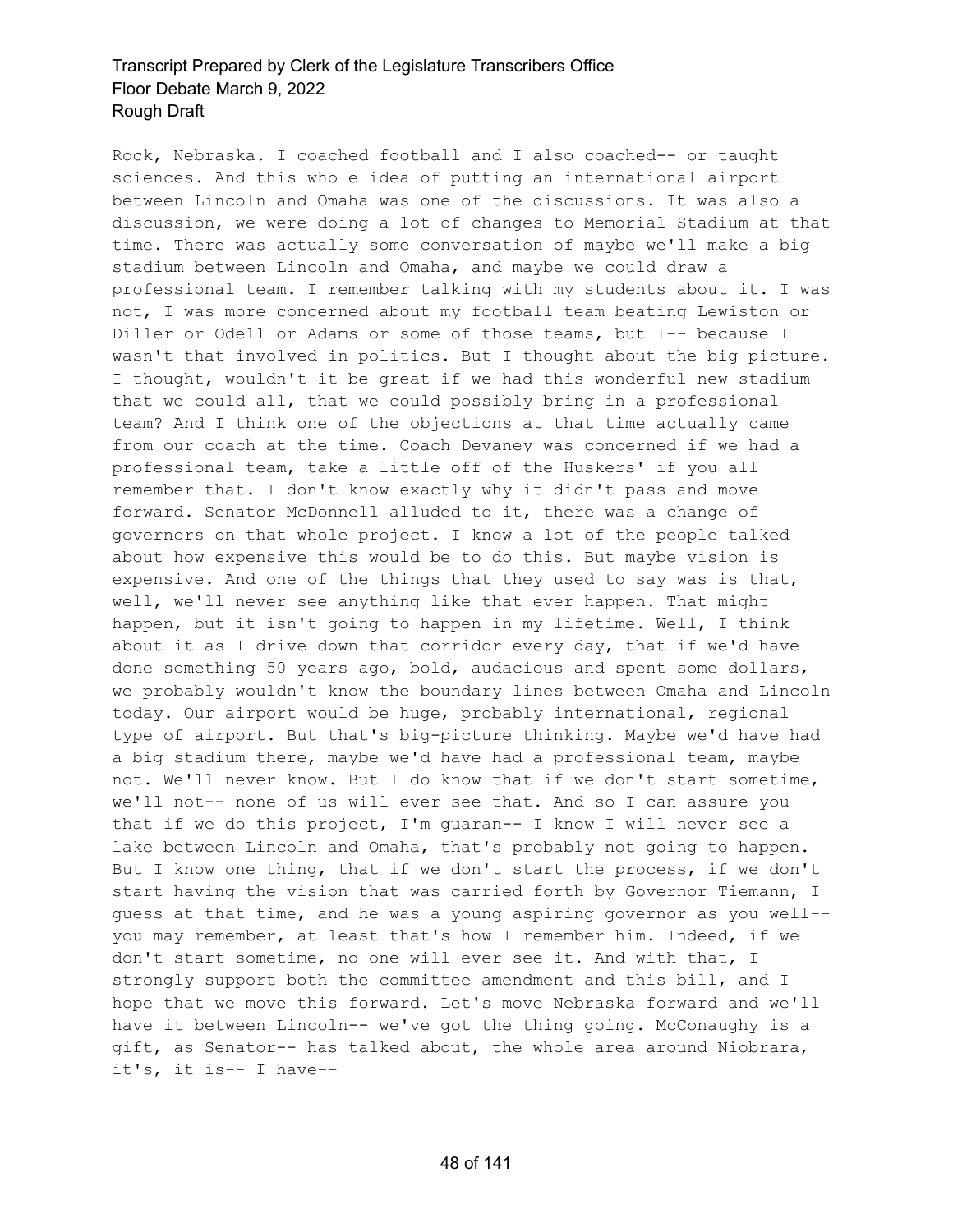**FOLEY:** One minute.

**HILKEMANN:** --ridden my bike up around there. You talk about some of the most beautiful areas of the state of Nebraska. Let's move forward, folks. Let's advance this. Let's see what will happen. If we don't start now, in 50 years there will be some other legislator here telling you, well, if we'd have done something back in 2022 and we could have done it for \$15 billion. Now it's going to cost us \$40 billion. Think forward. Thank you.

**WILLIAMS:** Thank you, Senator Hilkemann. Senator McCollister, you're recognized.

**McCOLLISTER:** Thank you, Mr. President. Good morning, colleagues. I support LB1023 and AM1914. And I want to congratulate the Speaker, Speaker Hilgers has done a magnificent job leading this committee, and so has Senator McDonnell been as well. The leadership of these two gentlemen has been extraordinary. And I've been a part of the STAR WARS Committee, and it was a great process. It was well done, covering about nine months and a variety of meetings that we had for this, this process. And we, I think this bill is a result of that great process. One of the things I was most interested of, of being a 30-year member of the MUD Board of directors, was how this bill would influence the water supply for Omaha and Lincoln. MUD currently has three water sources, the Florence water plant on the Missouri River, the Platte westsouth-- Platte Southwest plant and also their Platte West Water Treatment plant. The Platte West plant is just north of the Lincoln wellfield, and both, both cities pull water from that source. And, of course, the Elkhorn River and the Loup River are their primary contributors to those water sources, not the Platte River. We should know that. And one of the things I think we need to look at down the road is that maybe MUD would supply water to Lincoln. MUD currently has a surplus of water, probably the tune of 100 million gallons a day, and would be a simple matter to run a pipe from the Platte South plant to Lincoln and supply finished water to the city of Lincoln. And I think that would be a good solution for both towns and would be far more economical than building a water treatment plant on the-- any kind of river on the Platte River by the city of Lincoln. So I think that would be a better solution for the city of Lincoln. What I do like about the STAR WARS project is the way we can use the multiplier effect in those three areas that we're concentrating on. The area around Ogallala is primed for development. The folks on the eastern front range of Colorado could come out of the Big Mac [PHONETIC] and do some boating, and it's a beautiful facility. And I think that would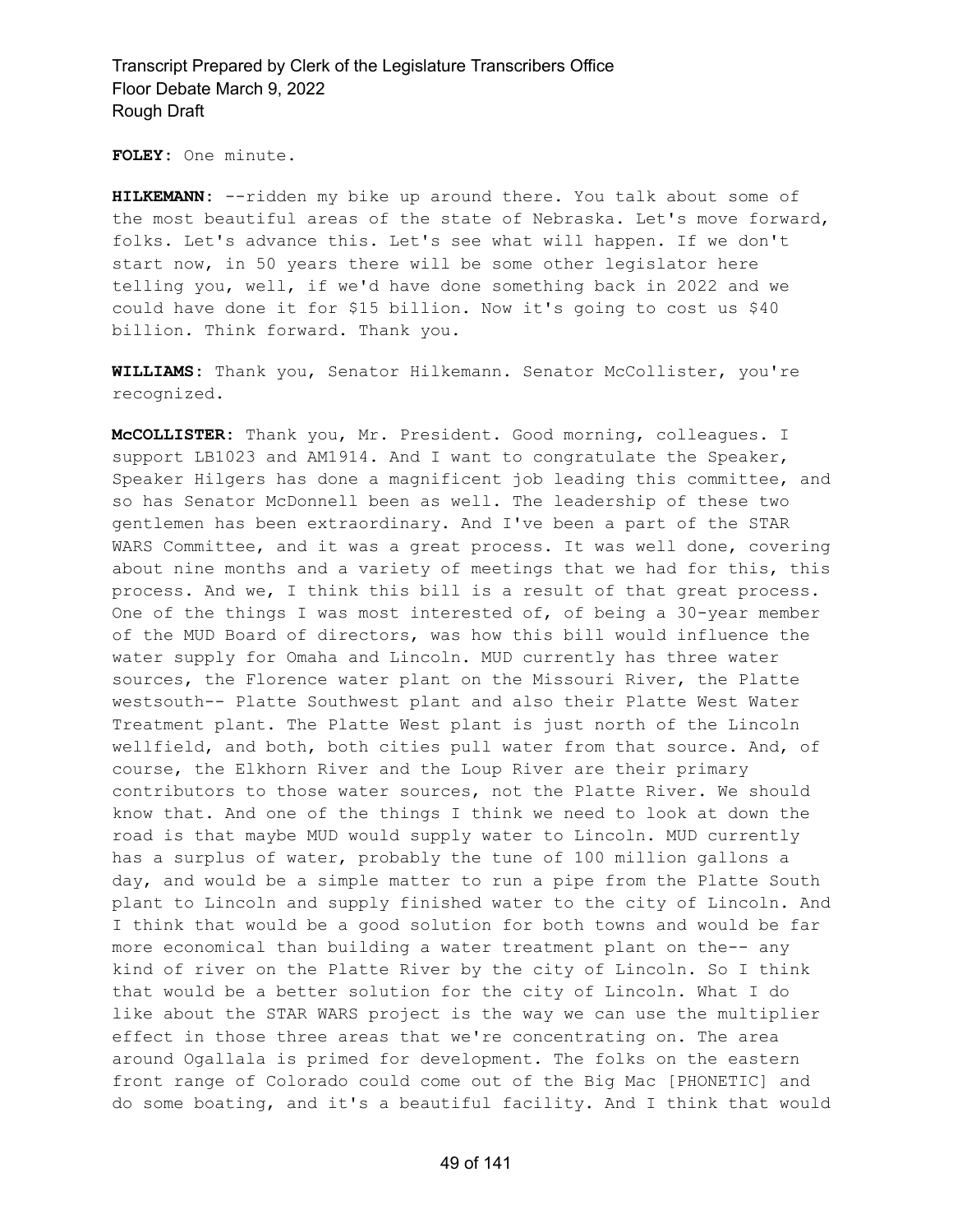be great. And of course, what we've seen with these photographs from Knox County, I think would give testament to the multiplier effect that would occur in that area around the Niobrara River. And of course, the lake between Omaha and Lincoln would be a multiplier effect as well. So I think that would, as Senator Hilkemann indicated, we need a plan. And I think the, the-- it would be an economic boon to the state of Nebraska if we push this bill forward, and I support it wholeheartedly. With that, I would relinquish the balance of my time to Senator Bostelman.

**WILLIAMS:** Senator Bostelman, you're yielded 1:50.

**BOSTELMAN:** Thank you. Thank you, Senator McCollister. I wanted to say a couple of things on the mike real quick. Senator Lathrop asked about a website, that website is planpreserveplayne.com, all one word: p-l-a-n-p-r-e-s-e-r-v-e-p-l-a-y-n-e.com. That's the website that anyone can go out and look at. Timelines, progress, some of the concepts that's being done with this. Those are all listed on that website. Again, its planpreserveplayne.com. I would like to reiterate some of the things that Senator Clements had said earlier as it affects my district and the areas where we're at. This does provide some significant flood, flood control in the projects that we have identified, both in the Schuyler area and the Wanahoo creek area.

**WILLIAMS:** One minute.

**BOSTELMAN:** That provides-- thank you, Mr. President. That provides some significant relief, and especially when you get down through the Wanahoo Lake and that, below that area that then drains into the area where Ashland is at and the guard camp, those areas. It does help with that by holding back water, slowing it down. We did do a lot of public input. I contacted NRDs, administrators, individuals throughout the county, supervisors and others in my district, and I know we reached out. That was one of the things that we took a lot of time on, reaching out to as many people as we could in the areas that this, this potentially dealt with or affected. We had hearings across the state in those areas, and we also did other reach-outs that HDR did and others did to make sure that we're really talking to the people that live there, that work there. And I will say that overwhelmingly in the majority of the areas that we have had overwhelming--

**WILLIAMS:** Time, Senator.

**BOSTELMAN:** --support and response. Thank you.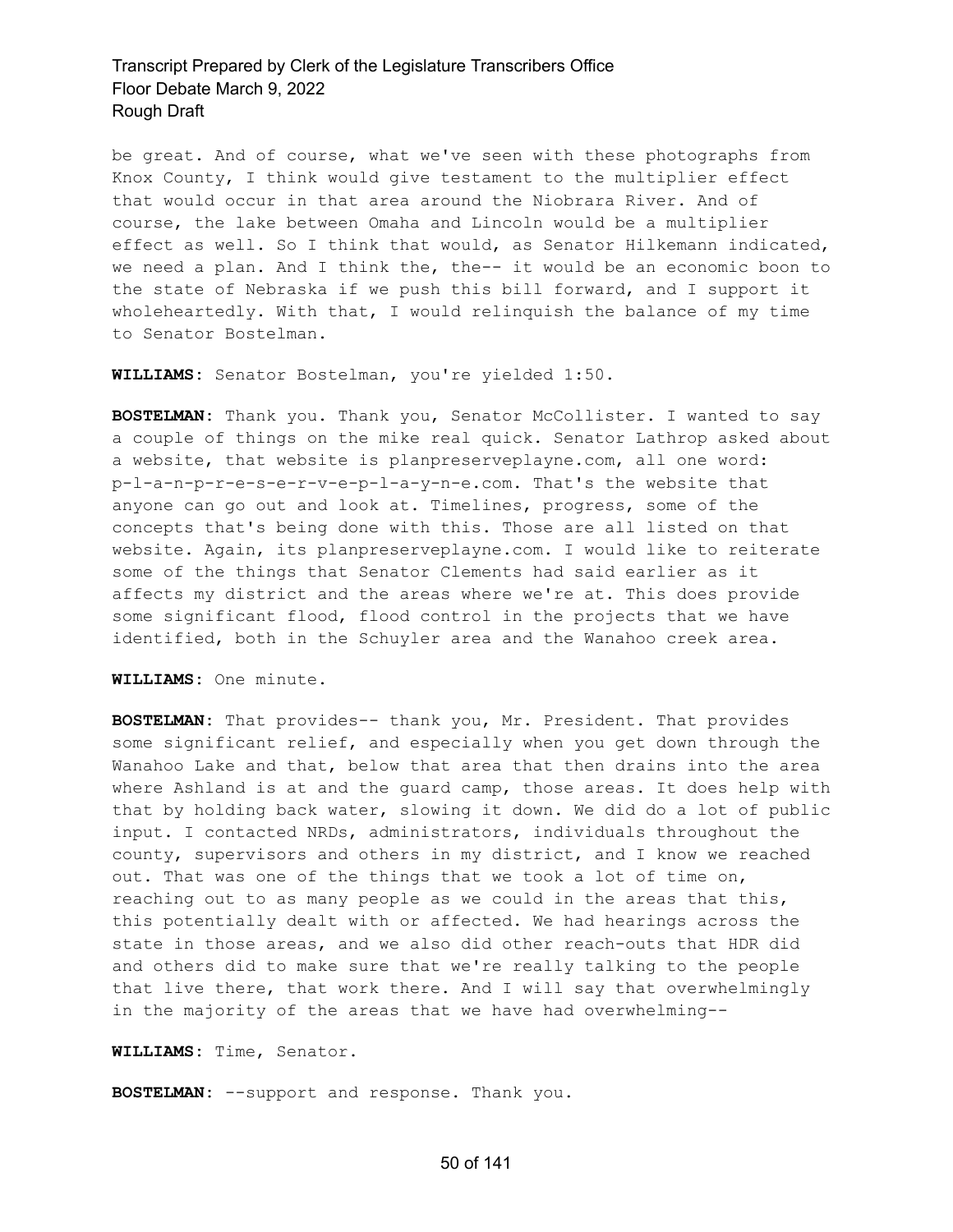**WILLIAMS:** Thank you, Senator Bostelman and Senator McCollister. Senator McDonnell, you're recognized.

**McDONNELL:** Thank you, Mr. President. Just to reiterate a couple of things that have been said today, and going back to what Senator Lathrop said, sometimes we get so far involved in something and we forget that we've been working on this for, for years and we forget about some of the questions of course the public would have and, and when we're discussing things on the floor. So right now, and Senator Bostelman just read the website, please take a look at that. But the idea of what we're talking about today is a possibility of a reservoir. And you know, sometimes the first steps are the toughest steps, but this is the first couple of steps of a thousand steps. And what we're, we're talking about then with McConaughy and Niobrara is true projects and what the STAR WARS Committee worked on with HDR. And just want to keep that in perspective that as we go through and we start talking about the studies, and if this moves on to, to Select, the studies will be looking at our reservoir on the Lower Platte. But real true projects are going to go forward that's going to help our state in the west and the, the north of our state. And again, we looked at a kind of a trifecta how we can help the state, and definitely the-- what we have up in the Niobrara and McConaughy is truly special and we're going to try to enhance that. And I also wanted to thank Senator Hughes. From day one, when I first started talking with was-- he was the first senator I discussed this with in 2017. And and he told me, there's an old joke, Mike, he goes, whiskey is for drinking and water is for fighting over. And I didn't quite understand what we were getting into. We've had a number of meetings with people. I got to tell you, meeting with people around the state of Nebraska and they're willing to sit with us and discuss ideas and concerns and criticisms, has really been rewarding as a member of the STAR WARS Committee. And I think we could all say that as during this process, we've learned a great deal. And we're going to continue to listen about the Lower Platte, but we are moving forward with some projects. Hopefully, if this bill goes forward and what we've done in Appropriations with improving the Niobrara and McConaughy. I'd like to yield the remainder of my time to Senator Dorn.

**WILLIAMS:** Senator Dorn, you're yielded 2:50.

**DORN:** Thank you, Senator McDonnell. Would Speaker Hilgers yield to a question?

**WILLIAMS:** Speaker Hilgers, would you yield?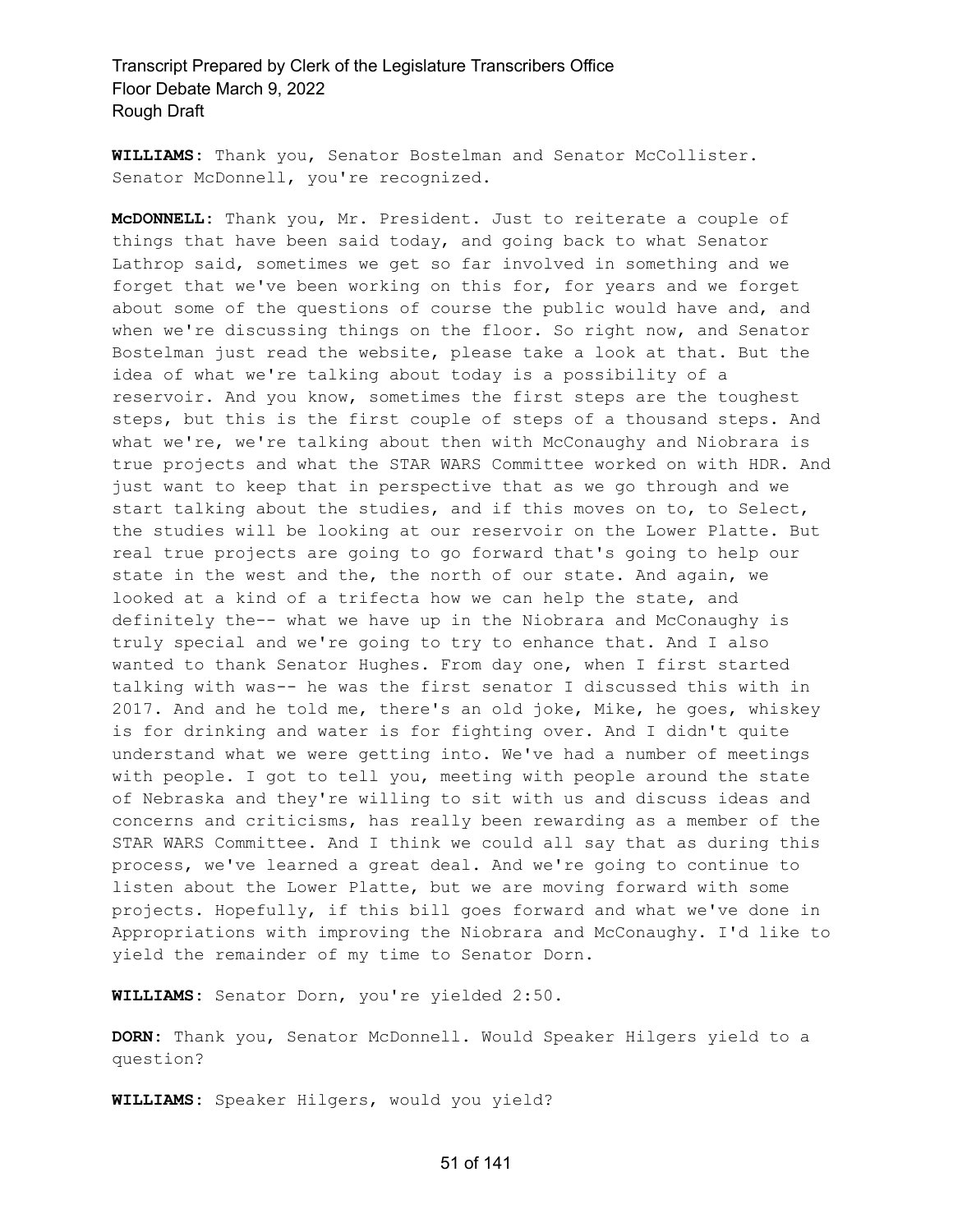**HILGERS:** Absolutely.

**DORN:** Thank you. And my-- somebody might, Senator Lathrop might have dwelled on part of this question. There's basically three parts to this proposal: McConaughy, Lewis and Clark, and then the Platte River one. McConaughy and Lewis and Clark, if this bill passes and the funding passes for it this year, those projects are basically a go?

**HILGERS:** There's no other step, material steps that I'm aware of for them to get started. They still need to do design and some permitting, but they're not at the scale we're talking about. Yes, they're basically a go.

**DORN:** Basically a go, and that still will take some time. But those projects then will be done in the future at some time.

**HILGERS:** That's correct.

**DORN:** The other thing I'd like to talk a little bit more about. You talked a little bit early on about the public-private partnership, and that which maybe with the Platte River part of that. Currently is, is there anything in, I call it-- anything in this proposal that says this amount of money or this timeline or anything like that that's other than a vision right now?

**HILGERS:** That's a good question. So if you look at our-- our timeline that we are targeting is about three years, I think on the outer limits, to do this first phase. That's largely, I think Senator Dorn, not driven by the public-private partnership analysis. It's really the appropriations. There's a certain amount of time to do a hydrology study the right way and an environmental impact study the right way and to look at, you know, identify the right land, the right, you know, the right opportunities to build the lake, the siting of it. That's one piece. I think within that, what this bill will do is would look at the private partnership, public-private partnership, we have to have a lot of questions to answer there and to see how we would pencil out the private investment. How much would it be, how much would it cost? Where will those dollars come from? What does it look like? We-- I'm very confident that those questions could be answered within the same time horizon as the studies.

**WILLIAMS:** One minute.

**DORN:** So that part of-- thank you. So that part of the discussion, I call it, is still more out there yet on the table. And the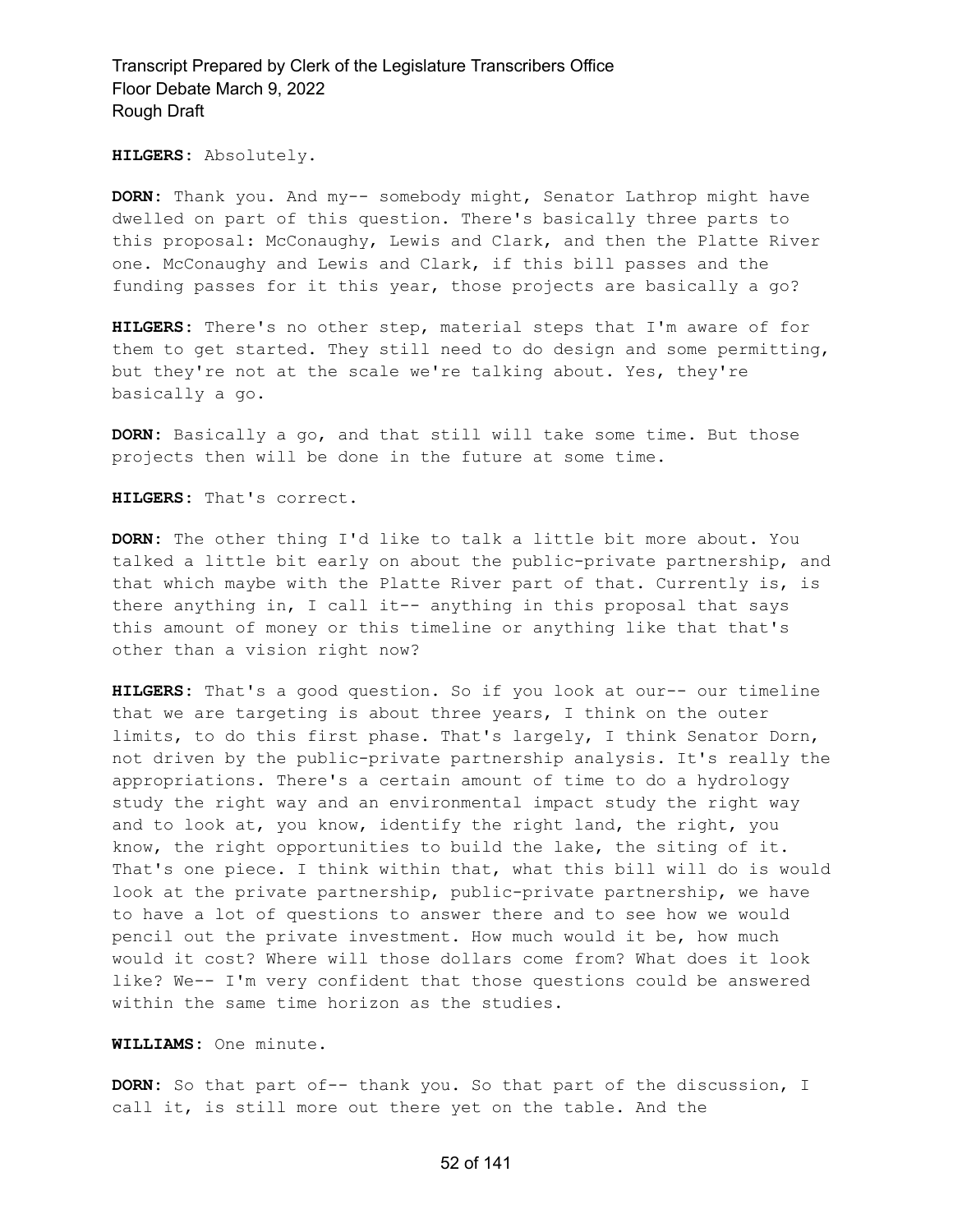forward-looking or the forward-thinking part of this, as it is, I call it, the funding for the Platte part of this, the proposal for the lake and all that, that is all in the future yet. And this body at some point in time will enact that or be making those decisions?

**HILGERS:** It's a great question, Senator Dorn. I'm glad you asked it. Absolutely. This body will have to weigh in a second time in order to make it happen. I'll give you an example. On the appropriations side, all, all we've asked of the Appropriations Committee is to appropriate the \$20 million for the study. It might take some more state dollars- it would take some more state dollars that are being now in cash-- the only way that those cash reserve dollars would get appropriated is if a subsequent Legislature came back and said, yes, we've looked at the plans. It's a go.

**DORN:** Thank you very much. Yield my time.

**WILLIAMS:** Thank you, Senator Dorn, Speaker Hilgers and Senator McDonnell. Senator Matt Hansen, you're recognized.

**M. HANSEN:** Thank you, Mr. President, and good afternoon, colleagues. I appreciate all the work that's been done on this bill and I appreciate all the work that's been going forward. Obviously, it's just been laid out there's kind of three different parts, some projects and like McConaughy and up in Lewis and Clark seem pretty well close to fruition. So a lot of my focus and discussion for-- has been focused on, I guess, we're terming the Platte River component or the, the between Lincoln and Omaha one. And for me, I think, you know, if you could ask me if I could like, snap my fingers and give us one of the largest tourism bases or projects, of course, that would be something that I'd want to support and would want to get to the end. For me, though, looking at some of the things, I think I have some of the similar questions in terms of access to the lake, maintenance to the lake, as well as overall impact to water. And specifically what we're talking about, kind of the area that I think we're talking about, the drinking water and water supply for really the city of Lincoln, city of Omaha metro areas. I understand there's studies going to be going on before that point. But before I even start going down that line, I've just been listening to debate and wanting to know more about that. You know, because in a broad sense, like, of course it would be fantastic to have a great tourism location so nearby. But at the same time, making sure it's publicly accessible, making sure it's responsible to the growth of the city of Lincoln, the growth of the city of Omaha. Making sure it's responsible in all other aspects is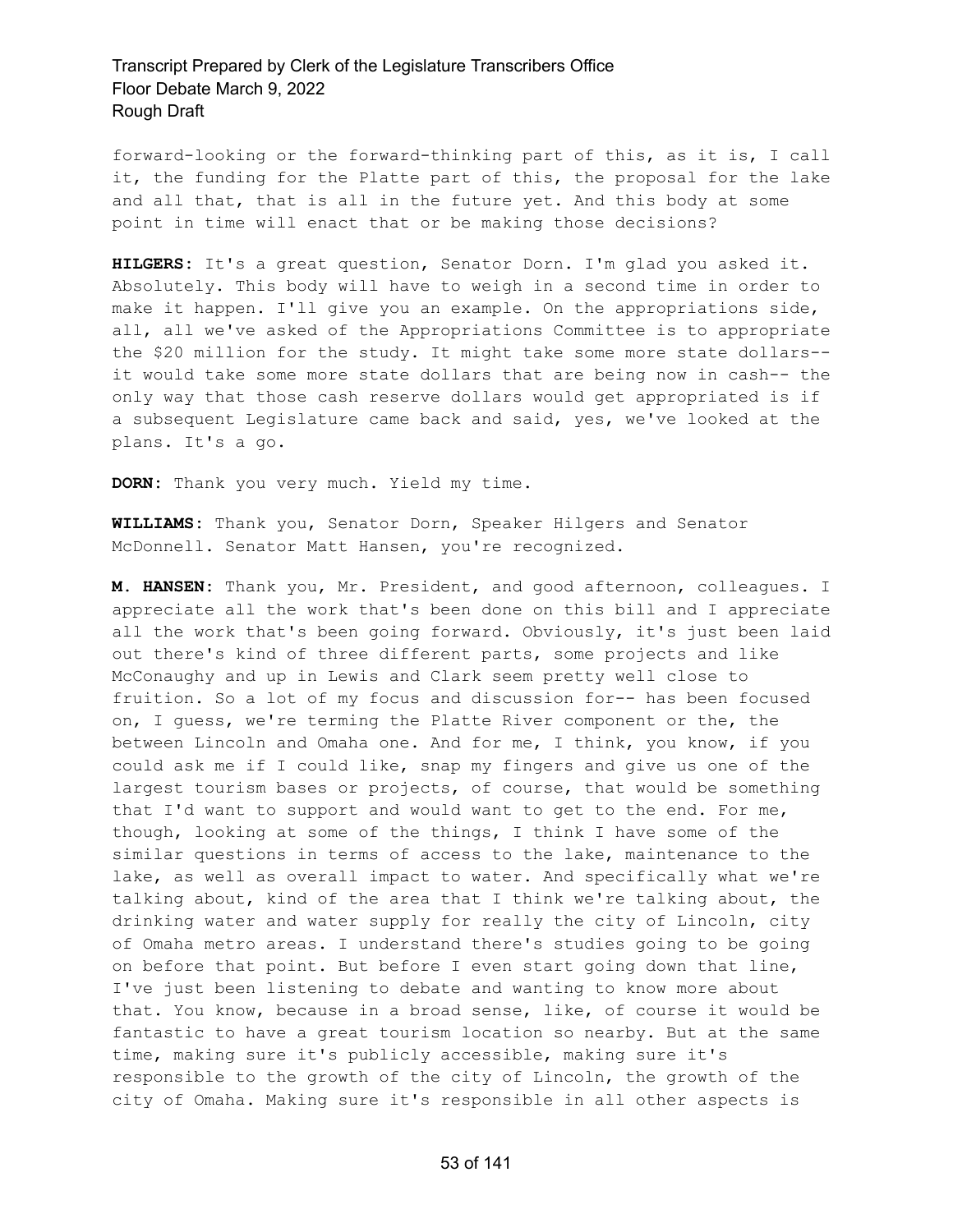something that I think we as a Legislature need to cautiously consider. With that, Mr. President, I'm continuing to listen to debate. And with that, Mr. President, I will yield the balance of my time to John Cavanaugh, Senator Cavanaugh.

**WILLIAMS:** Senator Cavanaugh, you're recognized at 3:10.

**J. CAVANAUGH:** I think-- there we go. Thank you, Mr. President. Thank you, Senator Hansen, and I appreciate everybody's conversation, and a lot of topics have been covered about this. And I was sitting here looking actually what Senator Flood circulated, Knox County. And I actually did had the opportunity to go up to Niobrara State Park this summer, I went on a tour of grazing lands up there with Senator Gragert. And I agree it is a beautiful area and certainly benefit from investment, and this does look like a place I would. If I, if I needed to have a wedding reception, I would consider it, maybe my anniversary, that lodge. But so we've had a conversation about the fiscal note. So the original fiscal note on this bill is now with the amendment would be struck and put into the general appropriations. And we've had some conversations, but I just thought I'd read through it for folks. So Lake McConaughy road improvements is \$6.8 million; Lake McConaughy gateway entrance, \$1.1 million; Lake McConaughy marina, \$34.3 million; Knox County slip marina improvements, \$41.5 million; Knox County Niobrara landing \$2.8 million; Knox County Event Center, \$42.4 million; Lower Platte flood mitigation, \$25 million, which we haven't discussed very much, seems like the noncontroversial part of this bill, I guess; Lower Platte lake planning permit, \$20 million; and Lower Platte Lake capital account, \$26.1 million. And that's the part that a lot of people been talking about. There's about, I think it's been said, about \$200 million appropriation expected for this project, \$46 million of it sounds like it would go towards the planning and some of the preparation of this lake that we're discussing. That would be somewhere in the general vicinity of Gretna and Sarpy County or somewhere along there-- that land to be located in or near Sarpy County is what the amendment says. I know there may be some changes to that and--

**WILLIAMS:** One minute.

**J. CAVANAUGH:** Oh, thank you-- within the floodplain and flood right of way of the Platte River. So I guess I'm going to run out of time here to really get into any of the other things. But I am in the queue pretty soon, so I'll talk about it then. But I think that, well, I'll just reserve the rest of the time for when I come back on. Thank you.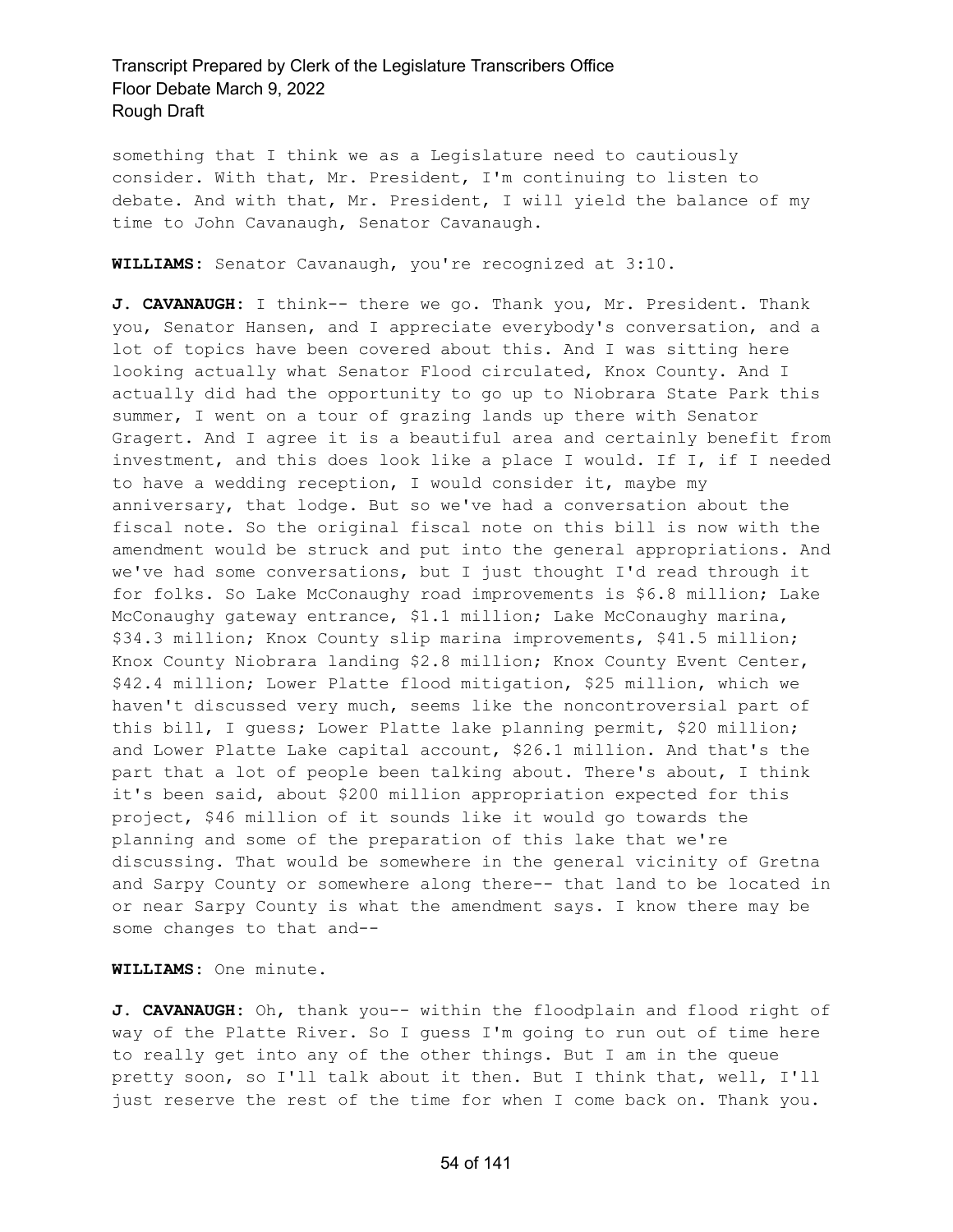**WILLIAMS:** Thank you, Senator Cavanaugh and Senator Matt Hansen. Senator McDonnell would like to recognize 100 Catholics at the Capitol from all across the state. They are located in the north and south balcony. Would you please stand and be recognized by your Nebraska Legislature? Returning to debate, Senator Pansing Brooks, you're recognized.

**PANSING BROOKS:** Thank you, Mr. President. I just had a few questions for Speaker Flood-- or God, that's a-- for Speaker Hilgers, if you please.

**WILLIAMS:** Speaker Hilgers, would you yield?

**HILGERS:** Absolutely.

**PANSING BROOKS:** Thank you. Thank you very much for bringing this bill. I think it's creative and innovative. I hope that it does provide a great destination spot for people to come visit our state and for people in the state to visit as well. So one of the things I talked to, to you about off the mike was, was the question about will there be public access? I've seen lots of, you know, we do have lot lakes in various places, and I think he sort of spoke to it, but I don't think it can be confirmed enough that it should have access to the public. There should be a park that people could come and enjoy it as well.

**HILGERS:** I appreciate the question, Senator Pansing Brooks. It may maybe one of the most important questions, I think, that should be asked and answered as many times as needed. The stat-- the bill itself includes language currently in the green copy talking about the lake will remain a state asset, and I think that implies public access. We're going to add more language on a Select File amendment to make triply sure, very explicit that that is exactly what will happen. And I think the model we're looking at is something like a Lewis and Clark or something like a Lake McConaughy, where, yes, there might be some private development. You might see a marina that's privately owned or a convention center that's privately owned, something like that. And you probably have some of that to be able to attract private investment. But the end of the day, we couldn't ask for-- or I would never come and ask for a dime of taxpayer money if in any way I thought that would close off an asset for the state of Nebraska to all Nebraskans.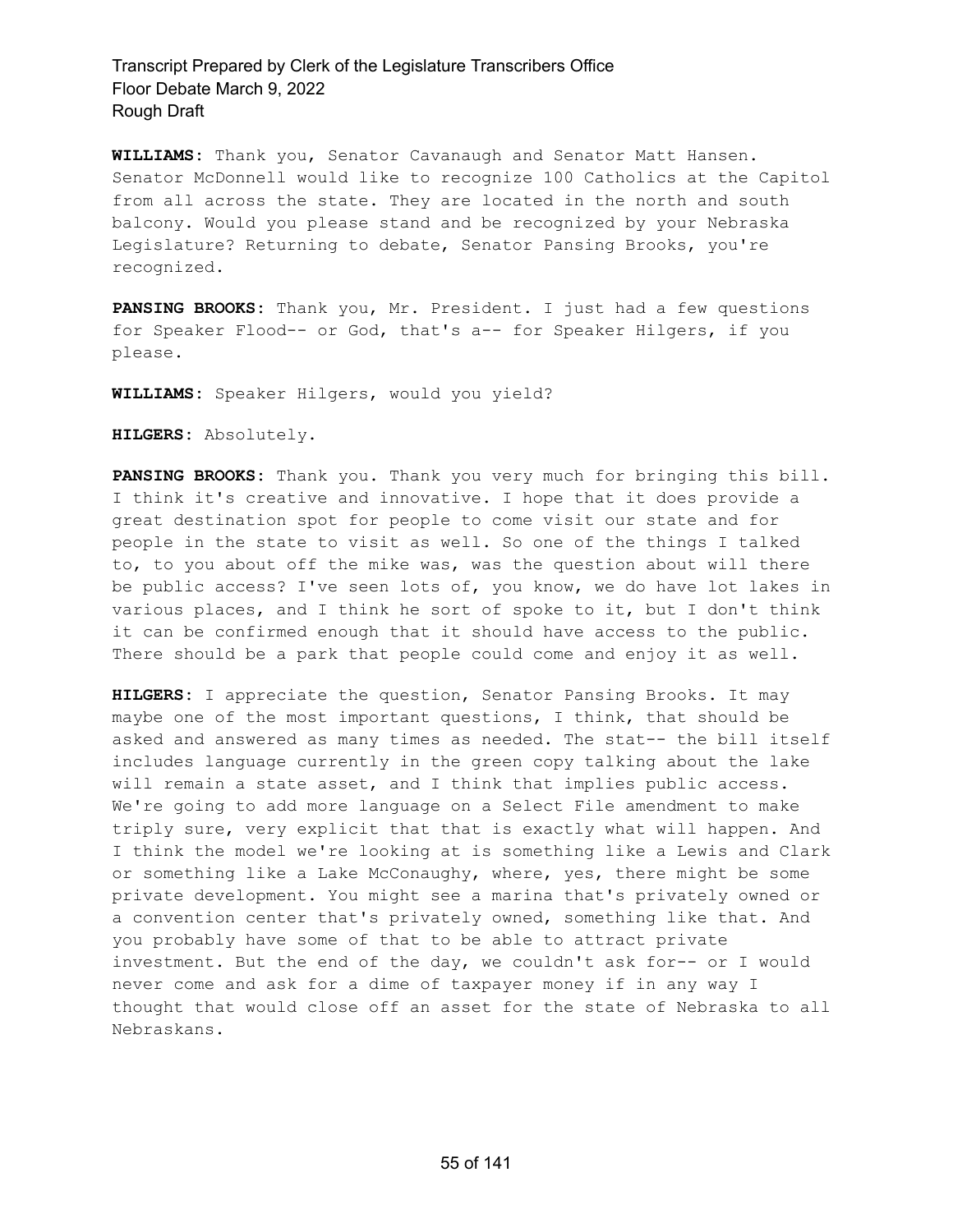**PANSING BROOKS:** OK, I'm glad to hear there's an amendment because I think state access could be seen as just like the State Patrol has access to, to enforce laws against--

**HILGERS:** That-- well, I didn't think about that angle, Senator Pansing Brooks, and I appreciate you raising that. We'll look at, see if we can tweak the language to be very explicit it's not just, you know, emergency or first responders or the like and actually the public. I think we've got public language in there, but we'll make sure that that's not the case.

**PANSING BROOKS:** Good. I think that's great. And could you also, since I'm a Lincoln senator and there is, you know, the Platte River-- and so are you, the Platte River is important to us. But this is not going to really touch the Platte River, is that correct?

**HILGERS:** It will have some impact on the water table. Our initial analysis, Senator Pansing Brooks, will have a small incremental positive impact. That being said, I've spoken to Senator Wishart, she has my commitment for additional funding for a second source project, as well as some spec-- Appropriations Committee, some specific funding for their hydrology study. This project will never see the light of day if it has a negative impact on the city of Lincoln's water supply. I share your concerns for the long-term growth of our city, the future of our city to make sure that that's protected.

**PANSING BROOKS:** Yeah. And of course, what I'm worried about is in a drought, there could be real issues for our water system--

**HILGERS:** Well--

**PANSING BROOKS:** --in Lincoln.

**HILGERS:** I'm sorry.

**PANSING BROOKS:** No, in Lincoln.

**HILGERS:** The preliminary analysis was that actually in the low times, in a drought, drought-like conditions, certainly, if it's too extreme, that's one thing. But that actually having the reservoir will have some positive impact. That's the kind of the positive impact our, our consultant team has indicated to us. But that will have to be confirmed through the actual studies that will be done.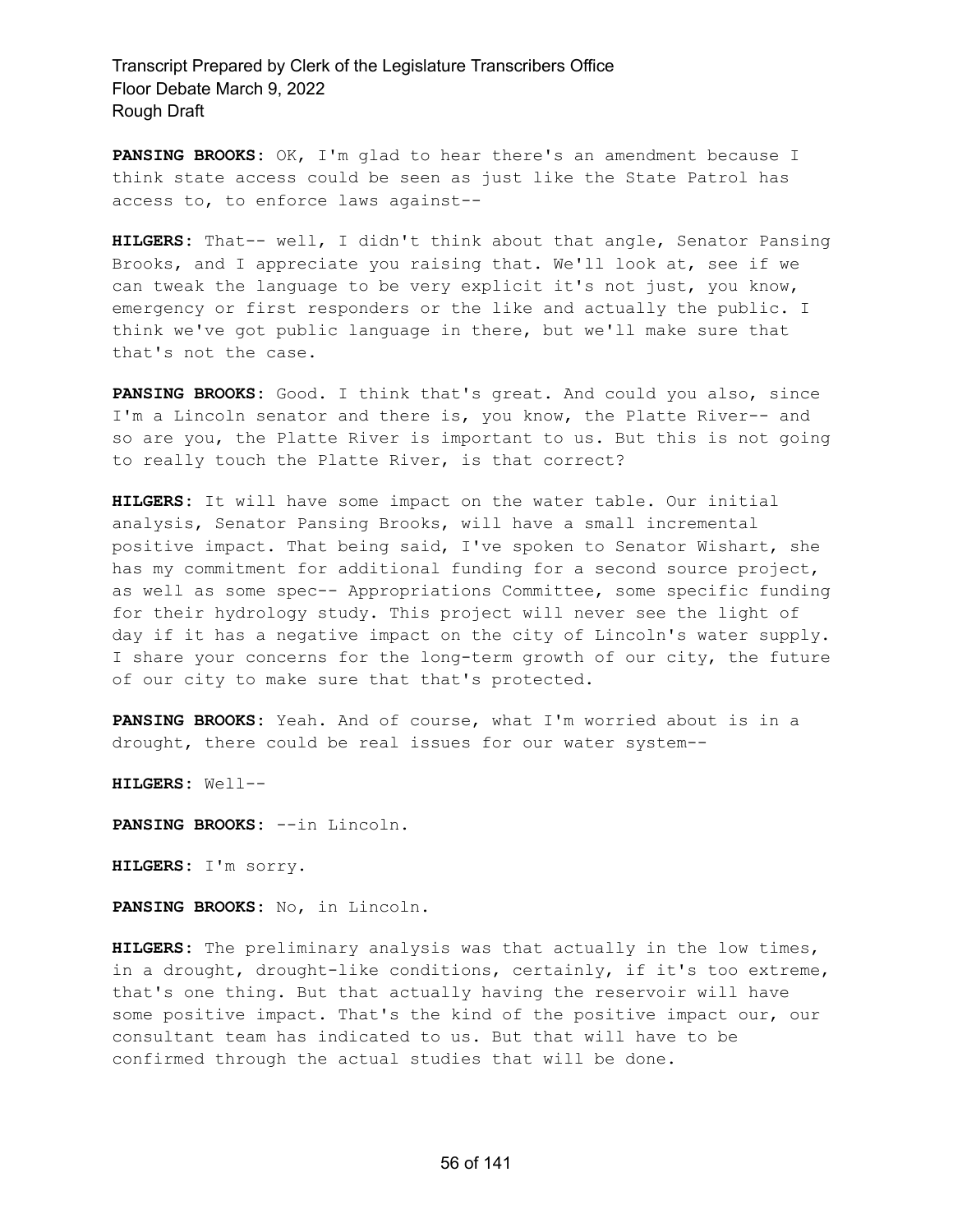**PANSING BROOKS:** OK. Those are my main questions. Thank you very much. And I will hope that we can see language that really makes sure that there is public access to something like this, because it's a fabulous idea and it should be available for all Nebraskans.

**HILGERS:** Thank you.

**PANSING BROOKS:** Thank you very much, Speaker Hilgers.

**WILLIAMS:** Thank you, Senator Pansing Brooks and Speaker Hilgers. Senator Machaela Cavanaugh, you're recognized.

**M. CAVANAUGH:** Thank you, Mr. President. Good morning, colleagues. I think this is my first time talking today. I rise uncertain about this bill. I am not opposed to the infrastruct-- infrastructure investments in our water in this state. I think that that is-- there's a lot of really important pieces to this bill. I do have concerns about the funding mechanism for it and I have concerns about what our priorities are. I think it was Senator Lathrop who said yesterday that when the budget comes up, there will be conversation over how it is a moral document. And whenever we are allocating funds to anything, we should be looking at what our priorities are, what is our responsibility to the people of Nebraska. And I appreciate all of the conversation about the economic development around this, the recreational economic opportunities, but I, I just can't get over the fact that we aren't filing or applying for federal assistance, rental assistance right now. We are still in a pandemic. We still have high hospitalization rates. We still have people who are struggling. Schools are closing constantly, parents are being pulled out of the workforce as a result. And, and so the fact that we are leaving all of this federal money untouched, and instead of prioritizing that in the conversation in this body, we are talking about a recreational lake. And I don't think that this isn't warranting a conversation, but there are people in Nebraska in crisis, and our Governor is refusing to help them. And we have a bill on today's agenda that could have been first up today, people. We should be demanding that the Governor take action. The Appropriations Committee already did. Every member of our Appropriations Committee sent a letter to the Governor asking him to seek this money. I don't know how long people are going to be on this bill. I don't know how long, how many times people are going to take time on this bill today or when it's on Select or any other time, but I am so disappointed that this is what we are talking about for hours this morning and not requiring the Governor to apply for this rental assistance. He has until the end of this month. There is nothing else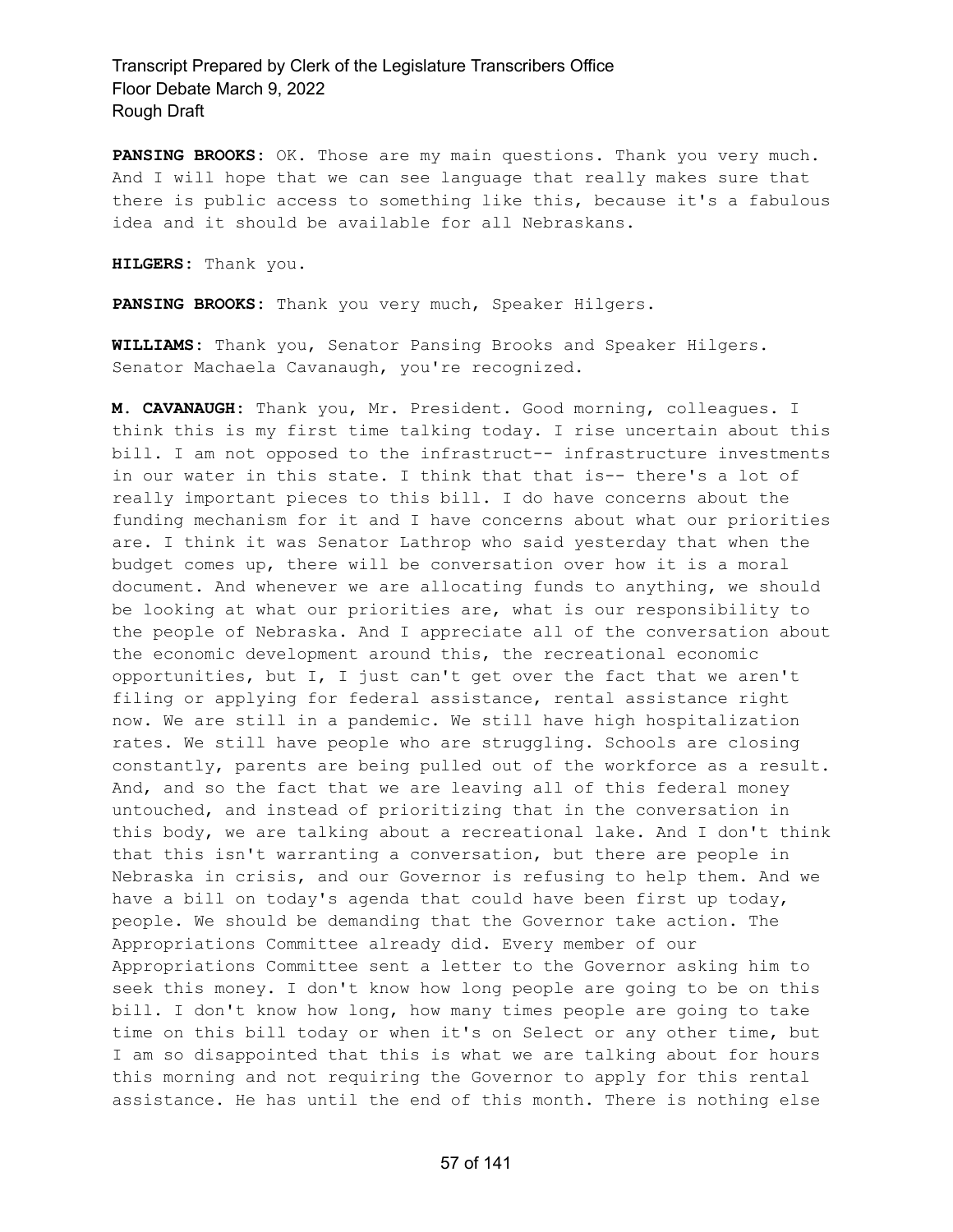on our agenda that has more time-sensitive. We need the Governor to do this. The people of Nebraska need the gGovernor to do this. It is immoral that we aren't doing this. People are homeless because of this. We don't have eviction moratoriums. Thank goodness we passed a bill that allows for the tenant assistance program, where lawyers can volunteer to help out people who are being evicted. I think today, I don't know actually if they do it on Wednesday. No, they do it on Thursdays and Mondays, maybe Wednesday as well. But it's a huge program that has saved a lot of people in this state from being evicted, a lot of people from my community from being evicted. But we could be getting that money and we could be giving it to the landlords who need the money. It's their business, they rely on it and the people need a home. What? So sorry, got--

#### **WILLIAMS:** One minute.

**M. CAVANAUGH:** Thank you. I'm not going to take more time on this because, as I said, I am very frustrated that this is the conversation we're having. And I don't know if I'll ultimately vote for this bill or not, but right now I'm not going to vote for it because we need to help people in Nebraska stay in their homes, like now, not like philosophically in the future. Now, today, tomorrow, the next day. Every single day that we don't apply for this rental assistance, another family is getting kicked out of their home. Children are sleeping in cars. We need to do this now. Thank you.

**WILLIAMS:** Thank you, Senator Cavanaugh. Senator John Cavanaugh, you're recognized.

**J. CAVANAUGH:** Thank you, Mr. President. So I just wanted to be clear before-- I know "Rogue Leader" is up after me. I just named Bostelman that after he named Clements "Rogue One". But just to be clear that there's two separate portions of the, the Lower Platte, the \$25 million for flood control is a separate portion. So I didn't want anybody to conflate that that was part of the lake. So we've talked about the public-private partnership and the concern. And again, I don't need to belabor that point. I know a lot of people have talked about that concern, and it is, I think, a very serious concern, which is why people have been talking about it so much. Senator Hilgers, Speaker Hilgers and I have talked about it and there's, I think, going to be a change in the language going forward. But I will reserve judgment, again, until then. Other concerns that I have though, about this bill and about the project going forward are the nature and, and structure of the oversight that we have, that we're putting in place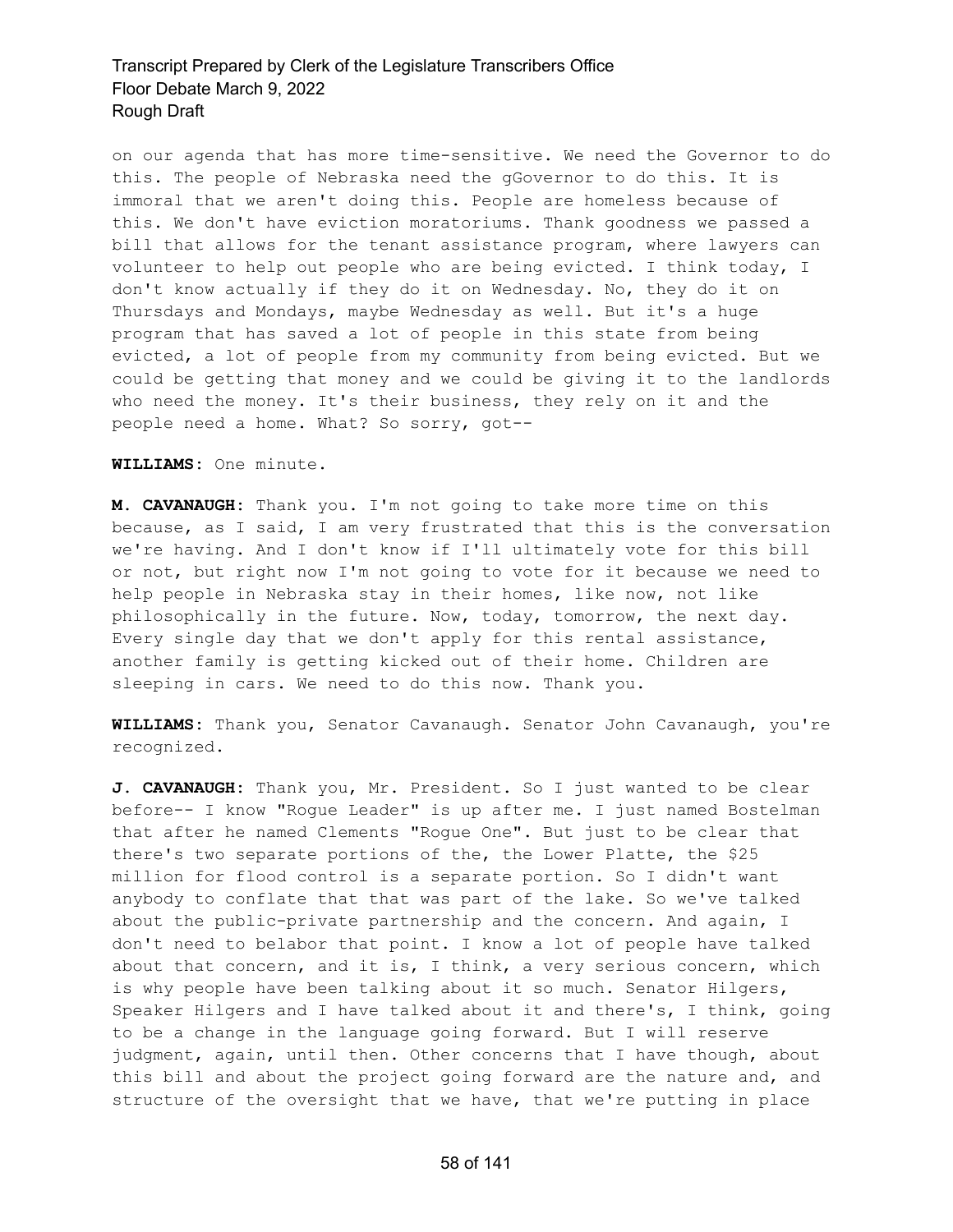for the public-private partnership, and that a lot of the language in the bill is development-oriented. Obviously, we're trying to entice, we're try-- basically what's going on here is we're trying to create a structure to, for us to put in about \$46 million and then to entice another several hundred million dollars in private investment that then will have that multiplier effect that everyone's talking about, which is achieved through development of houses along the lake, recreational tourism and other types of, you know, ancillary benefits as a result of making that investment in the lake that we're talking about on the Lower Platte. However, the, the concern that I articulated has-- about making sure there is public access has to do with the fact that we, if we become too focused on the economic return on that investment, we can lose sight of the other things that we're supposed to be looking at. And I think a lot of people have addressed that. Senator Lathrop pointed out that we need to see the hydrological studies and that, that is a note I have to myself here, where we explicitly said on page 4, going into page 5, "It's the intent of the Legislature that the lake be at least 3,600 surface acres," so explicitly saying the size of the lake. That "No dam shall be constructed on the main channel of the Platte River in order to construct the lake." That "No city or village or any part thereof, shall be flooded" in the order-- "in order to construct the lake." But we don't explicitly say in there one that the lake should remain, have that remain public access, that the lake shall not be built if the, the-- has a detrimental effect to water quality, flood control or environmental concerns. And so I think that those type of things should be considered as we go forward because I know we've talked about them. They were stated at the hearing, which is one of the reasons I flagged it in the bill, is that it was one of the things that I heard at the hearing that gave me, you know, alleviated some of my concerns about the projects. And Speaker Hilgers said on the mike today that we will not go forward with this project if the environmental studies say that it will have a detrimental impact, if the water studies say that it will have a detrimental impact to Omaha and Lincoln and other communities. But I think that it's important that if we're going to explicitly say how big the lake needs to be, maybe it's also worthwhile putting in the bill that we say that we're not going to do it if it does-- has these negative impacts to our community and to our communities and to our state environment. And so that's one of the concerns that I've flagged going forward for the, for any amendments in this--

**WILLIAMS:** One minute.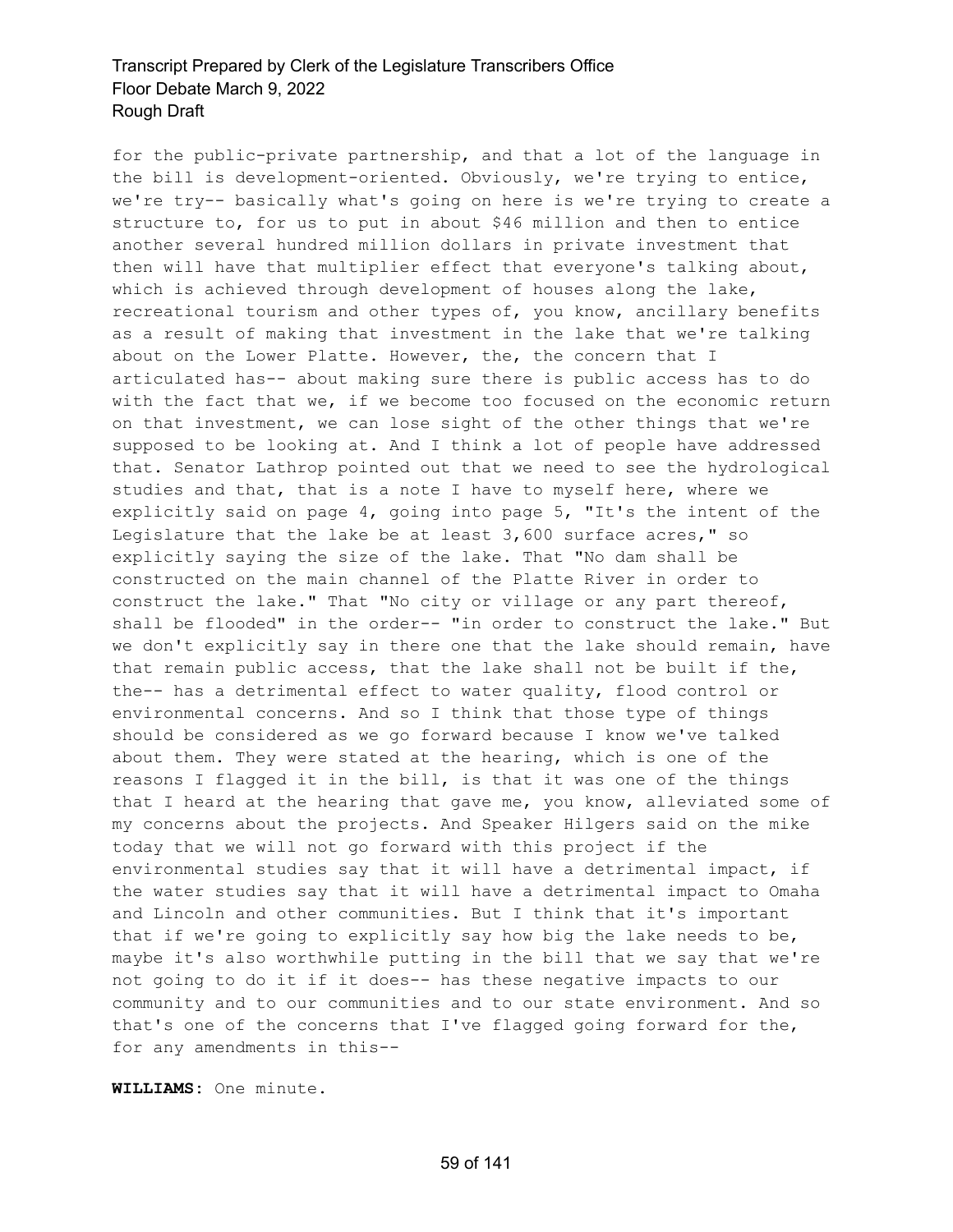**J. CAVANAUGH:** --for the Speaker. Thank you, Mr. President. I think I'm gonna run out of time here. Another one is as-- and this is a concern, I guess a question. And maybe I don't have time for the Speaker, but the part about on Section 5-- or page 5, Section 4: Notwithstanding any other provisions of law, not land-- no land within the Lake Development District, as designated by the Department of Natural Resources pursuant to Section 3 of this act shall be annexed. And I guess my question is, if we're developing houses that are near, say, Gretna, Nebraska, I-- and perhaps even in the Gretna school district, I'm wondering why those houses and those residences wouldn't end up, couldn't end up, shouldn't end up within the city limits of Gretna, which I think is one of the faster-growing communities. And that, I don't know if that's a concern, it's just a question that I have with my one minute left. And I will push the light and get back on and see if I can find out the answer to that in the interim. Thank you.

**WILLIAMS:** Thank you, Senator Cavanaugh. Senator Stinner, you're recognized.

**STINNER:** Thank you, Mr. President, and I know it's right before lunch hour, so maybe I can say some things that will upset you, so you won't overeat. Anyhow, I want to thank the STAR WARS Committee. I know they spent summertimes, they spent a lot of thought in this, these projects. A couple of them are tangible projects that I think are worthy. But here's where I differ. We have, we have to think big, and I don't mind thinking big. But this was supposed to have been covered by ARPA. This billion dollars that are coming in is supposed to be covered by ARPA. There was a \$50 million request by the Governor in his recommended budget. Do you know where it's coming out of? I'll report to you where it's coming out of. You're going to spend \$120 million of general funds and \$80 million of cash reserve. Do you see ARPA in that? And here's the \$50 million request. If you want to look up on page 288 of the pronouncements that they sent out, it talks about dams and drinking water, and that's what we were kind of hanging our hat on. But there's a time limit as to when you can use those funds. Think about the lake, think about the permitting process, think about all of the things that have to go into that and think about the fact you have to spend it quickly. So anyhow, the Treasury says-- Treasury expects that in many cases it will be considerably more difficult to demonstrate that the construction of a new dam or reservoir would be necessary for the purpose of provisions of drinking water than is the case. And now, how many times have you heard drinking water in this? You don't think the Treasury is going to come in and look at what we have said. We're talking about recreation. But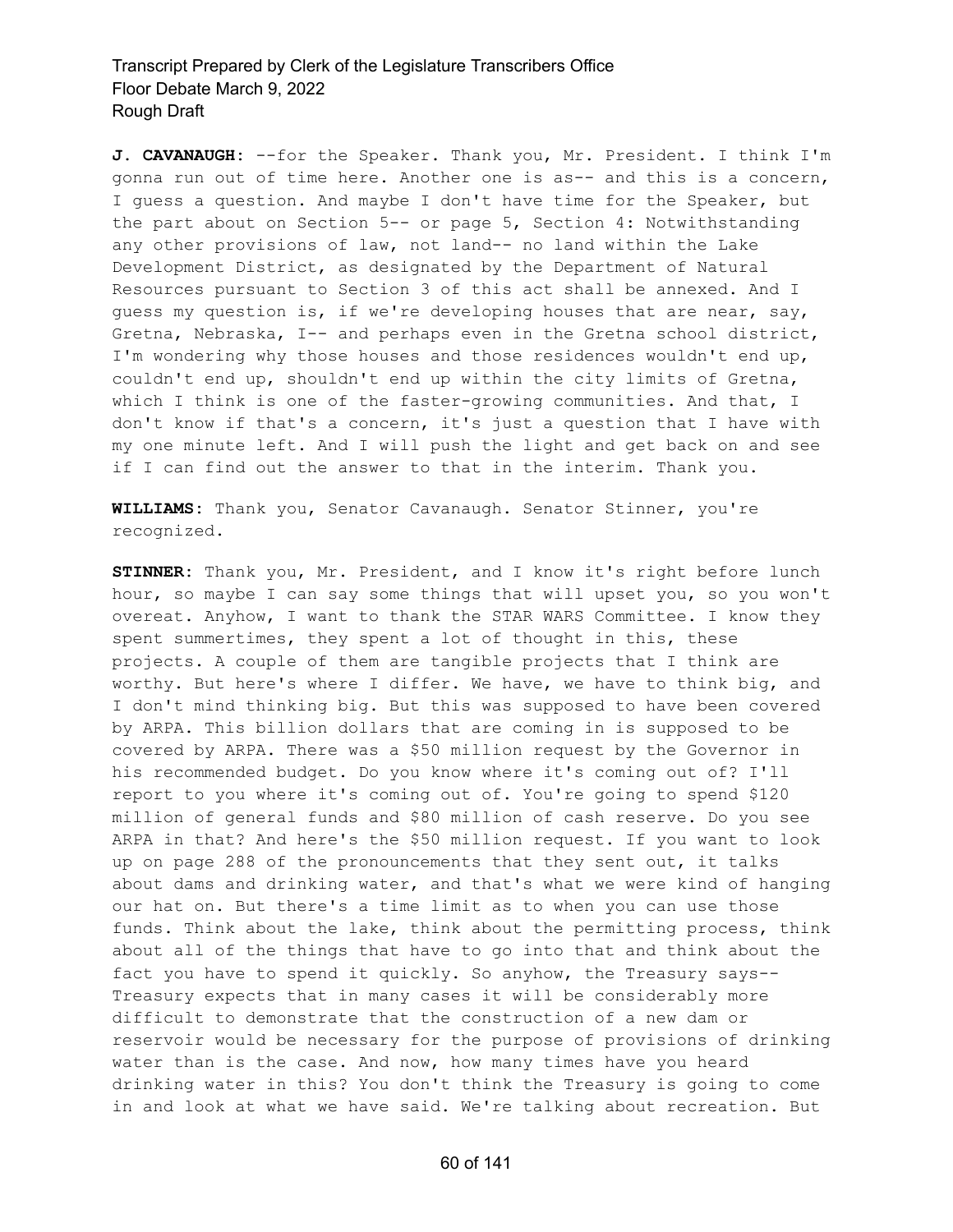in any event, dams and reservoirs saving-- serving the purpose for a particular population, particularly giving opportunities to meet the drinking water needs through water reuse and conservation efforts. For these reasons, and given the relatively short period of availability of funds, makes new dams and reservoirs and construction with these funds less likely. Treasury has limited the scope of the final rule to dam and reservoir rehabilitation projects. This is not a rehabilitation project. That is why \$50 million came out of ARPA. So what we have to do here, folks, is kind of settle in, is this a priority? A million dollars is a big, big time number for me. When you put 200 of them together, when you put 500 of them on top of that, now you got my attention. Is this really how we want to spend money? We have two tangible projects I think probably deserve some merit. But and Senator Hilgers and I talked about floodway, I can tell you about a floodway. City of Fort Collins got re-- reassigned floodplain and floodway. In a floodway, you are not allowed to have buildings because it is a high probability you'll have a flood. Structures will get torn down and it will take out bridges, et cetera. So in Fort Collins, they actually tore down half their downtown because they were in a floodway. This proposal talks about flood-- floodways, it talks about floodplains. It talks about-- and we're talking about economic development around it. And, you know, Senator Hilgers is trying to address that and saying that the floodway will be encompassed in this lake. And I will ask Senator Hilgers, is that a, is that a correct statement? And you may want to elaborate on it as well.

**WILLIAMS:** Senator Hilgers, would you yield?

**HILGERS:** Absolutely. Thank you for the question, Senator, Stinner. It is a correct statement. And to elaborate, the reason why we looked at the floodway was largely because we were trying to avoid existing economic development. We want to stay away from the city of Ashland, we want to stay away from other neighborhoods--

**WILLIAMS:** One minute.

**HILGERS:** --that built up. Thank you, Mr. President. And the advantage of a floodway is you can't build, exactly to your point. But you can't build up, but there's no restriction to build down. And so what we are looking at is the floodway for the core of where the lake would go. In other words, you could put the lake there. Now, you wouldn't build the development around it, you're absolutely right, Senator Stinner. And so as you look sort of in concentric circles beyond the floodway to the floodplain and then out of the floodplain, that is where the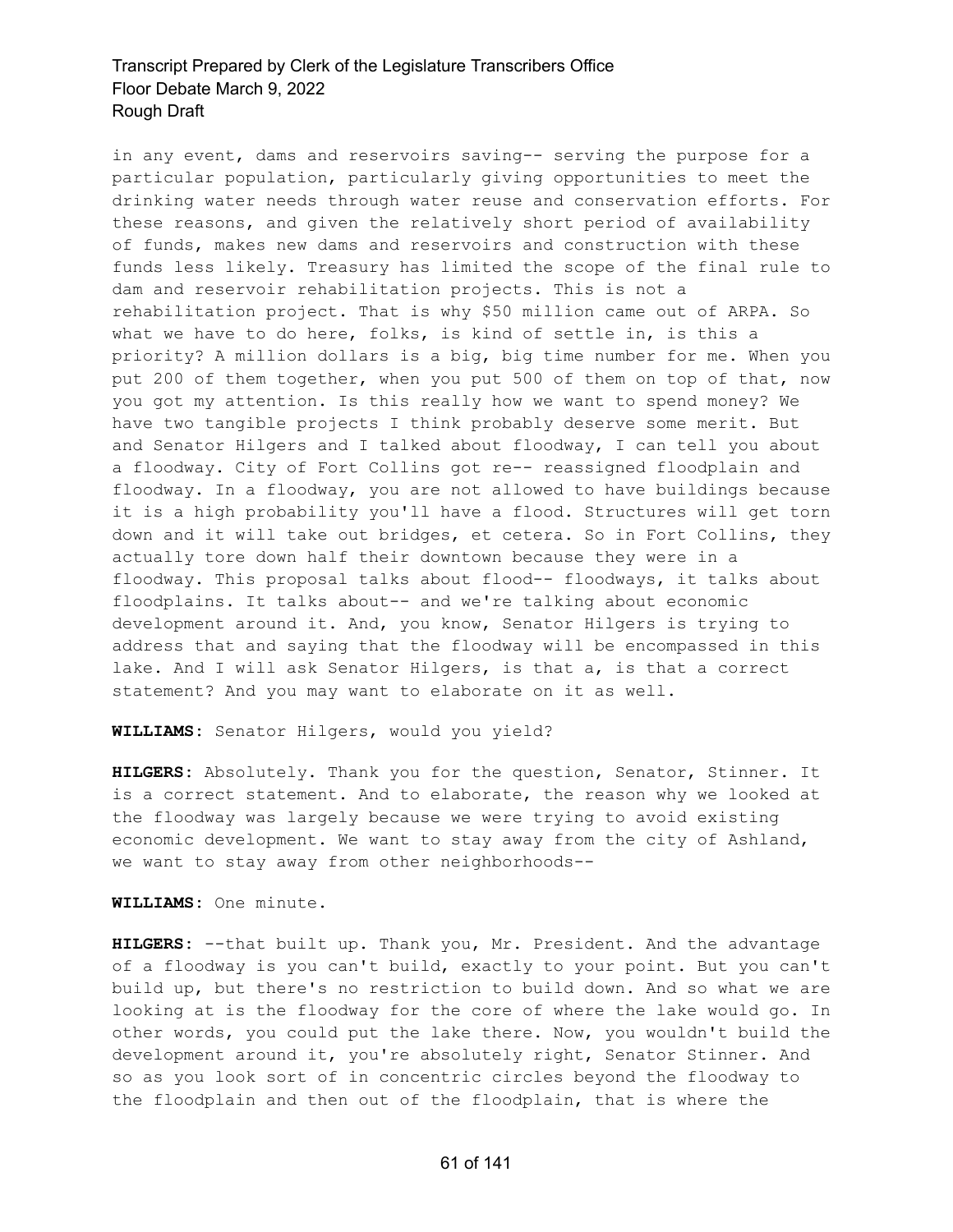development would go. But there would be-- and you're right, you can't build. But that's precisely why we looked at the floodway, because that's the place that's encumbered. You can't build there anyway. We're not interrupting existing economic development.

**STINNER:** What is the-- is it the Corps of Engineers that will basically oversee this, the permitting process for this? Or is it some other federal body that will have to agree to it? And hav-- did the committee consult the Corps of Engineers as to any kind of problems or issues?

**HILGERS:** So you're going a little bit outside of my subject matter expertise. Certainly the Corps--

**WILLIAMS:** Time, Senator. Thank you, Senator Stinner and Speaker Hilgers. Senator Hunt, you're recognized.

**HUNT:** Thank you, Mr. President. I've been listening to the debate around this bill, and I share the goal of wanting to expand tourism in Nebraska, but I'm a little bit skeptical of this method, I'm skeptical of this bill. And I'm skeptical of some of the claims that have been made by supporters that this is going to be something that becomes a huge tourism pull, that it helps with brain drain in Nebraska, that it helps us compete with Yankton, South Dakota. You know, I, I think in some ways we're thinking too big, in some ways we're thinking too small. I'm also concerned and skeptical that this will end up being a \$200 million-plus, I mean, I don't think it's going to be just that, to a handful of contractors and engineers who are going to take that money and crunch their little numbers and do some work and find out that this might not even be a feasible thing. And I know that the committee has already done work to examine that, but I'm just skeptical that the problems to tourism and attraction and retention in Nebraska is a lake. It's not anything that I'm hearing from my constituents. When I ask them how we attract and retain talent in Nebraska, I think we just need to champion issues that matter to young people, like legalizing cannabis, like raising the subminimum wage in Nebraska of \$2.13 an hour. You know, when restaurants start opening around that lake, those servers could be making \$2.13 an hour. Like, is that a great thing for our state? Investing in public transit, defending reproductive rights. I have a-- I have a close friend in one of the departments at the University of Nebraska-Lincoln here, and she was telling me that they've had the opportunity to hire more faculty in the last several years, and they've been trying to get more women in the faculty. And they've made offers to dozens of qualified women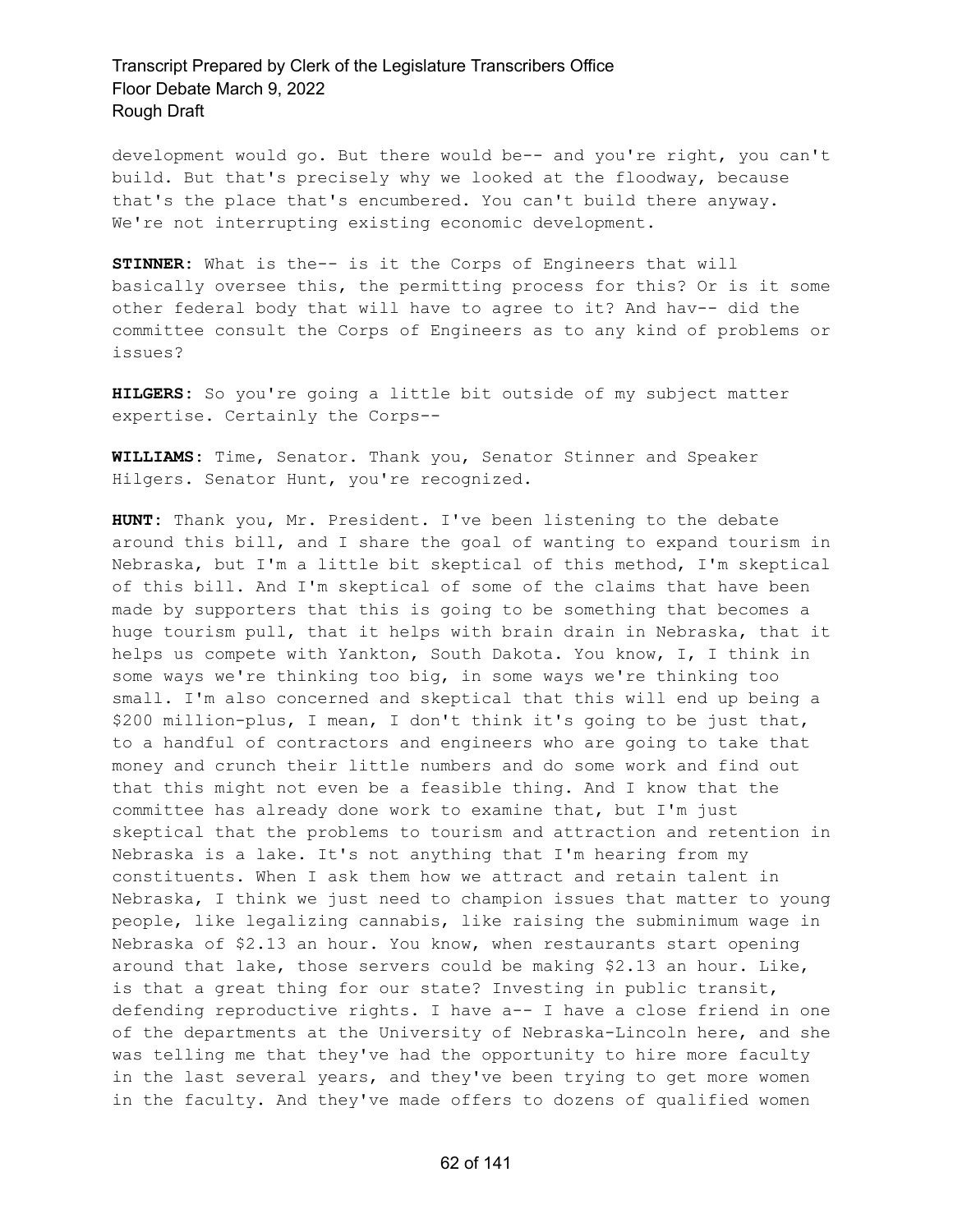and they keep hiring in the end conservative men, because those are the people that, frustratingly to the department, they're able to get to move here to Nebraska and take a job. And they've just been turned down by all of these different women. And the reason they don't want to be here it comes down to is the culture that we have in this state, and a lake is not going to fix that, colleagues. There are so many lower-cost things that Nebraskans are asking for. And it's perplexing to me, if you could see it on my face, I'm just, you know, kind of like we've debated things like paid family leave, like cannabis legalization-- just medicinal, not even talking about adult use- raising the minimum wage, support for public transportation infrastructure, ending the death penalty, making sure we don't ban women's health care. Like all of this stuff is what actually matters to people who are looking for a place to settle down. And this is borne out by research done by the Chamber of Commerce, by research done by the ACLU, by research done by Nebraska Appleseed, by research done by the Platte Institute. All kinds of groups in Nebraska who are concerned about growing our state and our workforce and our economy are coming to the same conclusions, which whatever lens you look through ideologically, it ends up being just listen to young people. Listen to the people who are leaving the state and listen to the people who don't want to come to the state, like all of those women that decided not to move to Nebraska for a job at the university.

**WILLIAMS:** One minute.

**HUNT:** Thank you. For years, we have tried to get paid family leave and medical leave passed, and it's been filibustered, and that would be a truly forward-thinking investment and something that might actually make people want to stay or come here. You know, equity and rights for LGBTQ and trans Nebraskans, for women. And I also share concerns that other colleagues have mentioned about the environmental impact to the water in Nebraska. I think that we're facing a future where water is going to be one of the most precious resources that we have. And I think that we need to be thinking beyond the legacy of a few men in this body or the impact of the next 15 or 20 years and think more about the cultural changes and quality of life investments in the infrastructure of our state that need to be made before we start, you know--

**WILLIAMS:** Time, Senator.

**HUNT:** Thank you, Mr. President.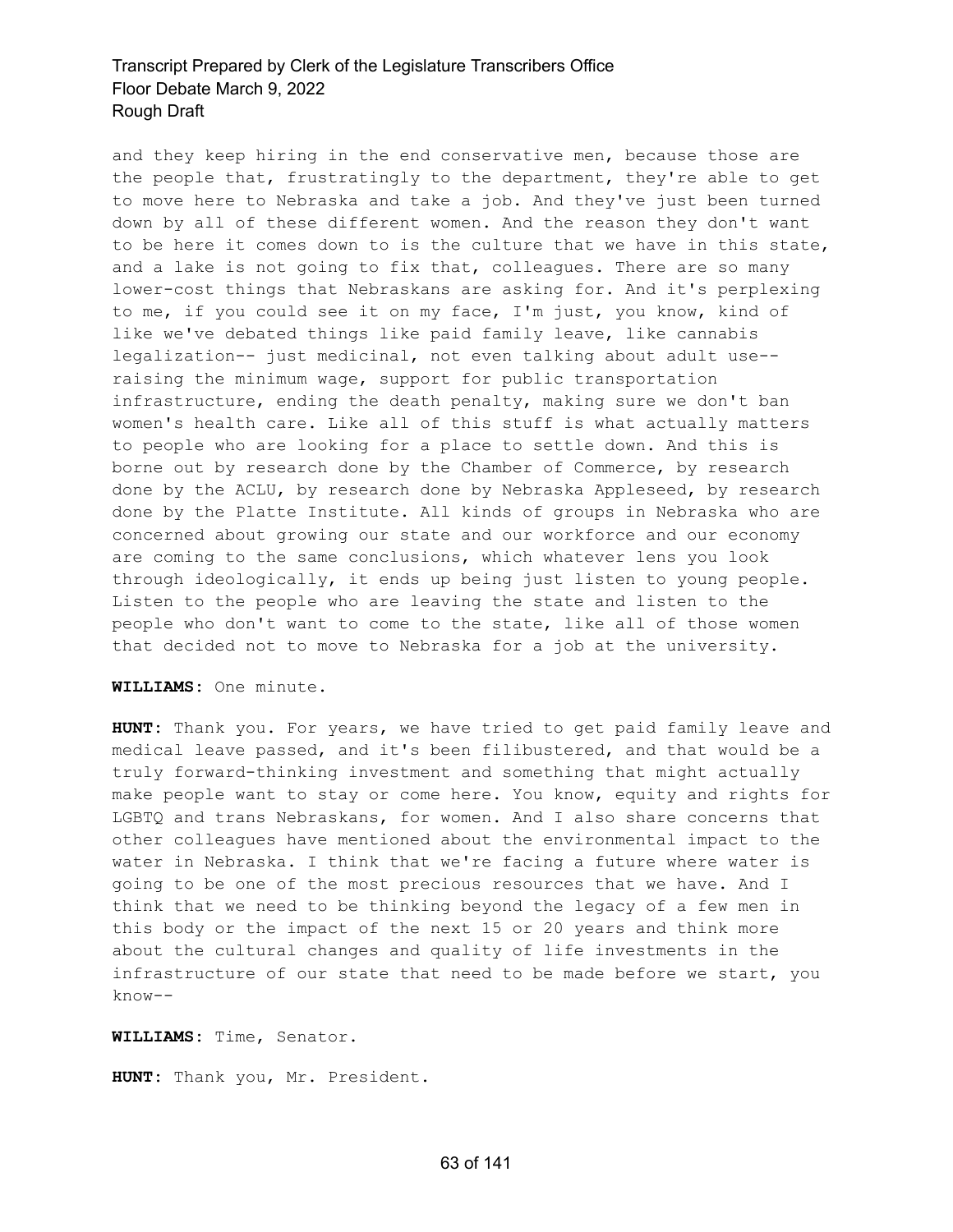**WILLIAMS:** Thank you, Senator Hunt. Senator Lathrop, you're recognized.

**LATHROP:** Thank you, Mr. President. If the Speaker would yield to some more questions, I'd like to have an exchange with him.

**WILLIAMS:** Speaker Hilgers, would you yield?

**HILGERS:** Absolutely.

**LATHROP:** Mr. Speaker, can we talk about the the idea of a public-private partnership as it relates to this lake that we're talking about today?

**HILGERS:** Absolutely.

**LATHROP:** Can you tell us what that would look like? And here is-- and let me preface my question so that you can maybe have an answer that's responsive to it. When I hear the, the debate on the floor this morning, what I hear is that the state will own the lake and we're entering into a public-private partnership. So here's, here, here is the skeptic. The state is going to be responsible for digging a hole that will create a lake in this area in the floodplain, and that the developers will then have the lots and be selling the lots for \$200,000 or something. And we'll call it a public-private partner- public-private partnership because they're going to put the sewers and the roads into the lots that they'll be selling. Tell us a little bit more about what what this bill provides for in that relationship so that we know we're not doing a situation where we spend all the money to create this and the developers make all the money selling lots.

**HILGERS:** Appreciate the question, Senator Lathrop. So in the first instance, it's important that the language doesn't even require the department, the department, the public side, the department is the one that is tasked with and empowered to go and try to develop the lake. That's number-- point number one. It doesn't even require the department to enter into any kind of private partnership. And we did that in part because we don't know exactly how-- what would the, what would the pro forma look like as it were to be able to entice and bring in that investment? But to your second-- so I'll talk about that in a second. But one, the last thing you said, I think, is really critical. The state in no way, in no way is the state either through this bill, the appropriations bill or in any way contemplated the state would put in more right now than the \$20 million we're asking for the, for the actual design study and permitting. That's it. Beyond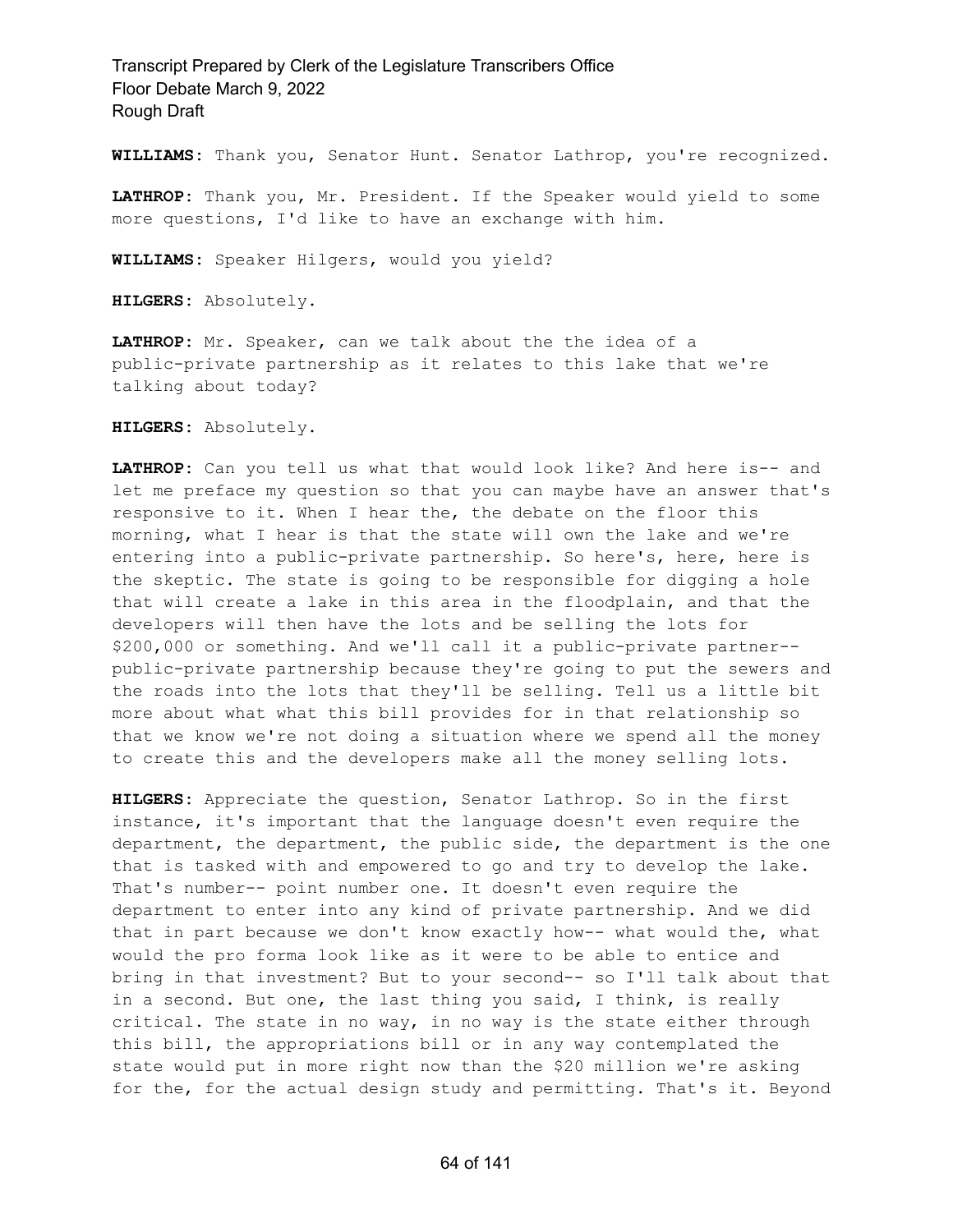that, it would take a subsequent Legislature to be able to approve an additional dime of money. So the first thing is the lake, as it's designed, is-- there's no additional state funds to the premise of saying or suggesting-- I'm not saying there is, that's what you're suggesting. But I think it's important to say that the state in no way is, is, is it intended the state would put in a lot of money into this thing. How the private part? I don't know-- that's-- we want to get this phase one started and get the right people at the table to see what it would look like. You could envision a lot of different ways that this could look like, but it has to work within the framework of ensuring public access to the whole lake. Could a, could a private developer want to build a convention center or a marina that's open to the public, but they are able to capture their revenues? Those are things that maybe you have seen in other state parks or other areas like Lake McConaughy. I don't know precisely what it would take, but in either case, this Legislature would have and the Department of Natural Resources would have ultimate gating responsibility to ensure that whatever it is is justified going forward. Hope that answers your question.

**LATHROP:** Thank you. Let me ask a question, then, if all we're doing now is coming up with a design or a concept for this lake at \$10 million. Did any of the work you did this summer give you any idea what it would cost to dig a lake 30 feet deep the size of Okoboji?

**HILGERS:** We had some--

**LATHROP:** What's that, what's that ticket look like if we were-- if we were to do it today, if we had the money and we were going to pay for it and start tomorrow, what would we spend to take 30 feet of presumably sand and--

**WILLIAMS:** One minute.

**LATHROP:** --pull it out, and pull it out of this area and create the lake? What's that number look like?

**HILGERS:** That's a great question. So the back-of-the-envelope math that we've, when we talked to some people who are in this business, suggested it would be around a half a billion to a billion dollars, depending on-- not just to take the dirt out, but maybe to develop some of the surrounding infrastructure. So that's sort of if we were all to do it at once. But playing into your question about the public-private partnership, some of this might get sequenced over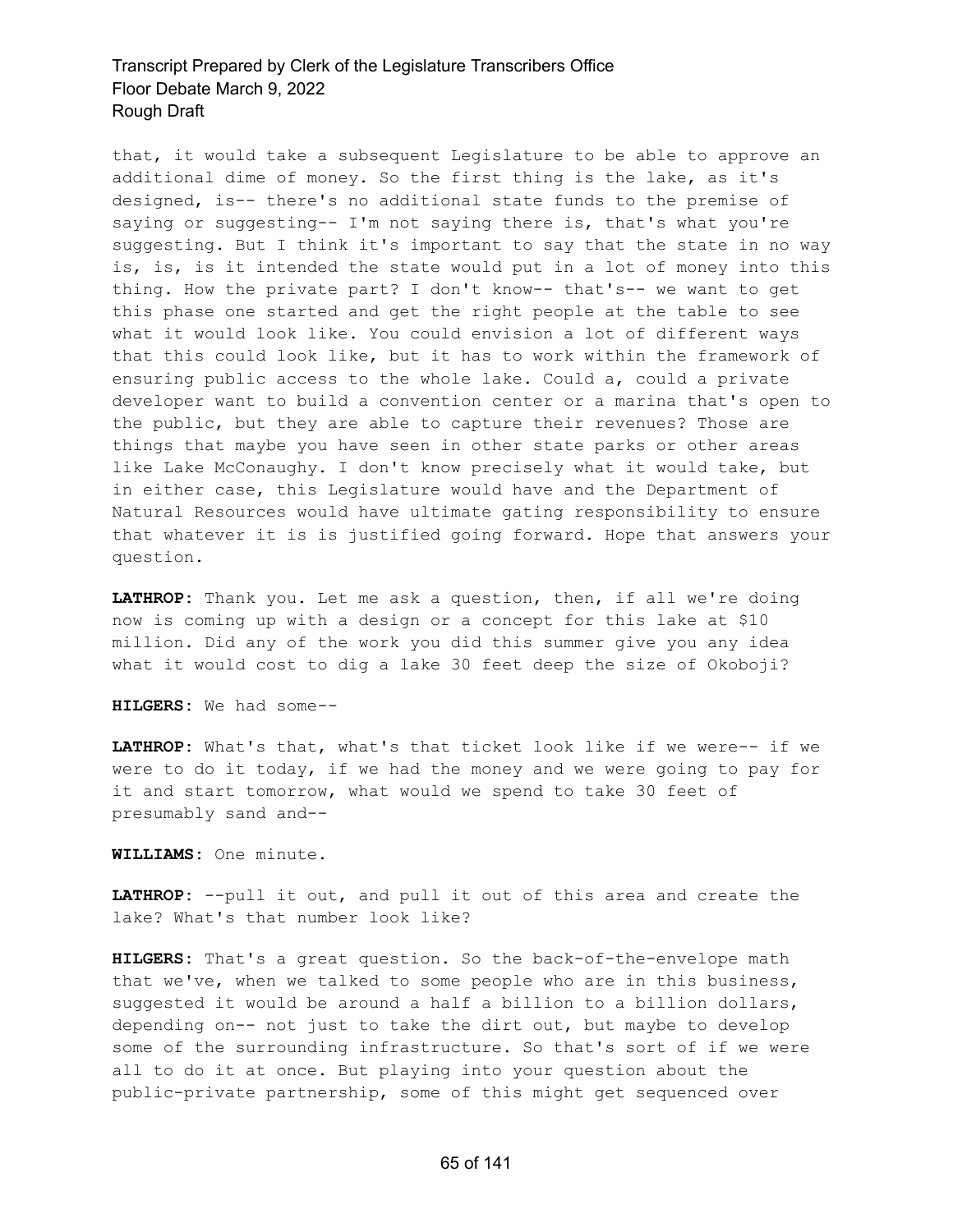time. You might do some, half the lake to start, the second half later. Just kind of depends. But to answer your question, maybe half a billion to a billion dollars.

**LATHROP:** What do we bring to the table as a state on this? I get that the work that you guys have done, I appreciate, the concept that you brought to the table. But what are we going to do going forward, because a developer could do this if they wanted to, right?

**HILGERS:** Potential--

**LATHROP:** You find a bunch of developers and they think, let's make a lake. They're doing that all over Valley, right? On a very small scale.

**HILGERS:** Yeah, some of those-- it's a good question, Senator Lathrop. I think there's some of those lakes are smaller. I think in this case, sometimes the state is the entity that's got--

**WILLIAMS:** Time, Senator. Thank you, Senator Lathrop and Speaker Hilgers. Seeing no one in the queue, Senator Bostelman, you're recognized a close on AM1914.

**BOSTELMAN:** Thank you, Mr. President. Thank you for everyone who contributed to the discussion this morning. This is a significant project, significant projects throughout the state in my district and other districts that really have transformational opportunities for a lot of the areas that we're talking about: McConaughy, Niobrara areas. We learned a little bit more about some of the, the interaction with, I believe it's the Ponca Tribe and things that they can bring to the table to help with the things that they do in their area as far as powwows and other events they have. There's just not room for people to come there to stay when they have these events. This is going to provide that. We're hearing about boat access and access to the waters in the Niobrara where it doesn't exist today. And we need those type of things, because if you look across the river, there's a lot of development that's going on over there. And Senator Flood spoke to that significantly and handed out a lot of things about what those concepts are, what those things will be in those areas. One thing in AM1914 that, that I spoke to Speaker on, I think that you need to understand or recognize as well, this-- the committee stays till 2026 right now, it extends it out. And that's important to me because that continues to have this body's involvement in this project, projects. So it doesn't end early or at the end of this year, that it extends it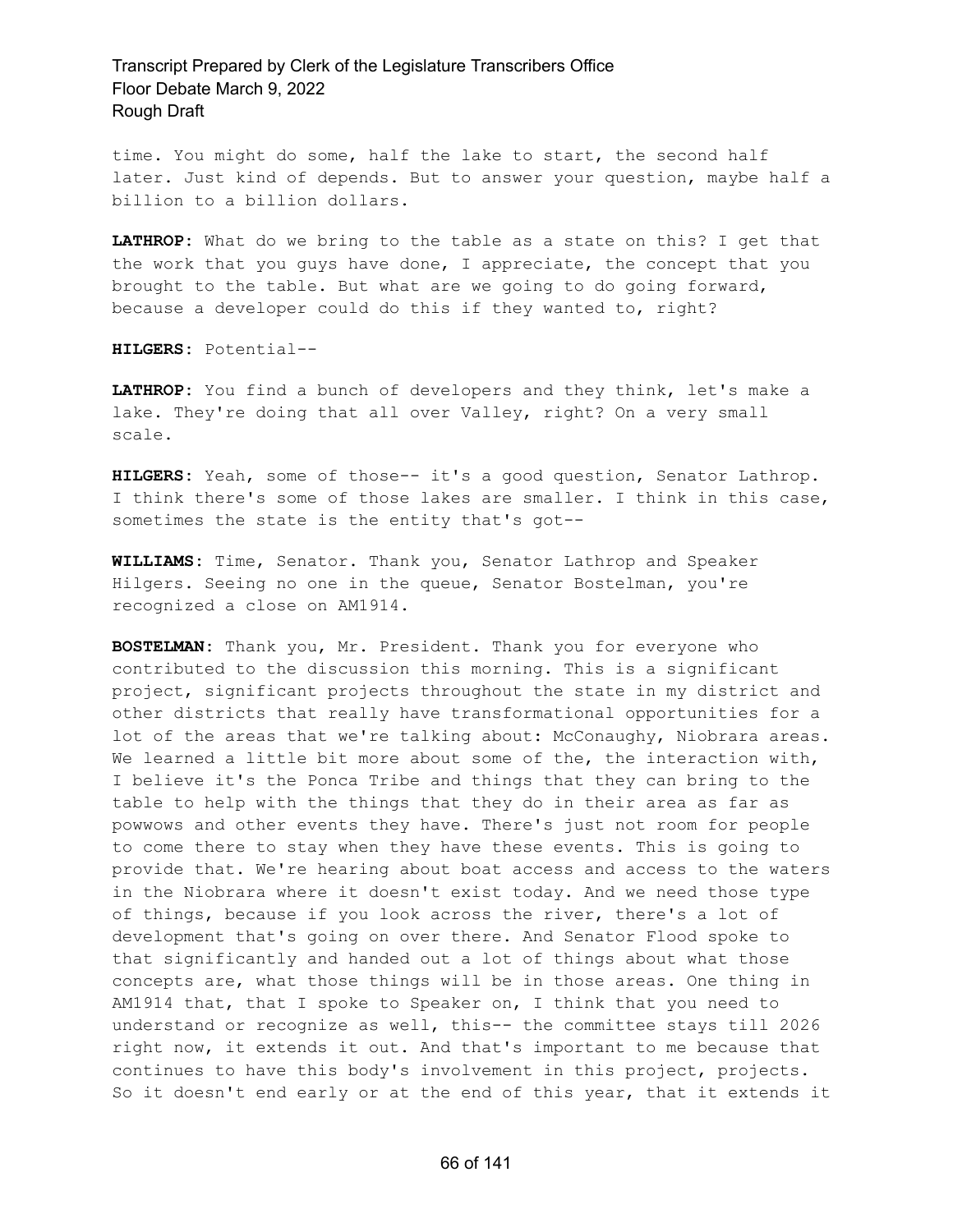out to 2026 to make sure we continue to have that oversight. Again, these are very important projects for the state. These are things that to build our communities, to build areas that, that need that development. We had overwhelming support for this in the communities and the areas that, that this works with and that these areas that are affected. Plus, it is in my district, in Saunders County especially, and up in Colfax County, we do provide some significant flood protection. So with that, I would ask you for a green light on AM1914 and the underlying bill, LB1023. Thank you.

**WILLIAMS:** Thank you, Senator Bostelman. Members, the question is the advancement of AM1914. All those in favor vote aye; those opposed vote nay. Have all voted that wish? Record, Mr. Clerk.

**ASSISTANT CLERK:** 29 [SIC-- 30] ayes, 2 nays on adoption of the committee amendment.

**WILLIAMS:** The amendment is adopted. Mr. Clerk for items.

**ASSISTANT CLERK:** Mr. President, your Committee on Appropriations, Chaired by Senator Stinner, refers LB1193 to General File. Additionally, your Committee on Revenue, Chaired by Senator Linehan, reports LB1261 to General File with committee amendments. Your Committee on Enrollment and Review reports LB450A is correctly engrossed and placed on Final Reading. Amendments to be printed: Senator Lathrop to LB1011 and Senator Brewer to LB709. New LRs: Senator Murman, LB321, that will be laid over. Additionally, Senator McKinney, LB322, LB323, LR324, LR325 and LR326. Those will all be laid over. Explanation of vote from Senator DeBoer. That's all I have at this time, Mr. President.

**WILLIAMS:** Members, are there any further discussion on the advancement of the bill? Seeing none, Senator Hilgers, you're recognized to close on LB1023.

**HILGERS:** Thank you, Mr. President. And thank you all, colleagues, for the great discussion on the mike, off the mike. There were some great questions. I want to in particular thank Senator Lathrop for his questions and Senator DeBoer and Senator Pansing Brooks, Senator Wishart and others who-- and Senator John Cavanaugh, who have added to this debate. I'm very grateful for it, it will make the bill better. At the end of the day, this is a generational opportunity for us to really change the, change the trajectory of the state and provide a new recreational opportunity for the citizens of the state of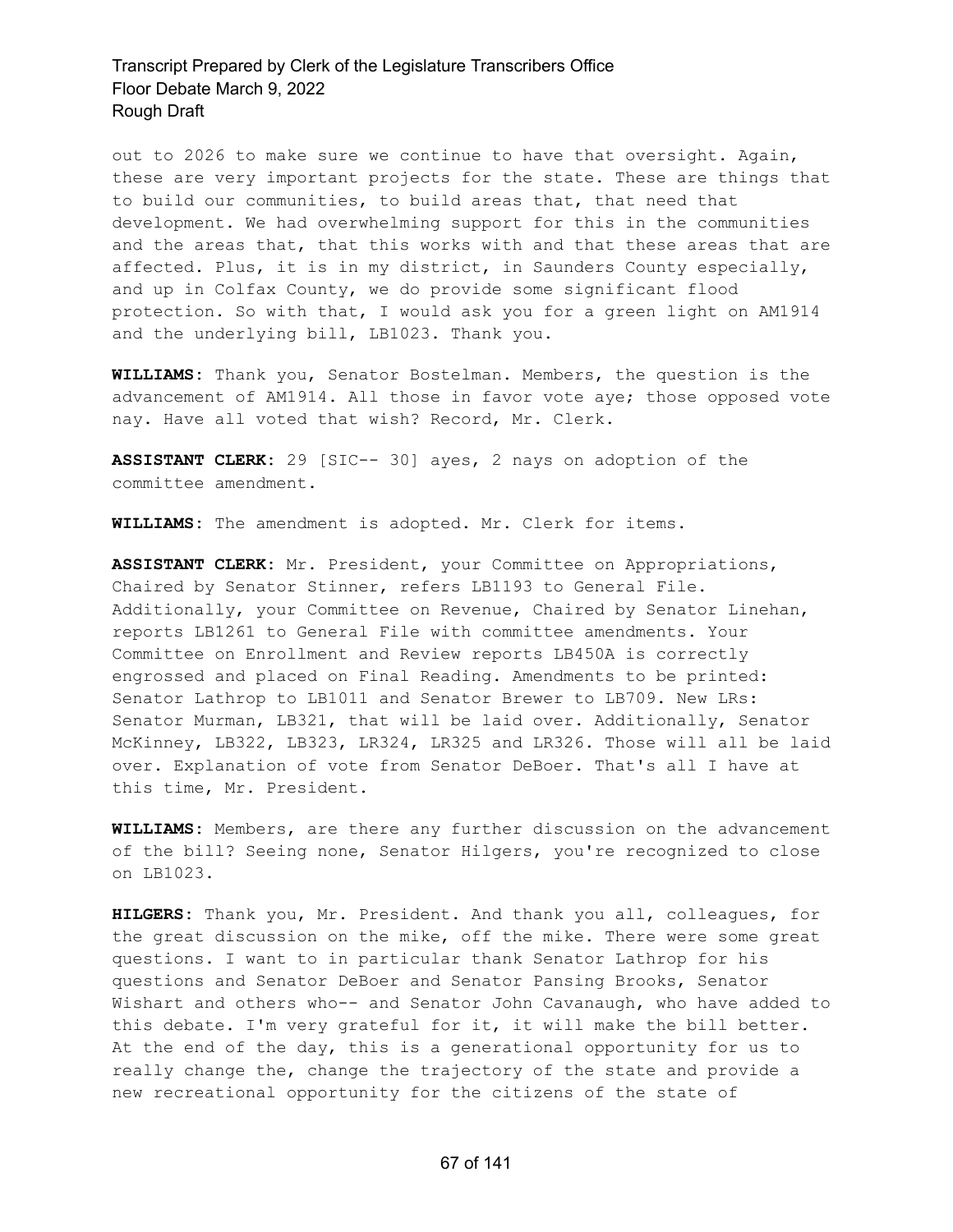Nebraska. And I'm grateful for your support and I'd ask for your green light on LB1023. Thank you, Mr. President.

**WILLIAMS:** Thank you, Speaker Hilgers. Members, the question is the advancement of LB1023 to E&R Initial. All those in favor vote aye; those opposed vote nay. Have all voted that wish? Record, Mr. Clerk.

**ASSISTANT CLERK:** 29 ayes, 4 nays on advancement of the bill.

**WILLIAMS:** LB1023 advances. Mr. Clerk.

**ASSISTANT CLERK:** Mr. President, a series of name adds: Senator Bostar to LB717 and Senator Aguilar to LB933. Additionally, Senator Jacobson would move to recess the body until 1:30 p.m.

**WILLIAMS:** Members, you have heard the motion to recess until 1:30. All those in favor say aye; opposed say nay. We are in recess.

[RECESS]

**FOLEY:** Good afternoon, ladies and gentlemen. Welcome to the George W. Norris Legislative Chamber. The afternoon session is about to reconvene. Senators, please record your presence. Roll call. Mr. Clerk, please record.

**ASSISTANT CLERK:** There is a quorum present, Mr. President.

**FOLEY:** Thank you, Mr. Clerk. Do you have any items for the record?

**ASSISTANT CLERK:** I do, Mr. President. Your Committee on Health and Human Services, chaired by Senator Arch, refers LB932 to General File with committee amendments. Amendments to be printed from Senator Albrecht to LB933, and Senator Vargas introduces LR327. That'll be referred to the Executive Board. Additionally, Mr. President, an announcement: the Banking Committee will have an Exec Session under the north balcony at 2:00; Banking, under the north balcony, at 2:00. That's all I have this time, Mr. President.

**FOLEY:** Thank you, Mr. Clerk. Members, Senator Erdman would like us to welcome 12 guests from Bridgeport, Nebraska, who are in town for the basketball tournament. Congratulations to your team, Bridgeport. Those guests are with us under the north balcony. Please rise so we can welcome you to the Nebraska Legislature. We now move to next item of the-- the agenda, Mr. Clerk, next bill.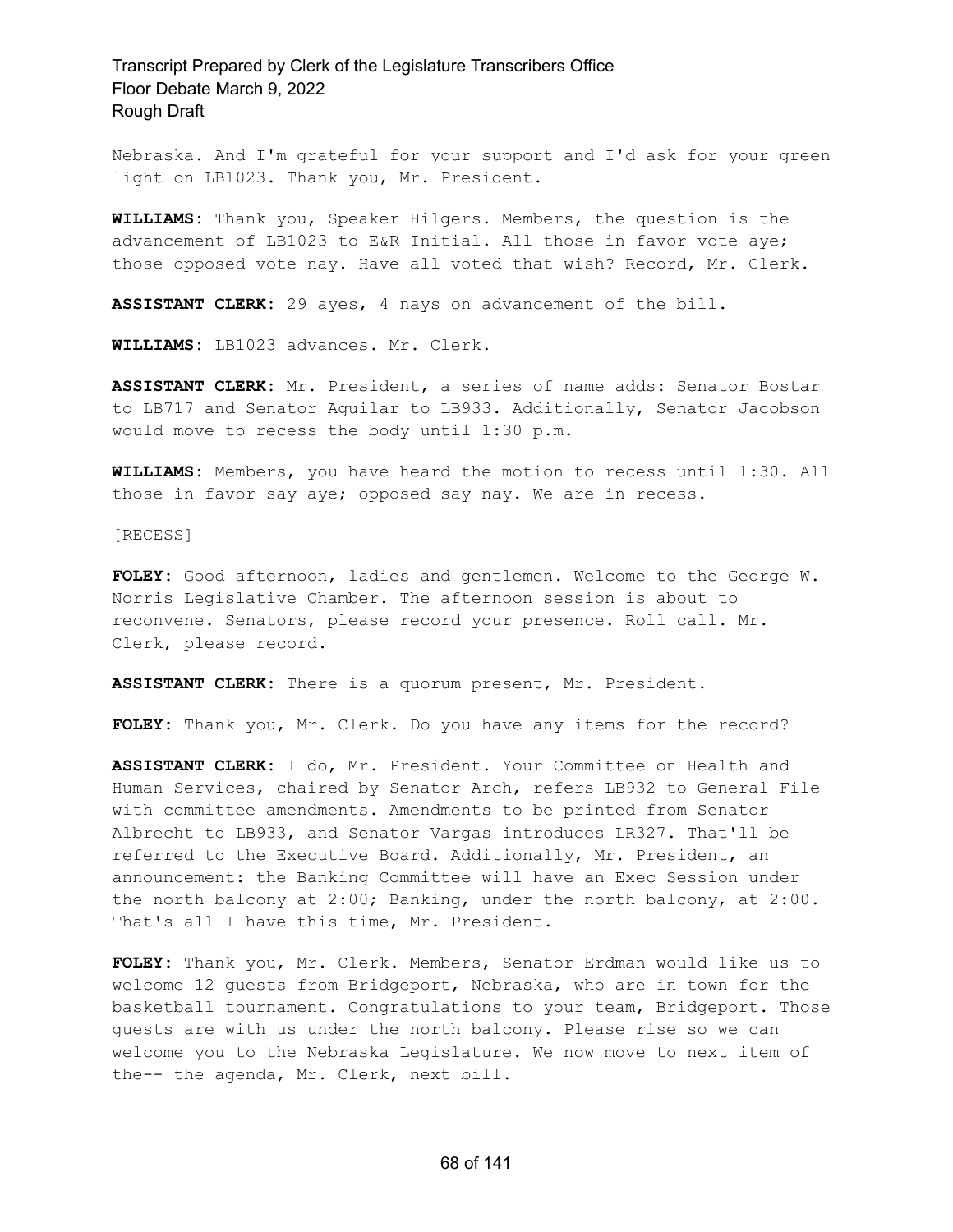**ASSISTANT CLERK:** Mr. President, LB1015, introduced by the Speaker on behalf of the Governor, is a bill for an act relating to natural resources. It adopts the Perkins County Canal Project Act. Bill was read for the first time on January 13 of this year and referred to the Natural Resources Committee. There are no committee amendments, Mr. President.

**FOLEY:** Thank you, Mr. Clerk. Speaker Hilgers, you're recognized to open on LB1015.

**HILGERS:** Thank you, Mr. President. Good afternoon, colleagues. I'm pleased to open today on LB1015. As I start, I want to thank Senator Hughes for making this bill his personal priority bill. And I think this is an incredibly important bill, not just for western Nebraska but for the entire state of Nebraska. So we think about the resources that we have here in our state and what we're-- what we are blessed with. At the top of this, of course, is people. But right behind that, I think, is our water resources. We have been blessed with tremendous water resources. They include the Ogallala Aquifer, and they also include the Platte-- Platte River. And these are resources that we've been blessed with, but they are also scarce. And what LB1015 goes to is protecting critical rights to the water flows of the South Platte River coming in from Colorado. And in many ways-- there's been a lot of discussion over this-- it's kind of, in some ways, a new concept, but in many ways it's an old concept. This is something that goes back to the 1920s, and I'm going to talk about, and in a lot of ways, the issue before us is very simple. Let me just describe it briefly. We have legal rights under a 1923 compact with the state of Colorado. That's a compact that has-- was agreed to by the two states. It was approved by their respective state legislature and also was approved by Congress as required under the constitution. And under that compact, it actually lays out our rights and responsibilities and obligations pretty clearly. During the irrigated season, between April 1 and October 15, Nebraska is entitled to-- without doing anything else, Nebraska is entitled to 120 cubic feet per second of water from the South Platte. That-- we don't have to do anything. We are getting that water now from the state of Colorado, and that is not really an issue with LB1015. During the nonirrigated season, so between October 15 and April 1, as outlined in the compact, we are entitled, the state of Nebraska is entitled, to 500 cubic feet per second of water from the South Platte, but only if-- and this is the key-- only if the state builds a canal, Nebraska builds a canal and reservoir system, to divert that water from the Platte, from-- in-- from Colorado into Nebraska. It's a really very clear "if-then" under the terms of the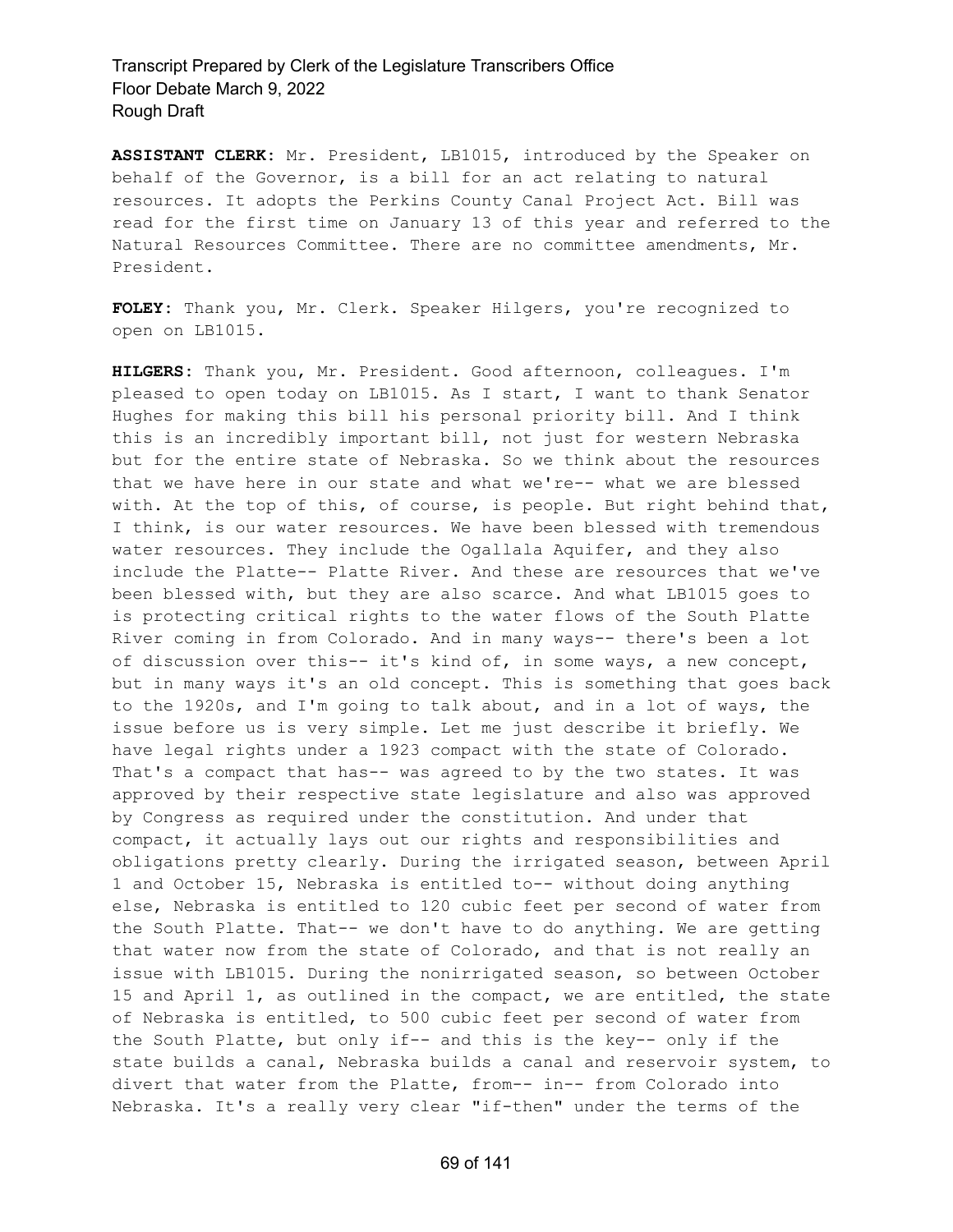compact. Now, over the last hundred years, the state of Nebraska has received-- has received water during the nonirrigated season, but we don't have a legal entitlement to it. So in other words, the-- the state of Colorado could take, under the terms of the compact, if we do nothing, take the water from whatever the current flows are down and down to zero, at least under the terms of the com-- the compact. And as you see the tremendous growth in Colorado, in particular on the Front Range, and as the Colorado River Basin water supplies become thinner and thinner, the Co-- state of Colorado has made incredibly clear, been very explicit not just with their words but with their actions and with their dollars, that they're coming after the water that they're legally entitled to under this compact. And whether we build the canal and reservoir will be the thing that will tell-- that will tell the state of Colorado whether we're entitled to either 500 cubic feet per second between October 15 and April 1 or none. Now we have a discussion, and we're going to talk about the cost of this, and I know the initial price tag, \$500 million, is a lot. There is a discussion on cost and the specific dollars that would be needed to build the canal and reservoir system. That discussion is in the Appropriations Committee. They have been working on what it would take to get the project started. I believe they voted yesterday to put 53- recommend putting \$53 million into the budget that would fund the first three years of this particular project. It would be land acquisition, design, and would get us fur-- far down the road. Wouldn't be all of it, but it would be significant. If we do this, we are protecting our rights in Nebraska's water. I really can't put it any more clear than that. If we don't do it, with what Colorado has said they will do and has suggested they will do and will almost certainly do, we will lose those flows from the South Platte into Nebraska over the course of the coming years, and I couldn't think of many more catastrophic things that could happen to the state of Nebraska if we actually lose out on that water, if you think about our potential growth and think of all the things that it impacts. It doesn't just impact agriculture, although of course it does. It doesn't just impact our-- our power supply. Of course it does. It helps cool Gerald Gentleman, the largest power facility in the state of Nebraska. And it doesn't just impact western Nebraska. It impacts the eastern side of the state as well. In fact, on the committee-- you could see on the committee statement, and I'm going to read during the course of this discussion this afternoon, testimony from stakeholders and subject matter experts from across the state, from western part of the state, as well as the Papio-Missouri NRD, as well as the sink- city of Lincoln. So the future of our water here in the state of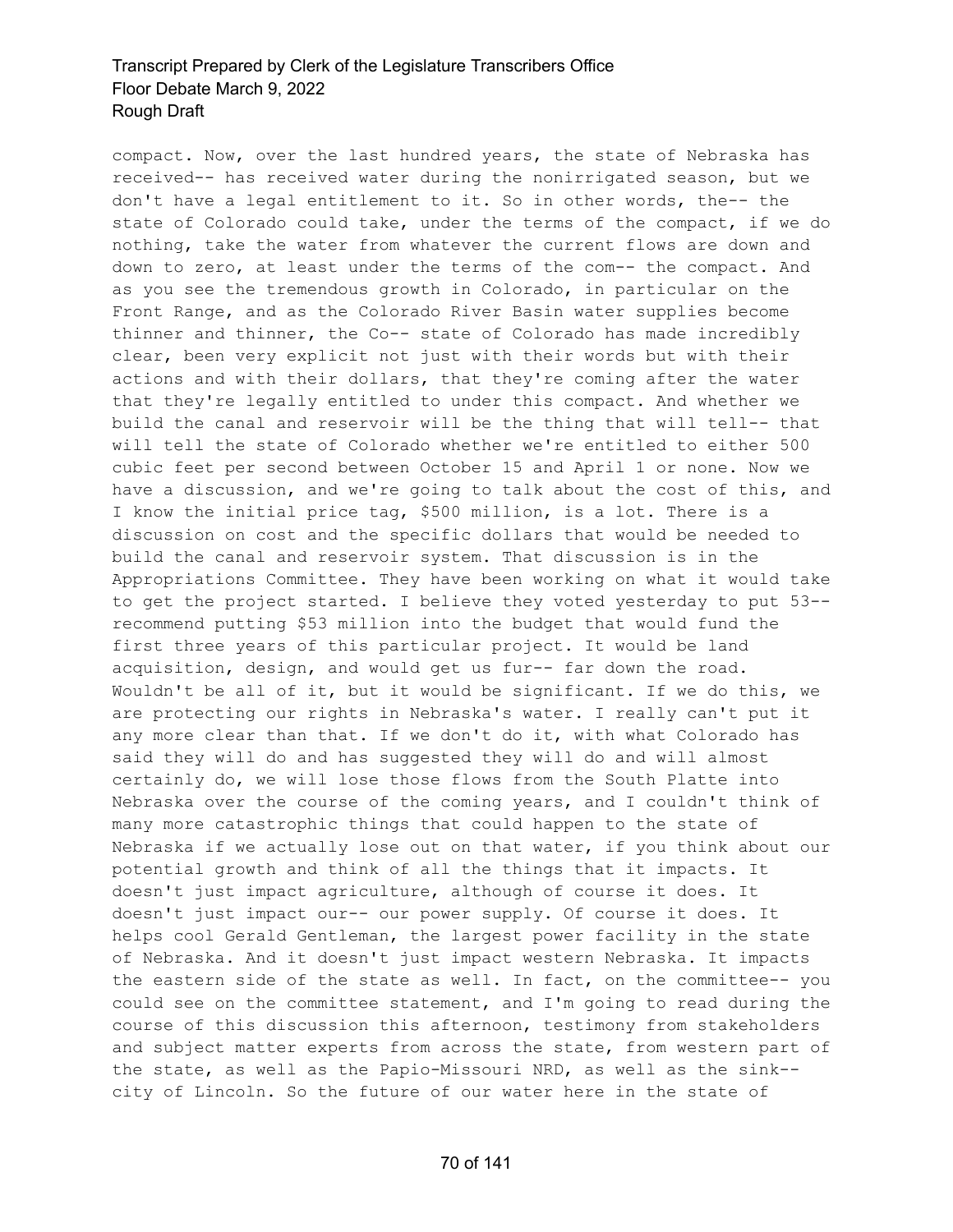Nebraska, in my opinion, it is critical if we-- to-- for the state to build the canal, to build the reservoir system, to be able to enforce the rights that we already have under the compact. We already have these under the compact. Now LB1015, what it would do ultimately is that-- wouldn't appropriate the money. There's no A bill in LB1015. What it would do would just simply-- it's an enabling legislation. It's empowering legislation. It would give the Department of Natural Resources the ability to go out, design, build, exercise eminent domain in Colorado, as provided for under the compact, as an example, to move the ball down the field towards the completion of this project. Now I-- we're going to have a good discussion today on this. I know there have been a lot of questions in the media amongst colleagues and others. A couple of those questions I might-- I might preview now. One is, is this just a bluff? That's one of the questions. Is this just a bluff? Well, the-- the truth is, a bluff implies that you're trying to get something from somebody that you don't already have. We're trying to bluff Colorado into doing something, come to the table to negotiate. The truth is, we don't need Colorado to come to the table to negotiate. They came to the table 100 years ago in 1923 and negotiated and entered into an agreement with us, approved by Congress, that gives us the right to do this. Now, if we start down this road, they might come and try to get some better deal for both of us and, of course, I'm sure we would listen. But this is not-- this is not intended to bluff or to do some negotiation. We have rights under this contract. We're asserting these rights. If we don't assert them now, we may not be able to assert them in the future. That's one big question. The second big question that I've heard is the cost. Well, what-- we're in this period of time in which, boy, \$500 million is a lot. I'd take a step back and emphasize that the state of Colorado is spending billions of dollars on water projects now and in the near future to help capture the water from the South Platte River, billions of dollars. Of course, \$500 million at the end of the day would be incredible. But at the same time, think about the value that comes from making sure that we're able to capture that water. In some ways, it's hard to put a price on the ability to capture the water that we're entitled to. Even if you could put a price, and we-- and I'll talk about the testimony in the hearing where people try to put specific value, dollar values, on the water that we're bringing into our state. It's in the hundreds of millions, if not billions, of dollars. But putting aside that, our Appropriations Committee, after hearing the data, walking through the issues, I believe, has come up with a strong compromise to get this project started, while ensuring that the state of Nebraska still has funds to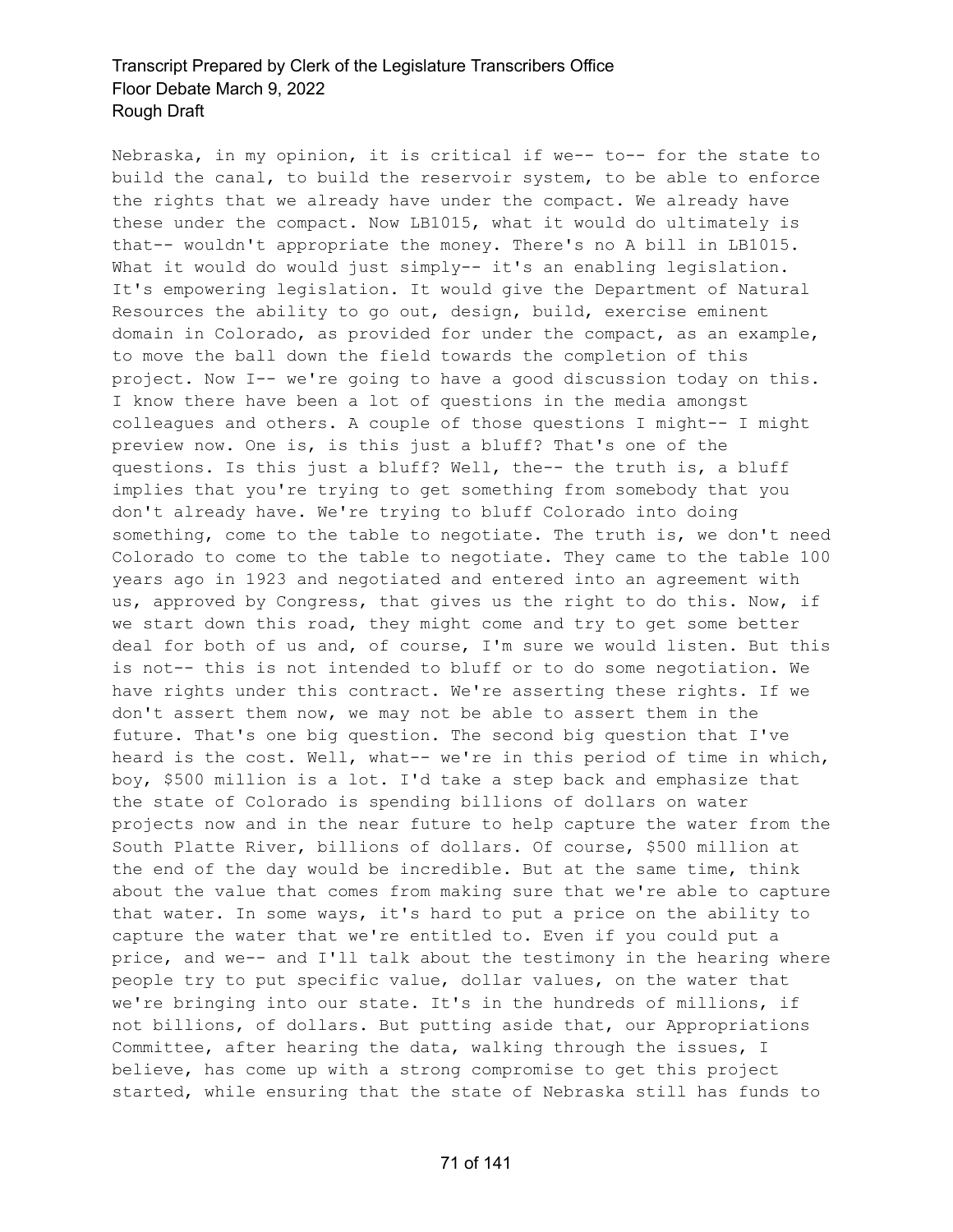be able to weather any recession or storm that might come down the road, while also giving a subsequent Legislature the ability to make a final decision as to whether or not to put the money in to build the canal after it's been designed, after the land has been acquired. So I'd ask for your green vote on LB1015. I'm looking forward to a good conversation. I think this is really a critical bill for the state of Nebraska and the future of our state and our ability to grow. We are living in a world with-- that has-- a world of scarcity where our water supplies around the country are becoming more and more limited, and we have population growth in states surrounding us, including, and in this case, Colorado. We-- we should assert the right, legal rights that we already have, and we'll help go down that road to do so with passing LB1015. Thank you, Mr. President.

**FOLEY:** Thank you, Mr. Speaker. Debate is now open on the bill. Senator Hughes.

**HUGHES:** Thank you, Mr. President. Good afternoon, colleagues. I've designated LB1015 as my personal priority bill this session. As the representative of the 44th District, I come at this with a very unique perspective. My district includes much of the Republican River Valley, so I am very acutely aware of the importance and value of interstate compacts between rivers and the governance that they provide us in allocating water rights between states. The Republican River Compact allocates water between Kansas, Nebraska, and Colorado. To anyone who suggests that this project, the South Platte Project, is not going to effect change in Colorado's water management plans, I'd refer them to the good folks of the Republican River Basin, who not too long ago were-- we were forced to adjust our irrigation, and still are to this day, and other water practices to ensure Nebraska remained in compliance, that Kansas was getting the water that they were entitled to. Compact rights are powerful tools and must be used to their fullest extent to protect and preserve Nebraska's water. Moreover, Perkins County, in the northwest portion of my district, is the very place for which the canal project was named nearly a century ago. Current plans call for the water diversion near the town of Ovid, Colorado, a canal to carry the water into Nebraska and the storage of that water in multiple multipurpose reservoirs within the Platte River Basin. Of course, the water may be used multiple times as it-- as the South Platte joins the North Platte to form the Platte River, just east of North Platte, Nebraska. Water is diverted for irrigation and provides return flows to supplement critical water supply needs in the Central Platte River. As a result, it will continue to benefit municipal and industrial users, as well as wildlife the state has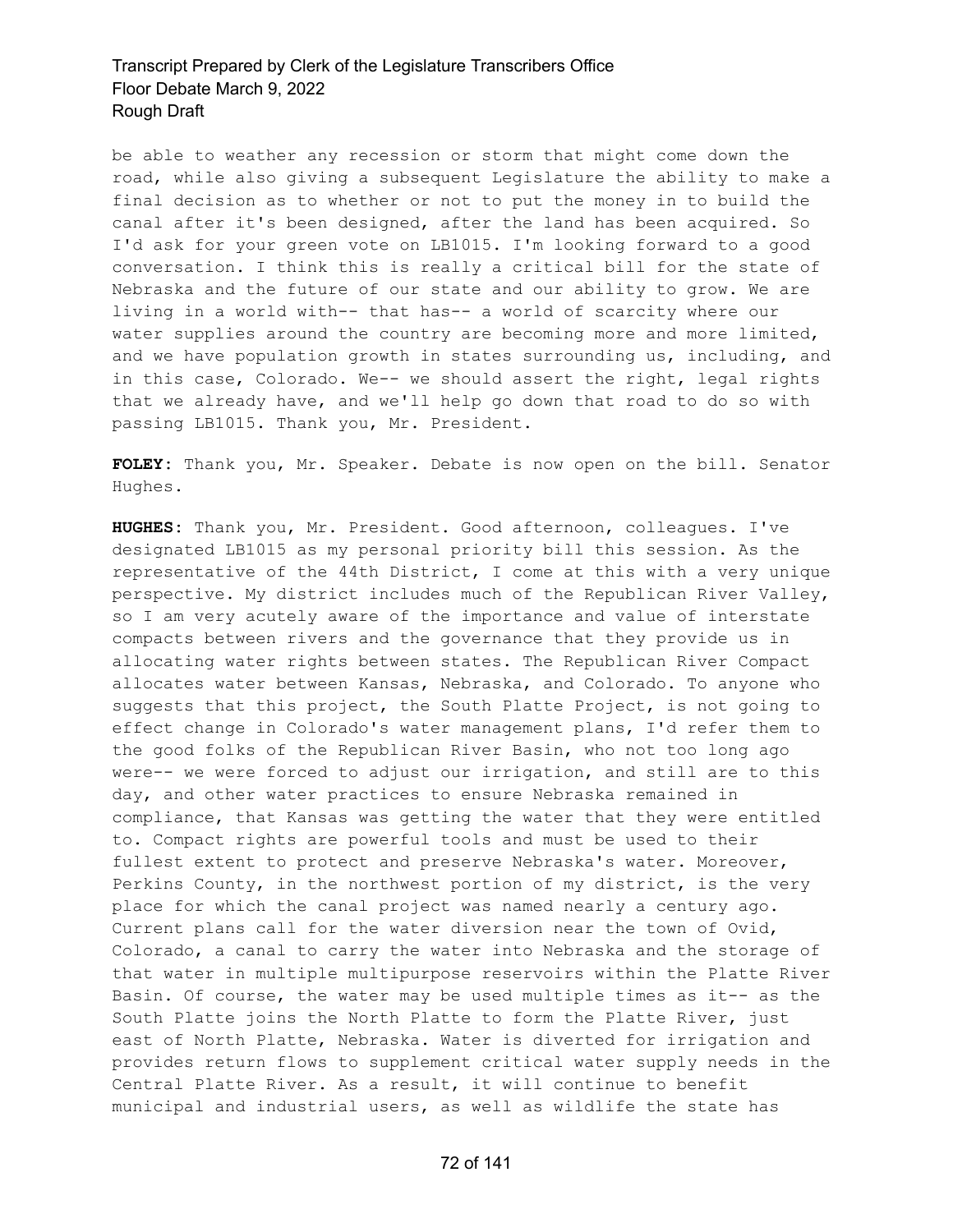committed to protect as part of the Platte River Recovery Implementation Program. In short, this one-time investment pays back many times over in coming years. As you have heard, the bill provides the Department of Natural Resources authority to build, manage, and operate the canal and related structures. This canal is a legal prerequisite to Nebraska's ability to demand non-irrigation season water from our neighbors to the west. Let me be clear. This is water that we are already receiving, and if we don't build this canal, that water will go away, be lost to us forever, because as Colorado captures this water and converts it to residential use, we can never get it back. So it's imperative that we proceed with this project. Failure to pass this bill would be tantamount to giving away our water rights to users in Colorado. Despite whatever challenges might lie ahead, be they physical or legal, we must maintain the water supply that sustains the vast swath of this state. There is no viable substitute for water. We talked a lot this morning about Lake McConaughy, Lewis and Clark Lake, and the potential lake in the Platte River Valley between Lincoln and Omaha. The foresight of the individuals who built the lakes, Lake McConaughy and Lewis and Clark Lake, as I mentioned this morning during that discussion, the amount of money that was allocated to build Lake McConaughy, Kingsley Dam, and the canal system and the hydro-plants that irrigate 100,000 acres with surface water in central Nebraska, that cost was--

**FOLEY:** One minute.

**HUGHES:** --\$43 million in 1940. That's \$864 million today. What kind of a return would we be looking at 70 years from now once we have the South Platte Canal and a series of reservoirs and the economic benefit that all of that comes into, besides just maintaining the water that we have built infrastructure to take advantage of already? I certainly look forward to this discussion. I know there's a lot of questions and hopefully we will be able to move this bill forward today. Thank you, Mr. President.

**FOLEY:** Thank you, Senator Hughes. Senator John Cavanaugh.

**J. CAVANAUGH:** Thank you, Mr. President. Well, I'm one of the people with questions, I guess. So I think I agree with Speaker Hilgers, as he characterized that there are big questions and he attempts to answer them, and that-- I guess I'm granting the premise that we're not doing this as a bargaining position. But I think it's important that, if we are going into this with the assumption that we're going to build this canal for the purpose of exercising our right to 500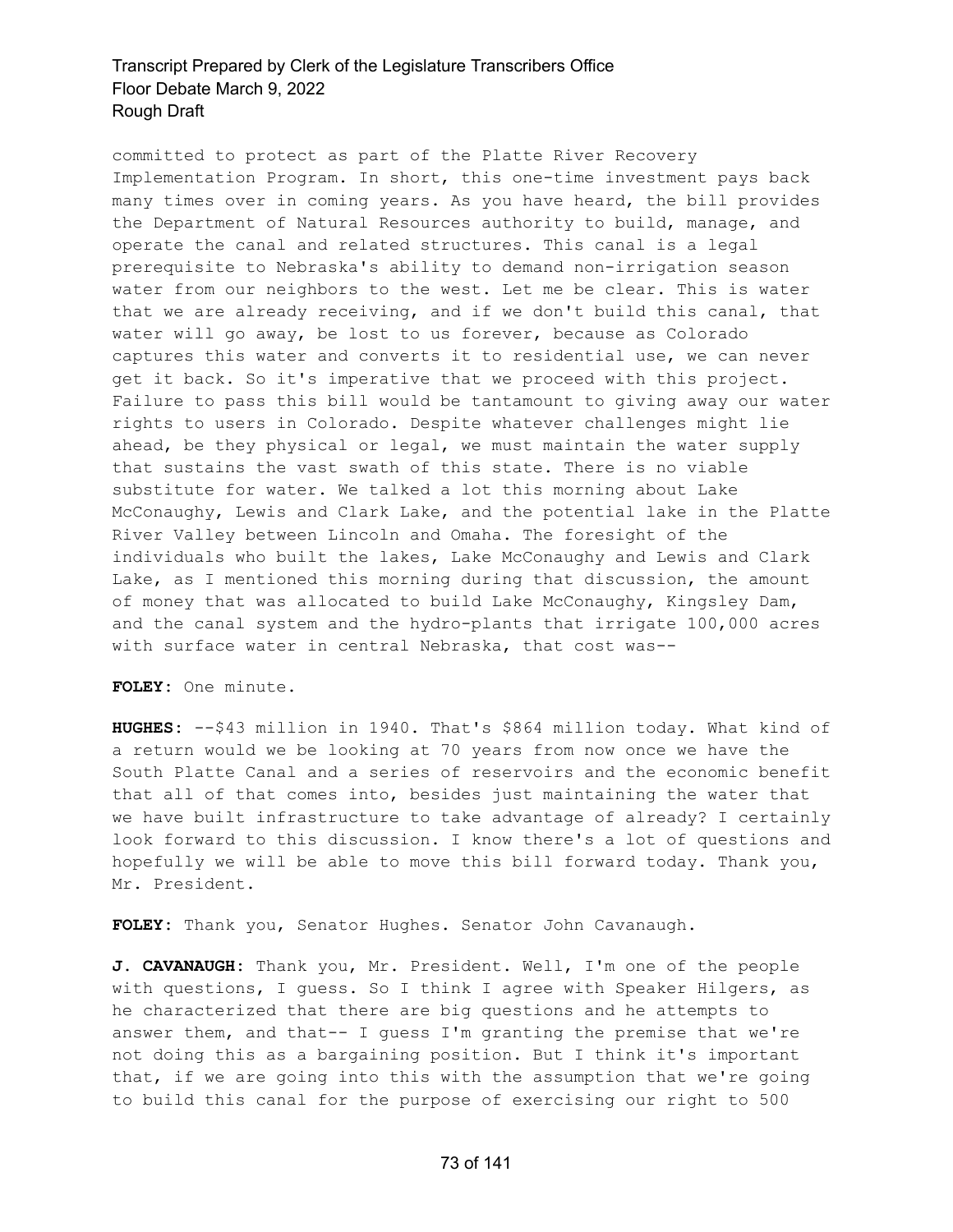cubic feet per second during the time of October 15 to April 1 every year, that it's important that we have the conversation about what is the full scope of our rights and our ability to assert those rights. As Senator Hughes just pointed out, we are already getting this water currently, and Colorado does view what they're giving us as in excess to what they have to give us, meaning that they don't have to give us the water that they're currently giving us. But to exercise our right to put a call on anyone else's water, basically, as Senator Hughes said in reference to the Republican River, you have to have a right that is senior to the rights that are being asserted and-- to put that call, which means to ask someone to stop using and to make sure that you get the amount of water you're allotted to. So what the compact does is establishes a right for the state of Nebraska for the 120 cubic feet per second during the time of April 1 to October 15. That's the only absolute right, as Senator Hilgers-- Speaker Hilgers mentioned. But as it pertains to this 500 cubic feet per second in that irrigation season-- non-irrigation season between October 15 and April 1, we have to build the canal to assert that right and be in that position. Those things are true. However, it's important to be conscious of what that right, those 500 cubic feet per second are dependent upon. First of all, they are-- they are junior. It is a junior right to all rights that were perfected prior to that date, meaning anybody who had access, who had a water right that was established before the-- the compact. It is additionally junior towards a future appropriation by Colorado in that watershed, in that section of the-- the Platte River, for Colorado to build a reservoir of 35,000 acre-feet to be diverted from that flow. So the-- those are two things that with-- even if we build the canal, we cannot stop Colorado from doing. The third thing that we cannot stop Colorado from doing is appropriating water in the upper section, and that's an important dis-- distinction. There is-- this compact divides the South Platte River into an upper and a lower section, dividing at the Washington County line in Colorado. The section to the east and north of that, or coming into Nebraska, is referred to as the Lower Section, and the section to the west of that is referred to as the Upper Section. And the compact establishes-- this is-- Article VI, section (2) of the compact says the net future flows for the lower section of the Platte River, which may remain after supplying all present and future appropriations from the Upper Section, so this is an im- important distinction. Colorado preserved for themselves in this compact the right to establish future appropriations in the Upper Section that would be senior to Nebraska's claim to this canal. And so this is a relevant point in the fact that if we're talking about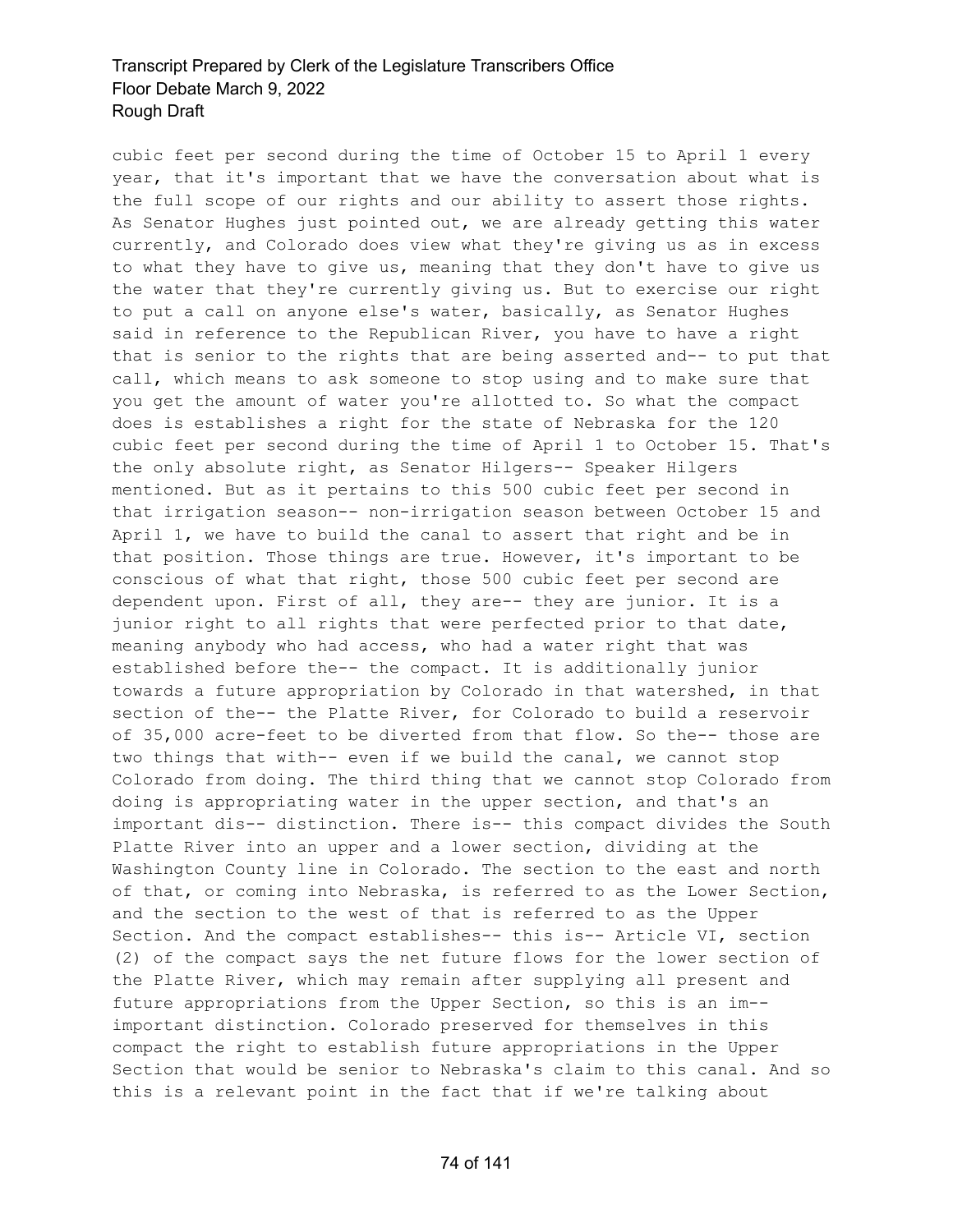building this canal, if we're serious about building this canal for the specific purpose of asserting a right against other claims to water and making sure that we have the ability to ask someone-- to tell someone to stop when we are not getting that water--

**FOLEY:** One minute.

**J. CAVANAUGH:** --thank you, Mr. President-- it is important that we recognize and understand what those rights are subjected to and, if we spend the amount of money we're talking about here, which has been set at \$500 million or more, whether or not we will actually get what we are talking about, if we're actually going to be able to claim and- and receive 500 cubic feet per second. There are other concerns about how this water is allocated, and I'll-- I'll push and get in again, I guess. But if this is what we're talking about, this is what we're serious about, if we actually want to build it, everybody needs to understand what that means and the potential of what it looks like to spend that money and not get what we're talking about. Thank you, Mr. President.

**FOLEY:** Thank you, Senator Cavanaugh. Senator Flood.

**FLOOD:** Thank you, Mr. President. Members, I want to compliment Senator Cavanaugh on him diving into this issue. It's consistent with what he's done on the Natural Resources Committee, and I appreciate hearing his perspective. This vote today is going to reverberate across the upper Midwest for a long time. This bill is central to our water security in Nebraska. This bill, LB1015, protects Nebraska's water supply by providing the Department of Natural Resources all the necessary authority to develop, construct, manage, and operate the Perkins County Canal project, consistent with the terms of the South Platte River Compact, I think it's important to understand that if the state of Colorado fully executes on its Front Range expansion plans, 90 percent of the water Nebraska currently receives at the state line will be lost. This isn't a fight among different views of-- of what's happening in Nebraska. This is a critical issue between the state of Nebraska and the state of Colorado. If they execute on their plan to take 90 percent of the water that we currently receive, we will have no choice but to attempt to make up those lost flows from somewhere else, and that is a significant risk. Today our only feasible option to replace the lost waters would be from storage in Lake McConaughy on the North Platte River. This means lake levels will be lower, hydropower production will decrease, water supplies needed for irrigation water for our farmers and municipal supplies for our cities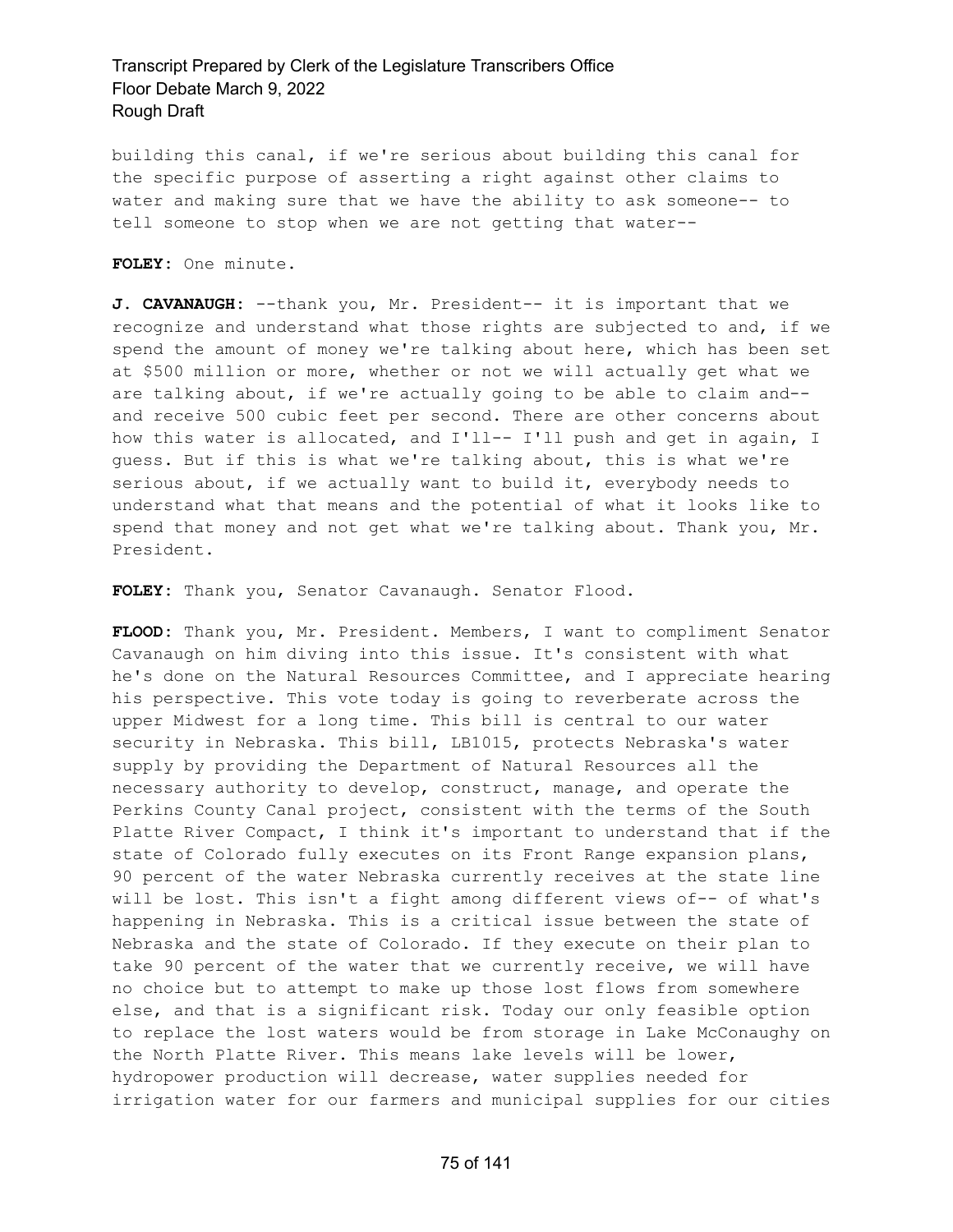would be jeopardized, and the millions of dollars invested by the state and the NRDs to address the basin's over-appropriated water supplies will be for naught. That's what's at stake. In 2011, as we went and endured one of the-- one of the toughest years of drought in Nebraska, there was a point in time where I remember the city of Lincoln was this close to having to shut down irrigated acres in the Platte Valley to make sure that the Platte River could-- could deliver the water necessary for human consumption in the city of Lincoln. That is scary. Think about it. Think about putting the city's mayor in Lincoln in a situation during the middle of a drought and saying, we're shutting down irrigated acres. It's the priority system. It would happen for human consumption, but we can be visionary and head off these problems at the pass. All of the users right now of this water would be subjected to additional regulatory restrictions and substantial increases in the cost of service. If you're an Omaha or Lincoln-area senator and you are working in this Legislature and you think we have troubles in rural Nebraska, start drying up those irrigated acres and ask southwest Nebraska how it's going to work out. I'm familiar with the crisis that we've had in the Republican River Basin, where the Upper, the Middle and the Lower Republican NRDs went to bat for their own area just to deliver, as part of the state obligation to the state of Kansas, our commitment in a water compact. This is real stuff, and when we find ourselves in a situation with Colorado, this vote today is going to signal to the state of Colorado how serious Nebraska really is about our water resources. If this project is not built, Colorado can simply cut off the supply. Their plans are now accelerating, including the new legislation. And, for example, the state of Colorado has an \$800 million plan to pump tens of thousands of acre-feet--

#### **FOLEY:** One minute.

**FLOOD:** --each year 150 miles west to the Denver area. They're going to take this water and their wi-- and they will move it to Denver. The population is exploding in the Denver area, and they need this water. We have an opportunity today to send the message and to plan for the construction of the Perkins Canal-- Perkins County Canal, and take a substantial step toward ensuring our water security and sustainability for generations to come. I support LB1015. This is about building the Perkins County Canal and it must be done. Thank you, Mr. President.

**FOLEY:** Thank you, Senator Flood. Senator Erdman.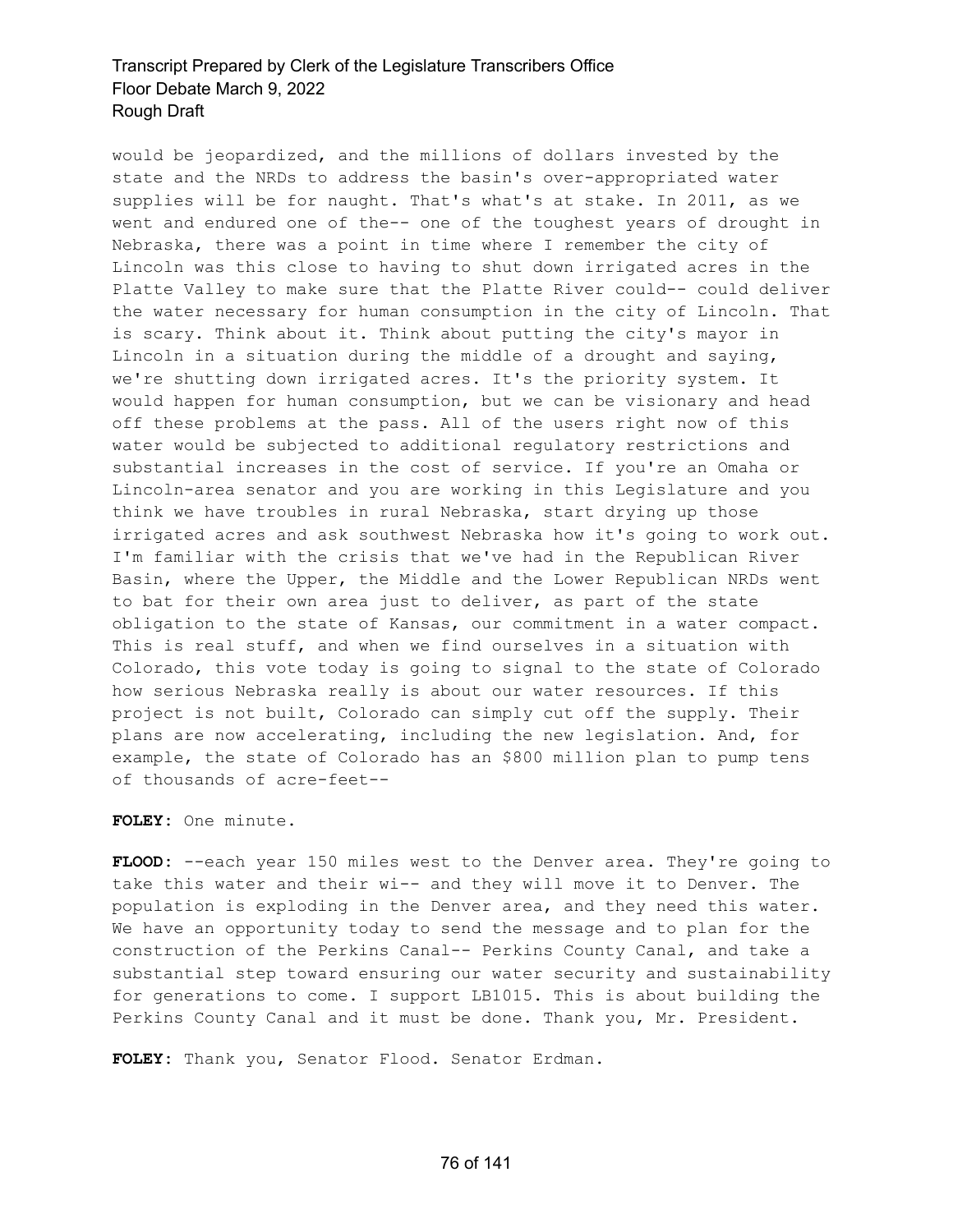**ERDMAN:** Thank you, Mr. President, and good afternoon. I was reminded by Senator Slama that this morning, when I said those only people- the people will only be alive when they build the lake would be Senator Kinney [SIC] and-- who else did I say? Anyway, I forgot Senator Slama, so I wanted to tell her I apologize for forgetting her. The other thing I wanted to say this morning, and I turned my light off so they could vote-- we could vote before dinner, is we have an opportunity to vote for the Return of the Jedi in that bill that just passed this morning because we used to call it STAR WARS and now, with the amendment, we're going to call it the JEDI, so Luke Skywalker will probably be the Chairman. But anyway, getting to this issue in front of us, Senator Hilgers-- Speaker Hilgers spoke about purchasing land with this procurement or the appropriation that came out of the Appropriations Committee, and I-- I just want to clear up that for a moment. What we have granted was \$53.5 million, which is for design and permitting, as well as options on purchasing land. It-- I don't believe they're going to purchase any land, but they need to have options on land so that when they decide where they-- where they want to go, they have that land secured. And so Senator Hughes explained exactly the significance of having this water from Colorado, and I think Senator Flood in his comments exactly explained what the significance of this vote is. In rural and western Nebraska, this is a significant thing for us, and I think Senator Hilgers alluded to the fact that it is for all Nebraskans because we all own the water. And so the agreement that was struck back in 1923 was approved by Congress, and so we have an opportunity for us to do something that no other state has ever done, because I don't-- I don't believe another state has an agreement like we have with Colorado. And at the growth of their population, at the rate it's growing, they will continue to use our water and we will not get what we have been allotted to. And so in my area, we have several people that have moved from Colorado to our area and they have sold their water rights only. They still own the land, but they sold their water rights for as much as \$15,000 an acre. And so the city of Colorado, the state of Colorado, is looking to get as much water as they can for those residents that are moving there, those people that are moving there. So it's time for us, as Senator Flood said, it's time for us to send a message to Colorado we're serious about this. And I believe when we put that \$53.5 million set aside for the canal, they will understand that we're just not trying to bluff them, that we are serious about making this a permanent structure to get the water that we are required or they have-- have signed an agreement to give us. And so I'm in support of LB1015 and I would ask you to do the same. We in Appropriations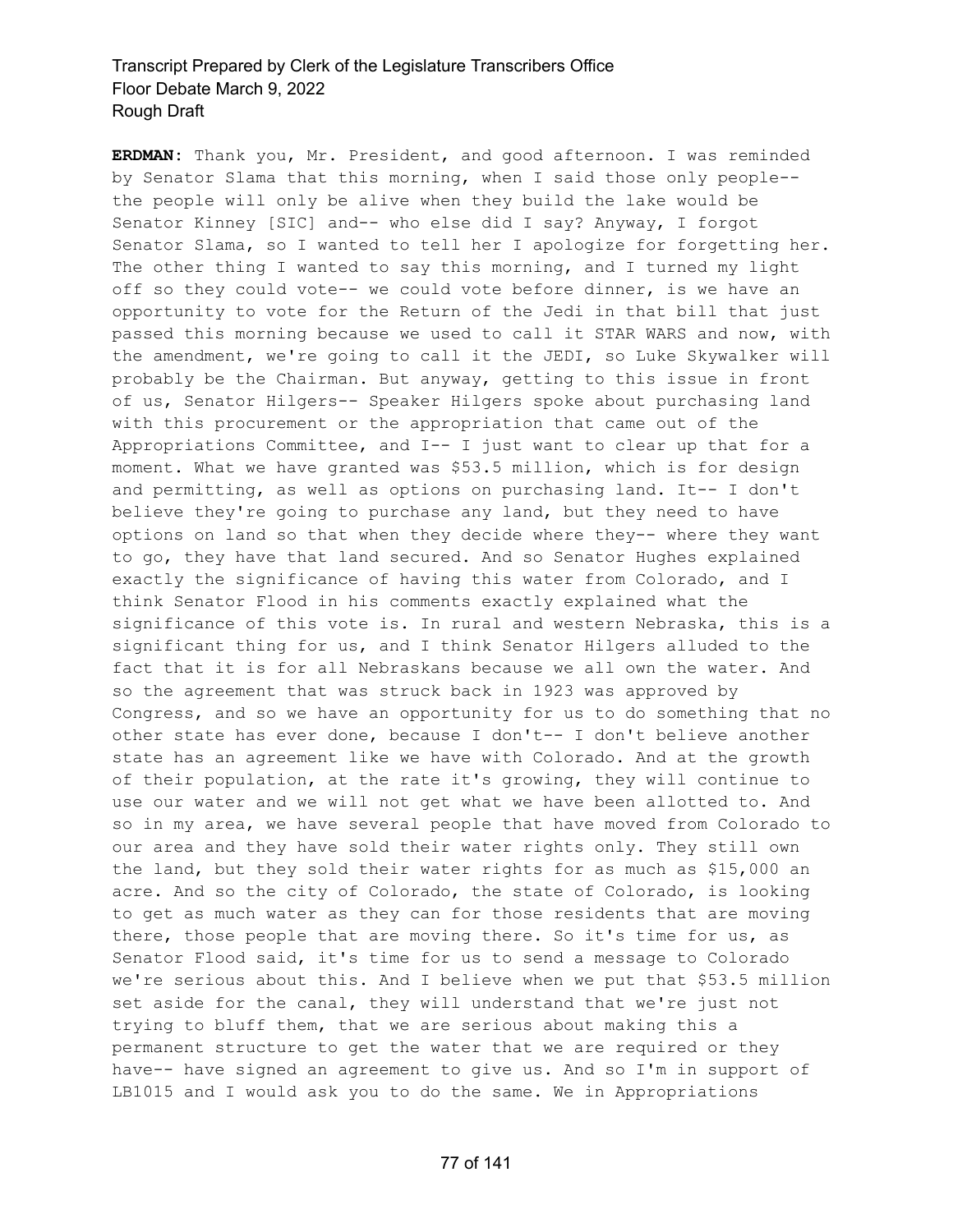Committee seen the significance of this issue, and so that has been our appropriations. That will be what we'll bring you to the floor. So with that, I would yield back the rest of my time. Thank you.

**FOLEY:** Thank you, Senator Erdman. Senator Clements.

**CLEMENTS:** Thank you, Mr. President. I rise in support of LB1015. I strongly support enforcing the water compact that this canal will protect. And the Appropriations Committee-- this bill doesn't have the spending in it-- we've got that in the-- will be in the budget bill, and it does amount to \$53.5 million. I looked at the Cash Reserve as of yesterday and, after taking-- this is the Cash Reserve, rainy-day fund expense, and after the 53.5 is removed we still have \$1.3 billion left in the Cash Reserve, so we're not depleting our reserve by approving this project. I read the compact and met with the Attorney General and his water specialist attorney, and I am in agreement that we will lose river flow if this is not passed. And so I think it is a very high-priority item that we should support and I would encourage your green vote. And with that, I would yield the rest of my time to Speaker Hilgers. Mr. President, yield the rest of my time.

**FOLEY:** Speak-- Speaker Hilgers, you've been yielded 3:30.

**HILGERS:** Thank you, Mr. President. Thank you, Senator Clements. And thank you, Senator Erdman, for the clarification on the appropriations for being for options for land and not the land itself. I appreciate that clarity, for the record. When I got up in my opening, I talked about how this is going to have a statewide impact, Colorado is on the move, and this is asserting our rights, that if we don't assert them, we actually have no legal entitlement to-- to anything from-- during the non-irrigated season. So I want to back that up with some of the testimony that we heard, make sure we get this in the record of the floor debate here this afternoon, because it isn't just me saying it. These are experts across the state of Nebraska, across the state, from Lincoln and Omaha to the western part of the state, who-- who spend their entire careers focusing on maintaining and managing and-- our water supply and ensuring that we are good stewards and have enough for future generations. And these are the people who came to Lincoln to testify, and I want to read some of their testimony here this afternoon. So first, starting in the west, we had Kent Miller come from the Twin Platte Natural Resources District in North Platte, and he said: We need to worry about this and we need to act upon it now because Colorado is serious, and with all the people moving into the Front Range, they're going to use every drop of water and dry up the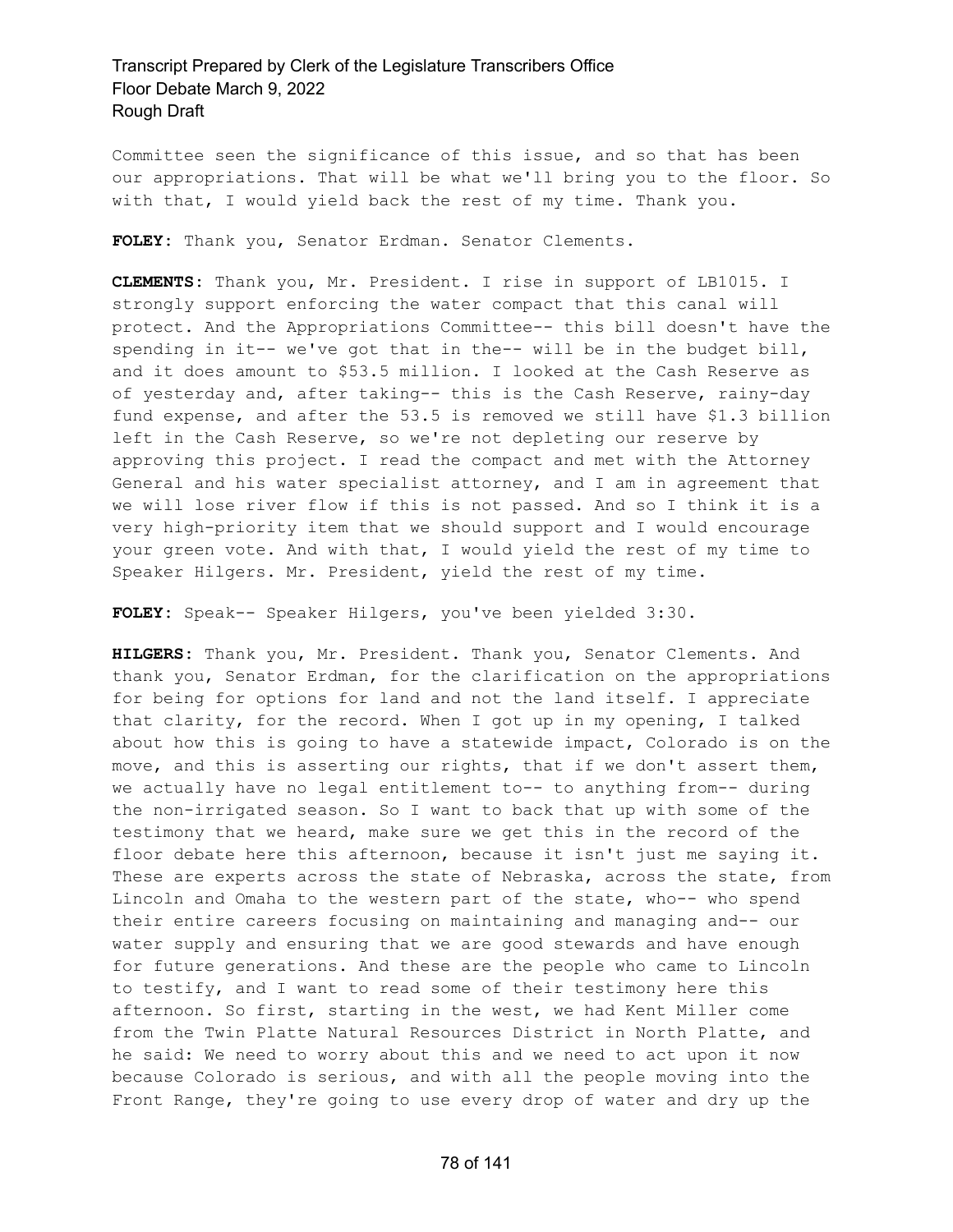South Platte River unless we take this opportunity to use the only protection we have, the only protection we have on the South Platte River for water into the state of Nebraska. Everything he said is true. There is no doubt the growth in the Front Range is incredible. It's only increasing. There is no doubt the state of Colorado has made very clear they're going to spend what seems like any amount of money to capture additional waters that they can under the law. And there's also no doubt that the only protection we have is the-- what is in the 1923 compact, any meaningful protection. We also heard from Michael Drain from the Central Nebraska Public Power/Irrigation District. If you don't know, Central is the-- the public power district that is- that manages Lake McConaughy. You heard Senator Hughes talk about the impact on Lake McConaughy. If we-- if we have to, if we don't have the flows that we normally would expect from the South Platte, those have to be made up somewhere and those come-- the most likely source would be from Lake McConaughy, which is fed generally by the North Platte. What did he have to say? Well, he said, Mr. Drain said: Left unchecked, Colorado clearly can and will deplete the flows at the South Platte that so many Nebraskans-- so many Nebraskans use, from irrigation to power production, from rese-- reservoir storage to groundwater recharge, and from in-stream flows to municipal wellfields fields that they ultimately rely on. Fort--

#### **FOLEY:** One minute.

**HILGERS:** Thank you, Mr. President. Fortunately, when the South Platte Compact was negotiated one year-- 100 years ago, our predecessors had the foresight to include a provision for a canal to bring this important South Platte water out of Colorado for use in Nebraska. There's actually more to this, but I only have 45 seconds left, and I think that the last point is worth really underlining here. Our predecessors did have the foresight to put this into the compact, negotiate a legal right for us today, in 2022, to exercise that right to protect the flows in the South Platte in the non-irrigated season, and to be able to protect those for Nebraskans. All we have to do is exercise what they already have done, which is to create the right for us. Thank you, Mr. President.

**FOLEY:** Thank you, Mr. Speaker. Members. I'm going to pause the debate for a moment. We have a very distinguished guest with us today. Senator McCollister would like us to recognize Mr. Hiroshi Tajima, who's the Consulate-General of the Nation of Japan. He's with us today in the north balcony with three colleagues. If you could please rise,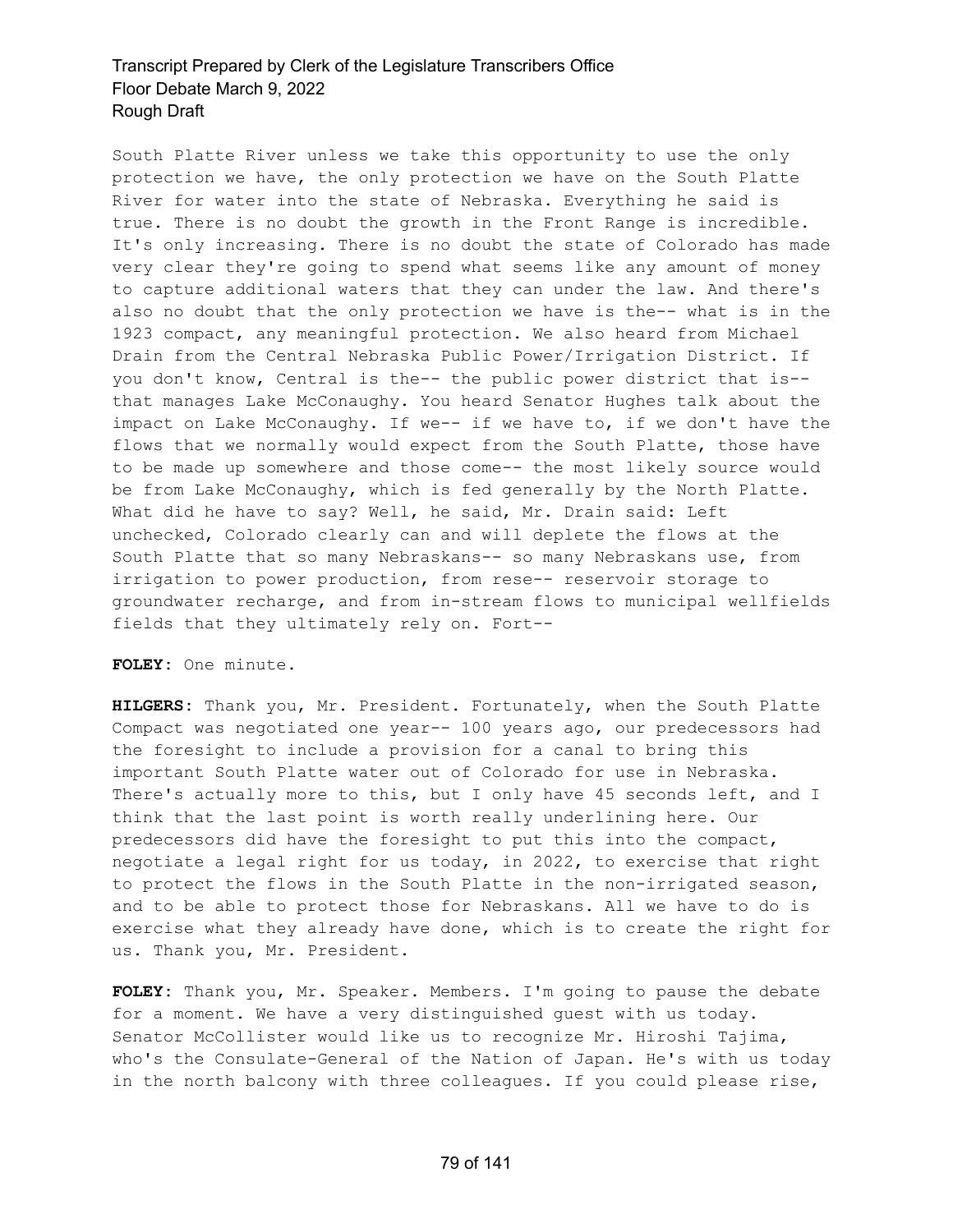thank you, sir, for being here today. Welcome to the Nebraska Legislature. Continuing discussion, Senator Lathrop.

**LATHROP:** Thank you, Mr. President and colleagues. I have a special interest in water law, not a specialty in water law but a special interest. In 2014 I had-- well, actually, in 2013 I was invited by Senator Christiansen, then the senator from the Lower-- or the Upper Republican, who invited me down to get an education on the Republican River. And from there I spent, as did my then-legal counsel, Molly, a lot of time getting up to speed on water law. It's very fascinating and if I were a young lawyer, I'd get into it because we're going to be fighting over it forever. We're going to be fighting over water for a long time because we need it, we have a resource, and the fights be-- from producer to producer, from state to state, how we interpret these contracts, how we interpret these compacts, and whether we allow inter-basin transfers and the like will be litigated for years to come. So when I heard this proposal, I'm like, well, this is really interesting. And then I-- I heard a little bit more about it. It's a 100-year-old compact. Wow. Right? This thing's a hundred years old. All of a sudden we have some urgency. We got to do something today, by God. Colorado's taking our water. It wasn't important enough for us to do something about it over the last 99 years, but, God darn it, we need to do something about it this year. I wondered why. Well, we got a little extra money sitting around, so now-- now we got a problem we need to solve immediately. You know, it strikes me-- and-- and I understand that the Attorney General has somebody. And by the way, in 2014, when I was working on water issues, those guys weren't exactly telling the truth to some of my colleagues around here about the Kansas-Nebraska Compact, in my estimation, because I'd learned enough about it, I learned what my bill was about, and they were telling people I was going to blow the whole thing up, which wasn't quite true. So I'm a little skeptical when I hear a law firm that is political, the Attorney General's Office, say one thing, and then we got a professor over at the university that's saying something else, who really don't have a dog in the fight. And what occurred to me is that what we want to do is create enough of a problem with Colorado to find out if this thing's still worth any paper it's written on. Right? Do we have an appropriation? I think Senator Cav-- Cavanaugh made a great point. We may be fighting over water and the-- and the compact says you're fighting over whatever's left after we get done using what we want in the upper part of this river stream. Well, I'd kind of like to know about it before we dig a ditch all the way from this town in Colorado into Perkins County, and we haven't even talked about what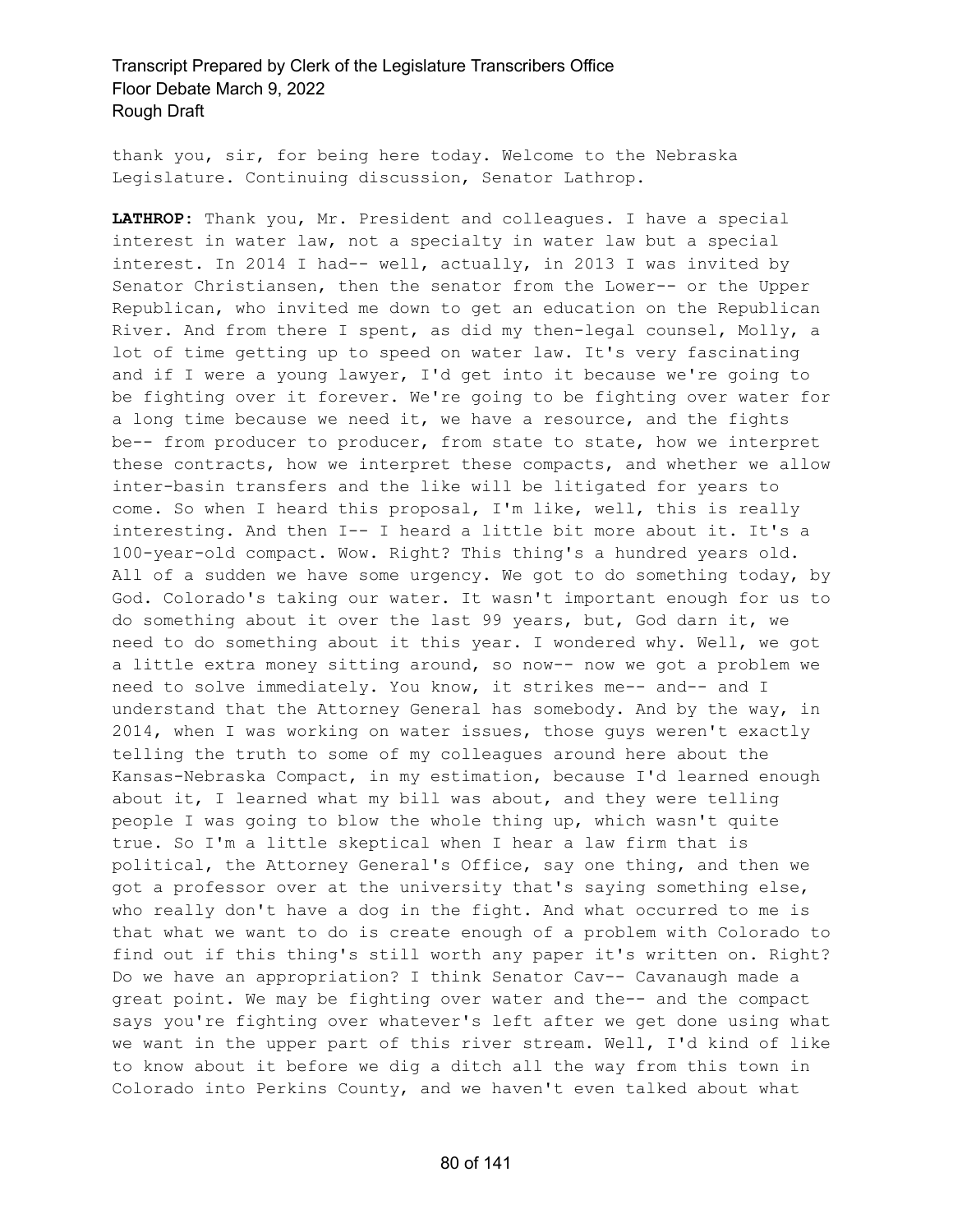we're going to do with it when it gets to Perkins County. I think we need to take a step back, and a breath, and-- and hang on a second. You know, sometimes when neighbors have a fight over something, and you rural guys maybe can appreciate this, if you've got a fight over something, you deliberately trespass, because that's a way to create a cause of action where you can sort out whether you have a right to something or to be somewhere or whether you don't. I'm not suggesting this is as easy as taking a backhoe to Ovid, Colorado, and start digging our ditch, but it may be as simple as trying to exercise our right of eminent domain. I don't think we need to spend \$20 million or \$50 million on something we're being told we have to do right now. This is the session.

**FOLEY:** One minute.

**LATHROP:** By God, they're taking our water. Did you say a minute?

**FOLEY:** One minute, sir.

**LATHROP:** They're taking our water. What's the urgency? This thing's a hundred years old. How about somebody-- and by the way, this water from the South Platte ends up in Nebraska. Why are we digging a canal to get it there a little bit sooner and having it go to Perkins County, where we don't even have a dam to store it or anybody in charge of supervising it when it gets there? I gotta tell you, I'm pretty skeptical of this. I'm very skeptical of this. If we need to create a crisis to see if we have an enforceable right, there's other ways to do it without spending \$20 or \$50 million to do it. There's other ways. We can go try to exercise our right to eminent domain. If we think this is a-- a binding agreement with Colorado, then somebody go over and try to eminent domain about six city blocks of the land between here and this town--

**FOLEY:** That's time, Senator.

**LATHROP:** --that we're supposed to draw the water from. Did you say time?

**FOLEY:** That-- that's time?

**LATHROP:** OK, thank you.

**FOLEY:** Thank you, Senator Lathrop. Senator Jacobson.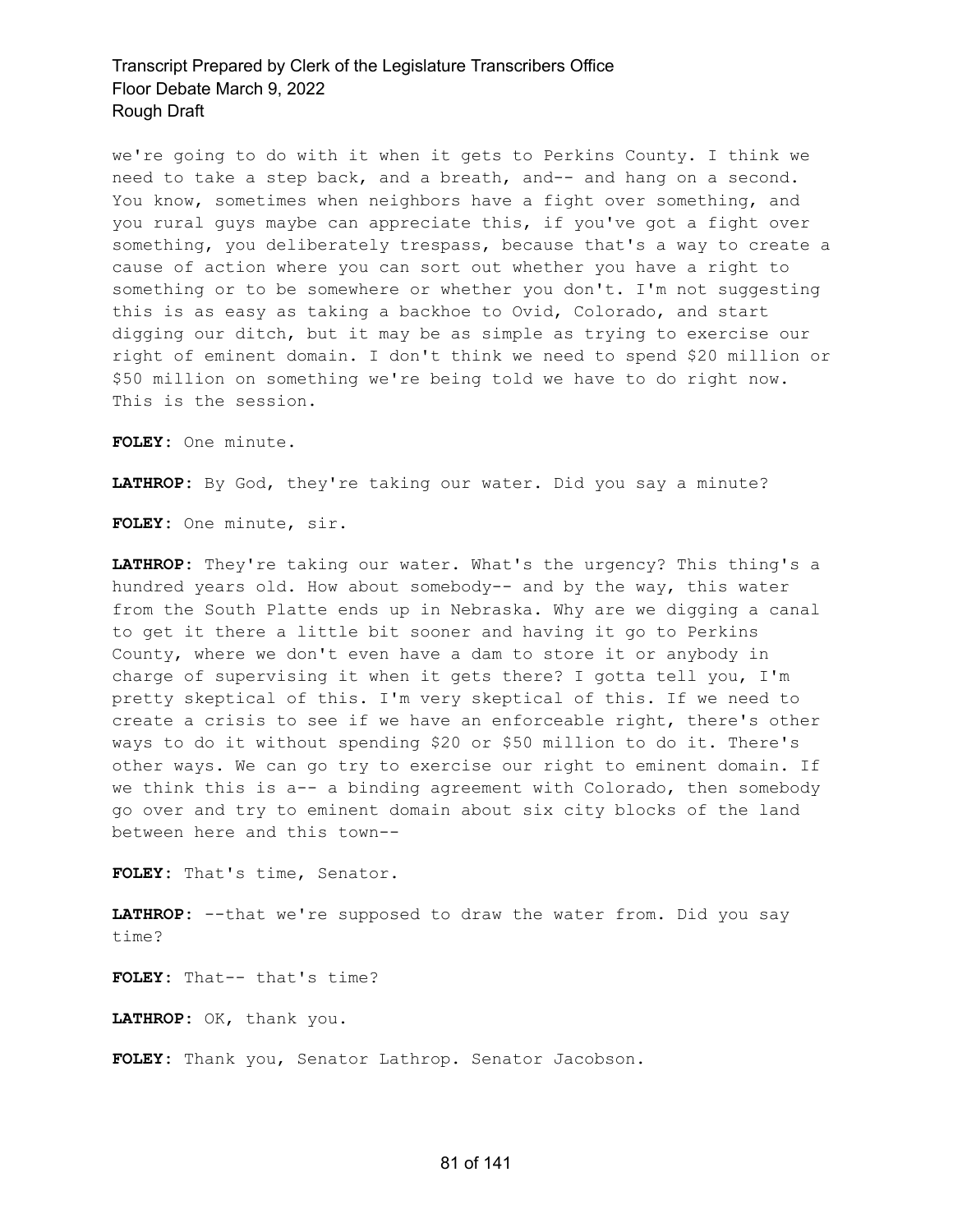**JACOBSON:** Thank you, Mr. President. And, colleagues, I really want to speak-- thank the Speaker for bringing this bill and for Senator Hughes for prioritizing it. In addition to being involved in banking, I'm also involved-- I own some farm ground, irrigated farm ground, in south-central Nebraska, keenly aware of the importance of irrigation. As I look at my-- my constituents in Perkins County, Lincoln County, and-- and on across, I look at how important water is for those folks who are using surface water for irrigation and really the entire state that's going to have to rely upon this water flow. We also know that as you look at the North and South Platte, where there's been talk, this is on the South Platte. The North Platte's coming out of Wyoming. It goes to Lake McConaughy. There's release from there that-- and- and the two rivers converge on the east edge of North Platte and it becomes the Platte River and runs on down through the state. We know that there are going to be environmental needs that are going to trump everything, and so we know that-- that that North Platte water that ends up in McConaughy may need to be released just to support environmental flows in droughts. If anyone's noticed-- look across the state today-- we're in a drought. We're in a fairly severe drought. Wheat right now is \$12.50 a bushel on the board, but most wheat producers are afraid to sell any of their new crop wheat because they're not sure they're going to have a crop. Irrigation is vitally important to this state. Water is vitally important to this state. Having water for our population base in the eastern part of Nebraska is critically important. I think that what we're talking about spending here is a drop in the bucket for an investment in what we think is going to be important to us in the future, And it will be. There's that old saying that whiskey's for drinking and water is for fighting over, and I-- there have been people that have talked about we should negotiate with Colorado. We have negotiated with Colorado. Now it's time for action. You can't negotiate-- in my years as a banker, I can tell you, if I have nothing to bring to the table, the negotiating table, there-- I'm wasting my time. We need to show that we're serious about this project if we have any hope of changing the trajectory of what's happening. We're talking about 500 cubic feet per second of water in that non-irrigation season, as opposed to 120 during the irrigation season. This is a massive amount of water that we need to take advantage of. We've talked about being a visionary, but I'm telling you what, we're going to look back 10, 20, 50 years from now and say we really messed up if we didn't use this opportunity. And I'm going to yield the rest of my time to Speaker Hilgers.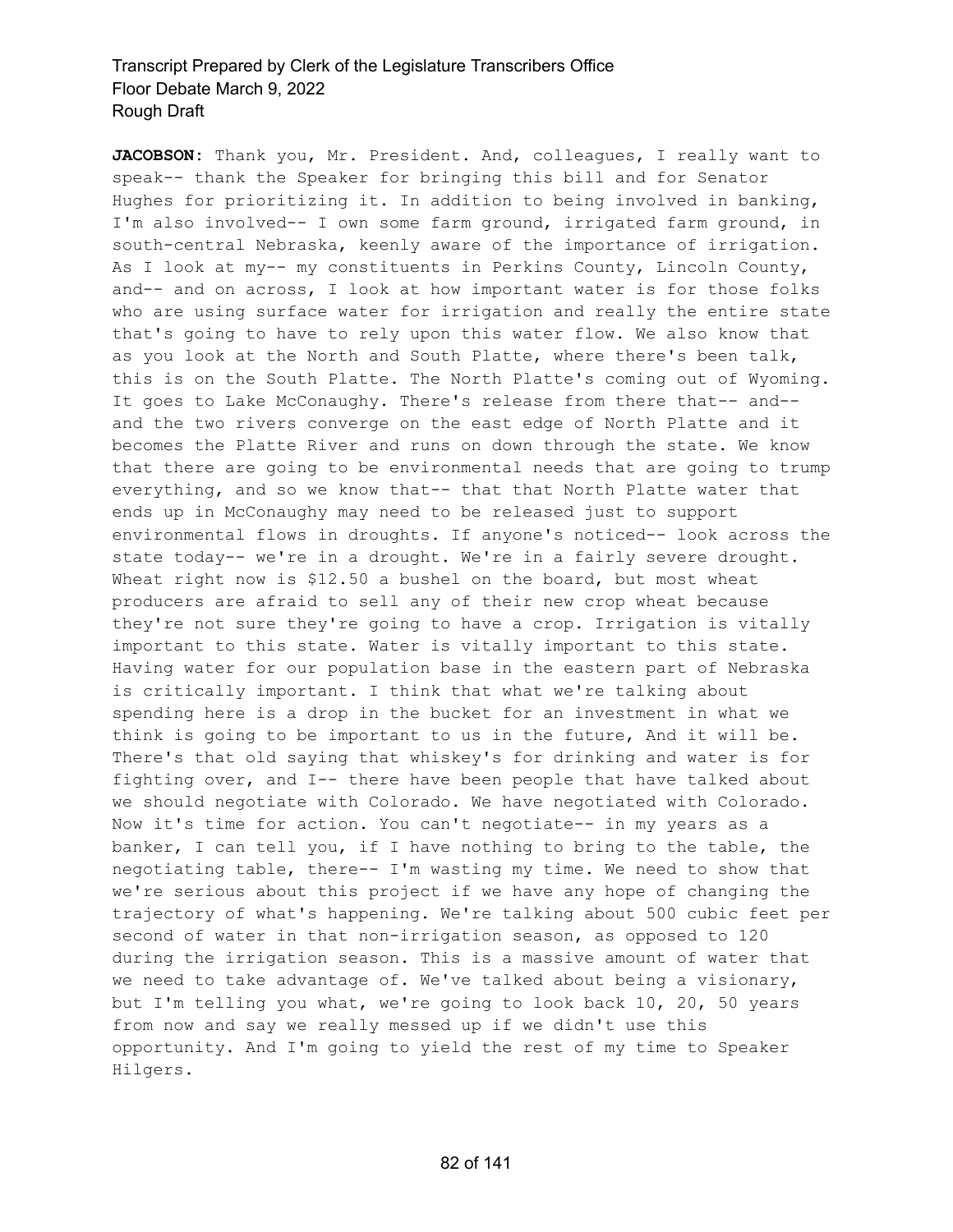**FOLEY:** Thank you, Senator Jacobson. Speaker Hilgers, 2:10

**HILGERS:** Thank you, Mr. President. Thank you, Senator Jacobson. I couldn't agree more with those comments. I want to briefly respond to Senator Lathrop's comments. One-- one was-- and by the way, I agree we should all take a breath on something of this magnitude. We all ought to take the time in this body to be able to think through these issues and be able to debate the facts that we're given and work through the logic and the soundness of the policy proposals in front of us. I completely agree, which is what this process is for. What-- Senator Lathrop said, why the urgency? He said, it's been a hundred years, why not-- why the urgency? Well, we know the urgency. It's because a hundred years ago, Colorado wasn't spending billions of dollars on water projects with the stated intention of their legislature to take the vast majority of not nearly all of the flows through the South Platte. That wasn't maybe happening 50 years ago or 30 years ago or 20 years ago. The urgency comes from the actions in Colorado, the growth in the Front Range, the diminished supply of the Colorado River Basin. The urgency is coming from the facts on the ground that have changed, and it's not. Don't just take my word for it. Take the word of the subject matter experts who are dealing with this issue. They're looking at it. They're the ones monitoring; they're the ones dealing with the flows in the Platte. I've-- I've already read testimony from two of them.

**FOLEY:** One minute.

**HILGERS:** I'm going to read-- thank you, Mr. President. I'll read testimony from the city of Lincoln. Senator Flood, I think, very aptly talked about, appropriately talked about the drought conditions that we had 2-- in 2012 here in Lincoln. Seven percent-- and I'll read this testimony from the city of Lincoln: Seven percent of the flows of Lincoln's water supply you can trace back to the South Platte. If that goes to zero, Lincoln senators-- I know you share my concern for the water supply here in Lincoln. If that goes to zero, think about the catastrophic impacts that all have on our city and the ability for us to grow. There's a lot of reasons for urgency, and we'll talk about them as we proceed. Thank you, Mr. President.

**FOLEY:** Thank you, Mr. Speaker, Senator Bostelman.

**BOSTELMAN:** Thank you, Mr. President. I do want to speak to a couple areas. I'll echo what Speaker Hilgers just said. The reason why this is important is because the legislation, the action that Colorado is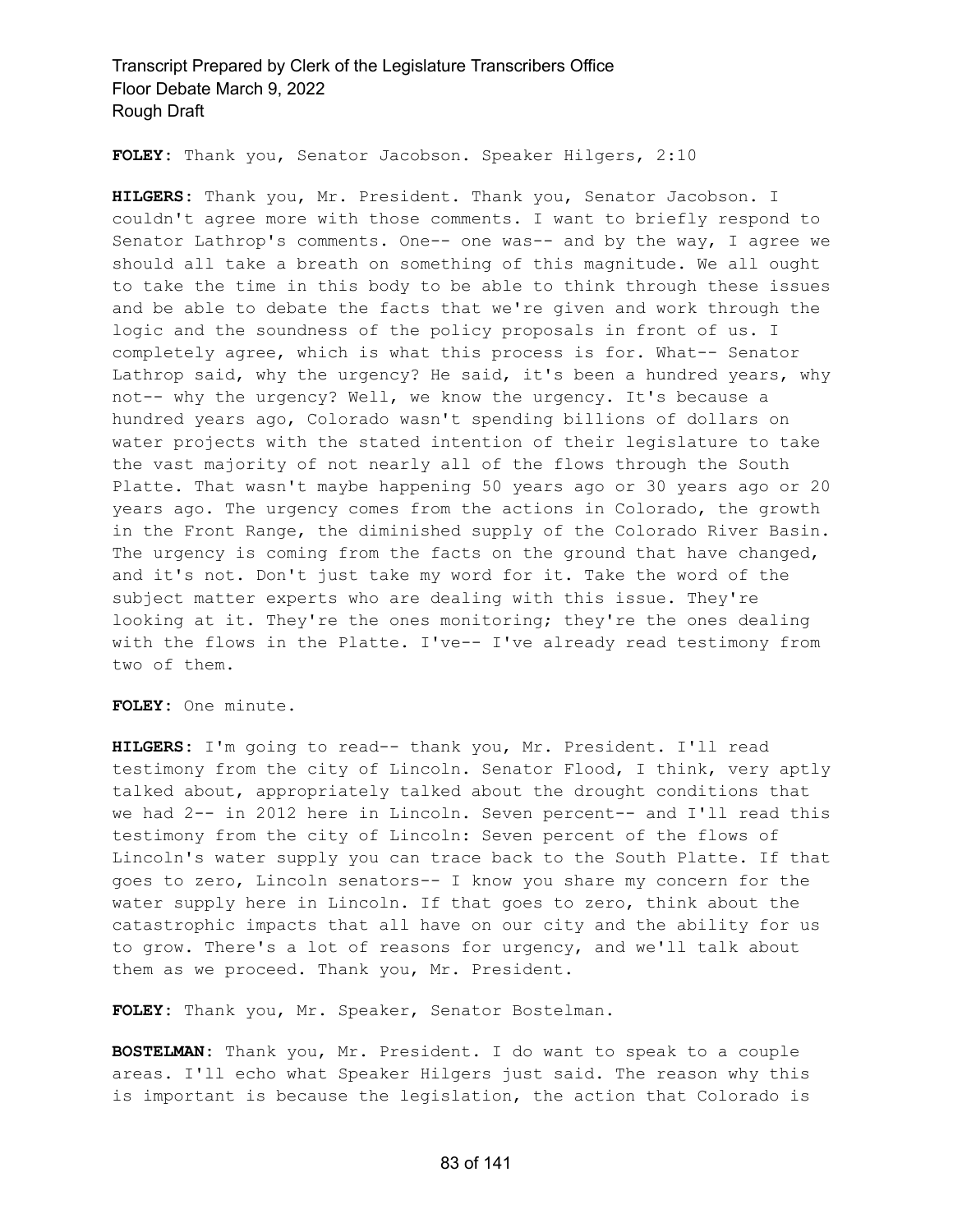doing right now. They have already passed bills. They already have bills where they are going to build these reservoirs, they're going to build these pipelines, they're going to stop the water, and they're going to pump the water back up to the Front Range, and the water is not going to come to Nebraska. Why now? It's because of the actions Colorado has taken. They haven't taken that action in the last 100 years. They're taking it now. So if we don't act, then we won't have an opportunity to act in the future. Keep that in mind. So during the hearing, I wanted to reiterate some of the things that you're also hearing from the Speaker saying we had overwhelming support and one opposition, one person come in, in opposition to this bill. So those who came in to support the bill, obviously, the Governor of Nebraska, the Director of Natural Resources, the general manager of Twin Platte NRD, the Nebraska Association of Resource Districts, Central Nebraska Public Power and Irrigation District, Nebraska State Dairy Association, Nebraska Soybean Association, Nebraska Farm Bureau, Nebraska Corn Growers, Nebraska Public Power, Nebraska Cattlemen, Papio-Missouri NRD, Central Platte NRD, city of Lincoln, and Nebraska Water Resource Association. Those all came in to testify in support of the need for this bill to move forward, for the actions of the state that needs to happen now, not in a year or two, not in three or four, because if we do that, Colorado will have their systems built, they will have the pipelines built, they will be pumping that water back up into the Front Range, and it will not come down to Nebraska. So we're exercising-- with this, what we'll do is to begin to exercise our senior water rights to ensure that the water comes to all the places that Senator Jacobson said, that Senator Flood said and as-- as-- as, excuse me, Speaker Hilgers said, as well as all of the needs of the towns, the cities, the people along that Platte River. This is a critical move needed, LB1015 to pass, and I appreciate your green vote on LB1015. I yield the rest of my time to Speaker Hilgers.

**FOLEY:** Speaker Hilgers, 2:30.

**HILGERS:** Thank you, Mr. President. Thank you, Senator Bostelman. I agree with Senator Bostelman. I sat through the hearing, the overwhelming support across the state for this particular bill, and the reason is, you go back to urgency, the question of urgency, the state of Colorado has said and their stakeholders have said, we are taking this water, we will take this water as much as we are legally entitled to take it. If we don't build the canal, that is zero during the non-irrigated season. They-- we get nothing. They can take it all. That's the legal entitlement. Senator Lathrop said, well, why are we going to build this canal into-- into Colorado? Because that's what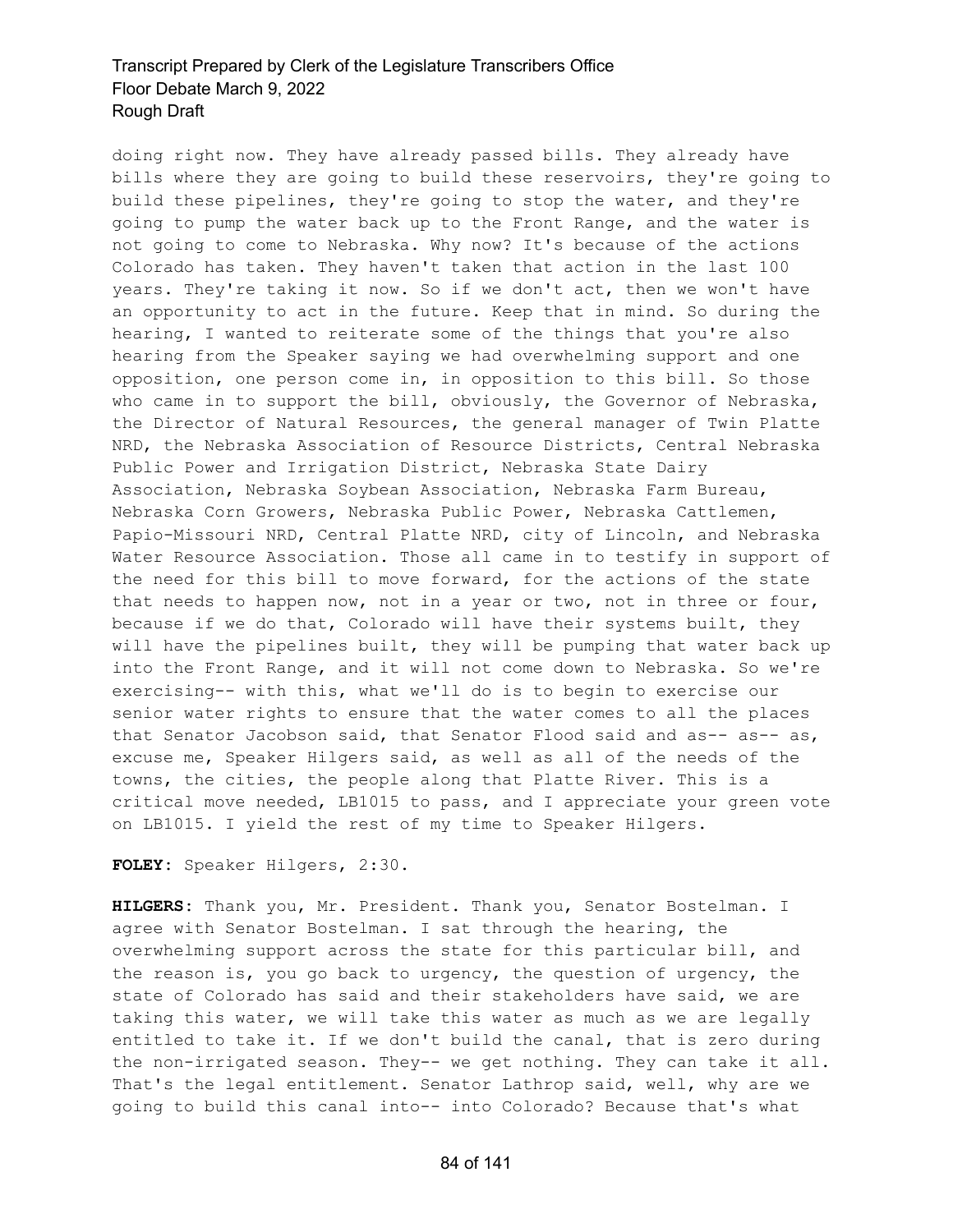the compact says we need to do. We have to build the Perkins County Canal in order to trigger our right to 500 cubic feet per second. It's under Article VI. We have to do it; otherwise, we don't receive it. So the urgency comes from me sitting here as a policymaker, and I hope the rest of you sitting here saying, wait a second, water is incredibly critical, and it has become more and more in a short supply. It's drying up in a lot of places around the country. Our neighbor to the west is growing very rapidly. Their current water supplies from other sources are-- are dwindling or diminishing. They have a stated intention, backed up by billions of dollars of projects-- they have 60 projects ongoing right now-- to take as much water from the South Platte as they possibly can under the law. As a policymaker, I'm saying that's pretty urgent. That's pretty important for us to address. It's pretty important for us to start the process of enforcing our legal rights. Now I can understand-- I certainly can understand those who would say, look, \$500 million--

**FOLEY:** One minute.

**HILGERS:** --thank you, Mr. President-- \$500 million, that's a big project, we have a lot of-- we have a lot of needs, maybe we shouldn't all-- allocate or appropriate all that now. I wouldn't agree with that position, but at the same time, I can certainly understand it. But to say let's not go down this road at all in the face of a clear intent from the state of Colorado to take what they could otherwise get under the law, I think, is a mistake. This is the time to act, and we can start that process with LB1015. Thank you, Mr. President.

**FOLEY:** Thank you, Mr. Speaker. Senator DeBoer.

**DeBOER:** Thank you, Mr. President. So many of you know that I did my Ph.D. work in Syracuse, New York, which you may not know is-- Syracuse, New York, is called the Salt City because in the 19th century it supplied a vast portion of the world's salt. And the story up there is that the reason the Union won the Civil War is because of the salt springs that were up there, which helped them to have saltpeter for its munitions, for the Union. Salt was the king in the 19th century. In the 20th century, it was oil. We all know of all the mountains that were moved over oil. And I would contend that in the latter half of the 21st century, water will be the king. We all know that water rights are going to be incredibly important, that the availability of water, freshwater, is going to be absolutely vital to our future. So Senator Jacobson beat me to the punch, but we've heard the expression that whiskey is for drinking and water is for fighting.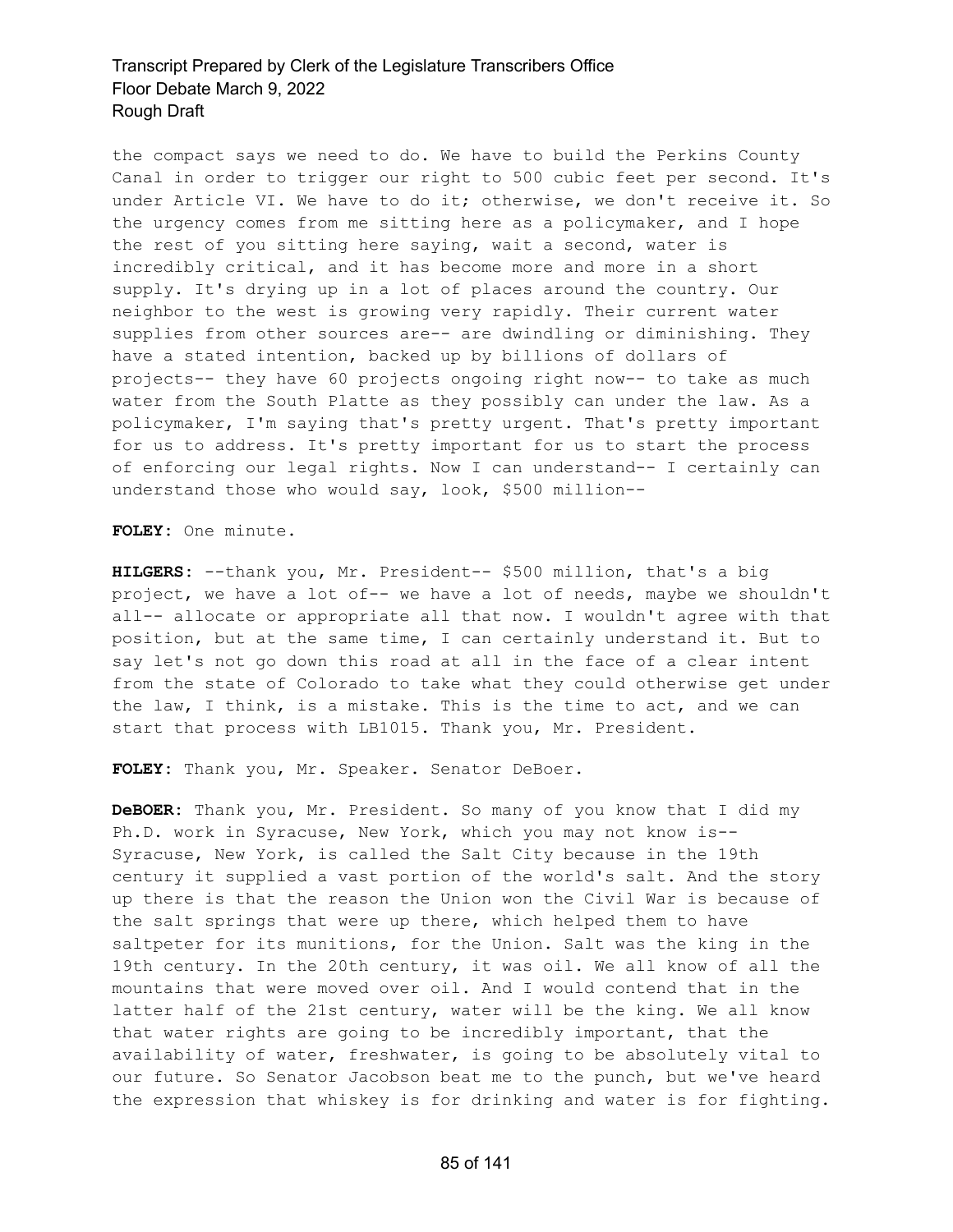And I think that we should be very clear with the rest of the country and with Colorado that we in Nebraska are going to fight for our water rights. I think that's important. I think that it's important for everyone to know. As for the urgency of this particular case, I will say, I once heard this story that if you put a frog in boiling water, it'll jump out. But if you put a frog in water and then you turn the heat on underneath it, it'll cook because there's never a moment where it says, now it's hot enough, I've gotta jump out. You need a paradigm shift. You need something to be introduced into the moment to say there was an urgency the second before, why one more degree? Where does the urgency come from? It's a problem in creating that paradigm shift to know when it is that the urgency is there, so I would suggest that perhaps the urgency has been here all along and that we've been slowly boiling in the water and we didn't know it. So I don't know about \$500 million, and I don't have the answers to all the questions about this, and I'm still listening and trying to understand, but I suggest that the urgency is there. I'd like to ask John Cavanaugh some questions. Would Senator Cavanaugh--

**FOLEY:** Senator John Cavanaugh, would you yield, please?

**J. CAVANAUGH:** Yes.

**DeBOER:** Senator Cavanaugh, you were talking about the Upper Platte area, which I believe is sort of like the Denver area, and then the Lower Platte area. Is that right, or am I getting them reversed?

**J. CAVANAUGH:** The Upper Platte is the area they-- basically to the west of the Washington County line--

**DeBOER:** OK.

**J. CAVANAUGH:** --in Colorado, Washington County, Colorado.

**DeBOER:** And then the Lower Platte is everything closer to Nebraska.

**J. CAVANAUGH:** Right, between the Washington County line and-- and the state of Nebraska line.

**DeBOER:** And under the compact, as I was reading it, what it said is that our rights will be junior to the rights on the western side of that line. Is that correct?

**J. CAVANAUGH:** All current and future uses in the Upper Section, which is to the West, yes.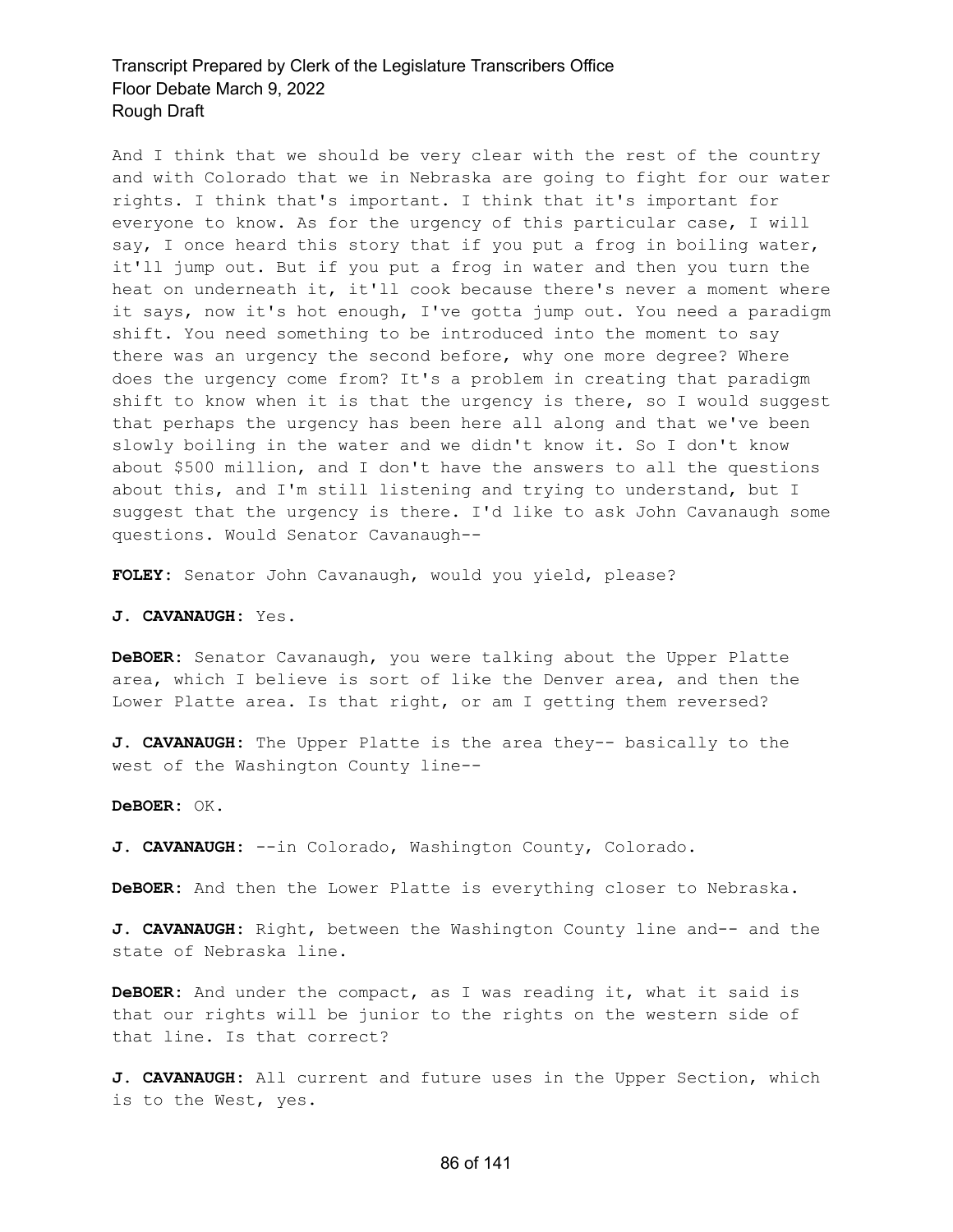**DeBOER:** But our rights under this compact are senior to any rights on the eastern side of that line that have not already been claimed by 1921. Is that right?

**J. CAVANAUGH:** Any subsequent appropriations with the exclusion of the 35,000--

**DeBOER:** That's right.

**J. CAVANAUGH:** --acre-feet of storage.

**DeBOER:** That's-- that's correct, sorry, yes, with-- with the exception of the-- the 35,000. OK, so my question would be, if we do this, Colorado, in order to--

**FOLEY:** One minute.

**DeBOER:** --to starve us out of water, would have to starve out every subsequent claim to water on the eastern side of that line. Isn't that correct?

**J. CAVANAUGH:** If Colorado was going to run the river dry at that section, they would in effect be affecting those subsequent rights as well. Yes, you're correct about that.

**DeBOER:** So they would probably want to continue to support that area because that's an agricultural area in their state. Correct?

**J. CAVANAUGH:** Well, I guess I don't know what Colorado's internal pol--

**DeBOER:** True--

**J. CAVANAUGH:** --water policy is, but--

**DeBOER:** True, yes.

**J. CAVANAUGH:** --that would be in effect.

**DeBOER:** But that is an agricultural area, right?

**J. CAVANAUGH:** I think so, yes.

**DeBOER:** All right. Well, thank you. That's-- that's helpful. Senator Hilgers, will you yield to a question?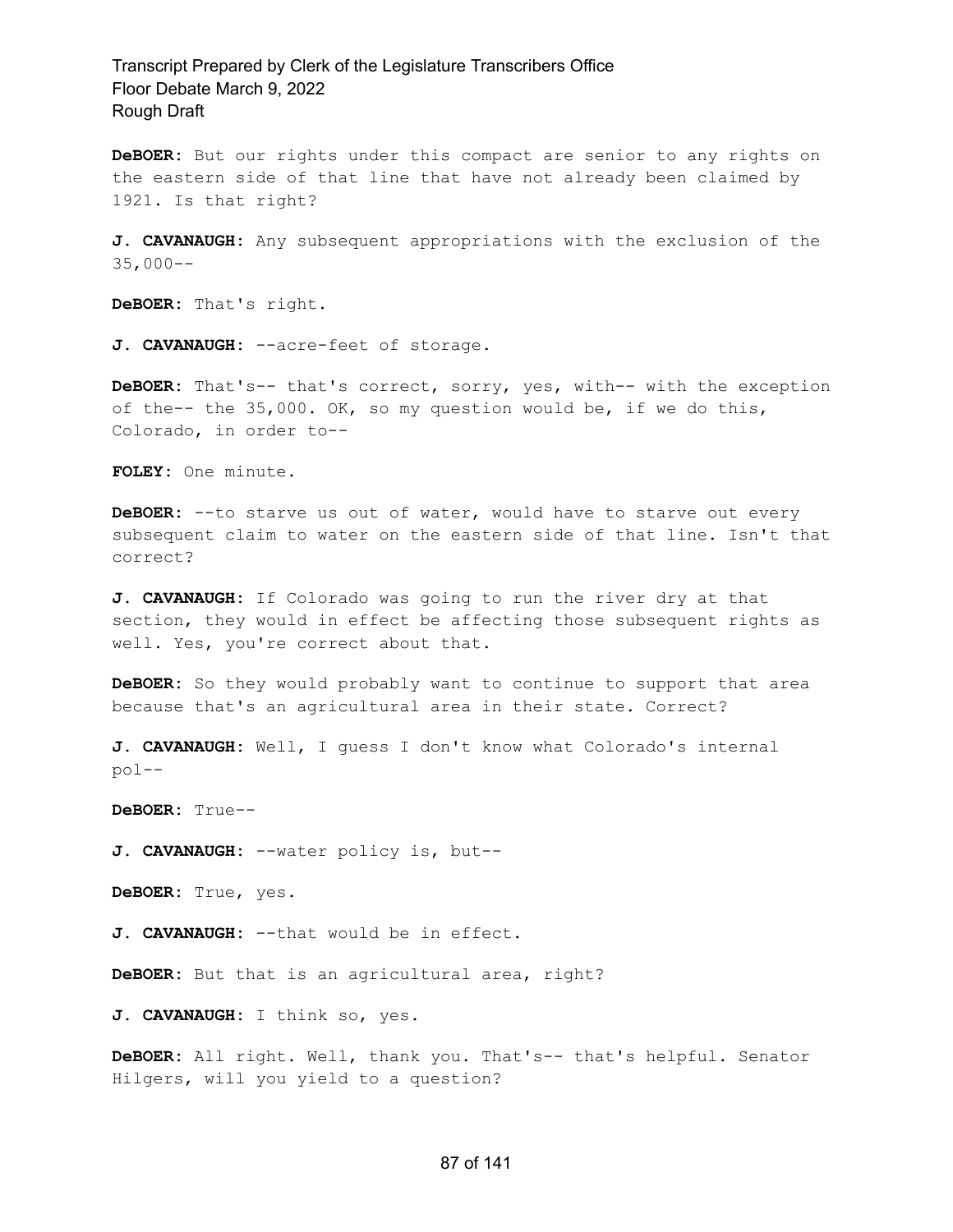**FOLEY:** Speaker Hil-- you've got ten seconds, Senator.

**DeBOER:** Oh.

**HILGERS:** Yes.

**DeBOER:** I only have ten seconds. I was going to ask you about who will own and maintain the canal.

**HILGERS:** How many seconds do I have?

**FOLEY:** One. [LAUGHTER]

**DeBOER:** Thanks, Speaker--

**HILGERS:** Speaker Hilgers, you're next in line.

**HILGERS:** Thank-- well, you could have said that, Mr. President, I didn't know. I'm sorry. I think Nebraska would own and maintain that canal. Which agency, I would assume it would be DNR, but I can clarify that for you. And I think Senator DeBoer's question was really-- the line of questioning and discussion with Senator John Cavanaugh, I think, is exactly right on this question of senior and junior appropriation. Senator Cavanaugh is absolutely right. John Cavanaugh is absolutely right that there are-- there are senior rights to Nebraska's under the compact. But Senator DeBoer's question was basically, as I took it, was Nebraska-- there are junior rights to Nebraska's rights under the compact if we do the canal, and the way that Colorado could starve out Nebraska, to use the word in the questioning, is to starve out parts of its own state, which I think is exactly right. They wouldn't cut off their nose to spite their face. Yes, there are some senior users. There are some senior rights to Nebraska if we build the canal, but there's significant junior rights that would enable us to ensure that we've got a call on the river that's significant. So I think that was just-- that was a really important point. I'm glad Senator DeBoer raised it, and I appreciate Senator John Cavanaugh working through the compact to talk about the senior and junior rights, because I think it's very important. As we go back to some of the testimony that we had, it's not just western Nebraska. I've said this a few different times, and I think it's important to-- to emphasize. Even though the South Platte is in western-- when it comes into Nebraska, it's the far western part of the state, obviously. And we think of Lincoln and Omaha being far away. One influences the other, and you don't have to take my word for it because we have the city of Lincoln who came in and testified in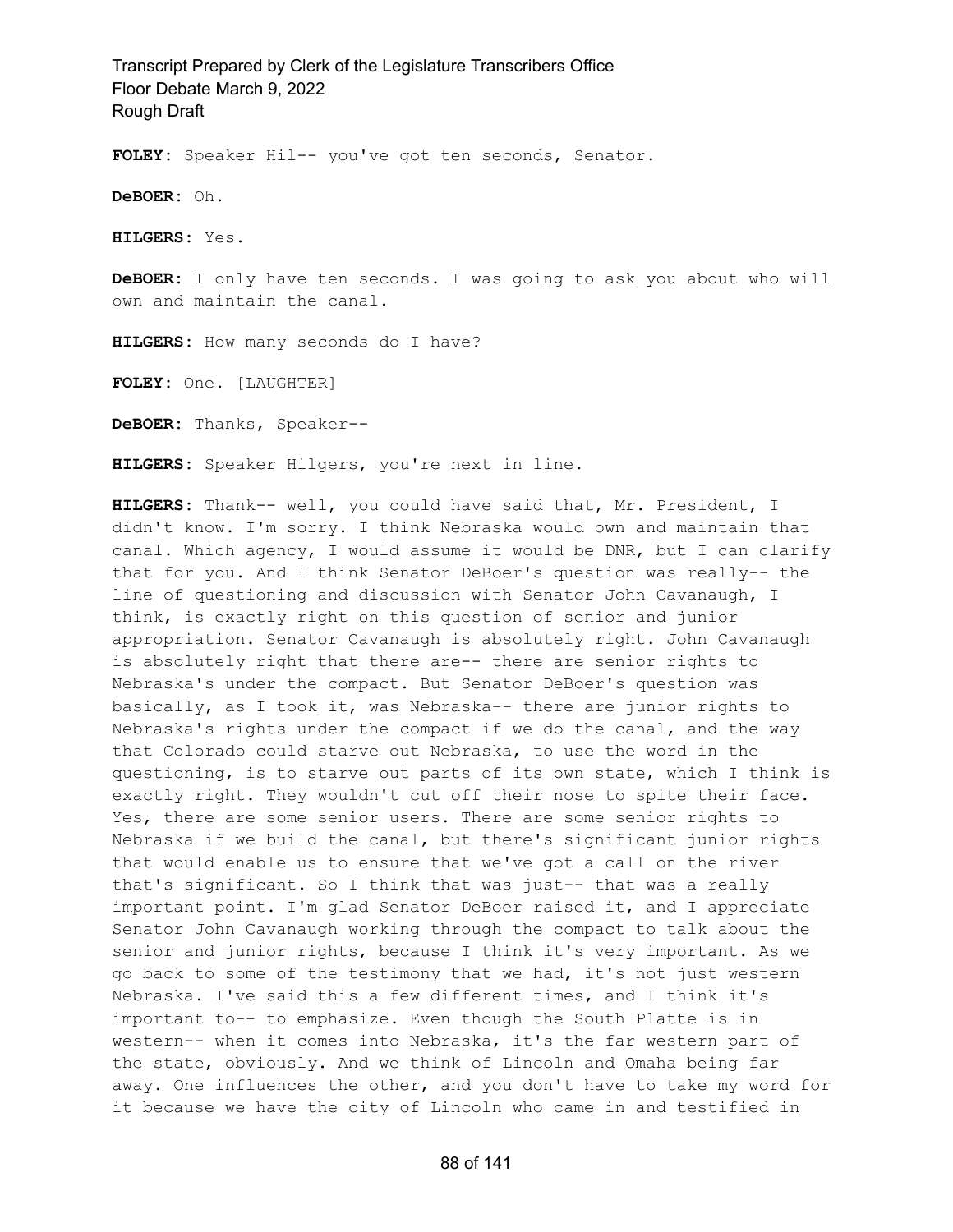support of this particular piece of legislation. We had Elizabeth Elliott from the-- who is the director of the Lincoln Transportation/Utilities. And what she said is said, look I-- and by the way, we've worked with the city of Lincoln on LB1023, the STAR WARS bill. They're-- they are hyper-focused on the protection of Lincoln's water supply, as they should, and they do really an outstanding job thinking about it and ensuring that, from a database perspective-- data-based perspective, that they are making sound decisions, wise decisions for the city of Lincoln. And so that's what they did here. They said, look, we looked at the data. She said, after reviewing the data, we believe the canal will assist in keeping water flow at its current level and offer protection for the state in times of drought. The South Platte River provides approximately 7 percent of the city of Lincoln's water during droughts like the one in 2012. If dry, this river would impact Lincoln's water. So the city of Lincoln came in and said, look, well, we looked at the numbers, is it 100 percent of our water that comes from the Lower-- or from the South Platte? No. Is it a meaningful amount? Well, yeah. And if you lived in Lincoln during the drought, 7 percent is significant, 7 percent is quite a bit. So this is a statewide-- it's a statewide issue, it's a statewide-- has a statewide impact. In the last testifier that I'll-- I will read from from the hearing, and there were a number of them, and-- as Senator Bostelman pointed out, was from Mr. Winkler, from the Papio-Missouri River Natural Resources District. And he said basically the same thing. He said: Look, it is imperative that we protect and enhance the resiliency of our water supply in the Lower Platte River corridor, where nearly 70 percent of the state's population resides. This effort to protect our water supply would be beneficial to the city of Omaha, the city of Lincoln, who relies partially or completely on the Platte River Basin for its water supply. So you have experts around the state saying, look, we-- we look at this, we care about this, we study it all the time, this matters. And they say, if we don't do anything, we have no right to this, none, no right to this water, no legal right to this water in the non-irrigated season. If we do build the canal and reservoir, we actually have significant rights to that water. So you have the experts saying--

**FOLEY:** One minute.

**HILGERS:** --there's urgent-- thank you, Mr. President. You have experts saying there's urgency. You have the experts saying this matters. All they're-- all we have to do to be able to enforce our rights that our predecessors have given us 100 years ago, is to build the canal and reservoir system. That's it. We don't need to renegotiate with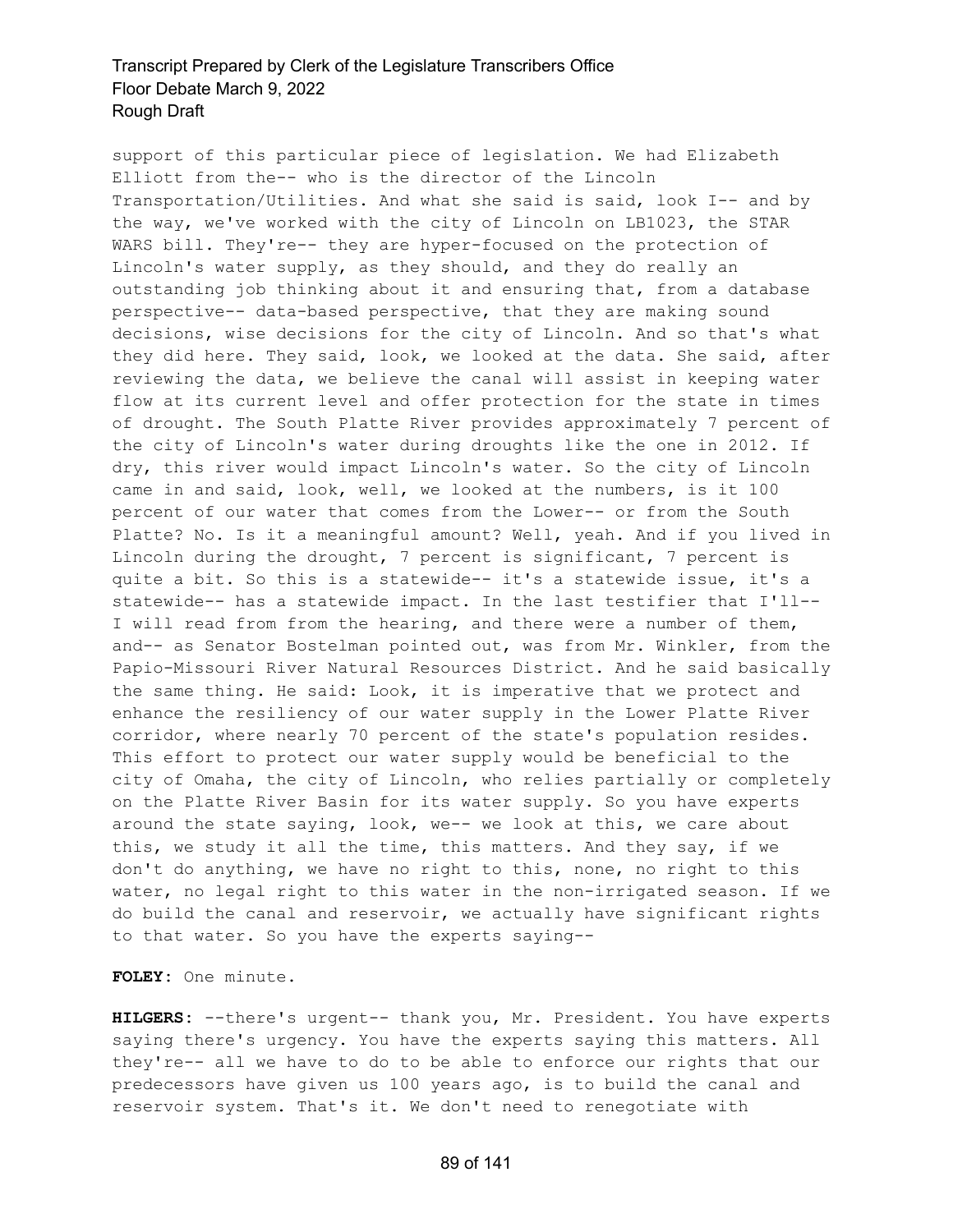Colorado. We don't need to get them at the table and try to convince a dysfunctional Congress from actually approving something additional to what we already have. All we have to do is go down this road with LB1015 and the appropriations that will be in the mainline budget. Thank you, Mr. President.

**FOLEY:** Thank you, Mr. Speaker. Senator Friesen.

**FRIESEN:** Thank you, Mr. President. So in my-- I've probably been involved in water issues for over 30 years. When you look at the-- how Colorado water law differs from Nebraska, and we were-- I think previously Senator DeBoer was talking about drying up sections of Colorado agricultural land. One of those areas, they're able to sell their water rights and keep their land so their-- their water rights are transferable and salable. And so the value of water in Colorado is determined by how much a city or municipality would bid for water, and there you're allowed to separate your water from your land. So the farmers, the irrigated ground in Colorado on the-- on the ranges closest to the cities there's all been sold and they really don't have irrigated crop ground anymore because the value was a higher value going to the urban areas for domestic uses. In Nebraska, we can't separate the water from the land. It is a "share and share alike" principle. So we operate under two whole different systems. We don't have junior and senior water rights when it comes to groundwater law, but we do with our surface water. So when you're talking about a right that is established in 1923 or '22, wherever that compact was signed, those are senior water rights and should be able to be exercised at any time to a junior water right. So I-- the-- the-- the thing I see here is that we don't know in the future what water is going to be worth to us. When you-- so when you look at the numbers of what they possibly could deliver to us, I think I saw the number of 300,000 acre-feet of water. I mean, everybody's talking about cubic feet per second. I understand water in acre-feet. So an acre-foot of water is one acre of ground a foot deep. In Nebraska here, I think our average-- well, in the Upper Big Blue, where we irrigate, we use about six inches of water to irrigate a crop in a normal year. So if you take that 300,000 acre-feet, that means you take 300,000 acres, one foot deep, and if you do that with half of that, you can now irrigate 600,000 acres of ground with the flows that we would get from Colorado. So that's to put it in a perspective of ag. And in Nebraska, most of our irrigation is with groundwater, which is at times commingled with surface water, most times not. The big issue with me here is when we have the Platte River Compact, with the Endangered Species Act, with Wyoming, Colorado, Nebraska, we are required-- and I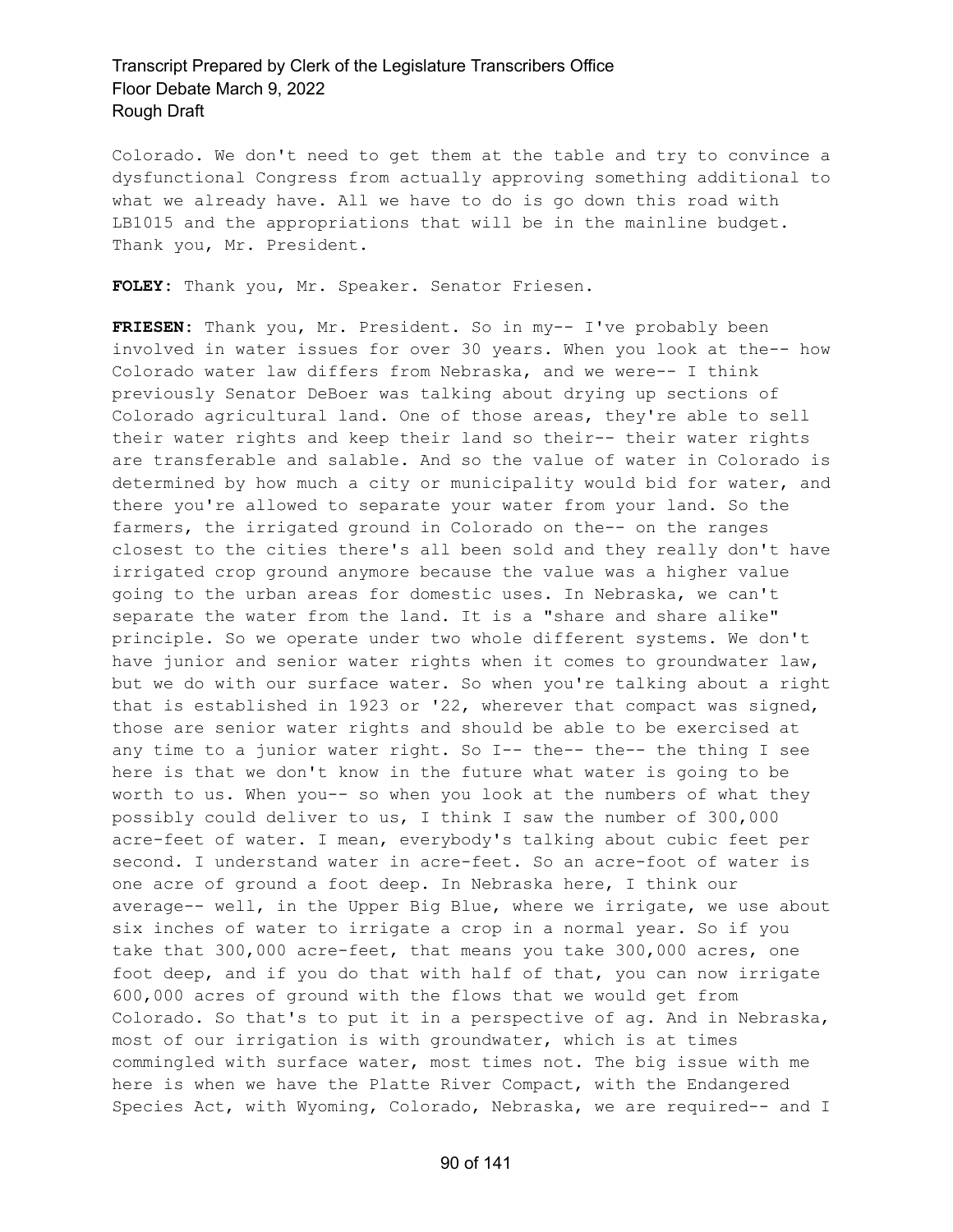think Senator Hughes covered this a little bit, too. We are required at times to release water from Lake McConaughy, and Lake McConaughy, we generate electricity. We irrigate from that. We have a system of canals there to do that with. To me, when I looked at this issue here, I-- I looked at that as this could replace some of those flows from the Endangered Species Act. So instead of having to release it from a reservoir like Harlan County, where it holds a higher value, this could be put into the Platte River to substitute for some of those releases when we don't want to dump water out of McConaughy. And so I think it's-- it's kind of a two-purpose thing here. It's--- it does let us manage our river flows for the Endangered Species Act, which we're required to do.

**FOLEY:** One minute.

**FRIESEN:** And it doesn't jeopardize the whole surface water, irrigated canal system that has been built off of the Harlan County Reservoir, because when that reservoir runs low, they shut off irrigation and those farmers don't get water at all or they're severely restricted in how much they get. So I see a value here. I think it does need to be looked at and I think by appropriating enough money and effort towards this project, it tells Colorado that we are serious about this and that maybe they need to hold up on some of their development until we decide what is exactly going to happen with this flow of water. So I'll be talking more on it later. And so I think it's a really important issue that we really can't quantify a value on today, but tomorrow might be worth a lot more than it is today. Thank you, Mr. President.

**FOLEY:** Thank you, Senator Friesen. Senator Briese.

**BRIESE:** Thank you, Mr. President. Good afternoon, colleagues. When I first heard about this canal coming out of Colorado into Nebraska, color me skeptical, I was skeptical of the project, a \$500 million project that the Fiscal Office tells us might cost a little more than that even. But then I started doing the math on this and, kind of like Senator Friesen just said, he sees value here, and at this point so do I. And I was wondering if Speaker Hilgers could answer a couple brief questions.

**FOLEY:** Speaker Hilgers, would you yield, please?

**HILGERS:** I would.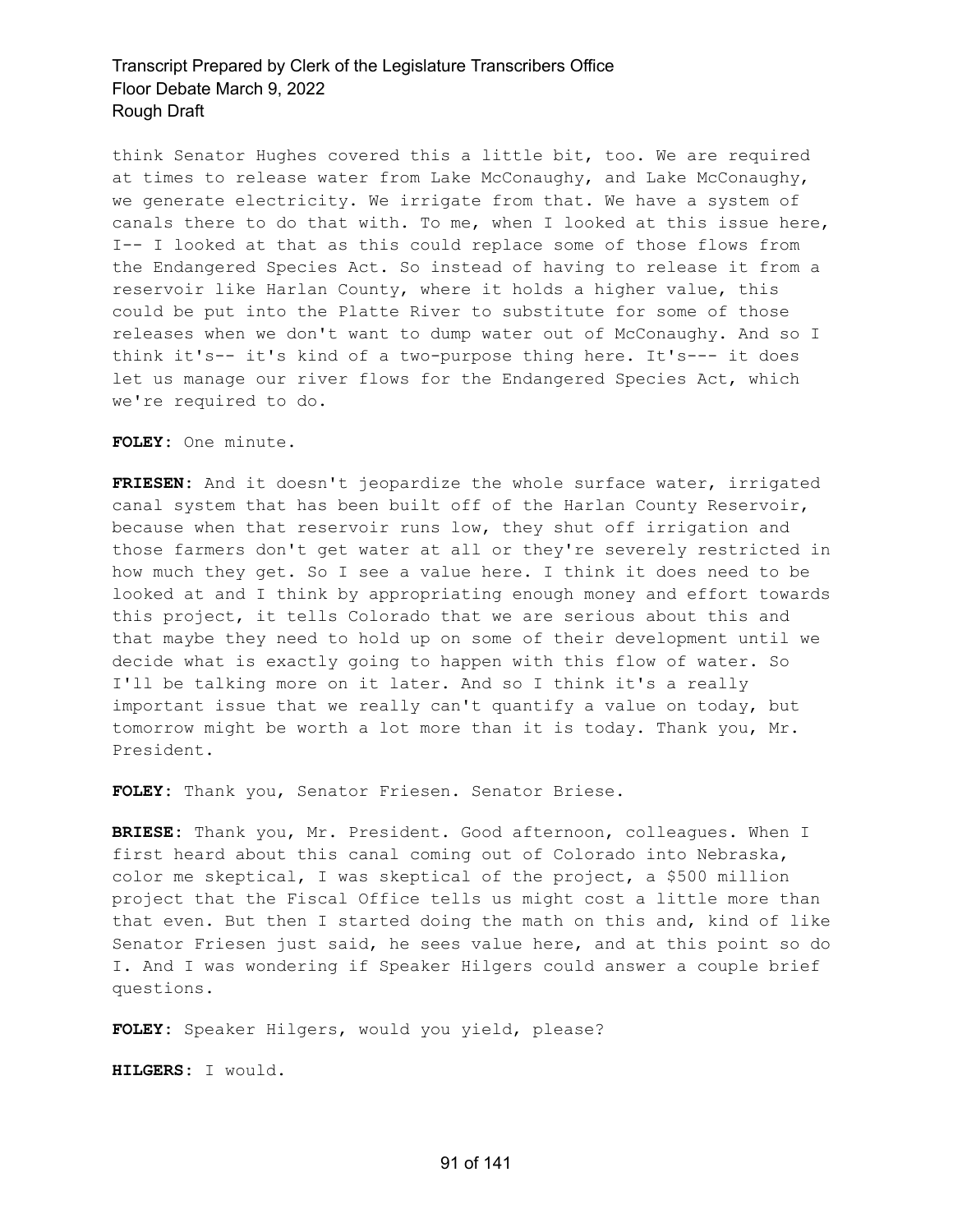**BRIESE:** Thank you, Senator Hilgers. So we're talking about the water during the non-irrigation season, correct?

**HILGERS:** That's right.

**BRIESE:** And that's five-and-a-half months' worth, correct?

**HILGERS:** Yeah, the October 15 to April 1.

**BRIESE:** Yes. And then pursuant to the compact, we're guaranteed 500 cubic feet per second during that time frame. Correct?

**HILGERS:** Correct.

**BRIESE:** And is it our intent or would it be our-- our intent to try to capture that entire 500 cubic feet per second?

**HILGERS:** Well, I would think so. Certainly that would be-- if I'm sitting as director of DNR, that would be my intent, but I would assume so, yes.

**BRIESE:** And presumably they would have to curtail some of the junior users in Colorado [INAUDIBLE]

**HILGERS:** If needed, to be able to meet the call, yeah.

**BRIESE:** Yes. And do we have an estimate as to how much would be available of that 500? Will we be able to access 500 cubic feet per second during that time frame? Do we know that?

**HILGERS:** It-- my conversations are the answer is-- to that is yes. And it fluctuates, as you know, Senator Briese. I think it can be low as 300 in the non-irrigated season or-- for the junior users or even-- or more than that. I think the general answer is yes though.

**BRIESE:** OK, fairly safe to assume that we could access 500 cubic feet per second during that time frame.

**HILGERS:** I think so, yes.

**BRIESE:** OK, thank you, Senator Hilgers. I appreciate that. Well, I started doing some calculating on that. You know, what-- what is 500 cubic feet per second? Five hundred cubic feet per second, if my math is right, during a five-and-a-half-month period, is 165,000 acre-feet. And so what's an acre-foot of water worth in Colorado? As Senator Friesen pointed out, you can buy and sell water out there, unlike what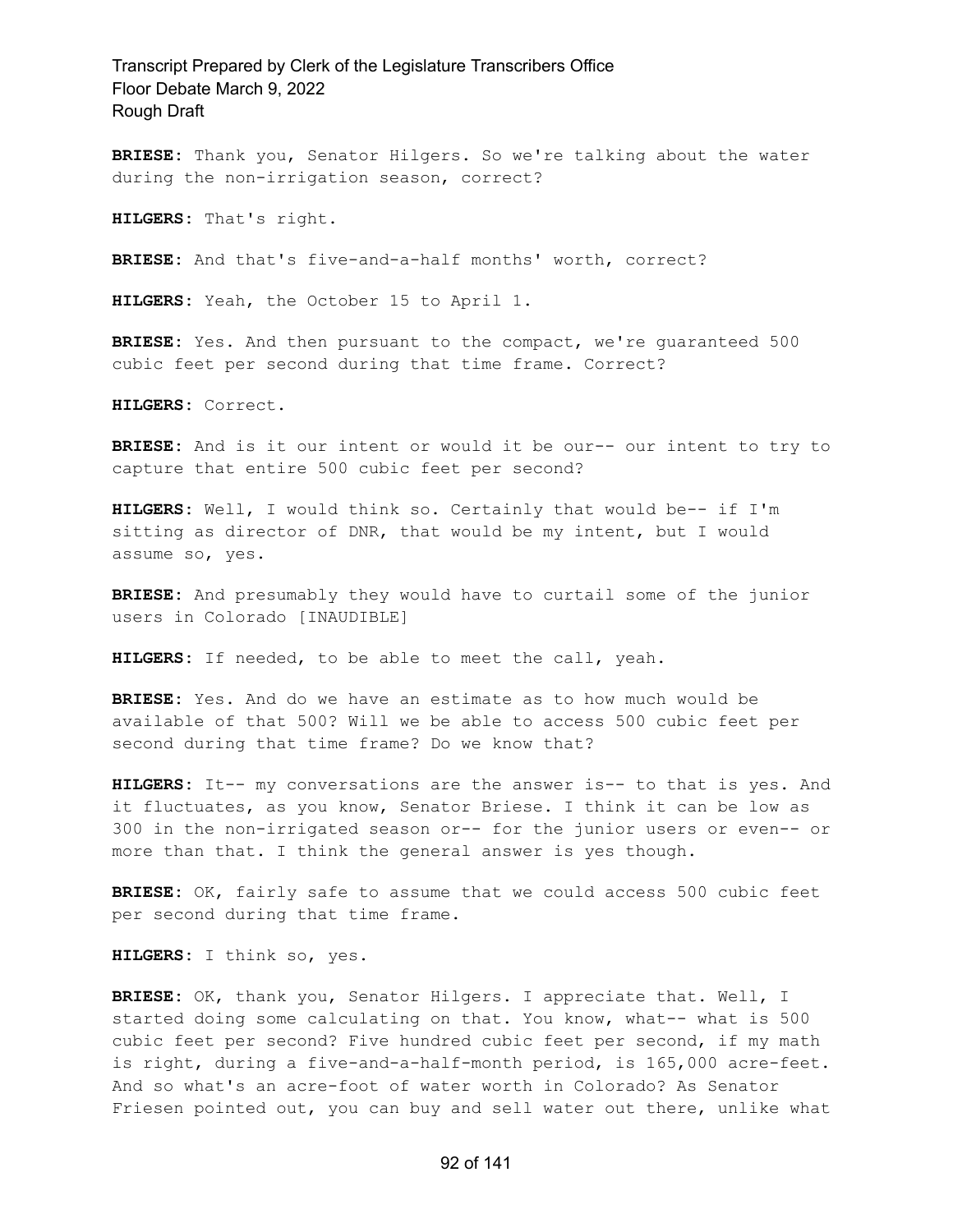we do here, but you can buy and sell water out there. And you look online, and I looked at, I think it was, the watereducationcolorado.org, and they suggested Front Range developments are paying up to \$58,000 per acre-foot. Do the math on that: 165,000 acre-feet that we could access here at \$58,000 an acre-foot, that's \$9.5 billion worth of water a year. And so you can run those numbers any way you want. Maybe \$58,000 is optimistic. Maybe 500-- 500 cubic feet per second might be optimistic. Don't know that for sure, but we're talking about water that's worth a whole lot of money out in Colorado, and that really puts us in a very enviable position at any future bargaining table if we chose to do that, if we chose to work a deal with Colorado. But at this point, I think, based on what I've seen, what I've heard, and after running the numbers and looking at the value of that, I-- I'm all in on this project and I would urge your support of LB1015 also. Thank you, Mr. President.

**FOLEY:** Thank you, Senator Briese. Senator Blood.

**BLOOD:** Thank you, Mr. President. Fellow senators, friends all, I've been following this story from the very first time it was announced, and I have a long list of questions for Senator Hilgers because at this time I'm not sure I support LB1015. I'm not going to ask him to yield because I want to make sure I get my questions on record, and I'm hoping that Senator Hilgers can then come back and maybe answer some of these. So I do agree that our future prosperity is about how we manage our water in Nebraska. And I did miss the very beginning of Senator-- Speaker Hilgers' introduction because I was with constituents, so perhaps this has already been answered. But I-- I do remember visiting Julesburg, Colorado, when we left a ditch there because we tried to do this project in the 1800s. I know we tried to do this project again in the '80s. It was always derailed. There was always cost issues. And for me, having that memory was a red flag. So I've been listening to both sides actually of the issue, both in Colorado and Nebraska, and the questions that I have for Senator-- Speaker Hilgers is, has Colorado ever violated the compact?

**FOLEY:** Speaker Hilgers, would you yield?

**BLOOD:** No, I don't want him to yield. I'm going down the list, I said.

**FOLEY:** I'm sorry.

**BLOOD:** That's all right. So the list of projects that everyone seems to be referring to, I looked it up through the legislative history in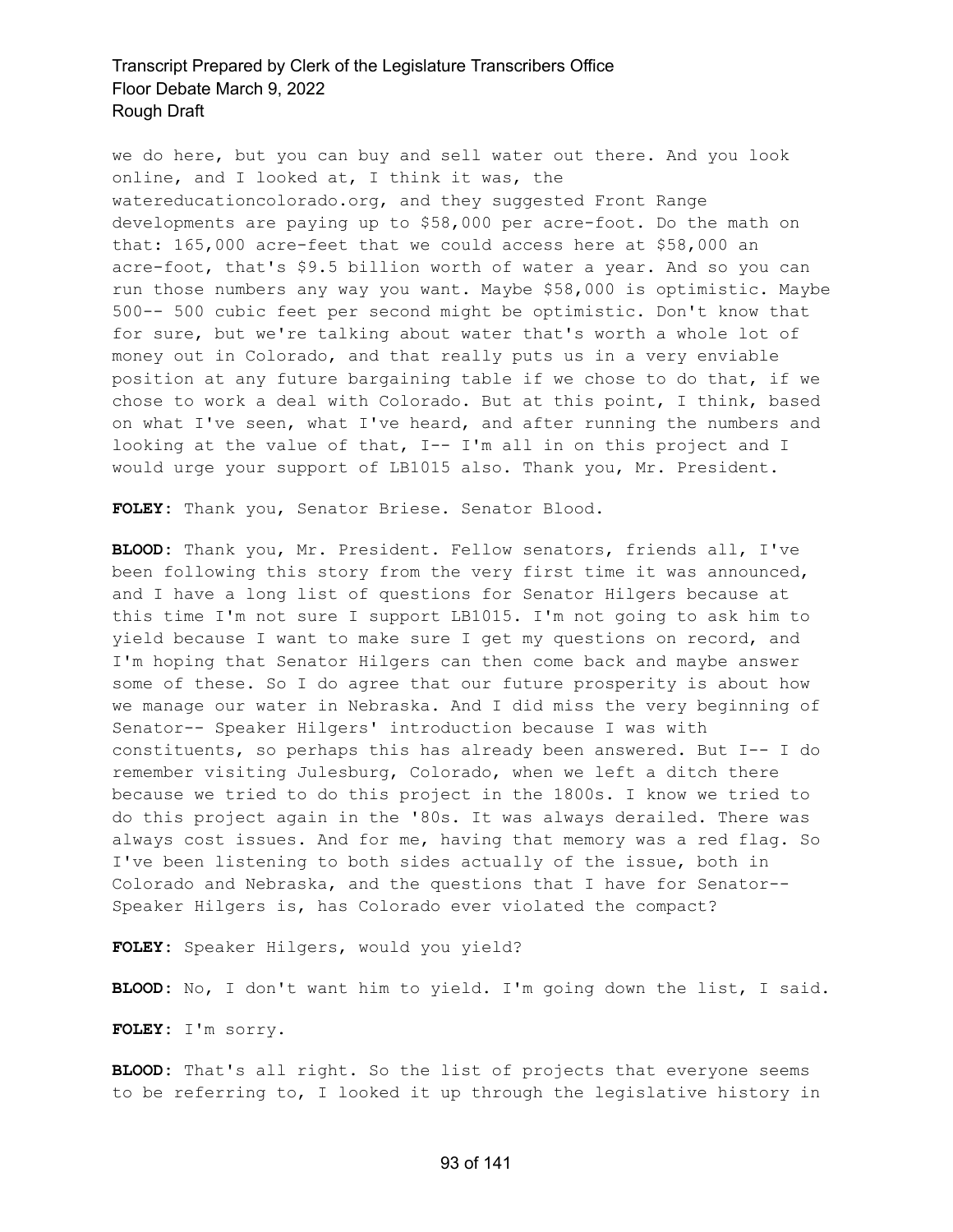Colorado. That list is from 2016, and it was a legislative report that was sent to the legislature there in Colorado, unless there's a new one, and it outlines possible water projects. But there's currently no activity on that work list, on tho-- that proposed list. So the only thing I could find is that when Governor Ricketts announced his plans for the canal, then Colorado rushed to craft legislation for water storage. But prior to that, there was nothing happening. So I would ask if there's a list outside that 2016 list that is being used, because that's all I'm finding. And then, is the Governor going to assert eminent domain over Colorado? Because, as Senator Lathrop pointed out, that means we're going to go to court. And if we use eminent domain to build the canal or-- or we're going to talk about if we can take more water out of the South Platte, how are we going to pay for this costly court battle because that's-- we know that's what's going to happen. And then I'm hoping someone can walk me through the meeting that our Governor had with the Colorado governor and why we chose not to work together, because I'm not finding any documentation that said that they actually met face-to-face or had a Zoom call. I mean, I would be curious to know, because when you look at some of the quotes-- and I think NPR was one of the quotes-- if Nebraska wanted to work together and have a conversation, we could do something together and share our funds to build either the Perkins County Canal or some other storage facility so we could be assured that we would have some of the water for both states. That's the part that I'm stuck on, is that I-- I don't see a clear path of conversations with our neighbors. What I see us doing is fighting for something that's very important in Nebraska, and that I do not disagree with. But when did we start infringing on other states without conversations first? Have we been told absolutely, positively, no, we won't work with you, absolutely, positively, we're going to violate something that we've never violated before? So these are-- are questions that are puzzling me, and I'd like clear answers. I'd like to see this list if it's re-- if you're referring to the 2016 list, outside to them rushing to do the storage bills that were recent--

**FOLEY:** One minute.

**BLOOD:** --and done as a knee-jerk reaction to what we put forward, let me see that evidence, let me see those documents, because I'm not seeing anything right now and I would love to have answers to these questions so I can feel confident that this is a great bill that's not going to cause more issues for Nebraska. And again, we've had two other attempts at doing this before, and they both fell through. So thank you, Mr. President.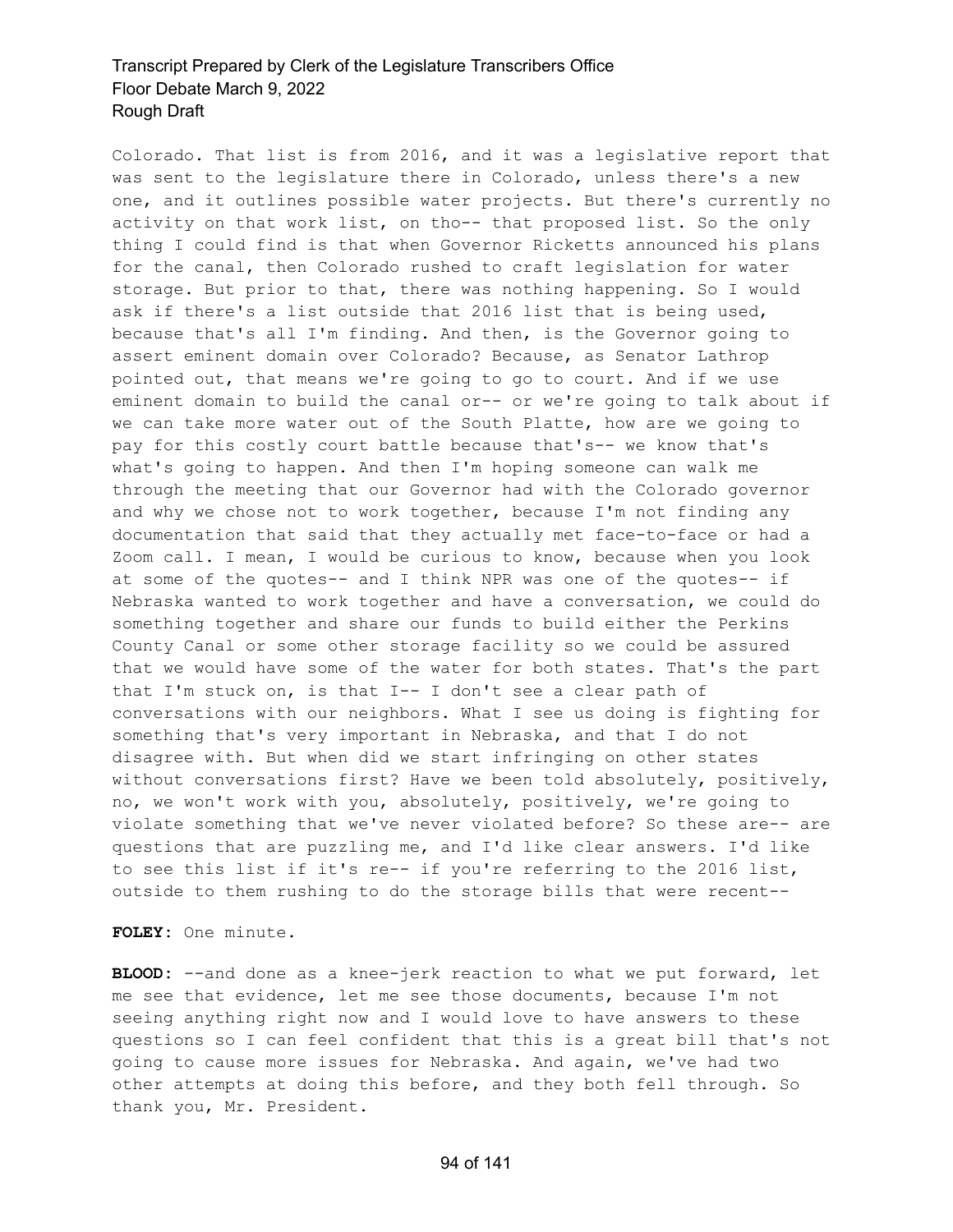**FOLEY:** Thank you, Senator Blood. Senator Hughes.

**HUGHES:** Thank you, Mr. President. Good afternoon again, colleagues. Water law, we've had some conversations about that, and as a businessman, one thing that I have learned, if you're not an expert, hire one, doesn't matter if it's a healthcare professional or a lawyer or a mechanic. You know, I'm a professional farmer. I know how to raise crops. I can do that. But there's a lot of things I can't do, so I hire experts. And the experts, you find one you trust and that's who you go with, whether I'm working on estate planning or whatever it is. When it comes to water, I trust the guys behind the glass here. As Chairman of the Natural Resources Committee and six years on that committee-- well, eight years on that committee, we've had a lot of discussion about water. Former-Senator Groene and I, we locked horns on the N-CORPE project several times, so we've had a lot of discussion about water law. And the gentlemen behind the glass are the experts. They're not the ones studying about the law. They are the ones making the law, and that's very, very important. For us as citizen legislators, in order to make informed decisions, we need to have enough information to make that informed decision, because we are not experts. We've gotta find someone who we trust that they know what they're talking about. The Attorney General's Office, the Department of Natural Resources, those guys live, eat and drink water law, no pun intended there. What's the urgency? Senator Lathrop, what's the urgency? The urgency is the Front Range of Colorado is projected to double within the next 30 years. That's a lot more water that they're going to require in order to support that population. If we don't exercise our right on this water and it gets diverted to human consumption, there's no court in the land that's going to say, oh, Nebraska, you know, you're entitled to this for irrigation, when it's already being used for human consumption. That's not going to happen. That's the urgency. Colorado has \$10 billion worth of projects on the drawing boards. They've completed several and they've got several more under construction of where they're going to capture as much water as they can and pump it back uphill. I'm a lot more familiar with the Republican River Basin and the Republican River Compact that we've had fights over, and that-- those waters are calm, and thank God, because the people behind the glass have done their job. We've gotten through that, those problems. But what's water worth? Colorado had a reservoir in northeast Colorado called Bonny Dam. They took that dam out, drained the lake, in order to ensure that Kansas got what they needed in the Republican River Basin flow. That probably happened 15 years ago. Just this year, Colorado has committed to Kansas in the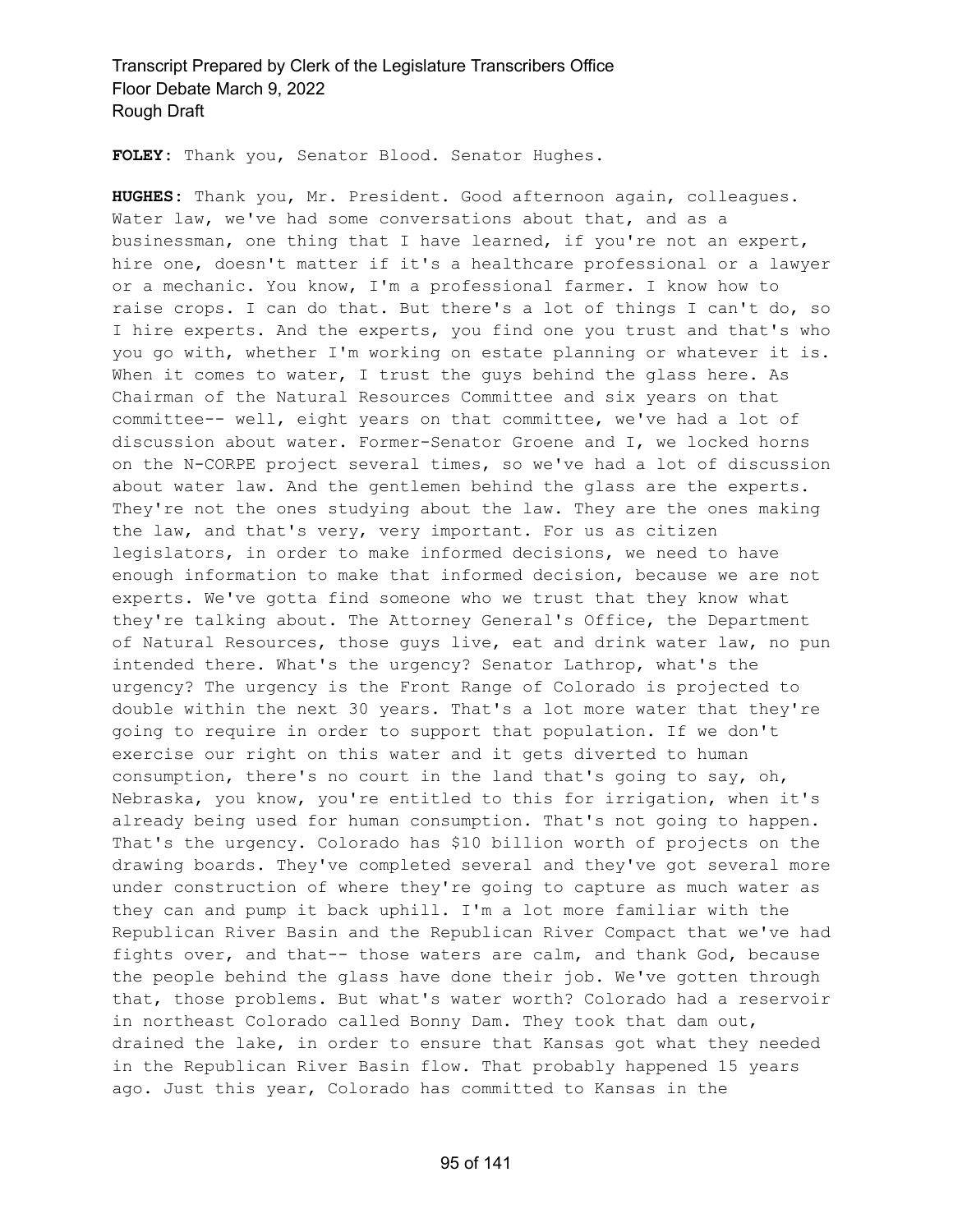Republican River Basin to take out 25-- between 25,000 and 40,000 more irrigated acres in order to ensure Kansas gets the water that they're entitled to in the Republican River Compact. The South Platte Compact is the same thing. How do you put a value on water? I appreciate Senator Briese doing the math. Three hundred thousand acre-feet of water per year--

#### **FOLEY:** One minute.

**HUGHES:** --is a huge amount of water, and that's the minimum. If we have a canal and reservoir system in place that allows us to capture excess flows, spring runoff, those type of things, there's no way to calculate the value of that water 50 to 100 years from now. Five hundred million is a big number. There's no question about that. Is that going to be enough? Nobody knows. But if we don't step up and do this now, Colorado is going to make sure that that water does not get to Nebraska. And if they get it for human consumption, there's no way we will ever get it. So that's the urgency now. Thank you, Mr. President.

**FOLEY:** Thank you, Senator Hughes. Senator Wayne.

**WAYNE:** Thank you, Mr. President. So there's a lot of interesting things going on about this as we talk about the importance of water and how this is important to all of Nebraska. And we don't have a real plan, we don't have a real study, but we're asking for \$500 million. But although we have a real plan and we have 24 studies for north Omaha, \$400 million ask for-- somehow that's so hard to-- to swallow. But-- but let's just throw \$500 million at a-- at a water project with no plan. Let me tell you the difference of what actually is going to happen when we pass this bill, and I'm not really going to spend a lot of time on it. But if you read Section 2 of the bill, we pass this as a body, whether there is money or not, we are committing this state to building this canal. Doesn't matter what the Appropriations bill say. This bill says it shall be done, so we are committing it today, over the next three rounds, to building this canal, which I find very, very interesting without having any more studies. So let me give you one example from a legal perspective, and I'm not giving legal advice, but there's a thing called a declaratory judgment. If you're watching at home, Google it; if you are at your computer, Google it. It is a way for parties, especially in federal court-- it happens all the time- to go into court and ask for declaratory relief so they know exactly what their rights are under a current contract. So you don't have to go through the expense of going to a lawsuit and going-- you still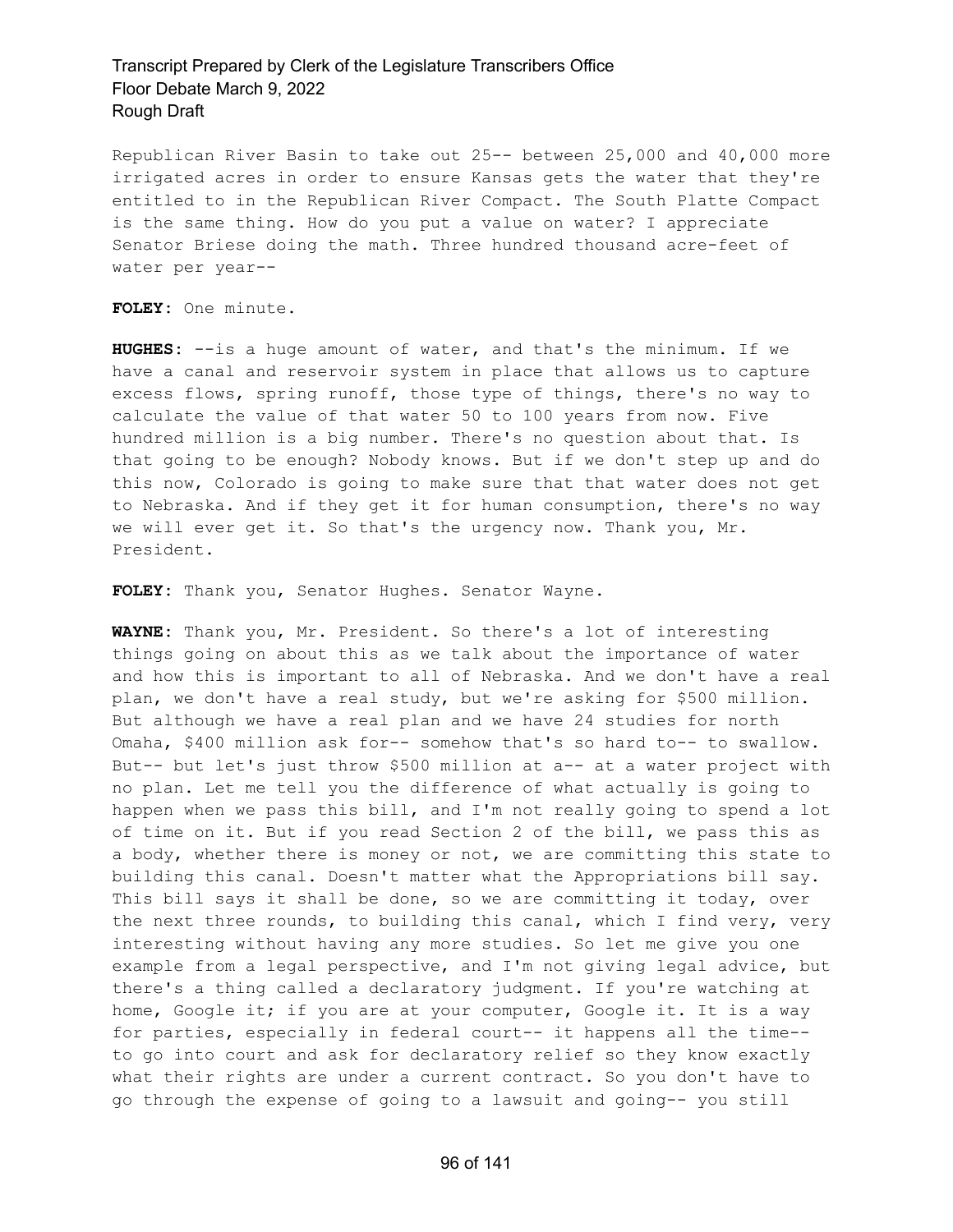file a lawsuit, but you don't have to go through the expense of litigating all the issues. It gives the opportunity for the parties to get a advance ruling on a subject. Why I think that's important here is because we won't be the only party with Colorado. U.S. Fish and Wildlife will be a party, too, because there is at least eight different endangered species that are in the South Platte. I just Googled them. It's pretty easy. Piper plover is a bird. The whooping crane, which we have a lot of attraction, is affected by the South Platte, the pallid sturgeon, the American burying beetle, the monarch butterfly, the blowout penstemon bird-- or plant, and western prairie fringed orchid, I think. I can't read my own handwriting. My point is there's also endangered species, so they will be an enjoining party, and we can actually figure out what our legal rights are before we actually build a canal. The reason why that's important is because even if we build a canal and start storage, we still have to get approval from the same agency that'll be a party because of all the endangered species around the South Platte. That's federal law. Federal law supersedes state law, if anybody wants to know why they will be part of the party. And Speaker Hilgers and anybody outside the glass knows this, that they will be a part of it. That's-- we can have a contract all day with Colorado. But when it comes to water rights and endangered species, the federal government supersedes us, so they will be a part of the party. So my point is, is there's a way that we can do this without spending \$500 million. And actually, there's a significant problem with the legislation in and of itself. I believe it's special legislation. When you have a closed class in which you are actually passing a statute that says you have to do this particular project, it is definition 101 of special legislation. See, we already gave the state authority to do this project in 1923 when we signed the compact. All we have to do is appropriate the money. But the fact that we haven't done it doesn't mean our rights go away, and what Senator Hughes is arguing is an equity argument where the court says, uh, I don't know if I want to do farming versus people. Well, that's already happened for 100 years, so the equity argument's there. It isn't going to go away tomorrow because--

**FOLEY:** One minute.

**WAYNE:** --we decide not to do something. My point is, this is special legislation 101. We've already gave the state the authority to do it. We just got to appropriate it, and that's done through the Appropriations. That's-- that's simple, plain language of the law, and we should probably ask the Attorney General to give us Opinion on this and see how it comes back, how it's not special legislation, because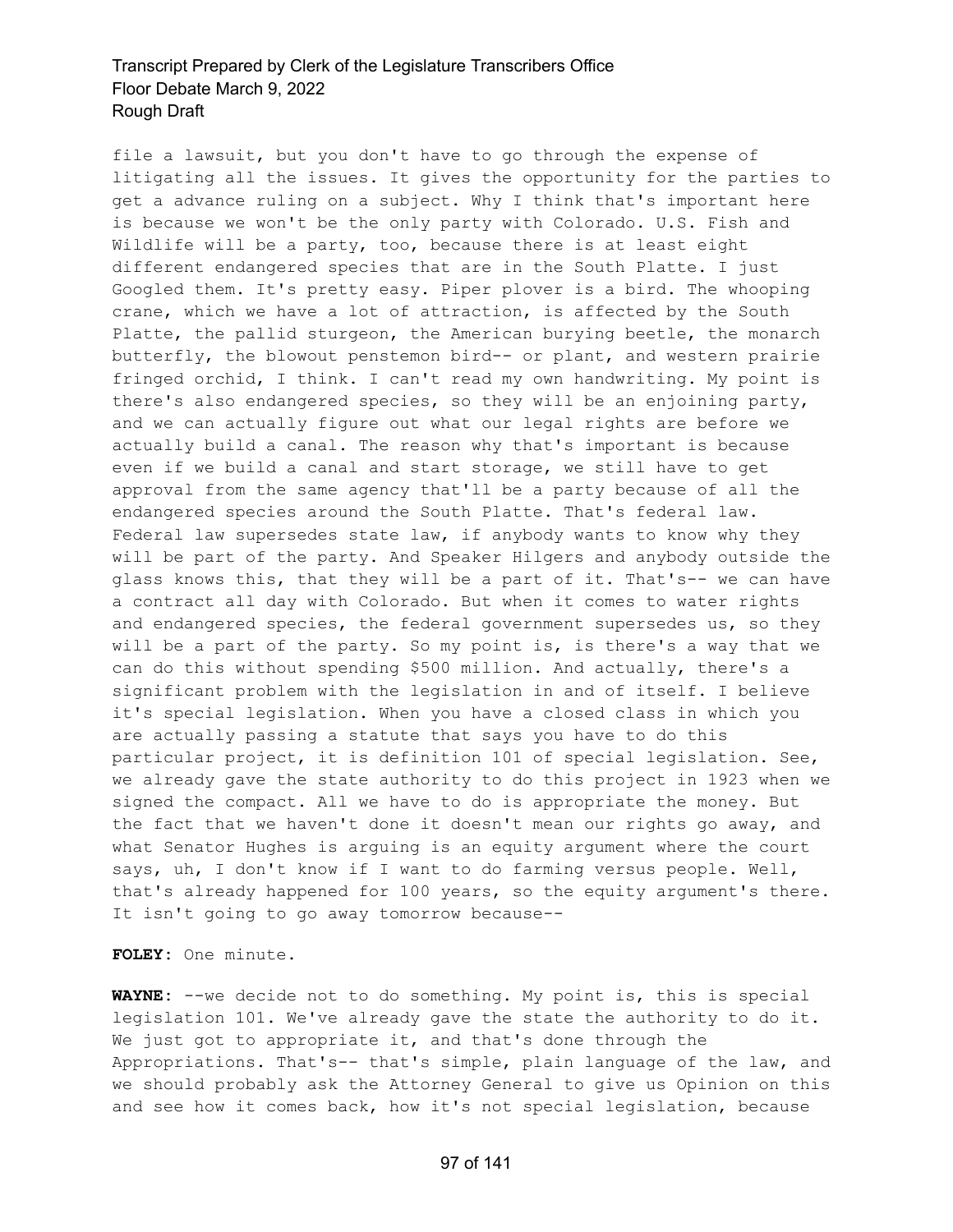it clearly is. It's one project. You can't get a clearer definition of a closed class. The second reason is, declaratory judgment is the most cost-effective way to do this, to determine our rights, figure out where we're at, get Fish and Wildlife in to figure out, if we do this, how it affects everybody, and then we can have an actual plan from there. Thank you, Mr. President.

**FOLEY:** Thank you, Senator Wayne. Senator John Cavanaugh.

**J. CAVANAUGH:** Thank you, Mr. President. Thank you, Senator Wayne, for those comments. It kind of goes to one of the points I was going to make about, even if we do build the project and we do assert our right to the water, how does that water get used? And part of it, what the compact requires, that the water be used for irrigation, and we can have a lot of, I guess, conversations about what that means, exactly. But again, as Senator Wayne pointed out, there'd be litigation involved, probably, to make those determinations. But one of the things that would be certain is that if we divert 500 cubic feet per second, or I think, as the math turned out to be, about 300 acre-feet of water a year out of the South Platte River through a canal into reservoirs, even if you retime them and redistribute them into the- the South Platte itself, which is, I think, questionable under the letter of the compact, you are still taking water out of the river in that in-between period. So wherever it is it comes out to wherever it goes back in is going to have 500 cubic feet per second lower stream flow than it had without the compact and without our-- our actions. And so that is a consideration as it pertains to habitat and wildlife and the river flow. So that's an important point as it pertains to with the compact, how the water gets used when it gets here, whether we are planning to use it appropriately, because I've heard a number of arguments as to what we intend to use the water for. But one of the things I wanted to read to you, so I've had some conversations, as Senator DeBoer, I think correctly, was raising the question is, what is Colorado's willingness here to turn the tap off on people who have the junior water rights to the canal in that section? And as Senator Friesen, I think, correctly pointed out, the water rights in Colorado can be movable, which means that some of these water rights, maybe all of them-- we don't know. I guess I have a list of water rights over here, but I can't tell you how they're being used. But a number of these junior water rights might already be converted to municipal use and not agricultural use. And there have been a lot of people who have stood up and said Colorado is willing to do whatever it takes to feed their need for water going forward. And so what I'm saying is, what I'm asking everybody to do, is to go into this appropriation, this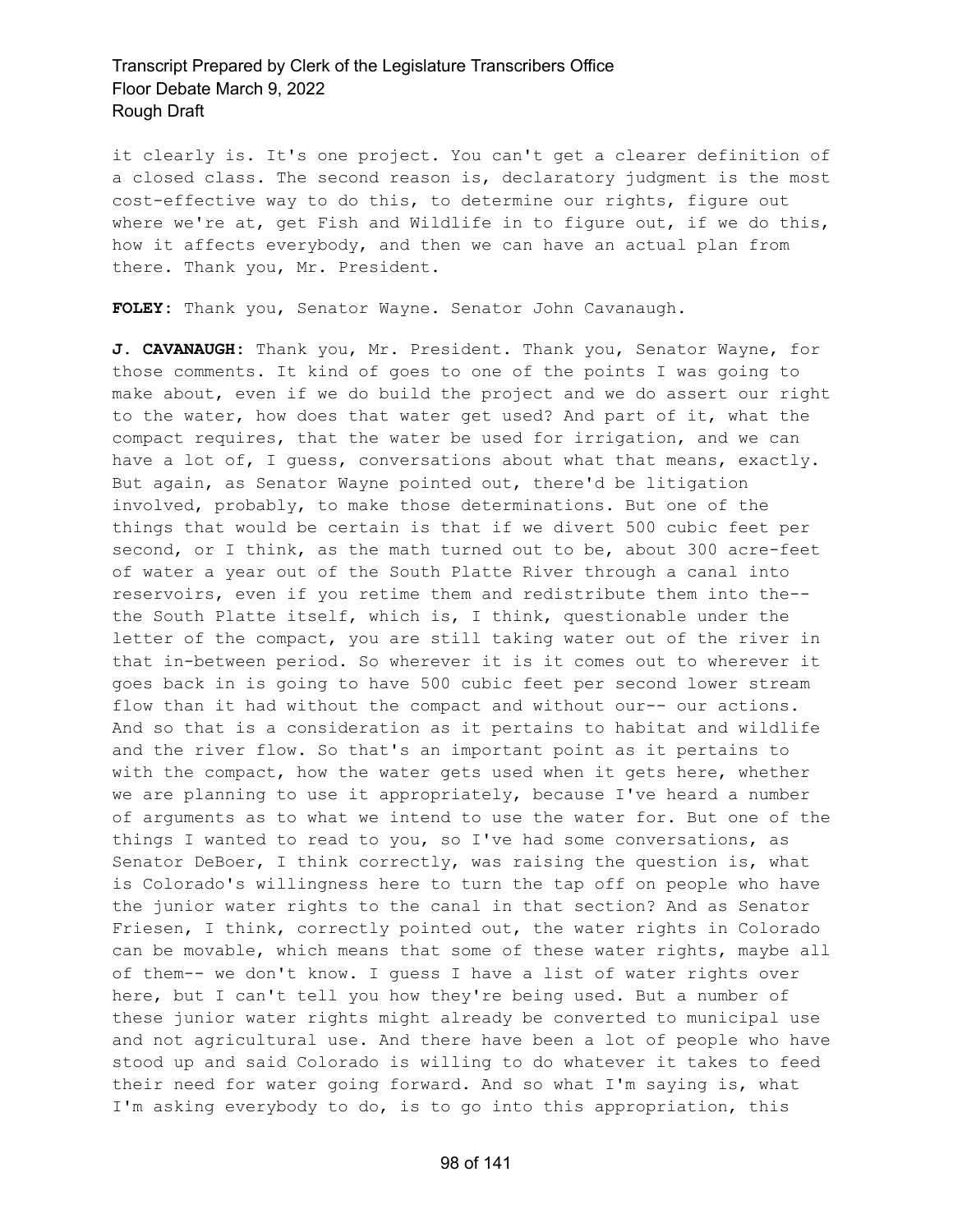allocation of funds, this project with eyes wide open about whether or not we are actually going to be able to get this water. And so one of the arguments that's been made, and this was something I've learned in the process of studying this issue, is about return flows. And I think Senator Hughes talked about this a little bit, but basically what it is, is the phenomenon of where you pull water out of a-- of a river, you apply it to the ground in irrigation, and then it seeps into the groundwater and then returns back into the river, and a large portion of the water in the Platte River is as a result of that return flow phenomenon. And so the argument would be Colorado can and would appropriate as much water as they want in the Upper Section of the Platte, being that part west of the Washington County line, and apply it to the land and-- and return it to the river. And so there's this article called the Senate Journal, South Platte River Compact, dated April 27, 1923, written by Delph Carter [SIC], the "Silver Fox of the Rockies," who was the commissioner for Colorado, and he wrote this to the Senate of Colorado as to the explanation of why Colorado should enter into this agreement. And one of the arguments is on Page 111, where he says: The flows of the river at the interstate line was intermittent until the year 1919 [SIC]. Since hitherto, it has been perennial with increasing quantity passing over the interstate line, notwithstanding extensions of new development along the lower reaches or [SIC] the streams of Colorado. This flow is permanent.

**FOLEY:** One minute.

**J. CAVANAUGH:** It will improve with time. One minute? Thank you. Each new structure in Colorado will tend to further equalize the flow of the new streams at the interstate line. The extensive development between Greeley and Julesburg, completed since 1990-- 1909, has resulted in greater benefit to the flows in Nebraska-- basically, there's more I could read, but ultimately, if the argument is that Colorado-- the development in Colorado is-- is going to take more water out-- well, I need more time to explain this, but that at the time they signed this compact, everyone thought that the-- the flow in the river was good and going to get better, that we were on a-- on an upward swing, and they contemplated that Colorado would have free and unfettered use of the Upper Section and-- and it does not limit it to the style or type of use. And so if we're going in to assume that we're going to be able to impose upon Colorado the type of use that they had at the time, that that is probably a mistake because Colorado's-- even their predictions about the future--

**FOLEY:** That's time, Senator.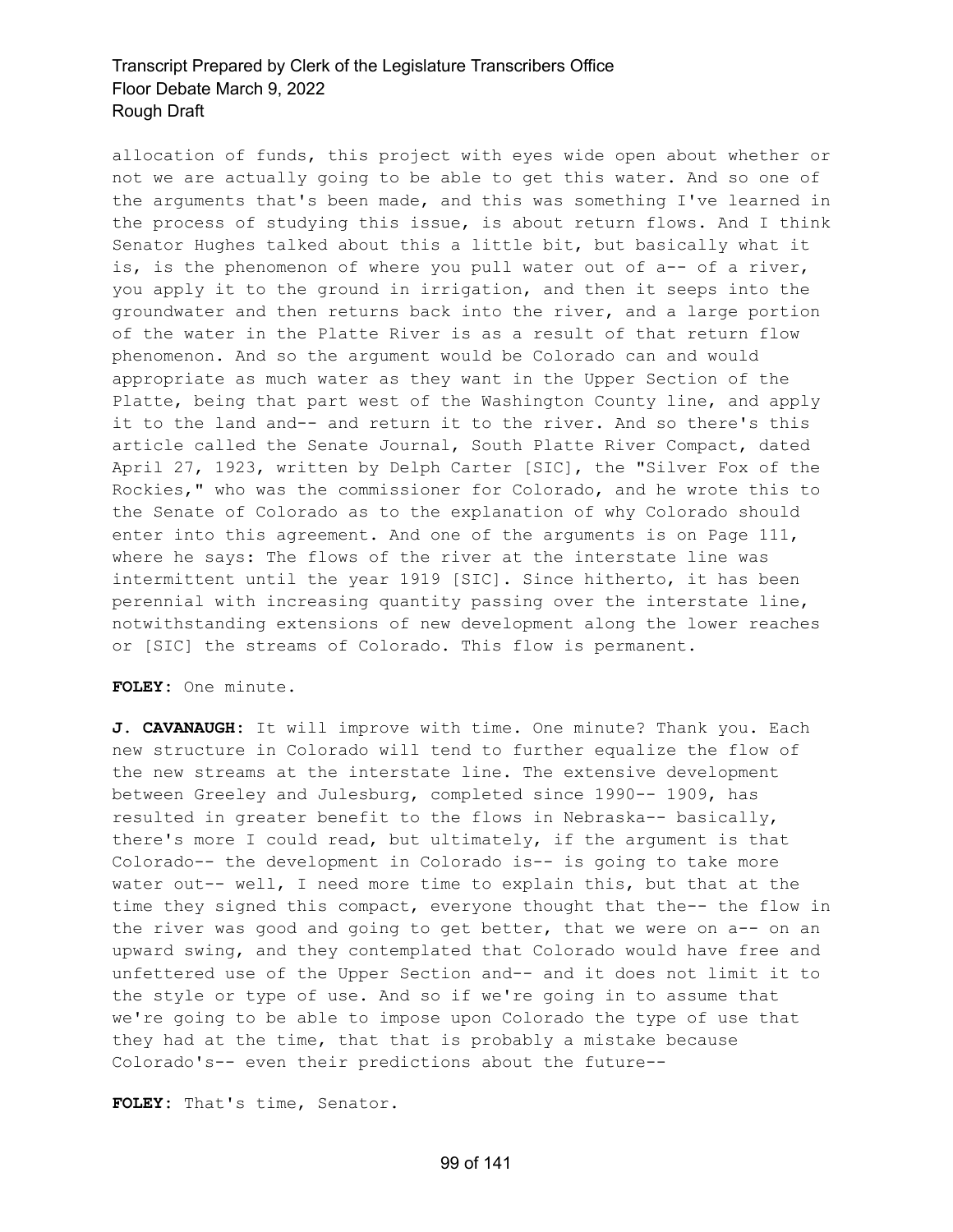**J. CAVANAUGH:** Thank you, Mr. President. I'll press my light again.

**FOLEY:** Senator Machaela Cavanaugh, you're recognized.

**M. CAVANAUGH:** Thank you, Mr. President. I have a few things to say, but if Senator John Cavanaugh wants some time, I'll yield him some in a minute. There have been comments about-- which I've-- I've found kind of funny. So there's been comments about how Colorado is increasing their usage because their population is increasing. So I thought, wow, I wonder why that is. So I went on the Human Rights Council website and looked up different rankings. So Colorado is one of a few states that is ranked as working towards innovative equality, and Nebraska is at the other end of high priority to achieve basic equality. Why would people be leaving Nebraska and going to Colorado and increasing their population so their water usage is higher so we have less water coming into Nebraska for our agricultural needs? Maybe it's all the horrible policies that we keep passing to make people want to leave our state and move to Colorado. They have great investment in early childcare. They have-- they have a lot of equity legislation. They're innovative towards equity--

**WISHART:** Marijuana freedom.

**M. CAVANAUGH:** Marijuana, marijuana--

**WISHART:** Freedom.

**M. CAVANAUGH:** --freedom, marijuana freedom, marijuana, marijuana freedom, so-- and then I look at these bills that we just can't seem to get here in Nebraska: sentencing reform, income tax cuts for low and middle class, SNAP for drug felons, rental assistance, and postpartum care for Medi-- for women on Medicaid for up to a year. All of those things together cost \$41 million over two years, and we won't do them. And because we won't do them, people are leaving our state. And because they're leaving our state, they're going to places like Colorado. And then they have-- are using more water and we're getting less water and we're hurting ourselves, and it's a circular thing. Mr. Lieutenant Governor, I will yield the remainder of my time to Senator John Cavanaugh.

**FLOOD:** Thank you, Senator Machaela Cavanaugh. Senator John Cavanaugh, 2:30.

**J. CAVANAUGH:** Oh, thank you, Senator Machaela Cavanaugh, and thank you, Mr. President. So what I was trying to say is in this journal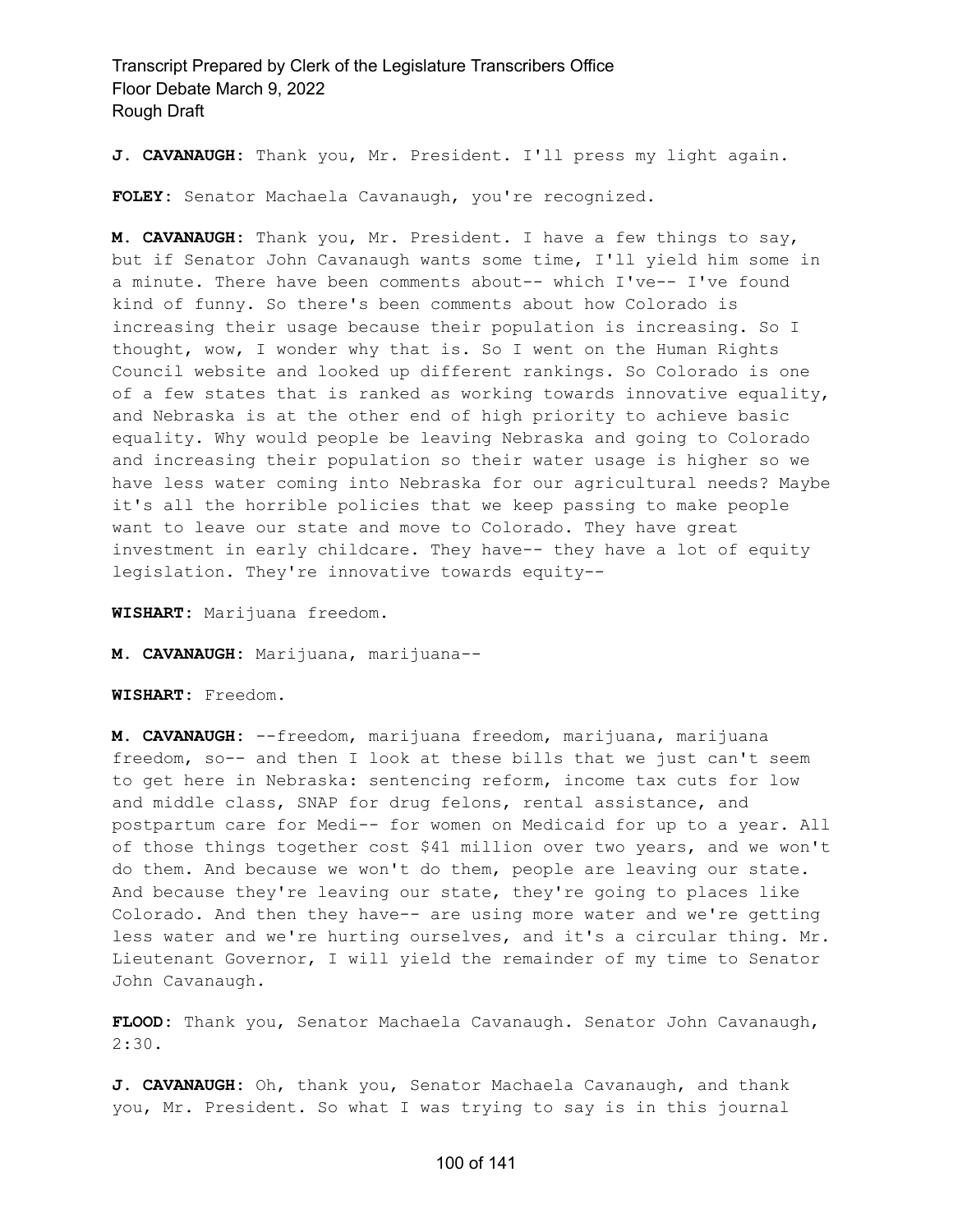entry from Colorado at the time they were adopting the agreement, it was from their commissioner who negotiated the agreement with Nebraska and was making the argument why this is a good deal for Colorado. And one of our arguments here as to why there will be water for us is because of the nature of the use of water at the time was such that it would have these recharging return flows that-- from their use, and yet we're hearing the conversation here where everybody's saying Colorado is going to get into this consumptive use where they-- they need to use up all the water in the municipal use, so just wanted to make sure and point out the fact that contemporaneous understanding is not going to necessarily be relevant and it is not in-- this is not in the document itself. This is in a ancillary document. So this is not in the agreement. It would have to be brought in through litigation. But I-- I would just point out, additionally, where Mr. Carter [SIC] says: Nebraska is without injury to present to [SIC] future users in Colorado, and will permit practically unlimited expansion and development in Colorado. So what they're saying here is (1) that they expected that the-- the expanded use in Colorado would be a benefit to the flow, which we-- I-- we now know is not true.

#### **FOLEY:** One minute.

**J. CAVANAUGH:** We know that they expected the flows to-- to continue to increase, which we know is not true as a result of climate change issues, as a result of population expansion issues, as a result of a number of issues. But the fact that the compact contemplates and says specifically that Colorado has an absolute right to the Upper Section to all current and future uses, does not specify, does not con-- it does not say what is-- what type of use are those future uses. It also specifically says that Nebraska specifically waives any claims and agrees that same shall never be made or asserted as to against present or future appropriations of the use in the said Colorado River during that said period, so that additionally basically saying that Nebraska can make no claim against that water in that Upper Section and cannot make an argument that Colorado's use of that is outside of the bounds--

**FOLEY:** That's time, Senator.

**J. CAVANAUGH:** Thank you, Mr. President.

**FOLEY:** Thank you, Senator John Cavanaugh. Senator Murman.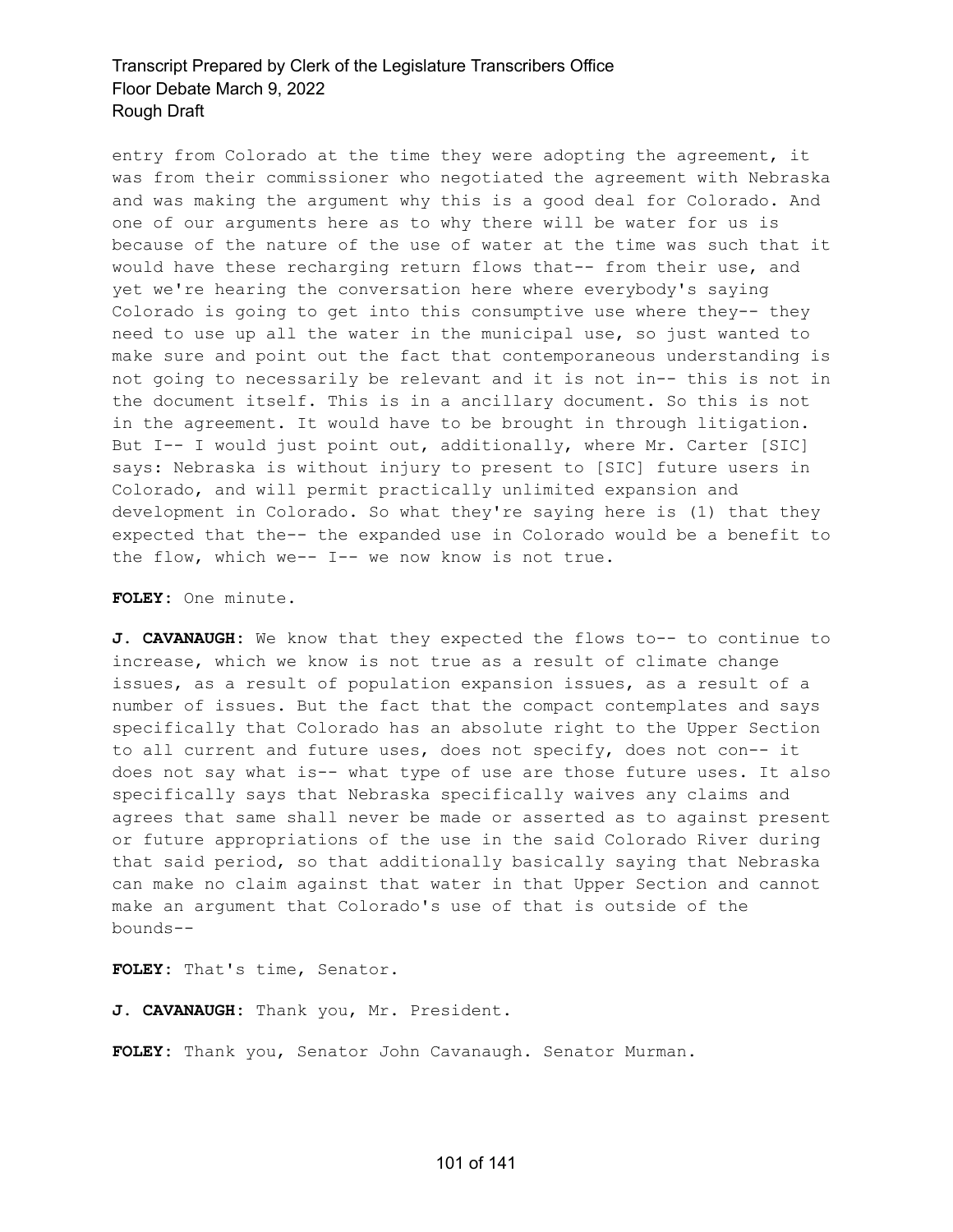**MURMAN:** Thank you, Mr. Lieutenant Governor. I strong-- I stand in strong support of LB1015, and I thank Speaker Hilgers for bringing it and Senator Hughes for making it a priority. Water is the lifeblood of Nebraska. Colorado's got the Rocky Mountains for tourism. Wyo-- Wyoming's got coal. South Dakota has got tourism. Nebraska's got that big artery of the Platte River that flows from the length-- the length of the straight-- the state from west to east. If that artery is cut, our state dies. Fortunately, there are two branches of that artery and Nebraska-- or Colorado has every intention of cutting one of those arteries. And since there's two, the quality of life of Nebraska would go way down. A large part of the district I represent, District 38, is in the Republican Valley, and we understand way too strongly the importance of conserving water and the importance of water to this lifeblood of the state. There's a reason that a large part of the development in the state follows the Platte River. That's where the water is. If-- if the water was flowing more in the Republican Valley, that's where more of the development would be. A lim-- a limiting factor of the Front Range in Colorado is access to water. We need to protect the water that we're entitled to in the Platt Valley here in Nebraska, and we need to protect it while it's there or that water will be a limiting factor to development in the Platte Valley, and that's not just true in the western part of the state, but it will be true all through the middle part of the state. And-- and that water is not just important for irrigation and agriculture, but it's also important for residential, industrial use, power production, and it's important all-- all the way down to Lincoln, as-- as been mentioned on the mike already about the importance of-- we had testifiers in the committee from Lincoln that testified the importance of that water flowing down the Platte River all the way to Lincoln. We need to look at the foresight that our forefathers had in building Kingsley Dam and making Lake McConaughy for that irrigation development, residential, industrial development in the Platte Valley and all the development through the-- the middle part of the state, and also the foresight that they had, our fa-- our forefathers had, of building Harlan County Dam also on the Republican River, and do this right now while the water is still there. And it's only going to get-- water is only going to get more valuable in the future and we need to protect it while it's there. I'll yield the rest of my time back to the Chair.

**FOLEY:** Thank you, Senator Murman. Senator Flood.

**FLOOD:** Thank you, Mr. President and members. Again, I rise in support of LB1015. And I think one of the things we have to remember is that water is commerce. When the railroads were built, the railroads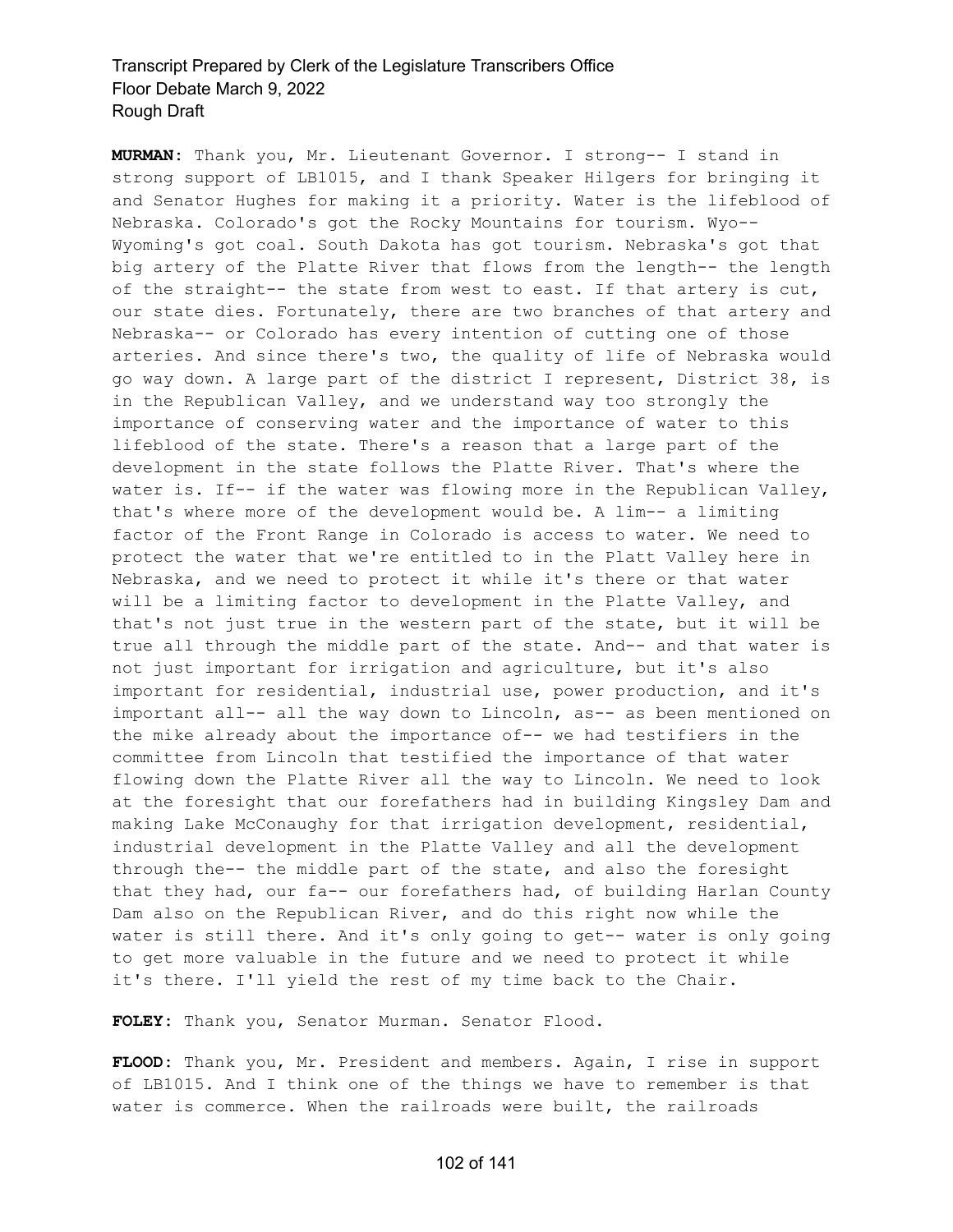followed the rivers, the Elkhorn River, the Platte River, the Missouri River, just like our interstates follow the rivers. Look at how the interstate winds through the state of Nebraska. It dips down in the Platte Valley and then shuttles itself towards Lincoln. If you're in Omaha or if you're in Lincoln or if you're in eastern Nebraska and you look at what we're talking about here, imagine if we brought I-80 down to one lane at Ogallala. What would happen? Well, North Platte would get a lot of business because the cars would be pulling off there after going 50 miles or whatever, however many miles it is, in one-lane traffic. And then let's say a little bit outside of North Platte, we let a car go every 20 seconds and they get to Kearney and maybe it's a two-minute wait. That package that you're waiting for from Federal Express doesn't get to Lincoln very fast. It doesn't get to Omaha very fast. We're all connected. Water is commerce. Roads are commerce. Railroads are commerce. If that water coming into Nebraska, and imagine the driest month ever, if that water doesn't come into Nebraska, the rest of us pay the price. It's the equivalent of going down to one lane and trickling traffic across the rest of the state. And if you're worried about state aid to schools, if you're worried about skyrocketing income taxes, think about what happens when Lincoln County dries up, Kearney County dries up, Phelps County dries up. Who's going to replace that revenue? And I-- I can tell you, my experience prior in the Legislature as it relates to the River-- Republican River Basin, you know what those farmers did down there? They self-elected to tax themselves occupation taxes for the ability to irrigate so that we could meet our obligations to the state of Kansas. Had they not done that, the other option was to dry up that ground along the Republican River Basin, which meant going out of business, defaulting on loans, drying up rural communities, shutting down schools, shutting down hospitals, shutting down commerce. Water is commerce. If this goes away, if the water goes away, rural Nebraska withers, and in 20 years we're going to have to ask ourselves-- and hopefully this gets built. In fact, it-- construction can be underway in 2025 or before. If this gets built with this bill, we won't be asking ourselves, where did the water go? Somebody in the Platte Valley won't be asking their dad, why-- why is Denver drinking our water? Think about it from an interstate perspective. You're on I-80 eastbound through the state of Wyoming. You know it's down to one-lane traffic at Ogallala. What do you do? You drop down on I-25. You go to Denver. That's exactly where the water is going to go. You can meet the water in Denver because it will get bypassed from the Platte River into Denver, and then you can easily take I-70 across the state of Kansas because that's how commerce will run. This is that serious, I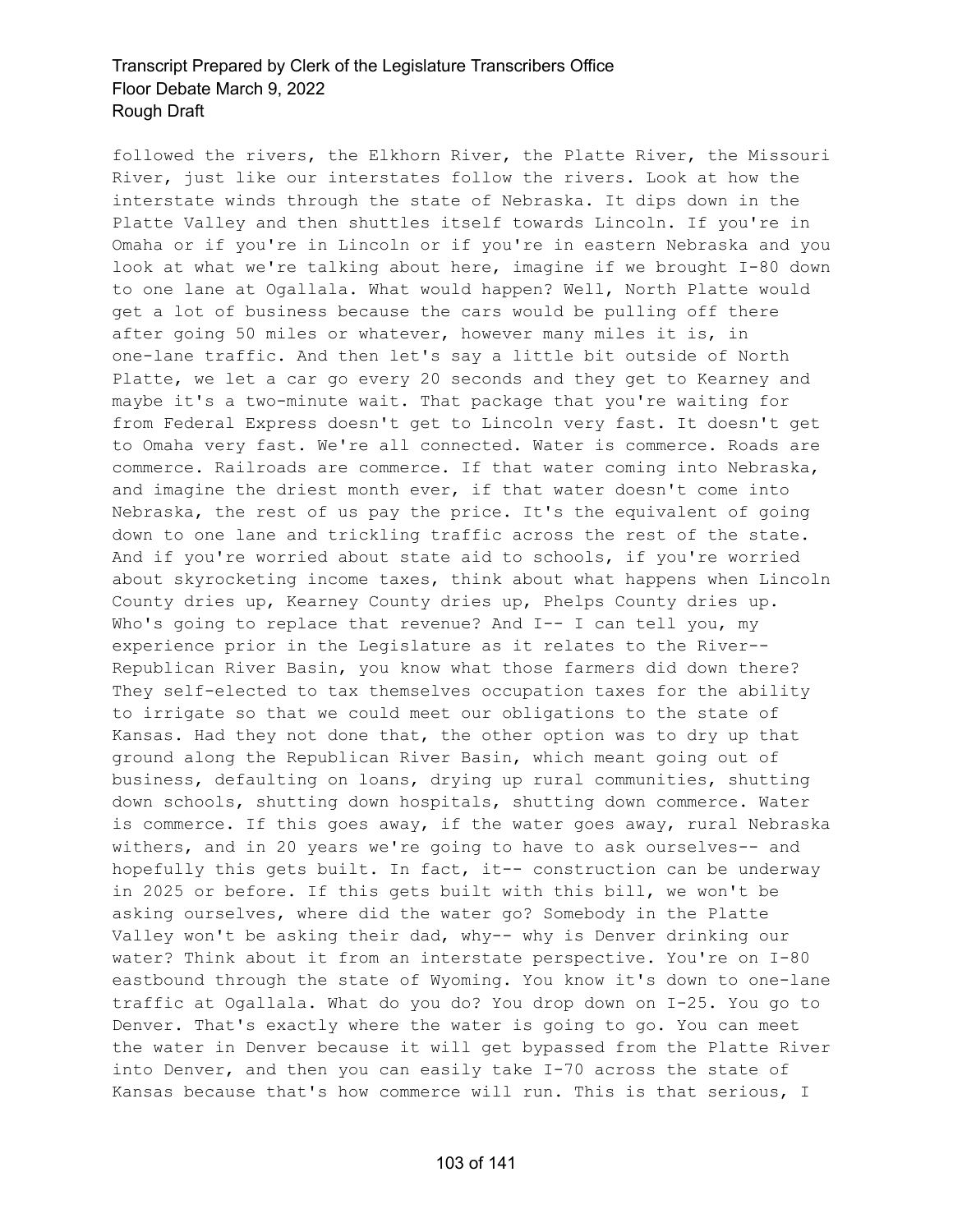think, and I applaud the Department of Natural Resources, Governor Ricketts, the Natural Resources Committee of the Legislature. All of this can be done while balancing our commitments to protect the natural environment that Nebraskans currently enjoy. If Nebraska fails to act now and assert its rights--

**FOLEY:** One minute.

**FLOOD:** --on the South Platte River, less water-- if we don't assert our rights, less water will cross the state line in the future. This is a modest investment for an unbelievable gain. And the other thing we have to say, and I appreciate what Senator Wayne said, but this isn't about a declaratory judgment. This is about electing our rights under Section [SIC] VI of the compact, of the-- we're going up to a vending machine. We don't have to ask permission to pull the lever to get what we want. We're just saying, we elect under Section [SIC] VI to build the canal, to deliver us water, and that is the issue. Thank you, Mr. President.

**FOLEY:** Thank you, Senator Flood. We'll pause the a debate for a moment. Items for the record?

**ASSISTANT CLERK:** Thank you, Mr. President. Your Committee on Education, chaired by Senator Walz, reports LB912, LB1158 to General File, both having committee amendments. Additionally, your committee on General Affairs, chaired by Senator Briese, reports LB876 to General File with committee amendments. Your Committee on Banking, Commerce and Insurance, chaired by Senator Williams, reports LB943 to General File. Amendments to be printed: Senator Albrecht to LB1011. And Senator Lathrop introduces LB896A, a bill for an act relating to appropriations; appropriates funds to aid in carrying out provisions of LB896. That will be placed on General File. Additionally, Mr. President. Senator Lathrop, amendments to be printed to LB1013; and Senator Albrecht, additional amendments to be printed to LB1011, as well as Senator Briese, amendments to be printed to LB876. That's all I have at this time, Mr. President.

**FOLEY:** Thank you, Mr. Clerk. Continuing discussion, Senator Vargas.

**VARGAS:** Thank you very much. Oy vey. OK, so it's a good debate. I wanted to weigh in on a couple things for a couple of reasons. One, you know, I've been listening to the debate and I wanted to make sure to react to a couple things, and also, look, our committee has been probably delving in-- into this since the beginning of the session.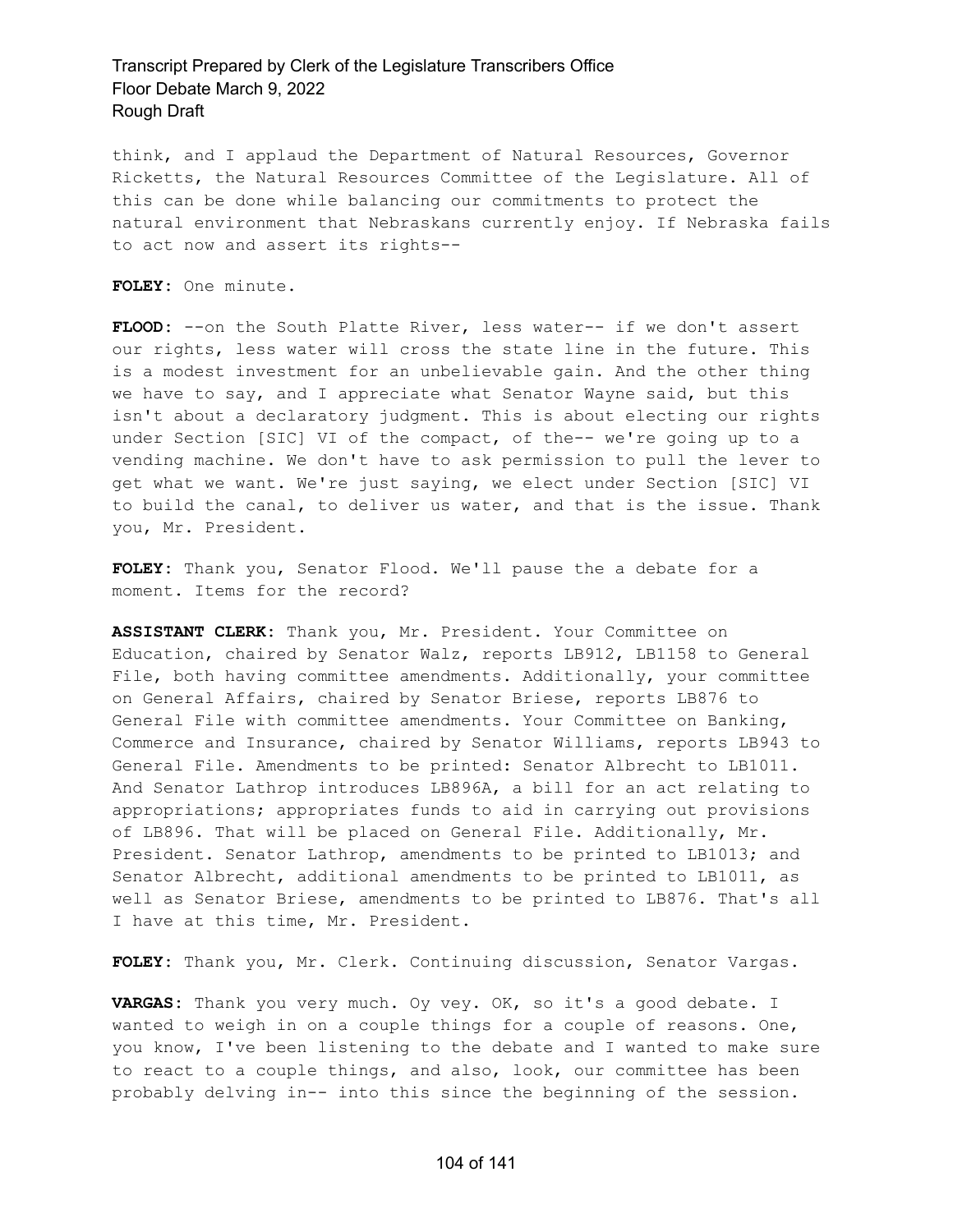Obviously, Natural Resources has as well. But here's my take, and it's not-- not only coming from, you know, our time looking at the-- the why behind this but also the cost. I see-- I see an argument. I see the cogent argument. For those that are not lawyers that are watching this, I understand that there's a compact. I understand that there is a concern when you look at the water projects that the-- Colorado was working on, and I get it. The part that I have a very hard time understanding is whether or not the urgency that it has to be done and further binding our future senators and our Appropriations Committee to then spend money on something that we know is such a large amount of money that we have competing interests into the future. But please remember, I know we have money in our Cash Reserves, but like that's meant to be our savings account. It's meant to get us ahead of when something really terrible happens. We do forecasting. I don't want this to ever happen, but it's a matter of time when we have a downturn and the downturn hits us real quick. I mean, the first year we were here, we had to cut a billion dollars from our budget. It was the first things we did. The least popular thing that we can do is make sure we were being fiscally sound, cutting resources, but then doing it in a way that didn't harm Nebraskans. And now we're looking forward. And again, the-- what we're debating is not the full \$500 million, although I think Senator Wayne did say this pretty-- pretty correctly. If we pass it, we're saying we are going to end up doing it and binding the future Legislatures to that we've gotta move forward on the canal, it just is, that there's a "shall" in this language. It's not long. It's not just giving the authority; it's to do it. And look, I-- I'm speaking from somebody that when we were discussing this, I supported doing something for this. I don't mind studies and every time we have a major decision that's made in the Appropriations Committee, and Senator Stinner's talked about this many times, we want to know the rationale, we want to study it, we want feasibility, we want environmental impact, we want the fiscal impact, we want to make sure we can afford it in the long term. All those are super pragmatic pieces of rationale. And even when we had that, we said, you know what, yeah, we're going to move forward with about \$22 million. And then even though it was something I didn't support, we went through and put an additional \$30 million that is going to provide us with some land option and some more flexibility. That was a fairly pragmatic rationale. But moving forward with the full essence of saying we're just going to move forward on the entire canal is something I have a hard time swallowing as a pill when I can see what data tells us in the future on what's going to happen in tough downturn years, with any tax reform that we take on, with what we will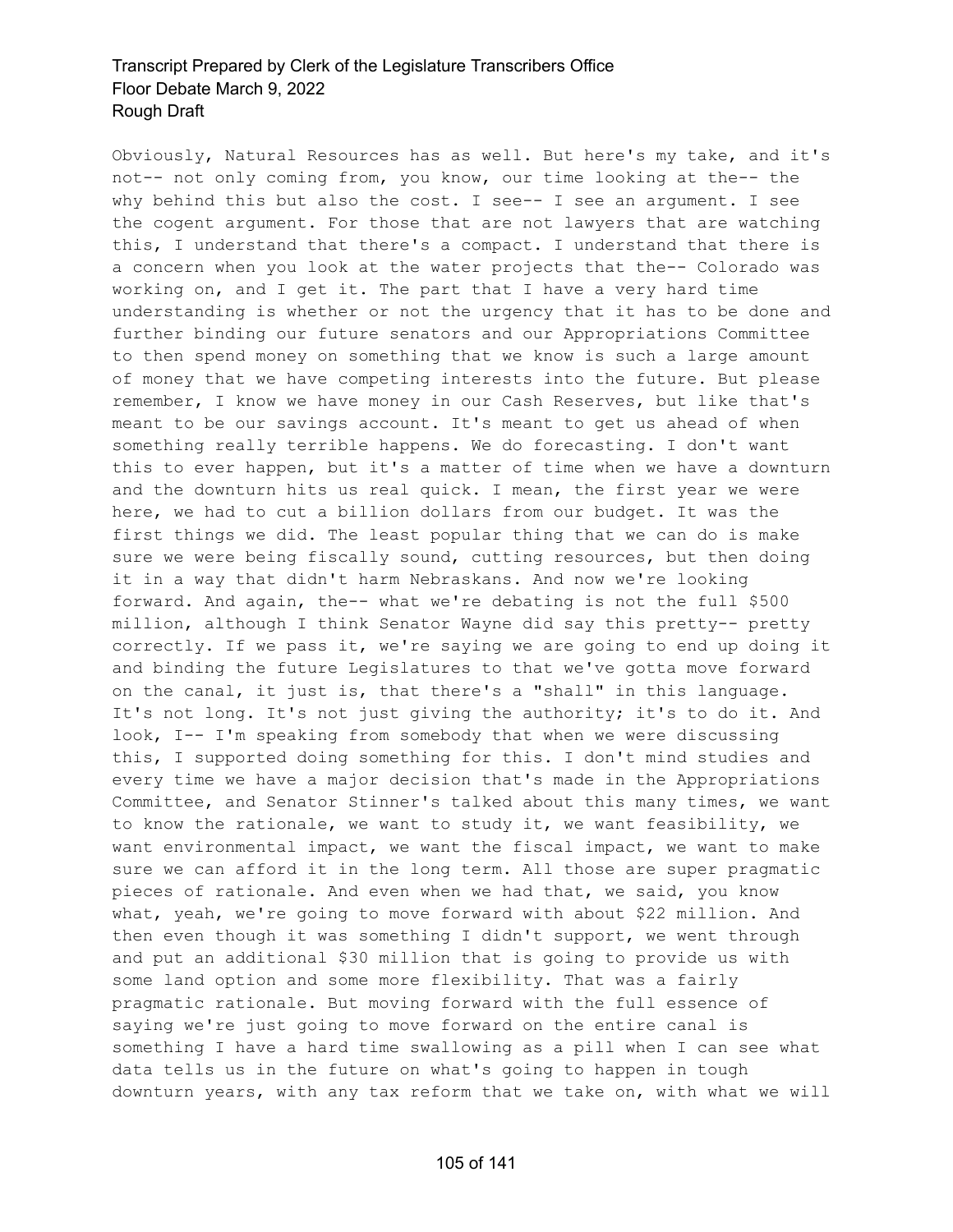expect for more tax incentives to make sure that we're supporting business. Those are going to continue keeping on these next couple of years. These are all compounding on top of one another. It is the concern that I have regarding this. It's not whether or not I want to protect water rights or not. I-- I do. But in the article that I'm referencing here, that covered much of this, look, I'm going to read this verbatim because it's important. The 99-year-old South Platte River Compact between the states--

**FOLEY:** One minute.

**VARGAS:** --does outline plans for such a project, according to Anthony Schutz, associate law professor, University of Nebraska-Lincoln. But the project we started and abandoned decades ago, and the question of starting it up again might have to be decided in costly and lengthy court battle. Even if the canal is built, it's clear [SIC] how much extra water it would yield to Nebraska. We don't have any legal standing until even we have-- a canal is built. And even then, and this is already stated, the feds still have to give us some level of legal authority. There's going to that be-- there's going to be a court battle regarding that. This is something that's going to happen eight, nine years from now at the soonest. So sometimes I operate with urgency versus importance, and there are a lot of things that are important right now. The urgency part I'm still grappling with whether or not-- I don't feel that much-- as much urgency knowing we may not still have a legal standing, even if we did build the canal, and we're not going to-- none of us are going to be here, likely.

**FOLEY:** That's time, Senator.

**VARGAS:** Thank you.

**FOLEY:** Thank you, Senator Vargas. Senator Brandt.

**BRANDT:** Thank you, Mr. Lieutenant Governor. Thank you, Senator Hilgers and Senator Hughes, for bringing LB1015. I support this bill. The revi-- I reviewed the map was Senator Hughes and see a well-thought-out plan for water use by the state of Nebraska. We are a can-do state with the technical expertise in engineering, building and maintaining irrigation canals. This canal will allow Nebraska to fully capture up to 500 cubic feet per second in the off season and store it to be used when needed. As a farmer who irrigates, water is the difference in my business between success and catastrophe. If this Legislature has the means to make this happen, then I wholeheartedly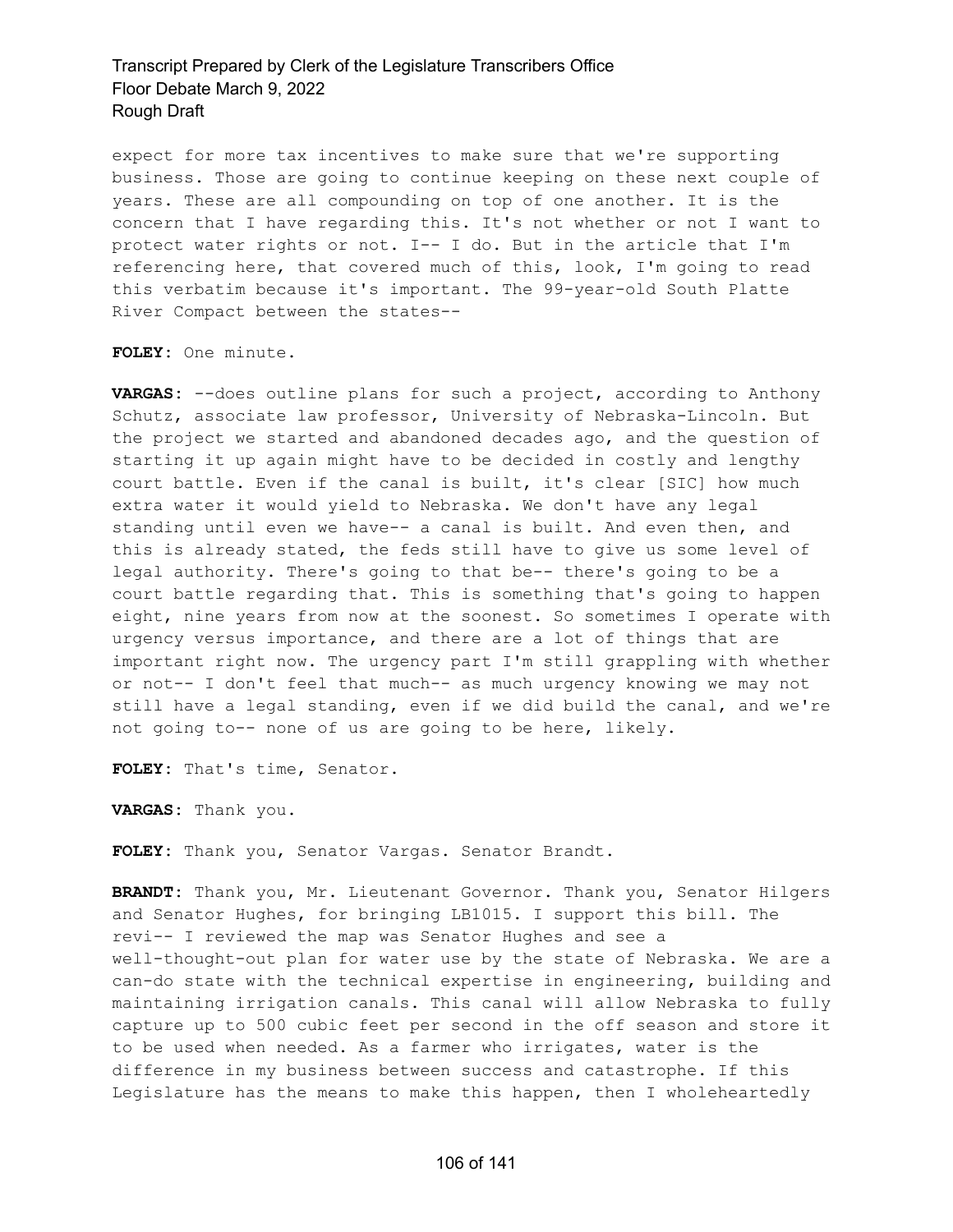support the effort. It brings value to the state. Vote green on LB1015, and I yield the rest of my time to Senator Stinner.

**FOLEY:** Thank you, Senator Brandt. Senator Stinner, four minutes.

**STINNER:** Thank you, Senator Brandt. I just thought that I would try to interrupt the proceedings here, talk a little bit about the appropriations process. If you recall, the original request was \$100 million of ARPA funds and \$400 million out of the Cash Reserve. That was the original request by the Governor on the Perkins County Canal. Obviously, if you saw the preliminary, we did not include that in the preliminary. We had way too many questions relative to the canal, the cost of the canal, and those dollars because they are significant dollars. But what the committee then finally-- and I introduced to the committee a \$2 million, a process, a process similar to what we did with STAR WARS, a process that says, do-- do a feasibility study, find out if it's-- if this canal idea is even viable, and get the right people around the table. And let's --let's do a study relative to the merits of this process. Actually, I was overruled by the committee. Senator Erdman, I looked to him because this is in his district. He said, I think this ought to be more significant than that; \$20 million would be the number. Senator Vargas came up with \$22.5 (million) which is actually the first part, phase one of this canal project and we all agreed to that, and that's what we initially put into the budget. I got a letter from Governor Ricketts asking, and I think he inquired to the-- to the rest of the committee, that we really needed the extra \$32 million to start buying land. So here's what we put together. We put together a package of \$53,500,000 transferred out of the Cash Reserve plan to the Department of Natural Resources. The Legis--and- and the language that we're going to try to use, or hopefully harmonize with Appropriations with this bill, is: The Legislature finds that it is in the best interest of the state of Nebraska to authorize the Department of Natural Resources to begin designing, engineering, acquiring permits, and entering into options to purchase land related to the building a canal under the authority of the state of Nebraska consistent with the South Platte River Compact, and to contract with an independent firm for the purpose of completing a study of such a canal. There is a process, folks. It's a pragmatic process. Let's gather the information. Let's find out if this is feasible, viable. Let's look at all the options that we have as it relates to this \$500 million is a lot of money, folks. A million dollars is a lot of money. You get my attention with that, but 500 of them, you really got my attention. So I think this is probably a step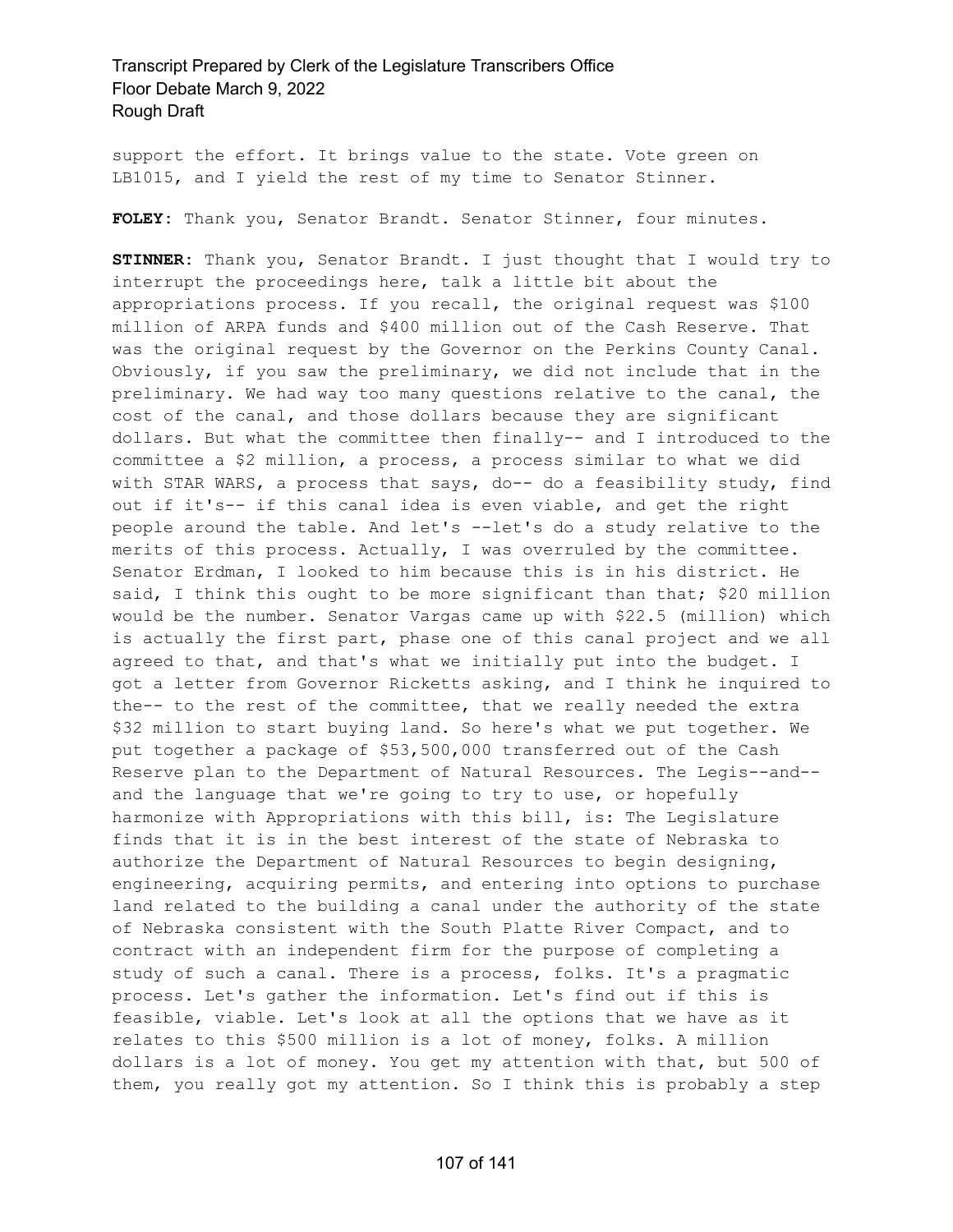forward that makes the most sense, and I will try to get back on the mike and maybe talk about some of the issues that I have--

**FOLEY:** One minute.

**STINNER:** --specifically with the \$53 (million). I did vote actually to-- for the options on the land. I will say I just was present, not voting, but the committee voted it in, so that's what you're going to see in the budget. And that's what I wanted to-- to say. I will try to get back on the mike and talk about a process and why we should follow a process that we always follow in the state-- in this state.

**FOLEY:** Thank you, Senator Stinner. Senator Lathrop.

**LATHROP:** Thank you, Mr. President. Colleagues, good afternoon once again. I listened to the debate since the last time I spoke, which has been a while ago, and, you know, the one thing that-- that occurs to me is this is a good time to ask some questions. So originally this was going to be \$500 million, is what the Governor, I think, asked for, but does that get it built? Like how far do we get from Ovid, Colorado, to Perkins County for \$500 million?

**\_\_\_\_\_\_\_\_\_\_\_\_\_\_\_\_\_:** A third.

**LATHROP:** A third-- a third of the way? [LAUGH] We get a third of the way. And let's say that we spend a billion-and-a-half dollars and get it all the way to Perkins County. Would that get it done? Senator Wishart is shrugging her shoulders. Here's the, here's the point that I'm going to make here. We're-- we picked a number, \$500 million. Let's, let's put \$500 million aside and build this, by God. OK, that gets us a third of the way from Ovid to Perkins County. Let's say that we put enough money to get it all the way from Ovid to Perkins County. What do we do with it then? Where is it going to be stored? Is it going to be absorbed by the, the dry land in Perkins County before it ever gets to a reservoir? Do we have to then build a reservoir, and what's that going to cost us? These are questions we ought to be asking now because we're about to commit \$50 million to this. And the question is, are we all in? Because if \$500 million gets us a third of the way from COVID-- or Ovid to Perkins County, we're going to need a billion and a half to get to Perkins, and we don't even have a dam there yet or anybody to run it or any governing. Like, OK, you want to do that, that's fine. If it means enough to you, let's find out if it does. So we still have some Revenue bills coming and we're going to need to start saving a lot of money for this. Do you want to pass on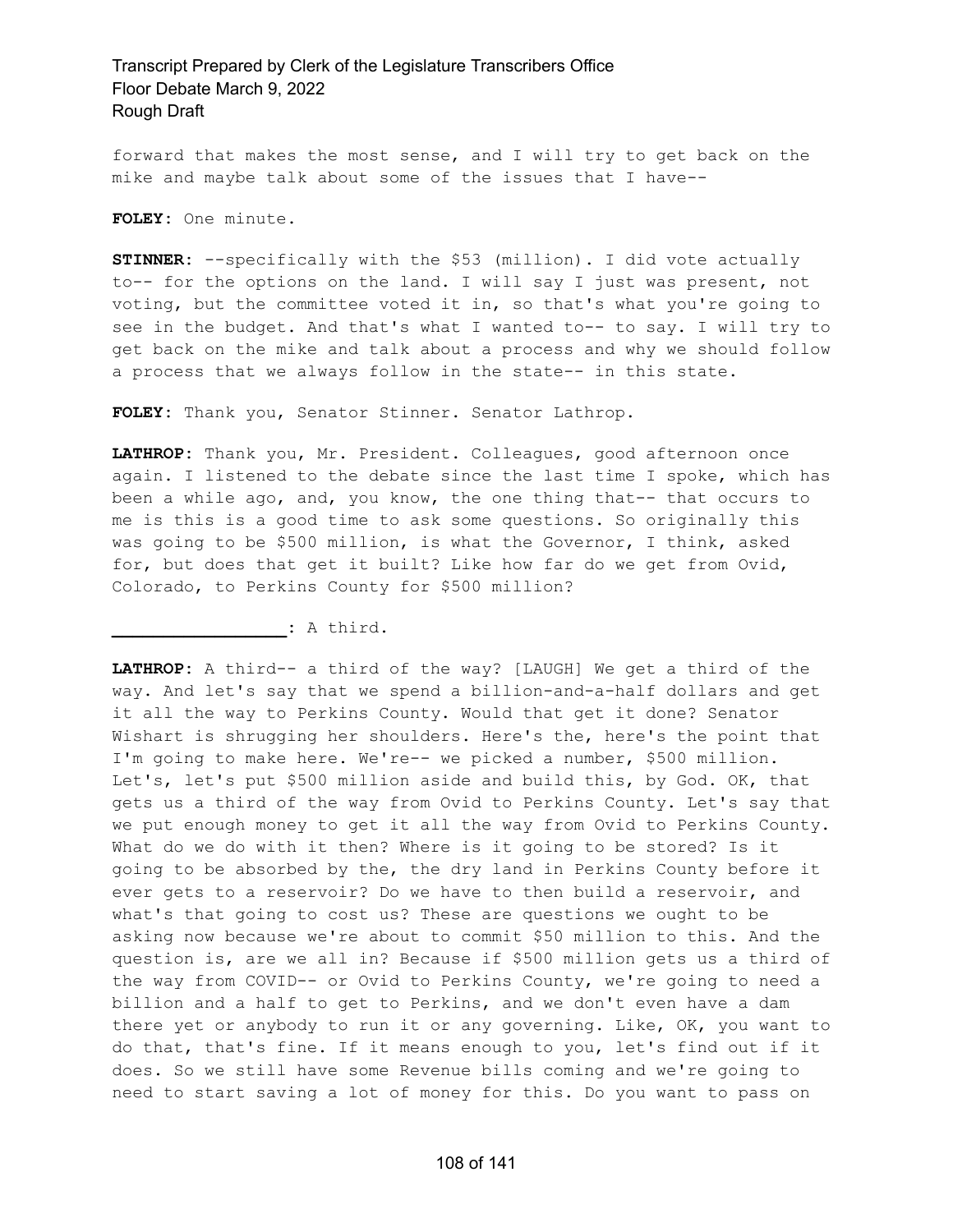the tax cuts that are going to come up the rest of the session? Should we stick it into a capital account for this? Do we really mean it? So let's stop cutting taxes because we got to get the water out of the South Platte River from Ovid, Colorado to Perkins County because, as Senator Flood said, it's the lifeblood. Nobody's floating boats in this. Nobody's running barges up and down this canal. It's water going to Perkins County for irrigation. It's right there in the compact. And by the way, I'll make this point too, if this is a self-executing document, there's nothing in this compact that says when you think you want to do it, then you need to-- you need to do a bunch of things and then you need to come back to Colorado to get our permission. We don't have to do that. Let's go eminent domain the first mile of this, then we'll know if we mean it. But Senator Wayne made a great point, this bill commits us. The language of this bill commits us to this. Are you curious about what it's going to cost? If we commit to this, are you curious about what, what it's going to cost? And, and if it's going to cost-- \$500 million gets us a third of the way there. That's hilarious. We're talking about a couple billion dollars if we build a reservoir for it. So are you in? Are you in, or are we just having a conversation today? Do we want to not cut taxes anymore and start saving our money--

**FOLEY:** One minute.

**LATHROP:** --because this is important and it's the lifeblood? I get that it's important, but we're not asking the questions legislators ought to be asking on something like this. It's-- we're trying to calculate whose idea is it? Who wants it? And am I on their team? But this is a serious, this is a serious subject matter. This is a serious bill, and it says we will build it. Really? What do you want to give up to do that? By the way, Senator Brandt, none of this is coming to your neighborhood. Like this is going into Perkins County, I don't know if you've ever driven across the Platte River and Grand Island on the interstate in the summertime, and you cross that thing, you could walk across it. It's dry.

**FOLEY:** That's time, Senator.

**LATHROP:** Thank you.

**FOLEY:** Thank you, Senator Lathrop. Senator Bostelman.

**BOSTELMAN:** Thank you. I want to get back to the bill real quick, in the sense that this is something-- what this does is gives the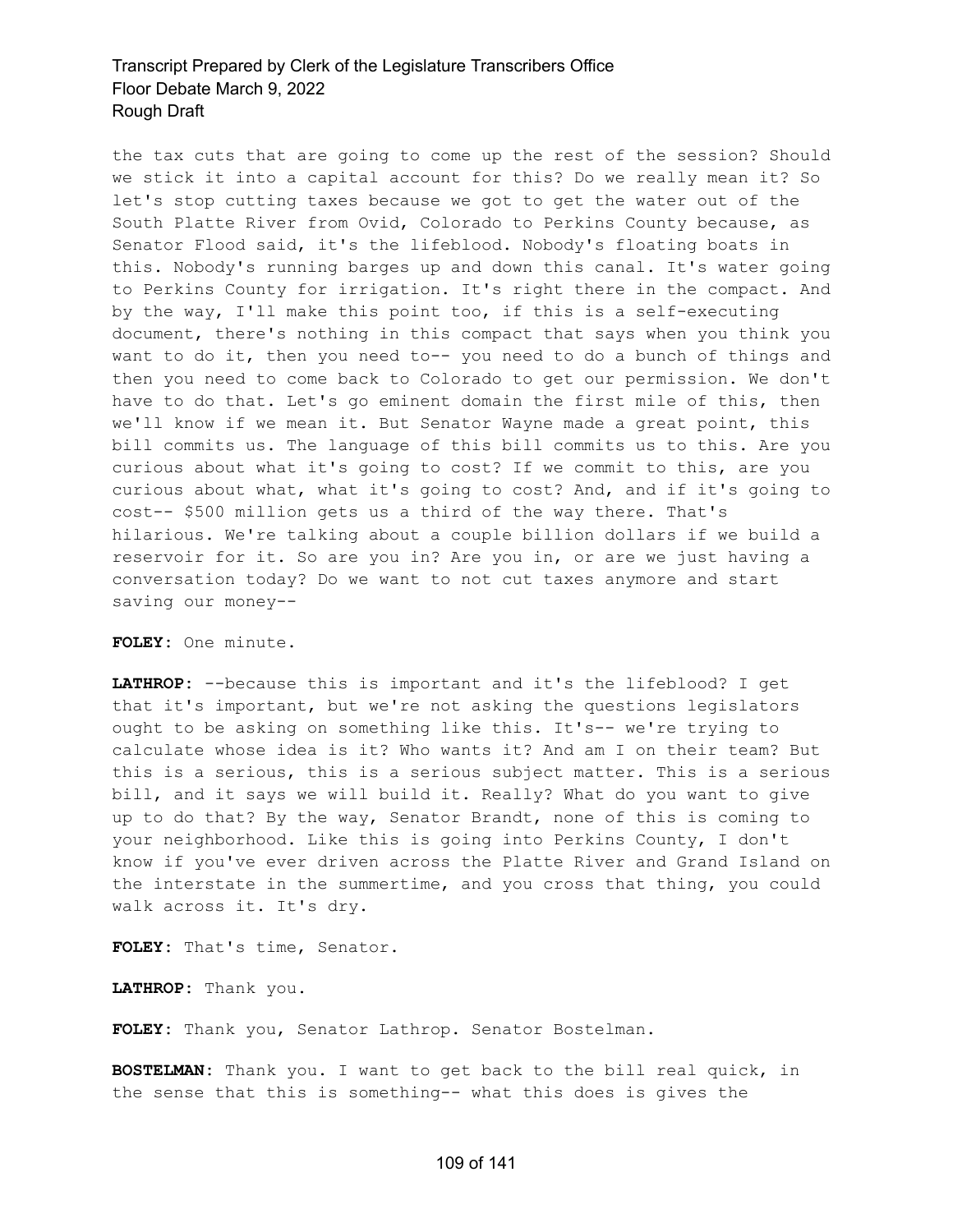Department of Natural Resources the authority. That's what the bill- that's we're asking for, is that authority. That's what the bill does. Funding issue, Senator Stinner, Chairman Stinner was talking about that, how that's gonna be handled. They're already talking about feasibility studies, that portion of information. We only go so far, we make sure that information is there before you move on from there. What we're talking about today in LB1015, we're talking about right now, is just giving that authority to DNR to begin looking at this project. And if it does become feasible, or whatever term you want to use, then they can go ahead and build that project. That's what we're talking about. If you live in North Platte, if you live in Grand Island, if you live in Columbus, if you live in Lincoln, if you live in Fremont, where does your water come from? It's coming out of the Platte. Crane Trust, somebody talked about environmental-- endangered species before, I think Senator Wayne did. Those species that are on the Platte River have to have that water. And if that water doesn't come from Colorado, where is it going to come from? It's gonna come out of groundwater. Sitting on the committee, I've heard NRDs are already talking about augmentation projects. What are those? Just pumping groundwater? Ogallala Aquifer, where's that water going to come from? We have a right to that water out of Colorado, and we need to make sure we protect that. So with that, I'll yield the rest of my time to Senator Flood.

**ARCH:** Senator Flood, you're recognized, 3:30.

**FLOOD:** Thank you, Mr. President. I'd like to ask Senator Lathrop a question.

**FLOOD:** Senator Lathrop, will you yield to a question?

**LATHROP:** Sure.

**FLOOD:** Senator Lathrop, tell me, what information do you need to make this decision?

**LATHROP:** I'd like to know, first of all, if we're actually have a right to the water that everybody keeps talking about, or whether it's been by, by the exception in the Article VI that allows for use by Colorado of everything below the Lower South Platte. Whether we're, we're going to be able to take any water out of it, given the other prior rights that are reserved also in, in Article VI. Second of all, I'd like to know what the total cost is. And third, I'd like to know once we get it to Perkins County, where are we going to store it?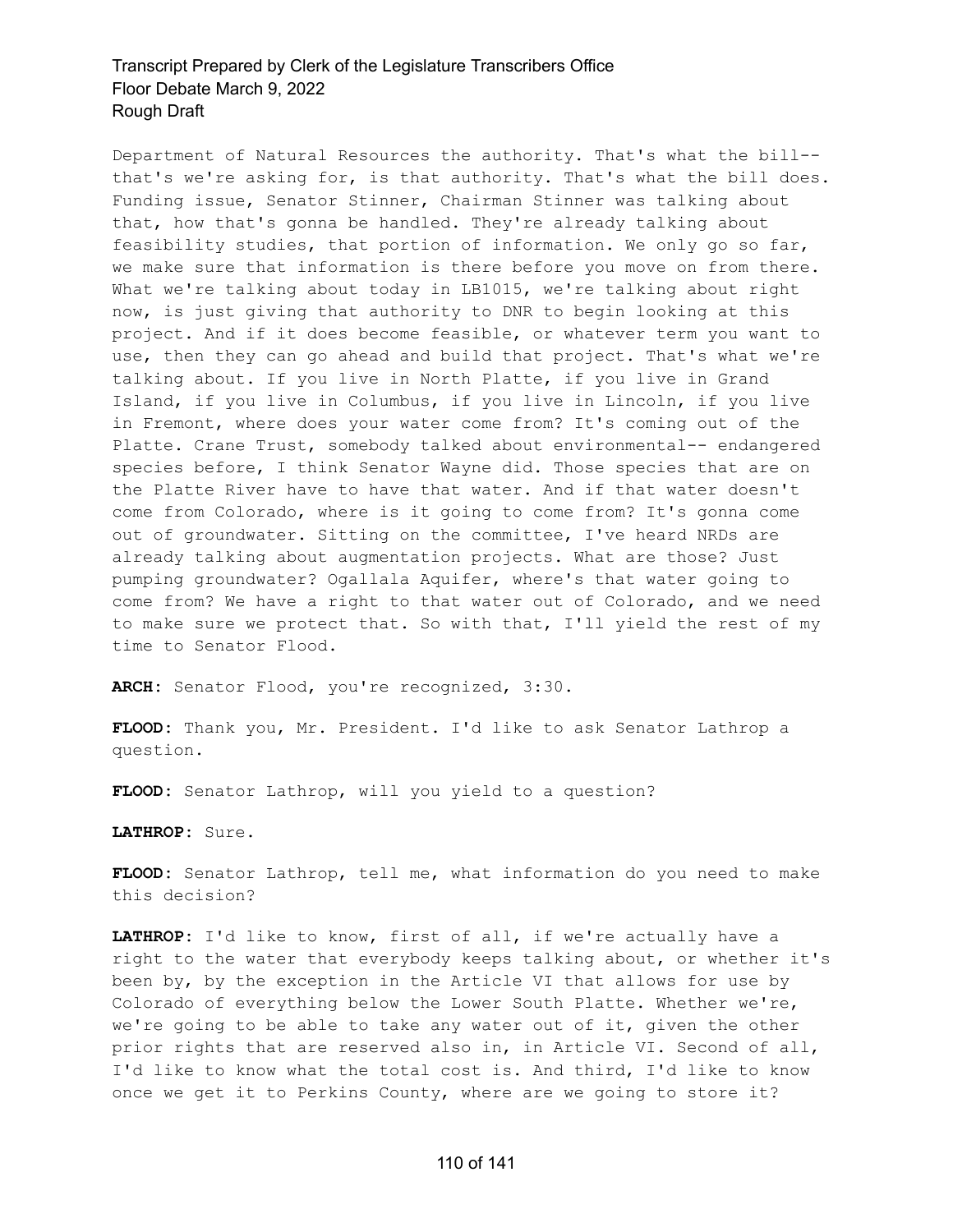**FLOOD:** There is no Perkins County. There is no Perkins County. There- they call it the Perkins County Dam. But this, this water is coming into the state by, I think, Brule, Nebraska. Have-- we got to clarify that, but I think we have to try and get you answers to these questions so that we can put it on the record, which I think we have answers to all of those.

**LATHROP:** I think the compact talks about a, a line that's already been surveyed between Ovid and Perkins County.

**FLOOD:** Well, I have some materials here that they basically talk about the fact that this is, they refer to it as the Perkins County Canal. I will get you the information, but I think, if I can summarize what you're looking for, you want to know the total cost in today's dollars of building the canal. That's number one. You want to know--

**LATHROP:** Number one.

**FLOOD:** Number two-- OK, so--

**LATHROP:** That's number one.

**FLOOD:** Number two, you want to know how-- what right do we have to the water in the state of Colorado?

**LATHROP:** Will we get what we think we're going to get?

**FLOOD:** Are you talking about the amount of water or do we have a right to--

**LATHROP:** The amount of water?

**FLOOD:** So you want to know the exact amount of water we have the right to, not that we have a right to the water?

**LATHROP:** It's clear that we have a right to some excess water from the South Platte that's not already taken before it gets to the south branch of--

**FLOOD:** OK, so you want--

**LATHROP:** --the South Platte.

**FLOOD:** One minute, Mr. President? OK. OK, so and then the third, we have to, we have to settle this question about the Perkins County--

#### 111 of 141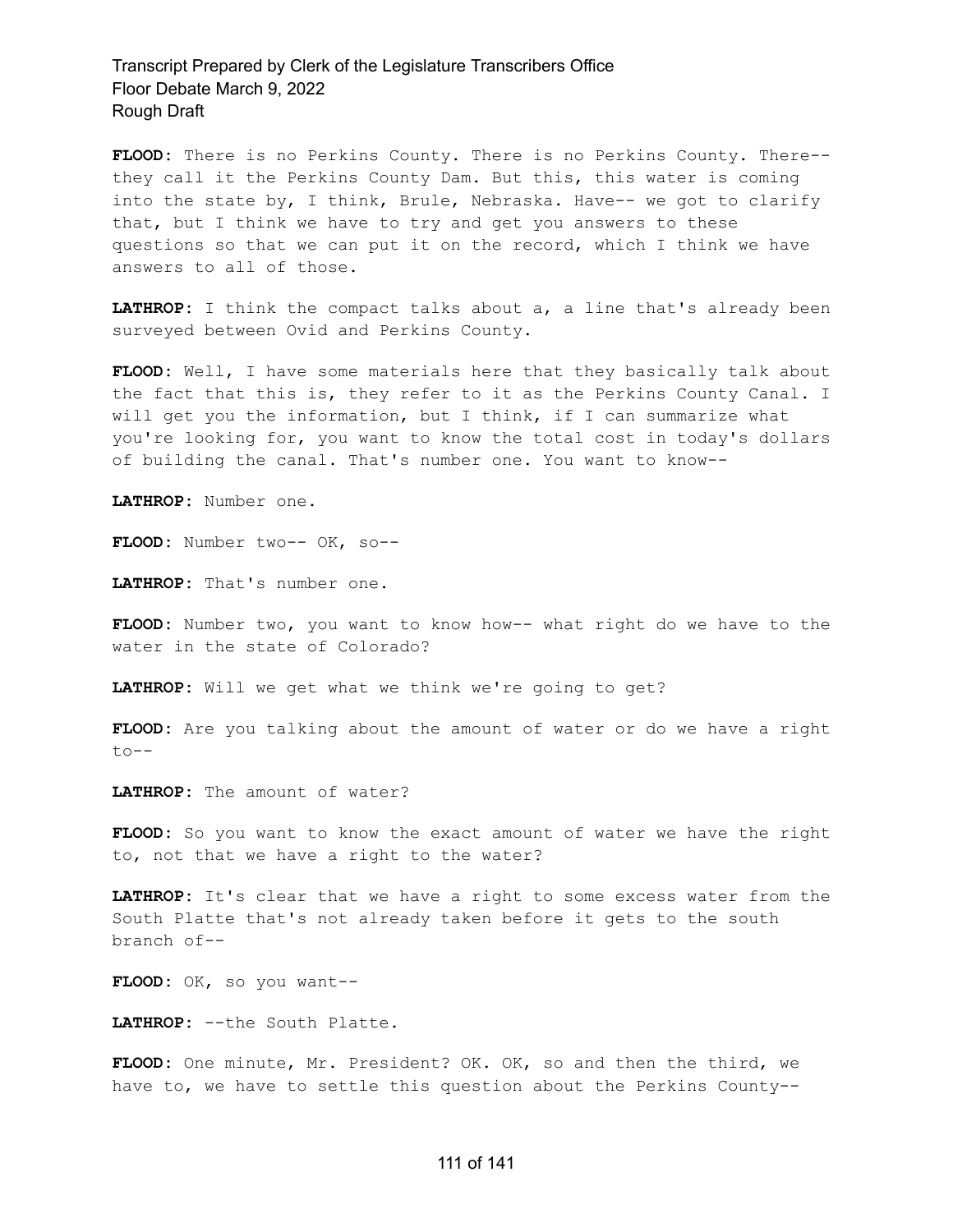**ARCH:** One minute.

**FLOOD:** --Canal. And I'm--

**LATHROP:** Yes.

**FLOOD:** --looking through my information here, because I have this somewhere. Oh, OK. While the project is called the Perkins County Canal Project, the canal and reservoirs would be designed and constructed to protect and preserve water in the Platte River basin, so I think that's something we have to clear up just at the front end. And I will get you some information on that. And it's, it's a question that I think came up at the hearing that has been clarified by the committee. But you know, I think if we want to be productive today, which I think Senator Lathrop wants to be productive, let's get these questions on the record and answered so that we have our eyes wide open about where this is going. And, you know, I appreciate the fact he's asking direct questions, and we need to get him direct answers so that when we vote on this, we're very clear about what we're doing. I support what we're doing. I think what we're doing is necessary. There is a cost, but the cost to not do this is literally--

**ARCH:** Time, Senator.

**FLOOD:** --I think clearly billions. Thank you.

**ARCH:** Thank you, Senator Flood and Lathrop. Senator DeBoer, you're recognized.

**DeBOER:** Thank you, Mr. President, I am looking at the compact here, and I think maybe the question about where it runs-- in the compact, it says, said canal may commence on the south bank of said river, the South Platte River, at a point southwesterly from the town of Ovid, Colorado, and may run thence easterly through Colorado along or near the line of survey of the formerly proposed Perkins County Canal. So somewhere somebody has got a survey that was done, I think it was in the 1890s, I heard, of siting this Perkins County Canal, sometimes called the South Divide Canal, it says in the compact. So I think that answers the question of where. I still have a number of questions about what happens once we build it, if we build it. So I wonder if Speaker Hilgers would yield to some questions.

**ARCH:** Speaker Hilgers, will you yield?

**HILGERS:** Of course.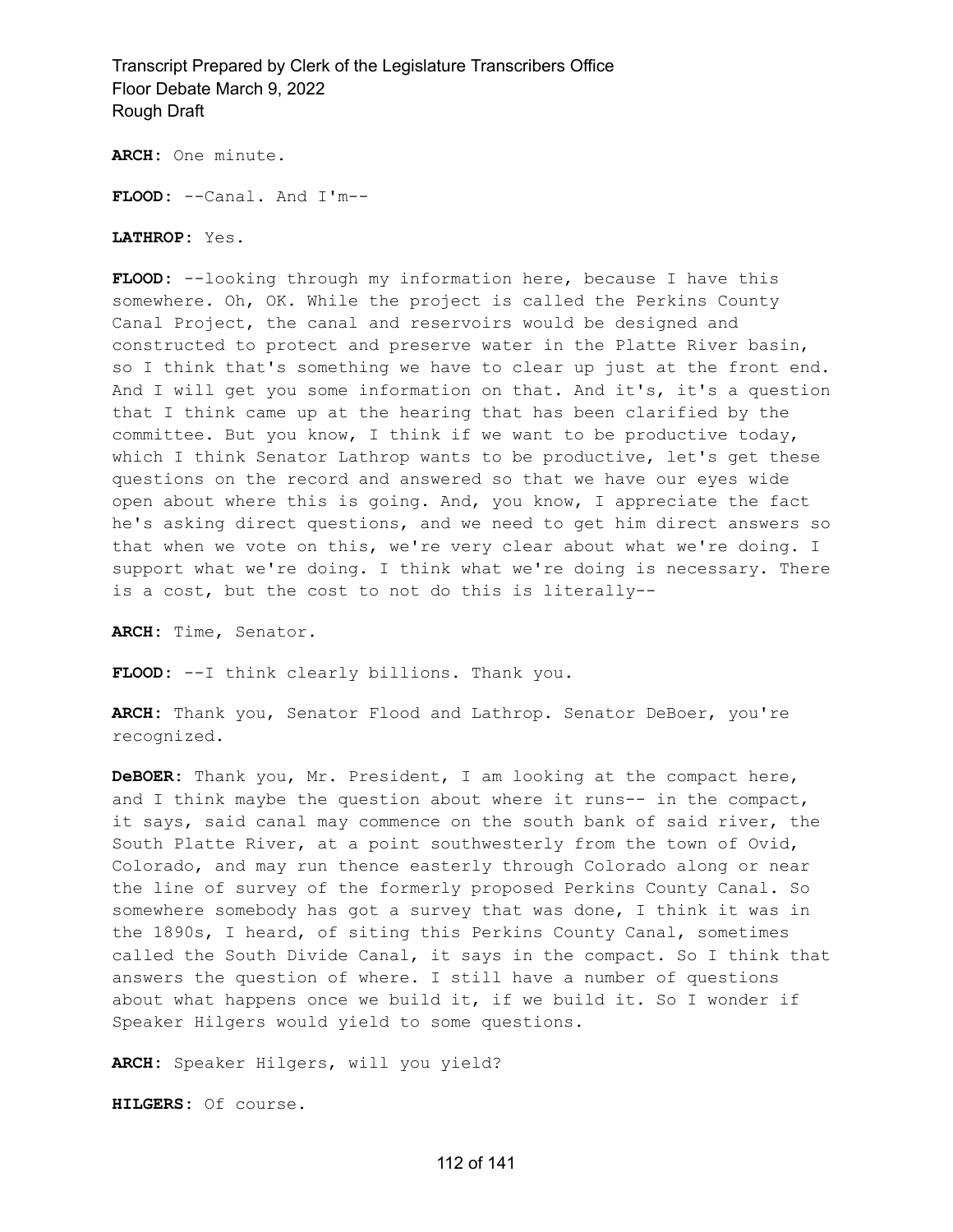**DeBOER:** Senator Hilgers, who will-- I tried to ask you this the last time on the mike. Who will operate and take care of and maintain this canal, let's say, on the Colorado side of the border?

**HILGERS:** Thank you, Senator DeBoer. My understanding is the state of Nebraska will own it and will be operated and maintained through the Department of Natural Resources.

**DeBOER:** So ostensibly, if there's some trees that form a little jam or something in this, that we'll take our-- little trucks over and our people will go and clear the-- even if it's quite a few miles into Colorado, we'll clear the debris and get the canal running again?

**HILGERS:** That sounds like something that's fair to assume. Sure.

**DeBOER:** How much will it cost for us to maintain a canal of this size for that length?

**HILGERS:** I'm sorry. So my understanding, the projections would pencil out about \$2 million plus or minus a year to maintain.

**DeBOER:** And how do we propose to pay for that?

**HILGERS:** I would assume, and again, we haven't completed the canal, that, that number might change, it might even go up. I would assume that would be through General Fund appropriations.

**DeBOER:** So first, we need to know how much it's going to cost to build the thing, if we're, if we're getting our questions that we want to have answered. How much it's going to cost to build it totally, then how much it's going to cost to build the reservoir and whatever kind of pumping or whatever we would need to get that so that it does go over to Senator Brandt's district. And then we would need to know how much it costs to maintain it, and then we would need to know where the money to maintain it would come from. I think those are some starting questions to determine whether or not this is something that we want to spend the money on. One of the things that people keep talking about is the "shall" language. I started to talk to you about this. There are a number of shalls in this legislation that make this required. So on page 2, Section 2, number (2), it's about line 14, is the shall, I think, in question. "The Legislature declares that a canal and associated storage facilities, which shall be known as the Perkins County Canal Project, shall be developed, constructed, managed and operated under the authority of the State of Nebraska consistent with the South Platte River Compact and pursuant to the Perkins County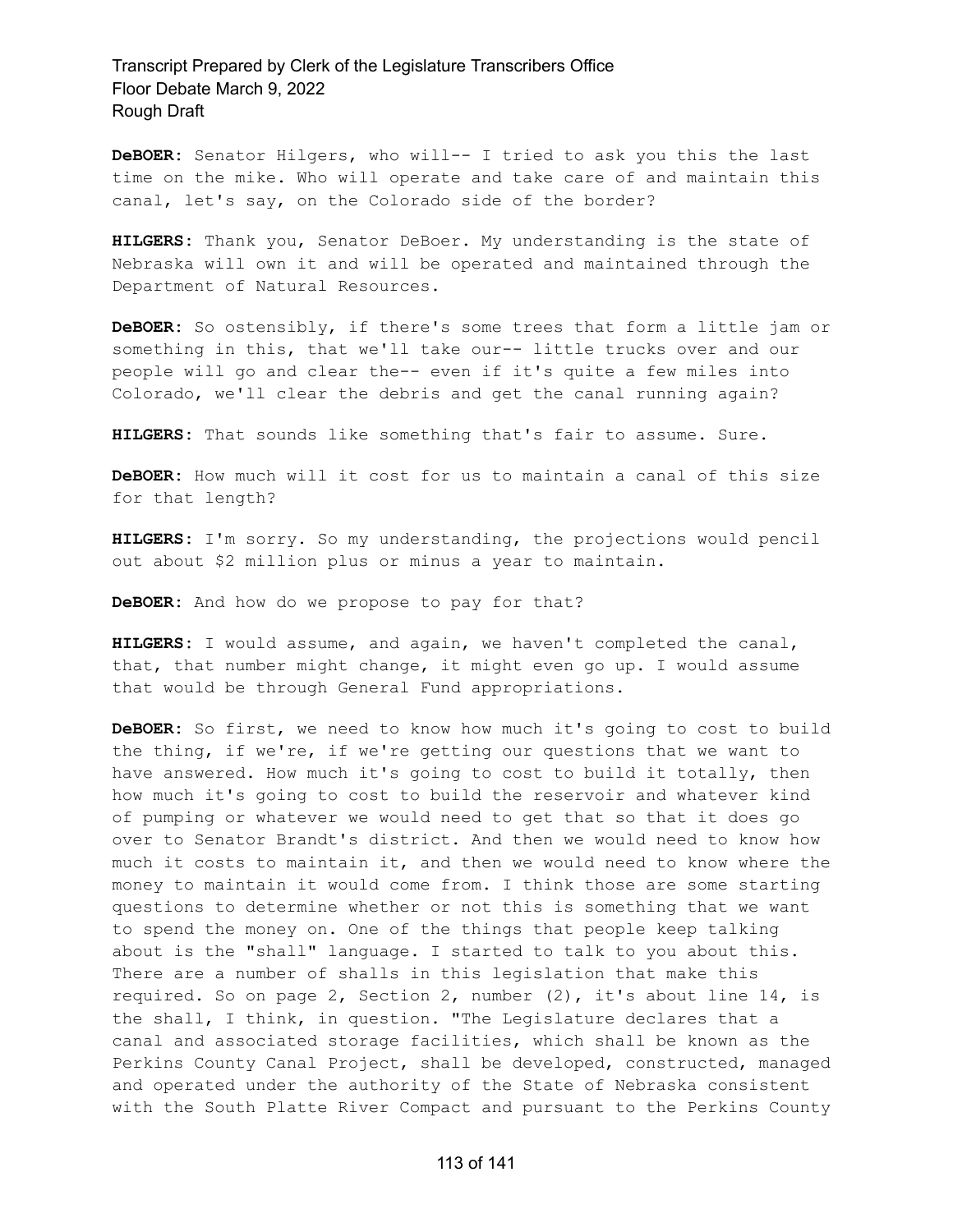Canal Project Act." So that shall right there, does that bind a future Legislature to do this?

**HILGERS:** Well, certainly if it's in statute, then that statute says what it says until a future Legislature would, would modify if it so chose. And I disagree not with your premise, necessarily, but the premise that if this passes, then we are forever and always bound to have to build it.

**ARCH:** One minute.

**DeBOER:** And what is the reason you don't think we will be forever and always bound to do it?

**HILGERS:** Because I don't-- a future Legislature, one, could always change this. And this is a long-time horizon, so it's not as if the canal will be built tomorrow. Two, and I think critically, we're only appropriating, at least the Appropriations Committee has only said that they will commit to \$53 million, which only gets you part of the way down the road, to use the metaphor from Senator Lathrop. A future Legislature is going to have to come back and make a subsequent decision as to whether they're going to allocate additional dollars to build it.

**DeBOER:** All right, thank you. So I guess I would want to know whether or not we need to have that shall in terms of shall be developed; whether we have some obligation to, if we're obligating future legislatures to construct it, regardless of what the future cost might be. What would be necessary to get us started if that \$53 million dollars is in fact allocated this year?

**ARCH:** Time, Senator.

**DeBOER:** Thank you, Mr. President.

**ARCH:** Speaker Hilgers, you are recognized. This is your third opportunity and you'll have your close remaining.

**HILGERS:** Thank you, Mr. President. Good afternoon again, colleagues. I appreciate the dialogue, Senator DeBoer. I have not been in the queue since Senator Blood asked her questions. I did try to write them down as hopefully I got them conc-- comprehensively recorded. So I wanted to maybe-- I'll start with Senator Blood's questions, there are some other arguments or questions or and arguments made on the floor that I'd like to address on this time in the mike. So one of the questions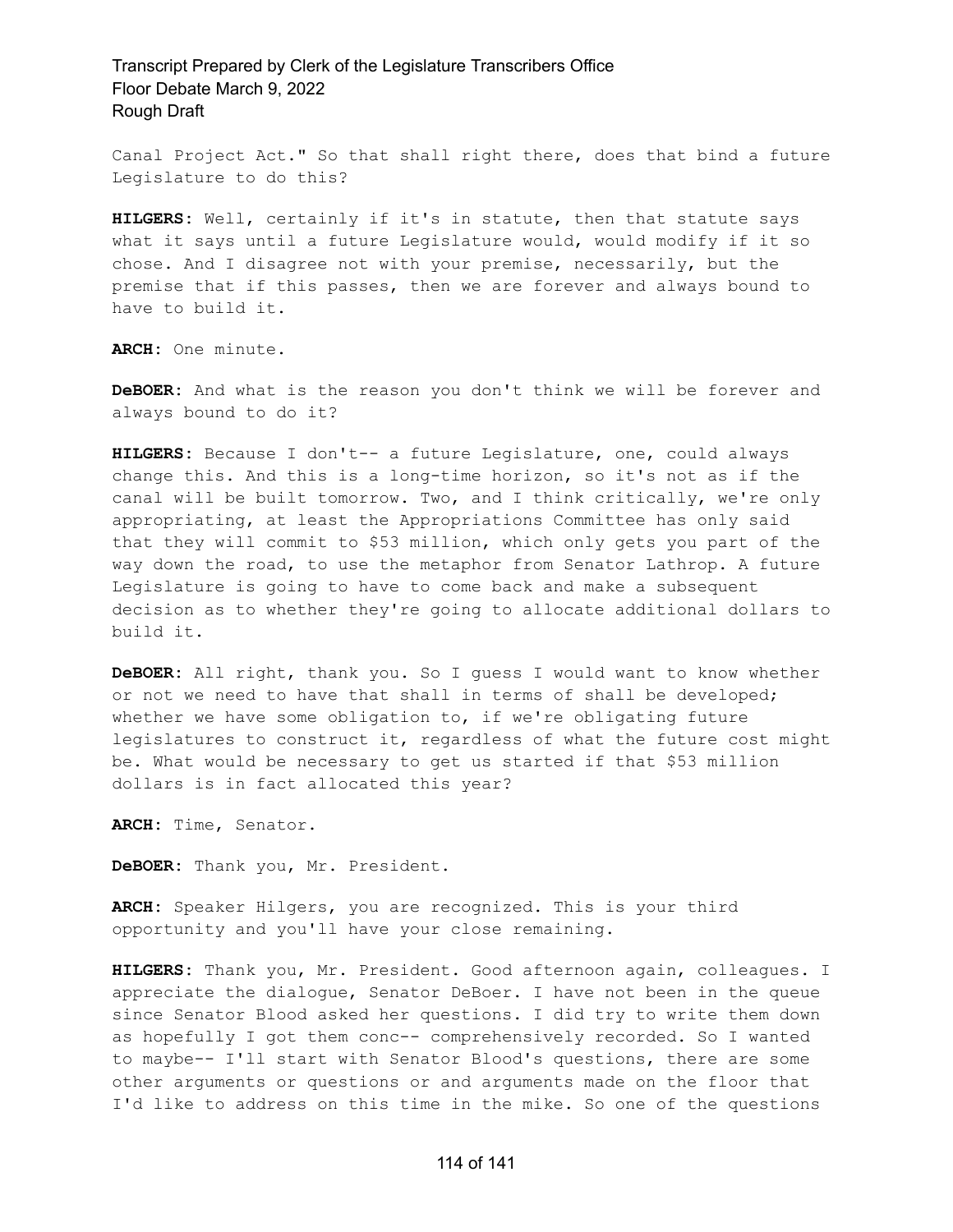Senator Blood asked was, do we have any evidence that Colorado has violated the compact? And I think the answer to that is clear, as far as I know, which is that, no, we, we have not. They have not vio- violated the compact. They have given us the 120 cubic feet per second that we're entitled to under the-- during the irrigated season. But the question is what are we entitled to in the nonirrigated season? And if we don't do anything, they will never violate that portion of the contract, even if they take us down to zero. And what we're saying is we want to exercise our right and by building the canal and reservoir system, then our-- the legal entitlement comes into play. We now have a higher floor and they would be violating the compact if they went under the 500 cubic feet per second. So I think that's a critical, I think that's the answer to that question. There is a subsequent list. I'm not sure of the list that Senator Blood was referring to. I do have an, an additional list, I'll try to give you that information, Senator Blood, of the projects that are planned, that are ready to go, and the ones that are ongoing in Colorado. And certainly the intention and signaling subsequent to 2016 have from Colorado has been they are going to spend a lot of money to, to draw from the South Platte River. And in addition, I can't speak to any conversations between the Governor-- between the governors of Nebraska and Colorado. All I'll say is this isn't a negotiation. We could go down a path of negotiation. We can try to achieve something from Colorado that would require approval of this body, the Colorado state legislature, as well as Congress. But we don't have to do that because we already have what it is that we're seeking, which is a legal entitlement to a certain floor, of 500 cubic feet per second during the nonirrigated season, that we are entitled to so long as we build the canal. Senator Wayne had a couple of really good points. I want to address just a couple of them. One is he said, look, and I'll probably use the same proviso that he provided, which is, I'm an attorney, he's an attorney. I'm not providing legal advice at all. And he said, one thing we could do is do declaratory judgment action. And that does allow you under certain circumstances to go to court and say, I don't want to wait for the other person to sue me. I want to get a declaration of my rights, that's the declaratory piece, before someone sues me as to what a contract means. The problem is, even if you bring a declaratory judgment, or DJ action, it still has to be right. It still has to be a case in controversy before court. The court has to have jurisdiction, there has to be something real in dispute. The problem is today there's nothing in dispute. We don't have a canal. And if we don't have a canal, then the contract is clear: we get-- we have zero entitlement in the nonirrigated season. So in order to be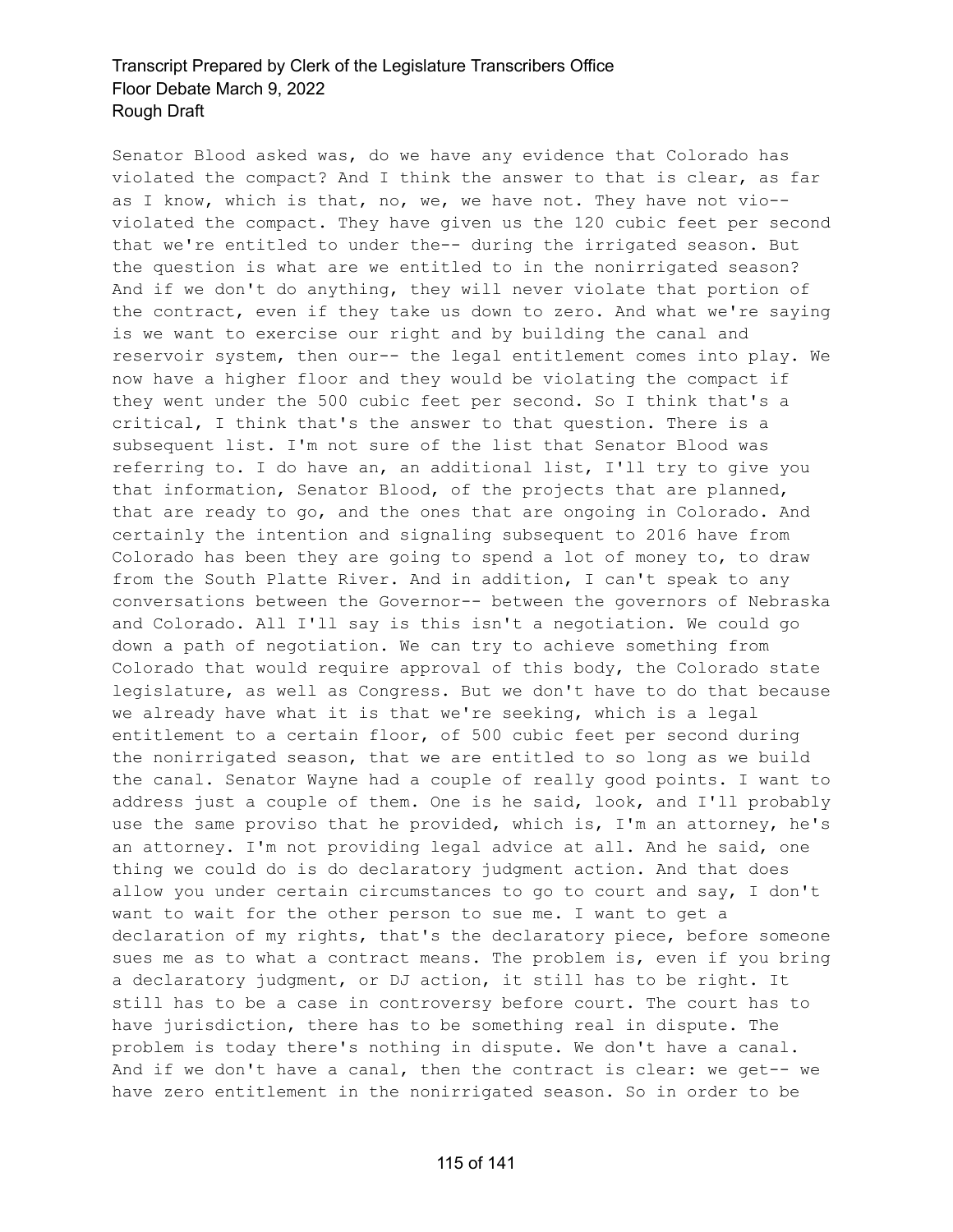able to litigate our right, we have to be able to ensure that we have the canal and reservoir system in the first, in the first instance. The next point, Senator DeBoer and I were dialoguing a little bit about, which has been raised by a number of individual senators, which is, hey, wait a second. If we're in for a penny, we're in for a pound on this thing and we are, we're going all in. We have to do it. First of all, I think we should do it. So if that's ultimately the logic of what it is that we're doing today, I agree with it and I'm supportive. However, it doesn't mean that this Legislature-- and so far as the argument is, well, this Legislature is going to act and then there's no chance for a future Legislature to get off that track, regardless of future circumstances. It could be a \$5 billion project. Colorado could come to the table and we can negotiate something that would be approved by Congress. That I don't think is right. And the reason is partly what I was speaking at, speaking about with Senator DeBoer. One is a future Legislature can always change this particular statute. We do that all the time, even on sunset as an example. But secondly, I think, more importantly, a future Legislature is going to have to sit down with the data because the way we're proposing to do it now--

#### **ARCH:** One minute.

**HILGERS:** Thank you, Mr. President-- which is not fund the whole thing. A future Legislature will have to weigh in on with more information available to them than we have maybe at the moment to decide whether or not to appropriate. And at that point, a future Legislature could decide not to appropriate the money and not ultimately build the canal. So I don't, insofar as the, the force that argument is meant to be, boy, we're making a decision once and forever and for always, I just don't think it follows from the fact that the Legis-- the bill says shall. Last, I know Senator Lathrop sort of suggested, hey, you know, how serious are we, are maybe the proponents of the bill? Are you in on this or not? I'll be-- I'll tell you right now, if there was a bill, right, that would put it \$500 million. If there's an amendment on the mainline budget, they have \$500 million for the canal, I would vote for it. I think there's room in the budget and the cash reserve to do that, to do tax cuts and do the other things that the body would like to do. I know I would have to tangle over Senator-- with Senator Stinner over that and I might lose, but--

**ARCH:** Time, Mr. Speaker.

**HILGERS:** Thank you, Mr. President.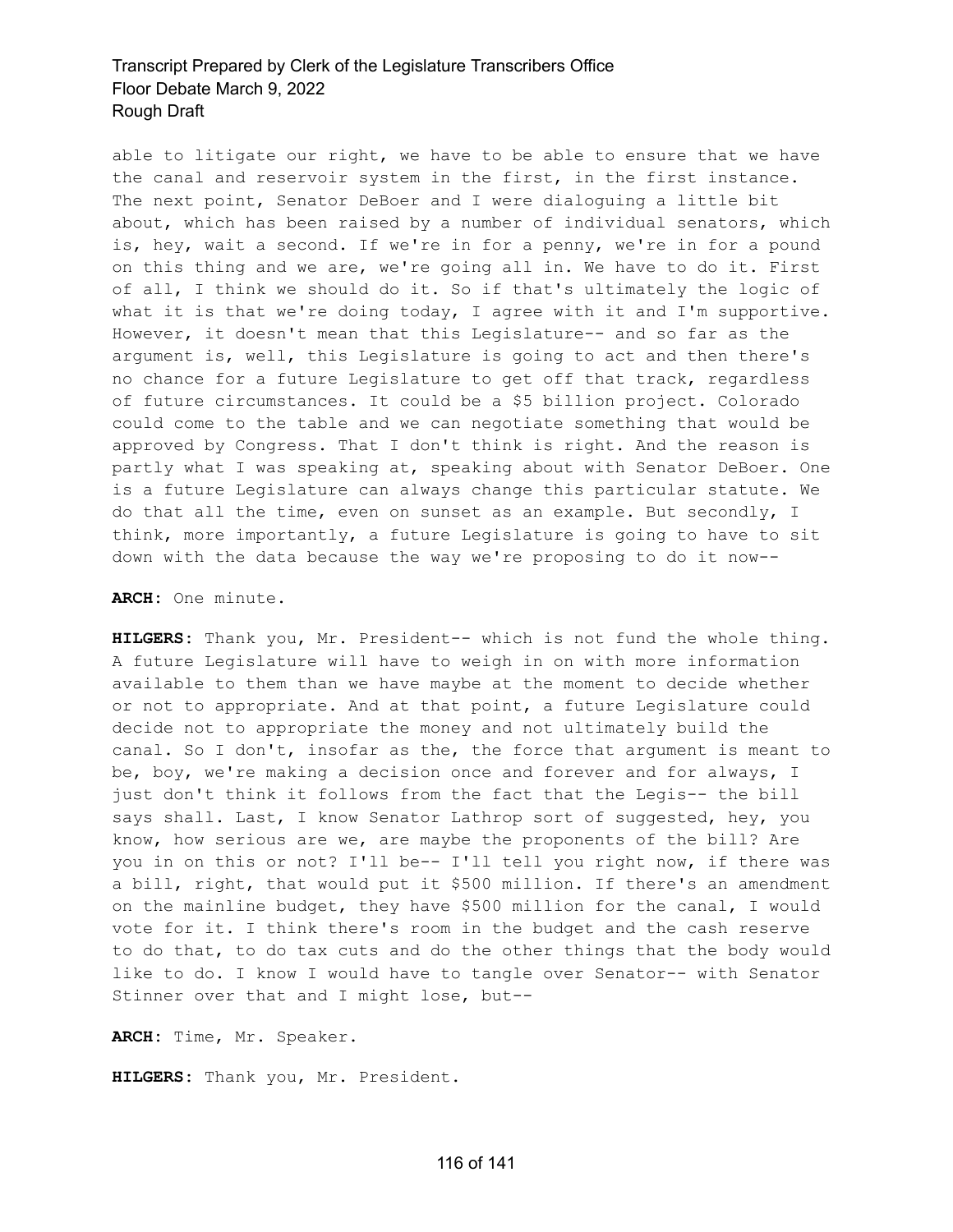**ARCH:** Senator Friesen, you are recognized.

**FRIESEN:** Thank you, Mr. President. So some of the questions that Senator Lathrop posed were, first of all, it is called the Perkins County Canal, but the water can't go to Perkins County because that would be in the Republican Basin, and that would be an interbasin transfer of groundwater-- or surface water. And there's different rules that apply to that, and you can't do that. So the canal will be built to enter into the South Platte channel somewhere. And I've seen maps, but again, I think those are details that are going to be worked out down the road. The one thing that he did bring it up, and again, and I think Senator Hilgers touched on it really well, you can't bind future Legislatures. And so we've seen that here all the time. If at some point in time in the next year or two or three that we see that this isn't feasible, the Legislature, in my mind, would put a stop to it. The one thing I think people don't quite grasp, and I think that it is extremely important, and it is a question we need to ask is, so when you, when you go into Colorado and take a water appropriation, and if our water right is dated in 1923, whatever, I forget the year. But from that point in Colorado that they have designated your spot to take the water, you can only ask for appropriations that are upstream of that, that are junior to 1923. So an example of this is on the Platte system. I think if you want to be assured water at Grand Island or in that area, if you want to be assured water every year, you'd probably have to have a water right that dates back to the 1800s. And so not knowing what water rights are upstream of that point in Colorado with junior dates, I don't know that this is feasible either, because those are things I think they have researched. But what's clear is that from that point upstream, you can shut off any junior water right user until your stream flows are made whole, so they have to furnish that 500 cubic feet per second. But if you shut off all the junior users and there's only senior water rights up above you, if there's no water, there's no water. You cannot shut off a senior water right user. And so you are only entitled to shut off those junior water rights. And that is research that I think I'm, I would hope has been done already. And I would assume, and I-- and this is part of, I think, the planning, is to know how many junior water rights users are upstream of where you want to withdraw that water and whether or not they could fulfill that water right that you're asking for. So those are important details I think that is part of the planning process. And I at least wouldn't be putting a shovel in the ground to dig a canal until I was assured that in most years you would get that water. But again, no one can ever guarantee you water because down the road,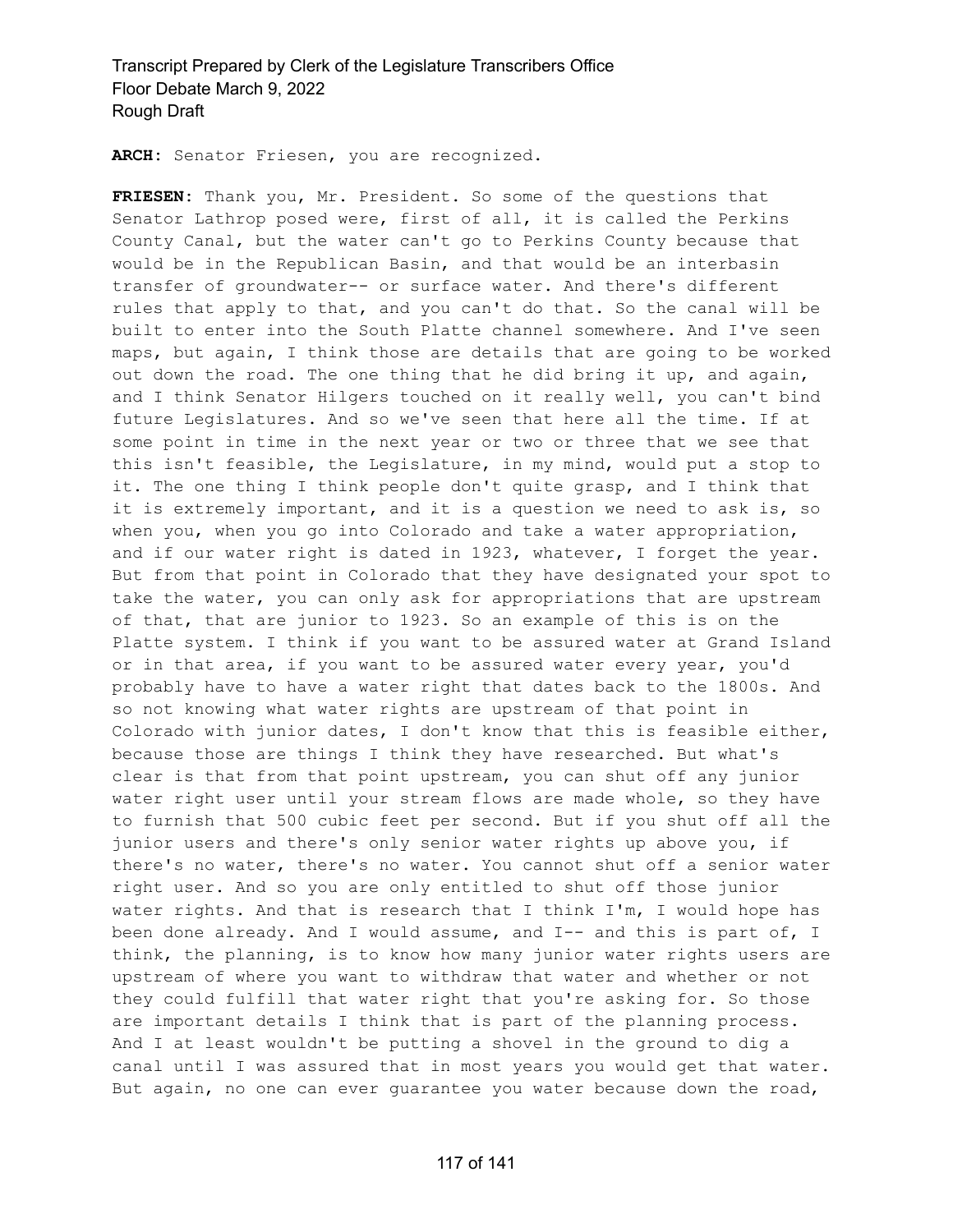if there isn't water there, you can't squeeze water out of a river that doesn't have any. And we've all seen the Platte River at times with no water in it. It's a sand bottom with a little creek running through it that you can step across. That's the nature of the Platte River. And so as Colorado grows, and you've seen the cost of water in Colorado, when you're starting to pay \$50,000, \$60,000 per acre foot in Colorado, they actually lease water now. You can get a one-year lease for probably \$500 an acre foot.

**ARCH:** One minute.

**FRIESEN:** But as they grow, eventually, Colorado is either going to have to start shutting off development or find water. You cannot continue to grow at the rate they are, and if there is no water to be had with senior water rights or being able to purchase those senior water rights, your development is going to have to stop. And that's where Nebraska has been very fortunate in having such a good groundwater supply that we will continue to irrigate long after that and still have a lot of economic development left when maybe they have hit the end of their road. Thank you, Mr. President.

**ARCH:** Thank you, Senator. Senator Moser, you are recognized.

**MOSER:** Thank you, Mr. President. Well, having been through the hearing and listening to all the experts and the opponents as well, a lot of those questions that are being asked on the floor were asked. And they are legitimate questions. I am kind of a Doubting Thomas many times myself, and the questions about the cost, I mean, these are estimates from a previous project that was studied sometime back. There still would have to be further engineered and, and determined to see if, you know, if exactly what costs those would be. But the size of the canal is not gargantuan by any means. The Loup Canal, which goes through the middle of my district, handles 3,500 cubic feet per second of water. That's its capacity. Typically, I think it runs around 2,500, depending on how much electricity they're generating with it. But in our case, the Loup River drops about 30 feet between Genoa and Columbus. And so that drop is what's used to generate electricity. I don't know that here-- I'm sure there would be some drop in elevation, but I don't know that it would be maybe that drastic. I'm not sure. But the question comes down to a bit of a leap of faith. You know, we discussed this morning building a lake in eastern Nebraska with a lot less study than what's been done on the, the canal in western Nebraska. We have better data on this canal, I think, than we do on the lake. And we voted for the lake-- I say we. Enough people voted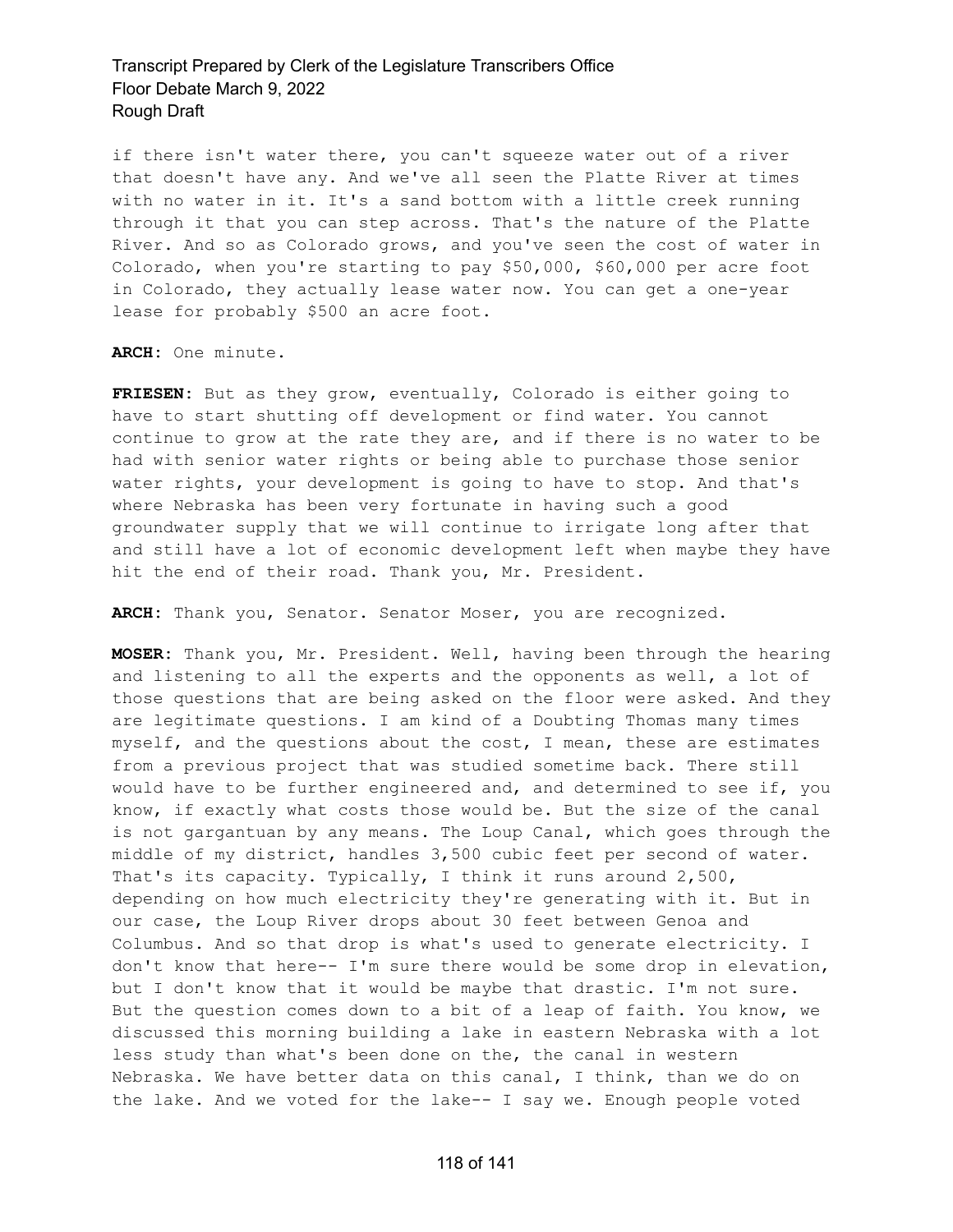for it to make it pass. I didn't vote for it. But I'm going to vote for this. This isn't near as exciting, it isn't near as flashy, but it's something that needs to be done. If the supporters of this are right, we'll spend some money and we'll have water. If the opponents are right, then we're not going to have water. But I'd rather err on the side of trying to perfect our right and making sure that we have water. Thank you.

**ARCH:** Thank you, Senator. Senator Hughes, you're recognized. This is your third opportunity.

**HUGHES:** Thank you, Mr. President. A lot of comments, misinformation going around. I go back to my earlier assertion that we, as senators, we need to make informed decisions. And if we're not experts in that area, you need to talk to people who are experts. That's the Attorney General's Office and the Department of Natural Resources. They've been working on this for quite some time. This Legislature appropriated \$350,000 to DNR to study this very thing in 2019. That's what they did. They did it very quietly because they were aware of what Colorado was doing, and we didn't want to tip our hand. Once the Governor made this announcement that we are going to take steps to enforce the Perkins County Canal project, Colorado went into hyperdrive. We've got transcripts of meetings that they've been having since then. There's been legislation introduced in the Col-- in the Colorado legislature to accelerate, to give priority to the development of the South Platte reserv-- or reservoir system. They know the sooner they get that water stored and delivered for human consumption, the less chance Nebraska has to assert our right in the South Platte compact. That's a fact. I do want to address another thing. This canal is not going to be in Perkins County. It's going to be in Keith County. When this canal was named, was before Perkins County was a lot bigger, and it would have been in Perkins County back at the turn of the century, or in the late 1800s when this was first proposed. Since that, the county line has changed. This canal will be in Keith County, it will not be in Perkins County. You know, the cost estimates, we've been having quite a discussion about the half a billion dollars. The cost estimates have been put together by our experts, Department of Natural Resources, are \$503,500,000. Those are in today's dollars. That includes sixty miles of canal and two reservoirs and other necessary elements with an inflation factor. There's been talk of \$1.5 billion. We don't know what the cost is going to be. These are the best estimates we have today, and the longer we wait, the higher those costs are going to be. There's no question about that. Is it going to be worth it? That's the question we need to ask ourselves. Is it going to be worth it? Whether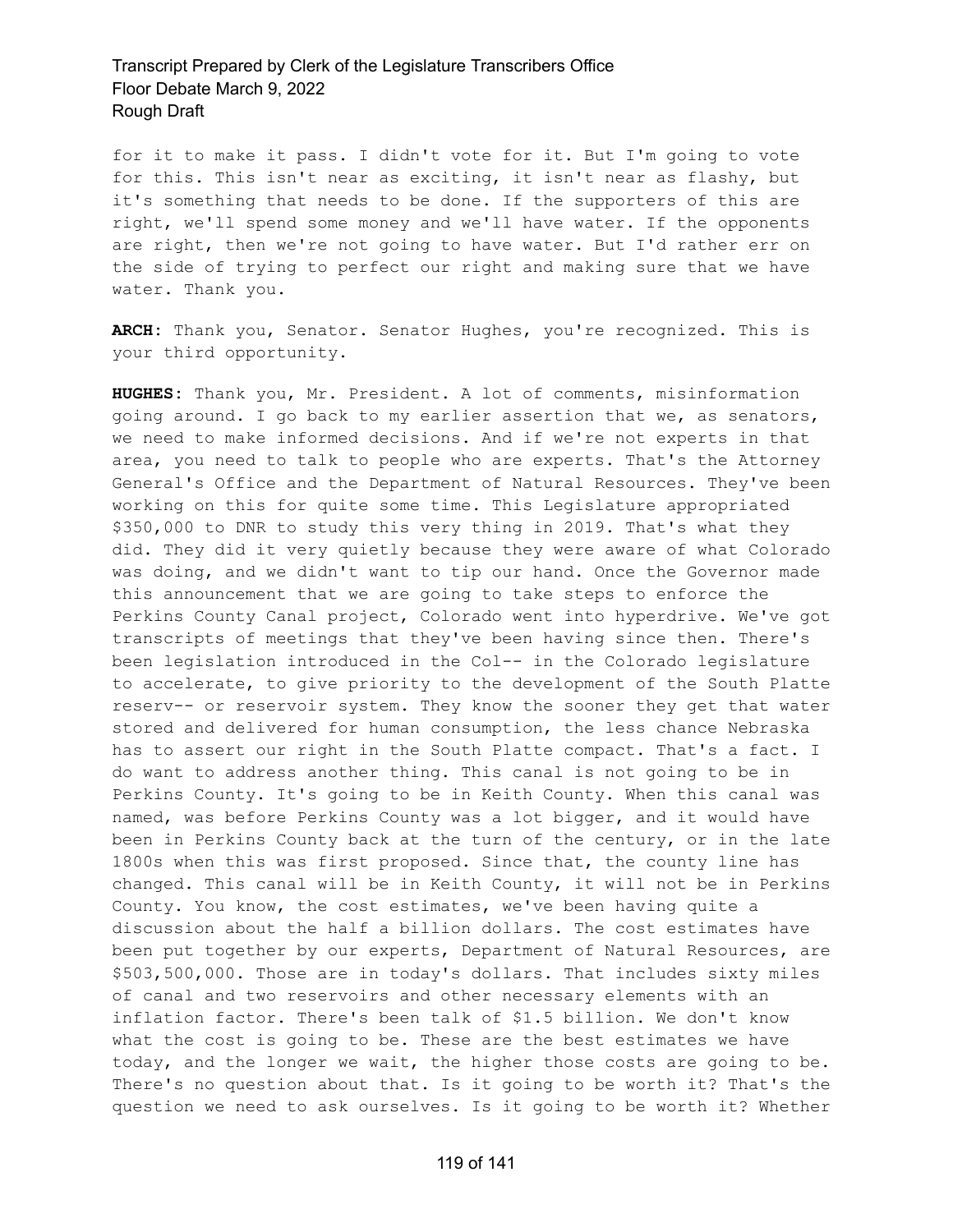it's \$500 million or \$1.5 billion, in 50 years, my answer is absolutely, positively yes. We look at the development that has happened at Lake McConaughy, Lewis and Clark Lake and all other water developments in the state of Nebraska, all the surface water irrigation districts, the additional value that brings to the state of Nebraska and sales tax and income tax and property tax values. That's used. That's what our state runs on. Agriculture is our biggest econ- biggest industry in the state, tourism is not that--

**ARCH:** One minute.

**HUGHES:** --far behind. Thank you, Mr. President. We, we have experts. We have-- what are they right? We don't know. But they are our best guess. These are the people that look at the figures, that work in this world, that look-- have been looking at this for quite a few years. This was not sprung on us. They've been working on this. We've been hearing about this just bits and pieces. And the fact that we have available money to do it, that a lot of things came together at this point in time that this was the time to launch. And this is what we absolutely need to do. Thank you, Mr. President.

**ARCH:** Thank you, Senator. Senator Vargas, you are recognized.

**VARGAS:** Thank you, President. I just wanted to continue on on a couple of different items. Again, you know, we were looking at this and we were debating this in committee. And Senator Stinner brought this up, like we, we're trying to weigh the, the long-term fiscal implications and the savings for the state. You know, we often heard the argument, which is a hard pill for me to swallow, the argument that we needed to move forward on the full \$500 million now because it might not be there later. And the reason I bring that up is it did concern me, I was like, why wouldn't \$500 million be there later? It's because we can have an economic downturn. We also have other things that are going to potentially draw down from future revenues that we will be debating, which are going to include tax reform. Many of the things that we've already pushed forward and may pass that are going to make it more difficult to have us have more revenue. And so the rationale that we need to then have the full \$500 million now because we may not-- we need it now to make sure that we don't run out of the money was a difficult pill for us to swallow. It's one of the reasons why I motioned for the initial \$22.5. I, you know, I support moving things in an iterative process, that is largely how our committee has operated. We do not typically move forward on a large item unless there has been a very iterative process. And not saying the iterative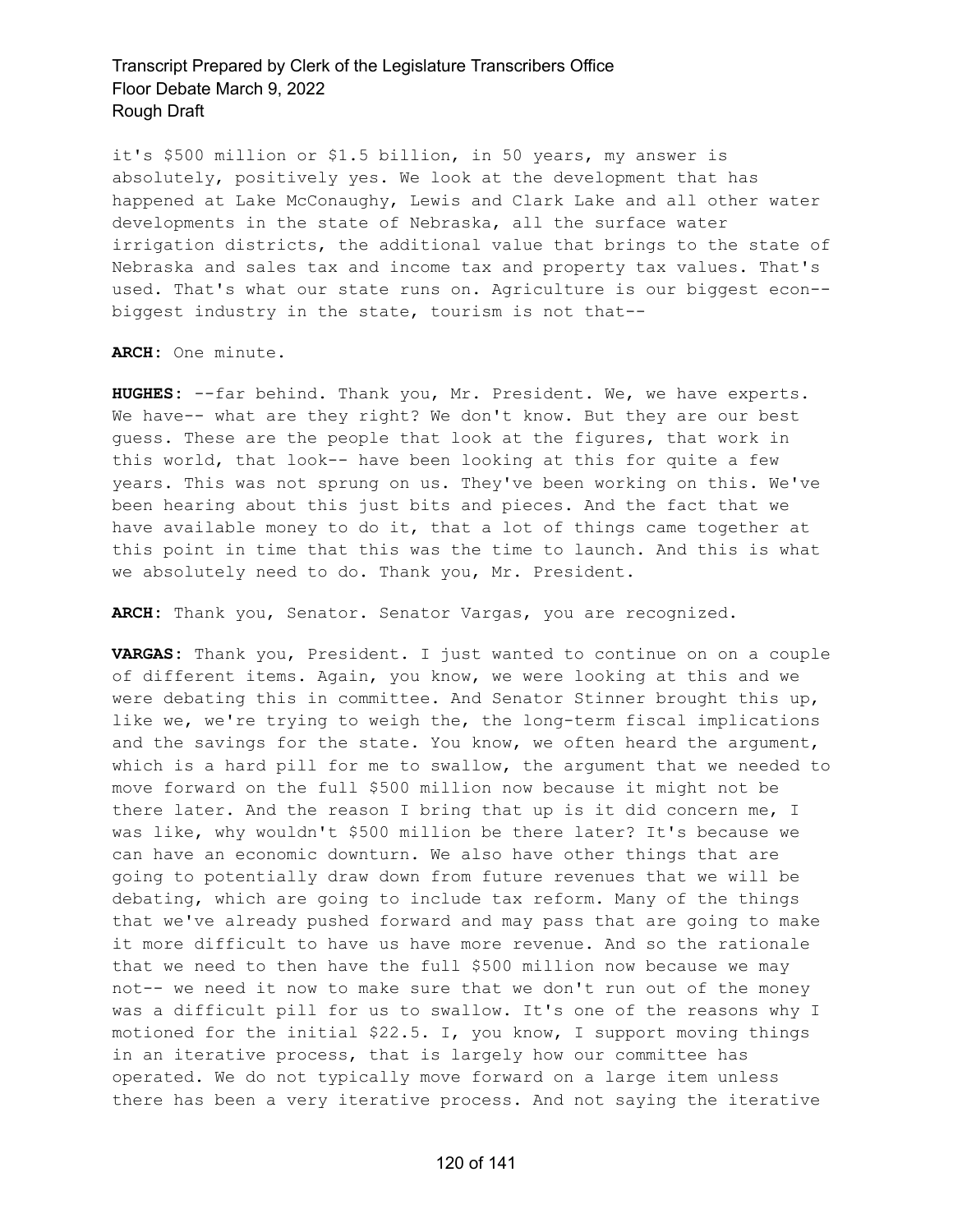process maybe didn't exist on the side of, you know, PRO and, you know, the offices and, and those that have been doing this research. It's that the iterative process wasn't done in collaboration with us until this year, where we're really starting to get all the information in the data. And I think we first got the plan and the breakdown just about a month and a half ago on how the funds would be eventually spent, of the \$500 million request. I say that because I am just worried that we have to be extremely cautious about how we make decisions on spending items like this. It's not saying it's not warranted. It's saying take a beat. Is it necessary for us to do the full amount now? Is it necessary for us to bind the hands of the future Legislature with the language that we currently have? And is there another avenue where we can make sure that we are fully assessing our, our legal rights? Are there other things we can do that push this forward that would allow us to then still see and whether or not we have standing and we can litigate this and not have to wait eight years in the future? I'm, I'm still concerned about that. Again, I'm somebody that supported an initial amount. But the full amount, and I think that we are sort of binding the future Legislature. And, look, a future Legislature that's not going to have Chairman Stinner, that's not going to have Senator Kolterman, that's not going to have myself or many of us that are on the committee right now. Or really trying to look out so that we're not putting an additional extra burden on the future Appropriations Committee to say you have a lot less in case something bad happens in your savings account. Let's not do that. Because if we have an economic downturn, we really committed to moving forward with this. A commitment is not something light. When we work in the Appropriations Committee and there is something that needs to be funded because we said we were going to do it and we put in "shall" language, one of the first things that our fiscal analysts do is tell us: We passed this law, we have to fund it. Those are the first things they tell us. Or like, well, we did. We passed something and then we have to fund it. That is the concern that I have with this. It's not that there isn't some sound or cogent argument, it's that we've operated with a very iterative--

**ARCH:** One minute.

**VARGAS:** --thoughtful process in the committee, and we are the ones that have ultimately been deciding on whether or not this is the best investment. And we said it makes sense, but we still want to do more analysis on it. And that's OK. So colleagues, that's the point that I'm trying to make, that this isn't whether or not it's right or wrong or that there hasn't been legwork done beforehand. I know the people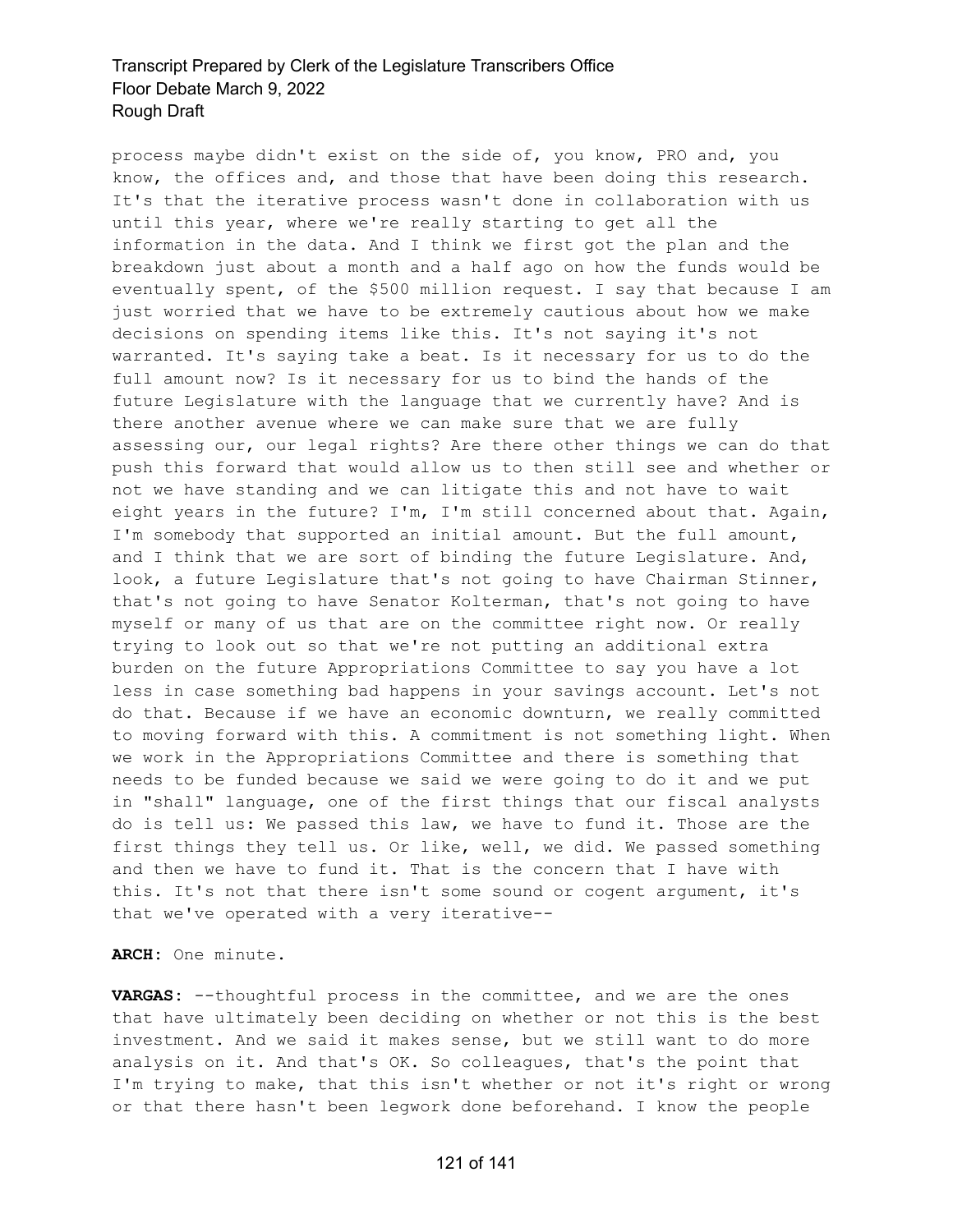standing behind me, behind the glass have done some legwork. We've talked about it with them, and that's the reason why we moved forward on a certain amount of it. I don't want us to potentially bind our hands and bind the future Legislature to say that we have to follow through on the whole amount when we don't know what our future is going to entail and we have a lot of other requests and asks on our plate. Thank you.

**ARCH:** Thank you, Senator. Senator Stinner, you are recognized.

**STINNER:** Thank you, Mr. President. I can tell you that Senator Erdman, Senator Hughes, Senator Brewer, Senator Jacobson and myself live in the far west of this state. And we will tell you in unison how important water is to that part of the state. And Scottsbluff would not be Scottsbluff without water, without forethought, without our pioneers creating an irrigation system made up of canals. And it doesn't take you long to understand the importance of water because you can read it in the paper. During the wintertime, we look at snowpack in the mountains because that's where we get our water. You can also understand by reading the paper in many events about the importance of water as it relates to the general economy. Because if we don't have water in that canal or we cut off water, it's significantly impacted. So when we talk about water, I'm all in, I'm all ears, and I'm not fighting this particular legislation that we have in front of us. And I do understand what's happening in Colorado. I started a business down there in 1999, and I read the paper and 5,000 people per month moving in. And I do know about the fact that, yes, they are buying water rights from farmers. The-- both developers as well as municipalities. Yes, they do have water projects. Yes, they do have conservation projects. That's been going on since the 80s, and I get that. So anyhow, I show up for session, and I can tell you this. This is a short session and this is my angst of this whole thing. So we-- I show up and I know that I have two budgets to pass, not, not just me, but my committee has two budgets to pass, certainly, the Legislature does as well. But I know we have salary adjustments to deal with, and with that, we have provided rates because the justification for the salaries are the same thing as the provider rates are having a problem with retaining-- hiring and retaining personnel. We have a fully funded Medicaid that we had to deal with. We have the second half of the prison to fund. We had the ARPA budget, which we knew was going to take-- suck a whole lot of time out of the Appropriations Committee time. That was proven by an LR by Senator Wishart. I think we had over 55 people. We knew we were going to get overrun, and then we had this excess revenue that was being projected,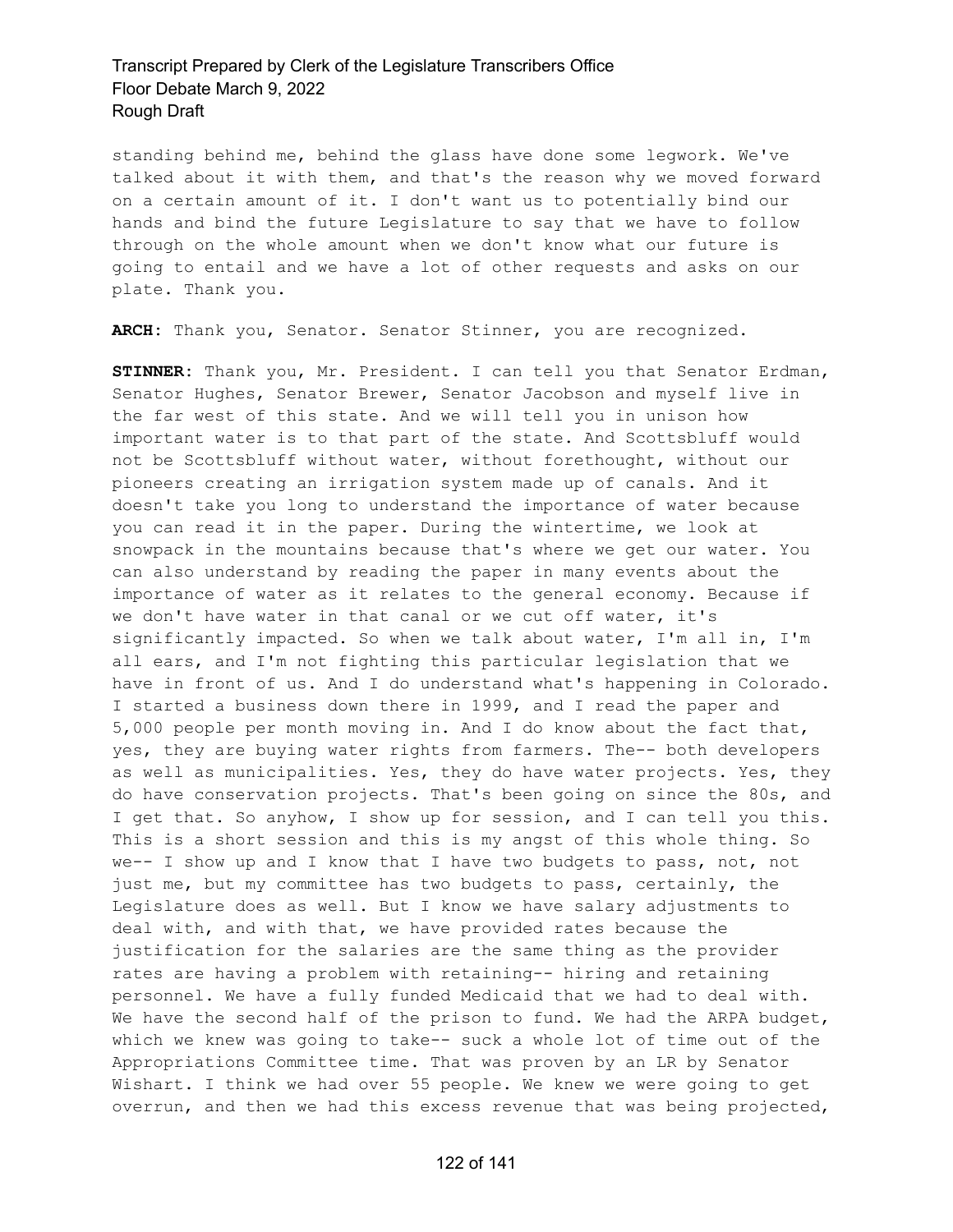that I was following, that I was also reporting to, to this body: Wait on the revenue package because we're going to have a better forecast. And we do have a better forecast. My problem is, is by the time we started this short session, I'm called into a meeting. We got a problem in Colorado where we want to do the Perkins County canal, not knowing what the number was. But all of a sudden I got a \$100 million ARPA request, which frankly doesn't qualify. And \$400 million request out of the cash reserve because, because we have money. Well, let's go through this one time. Where did the money come from? It came from extraordinary, extraordinary expenditures by the federal government. A stimulus package that has yielded us 13.5 percent and over 10 percent in consecutive years. Hardly ever happens, folks. So what's this Legislature doing right now? We got \$1.7 billion in a reserve. Well, how did we spend it? Well, \$175 million went to fund a prison. Then we have STAR WARS that we just talked about, that's \$80 million. We have some other expenditures in there. But the fact of the matter is, this is extraordinary times.

**ARCH:** One minute.

**STINNER:** And a regular reserve under normal circumstances is 16 percent, that's \$900 million. We're going to talk about a revenue package, and I'm all in on the tax discussion because I think we can build the business case and I think we could do it sensibly. I think we can have \$400 to \$500 million excess in reserve, which you're going to need to have, believe me. And to stand up here and say, and the Governor say, we can do all of this, that's fiscally irresponsible. That's not understanding where the economy is at and where we have to be as a Legislature if we're responsible to the taxpayers of the state of Nebraska. That's what I'm disgusted about. \$500 million dollars is a lot of money to stick away in a fund on a long-term, complicated project. \$50 million, OK, I'll green-light that. I didn't vote for it, but I'll green-light it. It's important that we do this--

**ARCH:** Time, Senator.

**STINNER:** --I get that.

**ARCH:** Thank you, Senator. Seeing no one left in the queue, Senator Speak-- Senator Hilgers, you're welcome to close.

**HILGERS:** Thank you, Mr. President. Good afternoon, colleagues. I really appreciate the conversation today on a multiple-- a number of different fronts. I appreciate Senators Stinner, members of the

#### 123 of 141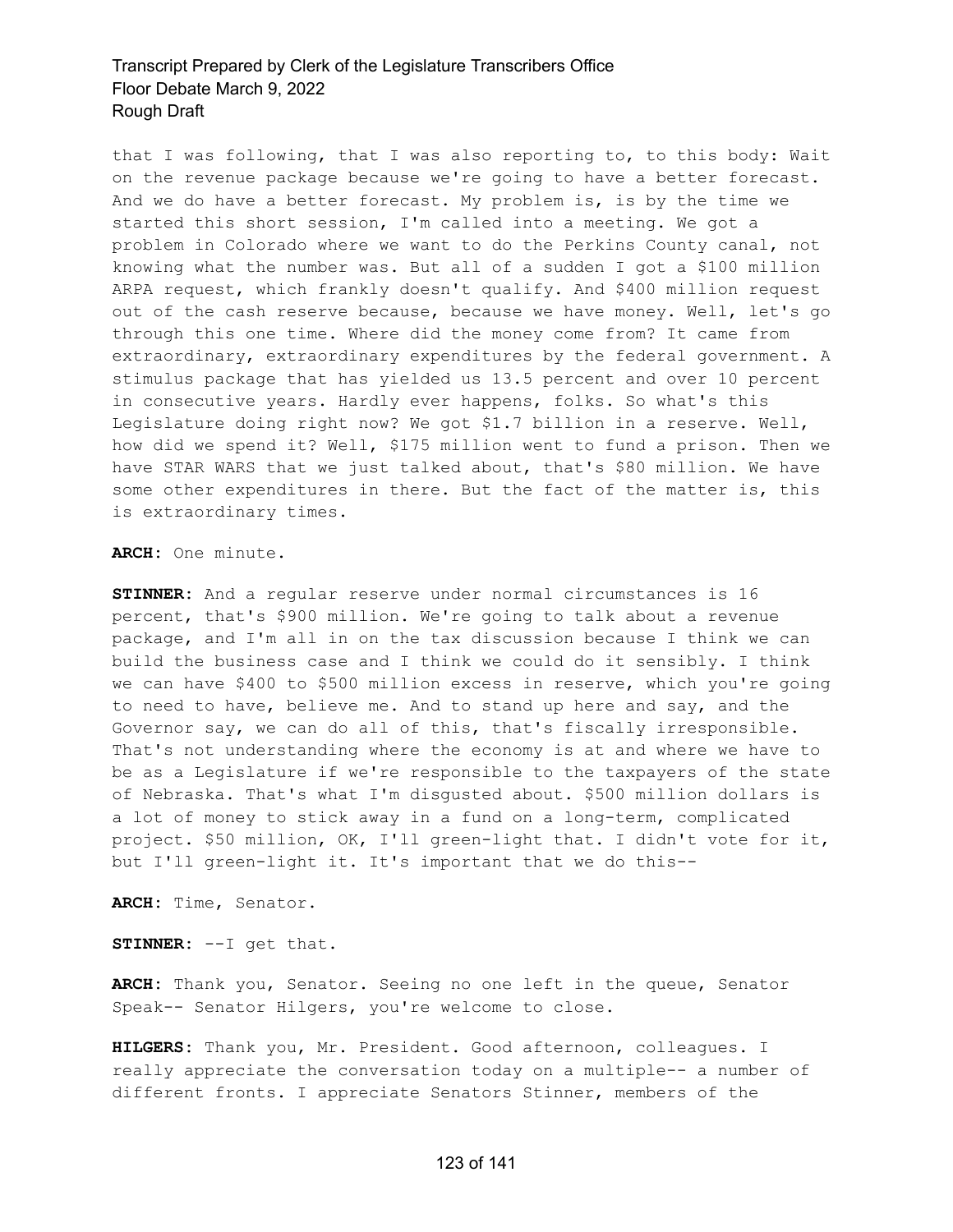Appropriations Committee talking through the dollars and cents. I think the Appropriations Committee has struck a very nice balance of appropriating the dollars that we need in order to go down the road and get a lot of things meaningfully accomplished in showing Colorado that we are going down this road while also not committing to-- the state to the dollar amount that we might ultimately need without some additional information. I also appreciate Senator John Cavanaugh and his work thinking through and working-- walking through the compact and some of the implications on the senior users, the junior users and the like. It's actually a pretty dense document. I will also acknowledge a note of appreciation for him quoting, I think, Delph, the "Silver Fox of the frontrange" [SIC], is that when you called him, Senator Cavanaugh? I appreciate that. It was a good conversation. At the end of the day, I do think this is a very important issue for the state of Nebraska to be able to exercise the rights already given to us by those who have come before us. It is a large price tag, but I don't think when you weigh in the balance, on the one hand, the cost, but on the other, really the priceless impact on the state of Nebraska by ensuring that we actually have the water supplies that we need over the coming decades, I don't think it's a very close call at the end of the day. Having said that, I will-- one last comment, I know Senator DeBoer has raised a couple of points regarding some of the statutory language, and I'll commit to her and any others to seriously work between General and Select on any additions-- additional changes that we can make to address any concerns, especially on the "shall" language in terms of committing this Legislature to some action 10 years from now or 15 years from now. With that, I would ask Mr. President-- well, one, I would ask everyone for your green vote on LB1015 and I would ask for a call of the house and roll call in regular order.

**ARCH:** There's been a request to place the house under call. The question is, shall the house go under call? All those in favor vote aye; all those opposed vote nay. Record, Mr. Clerk.

**ASSISTANT CLERK:** 31 ayes, 3 nays to place the house under call.

**ARCH:** The house is under call. Senators, please record your presence. Those unexcused senators outside the Chamber please return to the Chamber and record your presence. All unauthorized personnel please leave the floor. The house is under call. Senator McCollister, Flood, Linehan, Brewer, please return to the Chamber, the house is under call. Senator McCollister, please return to the Chamber, the house is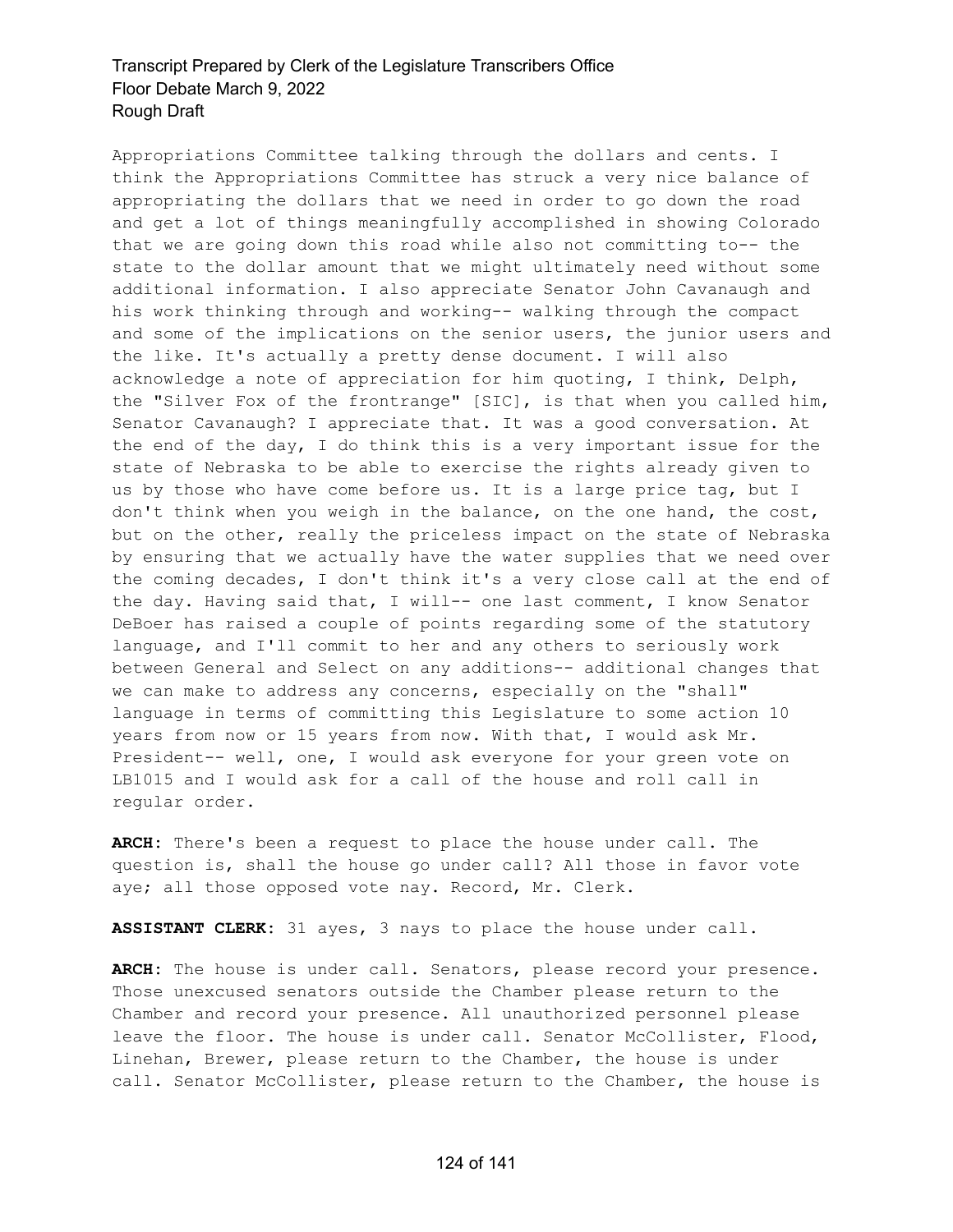under call. Speaker Hilgers, we're waiting for Senator McCollister, would you like to proceed?

**HILGERS:** You can proceed, please.

**ARCH:** Mr. Clerk, please call the roll.

**ASSISTANT CLERK:** Senator Aguilar, voting yes. Senator Albrecht, voting yes. Senator Arch, voting yes. Senator Blood, not voting. Senator Bostar, voting yes. Senator Bostelman, voting yes, Senator Brandt, voting yes. Senator Brewer, voting yes. Senator Briese, voting yes. Senator John Cavanaugh, voting no. Senator Machaela Cavanaugh, voting no. Senator Clements, voting yes. Senator Day, voting yes. Senator DeBoer, voting yes. Senator Dorn, voting yes. Senator Erdman, voting yes. Senator Flood, voting yes. Senator Friesen, voting yes. Senator Gragert, voting yes. Senator Halloran, voting yes. Senator Ben Hansen. Senator Matt Hansen, not voting. Senator Hilgers, voting yes. Senator Hilkemann, voting yes. Senator Hughes, voting yes. Senator Hunt, voting no. Senator Jacobson, voting yes. Senator Kolterman, not voting. Senator Lathrop, not voting. Senator Lindstrom, voting yes. Senator Linehan, voting yes. Senator Lowe, voting yes. Senator McCollister, voting yes. Senator McDonnell, voting yes. Senator McKinney, not voting. Senator Morfeld, not voting. Senator Moser, voting yes. Senator Murman, voting yes. Senator Pahls, not voting. Senator Pansing Brooks, voting yes. Senator Sanders, voting yes. Senator Slama, voting yes. Senator Stinner, not voting, Senator Vargas, not voting. Senator Walz, voting yes. Senator Wayne, voting yes. Senator Williams, voting yes. Senator Wishart, voting yes. Vote is 36 ayes, 3 nays, Mr. President, on advancement of the bill.

**ARCH:** The bill is advanced. Items, Mr. Clerk. We raise the call.

**ASSISTANT CLERK:** Thank you, Mr. President. Your Committee on Education, chaired by Senator Walz, reports LB902, as well as LB1218 to General File, both having committee amendments. That's all I have at this time, Mr. President.

**ARCH:** We will now proceed to LB1073. Mr. Clerk.

**ASSISTANT CLERK:** Mr. President, LB1073 introduced by Senator Wayne. It's a bill for an act relating to state government; states legislative findings; creates the Department of Housing and Urban Development; provides duties; provides for a director and staff; creates the Housing Advisory Commission; provides for an annual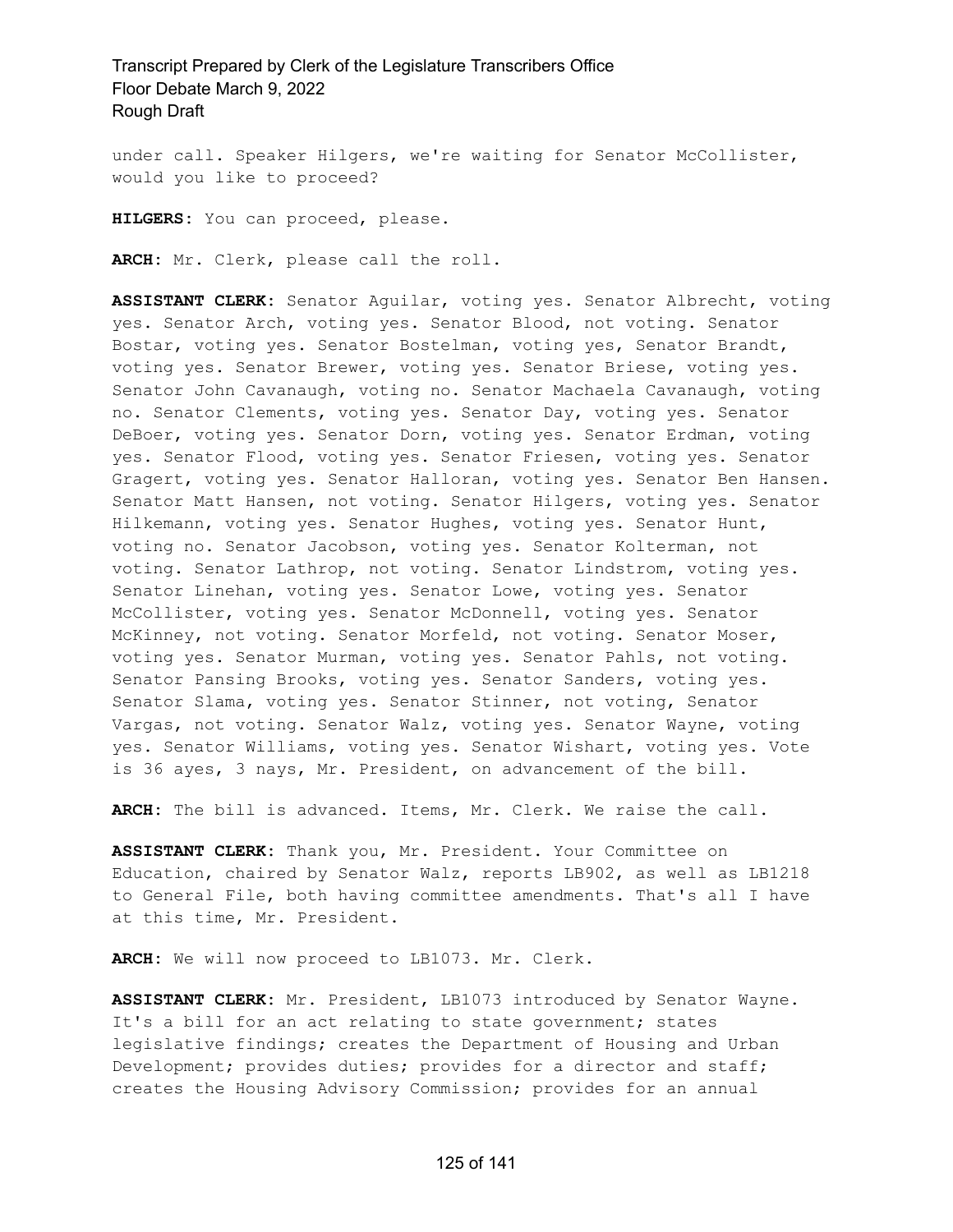report; to transfer duties, functions, responsibilities, and jurisdiction as prescribed; provides for an updated housing affordability strategy; harmonizes provisions; provides a duty for the Revisor of Statutes; provides an operative date; repeals the original section; outright repeals Section 58-704. The bill was read for the first time on January 18 of this year and referred to the Urban Affairs Committee. That committee placed the bill on General File with committee amendments, Mr. President.

**ARCH:** Senator Wayne, you're welcome to open on LB1073.

**WAYNE:** Thank you, Mr. President. And members of the Legislature, I know there's a-- if you look at the white copy, you can go ahead and-- I mean if you look at the green copy of the bill, LB1073, you can go ahead and delete that off of your page and open up the amendment, AM1916 [SIC]. I'm not going to spend a whole lot of time on it. This is Senator Hansen introduced this amendment, so I think it's appropriate for Senator Hansen to open on this, and I'll be playing the wingman on this. Thank you. I yield my time to Senator Hansen.

**ARCH:** Senator Hansen, will you yield?

**M. HANSEN:** Thank you, Mr. President. All right. Thank you, Mr. President and good afternoon, colleagues. Let me start by thanking Senator Wayne for asking me to open on his or assisting me with his opening on LB1073, which is my personal priority. While the one-liner of this bill is about creating the Department of Housing and Urban Development, an idea I support, I would like to be clear that there is a committee amendment that would strike all of those provisions and replace it with language on accepting the second round of emergency rental assistance funds from the federal government, which is what I'll be speaking to. Earlier this year, I filed an amendment to a bill of mine addressing federal funds for housing, AM1737 to LB446. This was a straightforward amendment that would require the Governor to apply for federal funding available to Nebraska for a second round of emergency rental assistance. That amendment had a hearing on February 11t this year where over 20 different proponents testified in support of the material. From that point, working with Senator Wayne and the Urban Affairs Committee and staff, we worked to make LB1073 the vehicle and update the language from that hearing in AM1969, the committee amendment. Some background: Last year, the federal government made emergency rental assistance available to states to help households struggling through the COVID-19 pandemic. Our state government contracted with Deloitte and partnered with the Nebraska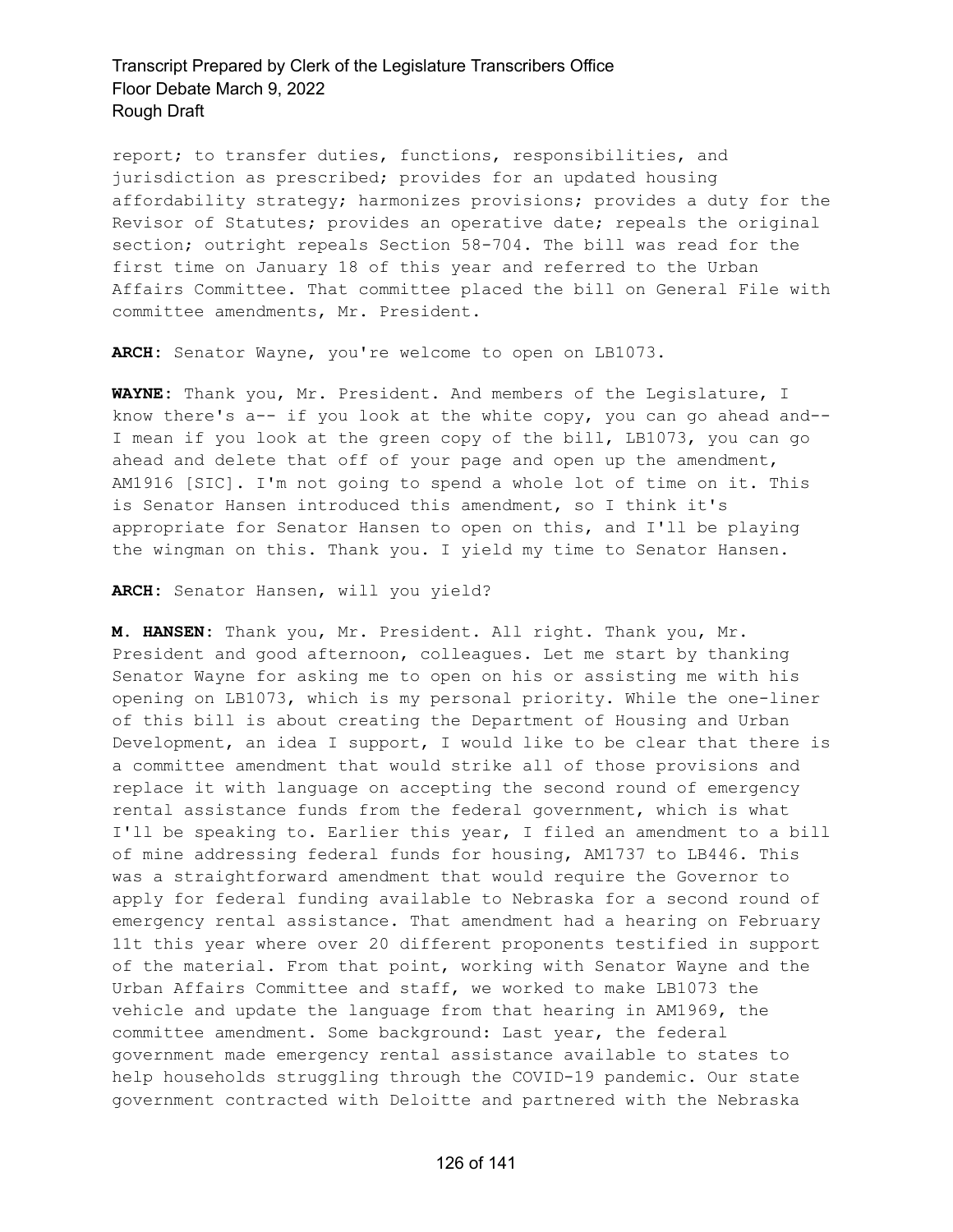Investment Finance Authority, or NIFA, to create our program and disburse the funds. Under this program, individuals are eligible for up to 12 months of back rent and three months of future rent up to \$20,000, which is paid directly to landlords. Recently, the state has declined to apply for the second round of funding, leaving over \$120 million in the table. This is money that has already been allocated and will simply go to other states if we fail to accept it. The spend-down date for the second round of funding would be 2025, which gives us three more years of the program. Currently, 48 other states have accepted the second round of funding. Our failure to apply for this money will have direct negative impact on families in our districts, but only if we continue to fail to apply for the deadline. We know a successful state program is possible, as evidenced by improvements the Lincoln and Omaha programs have made to successfully distribute their funding. Although we missed the first deadline, the Treasury Department has extended the deadline to March 30 of this year to give us a chance to change our minds. I hope you have all heard from constituents and advocates from across the state, from folks who are on the ground with their communities and understand the urgency in utilizing these federal dollars. I want to thank them for their advocacy as we would not be here today without them. Going back to the hearing we had on February 11, we had over two hours of testimony in support for applying for these federal funds, including from landlords, tenants, and community organizations. We also had 58 letters of support for the record. We heard compelling testimony from across the state and people on the ground in their communities working to provide housing and prevent homelessness. As I said before, the spend-down date for the second round of funding is September 2025, which would give us three more years of this program. And if we don't spend all the funds, we can return them without any penalty. We have, as a state, decided to leave over \$120 million on the table, while Nebraskans are still struggling from the lasting effects of COVID. Colleagues, I believe the need for these funds are clear. And with that, I would ask you to join me today in advancing LB1073 and the committee amendment to accept these funds. Thank you, Mr. President.

**ARCH:** Thank you, Senator Hansen. Debate is now open. Senator Lowe, you are recognized.

**LOWE:** Thank you very much, Mr. President. I stand today in opposition of AM1969 and LB1073. In the committee, I was there and I listened to all the testimony, all the people that came and said how much we need this money, this free money that we're going to have because if we don't spend it, we'll lose it. When I came down to the Legislature, I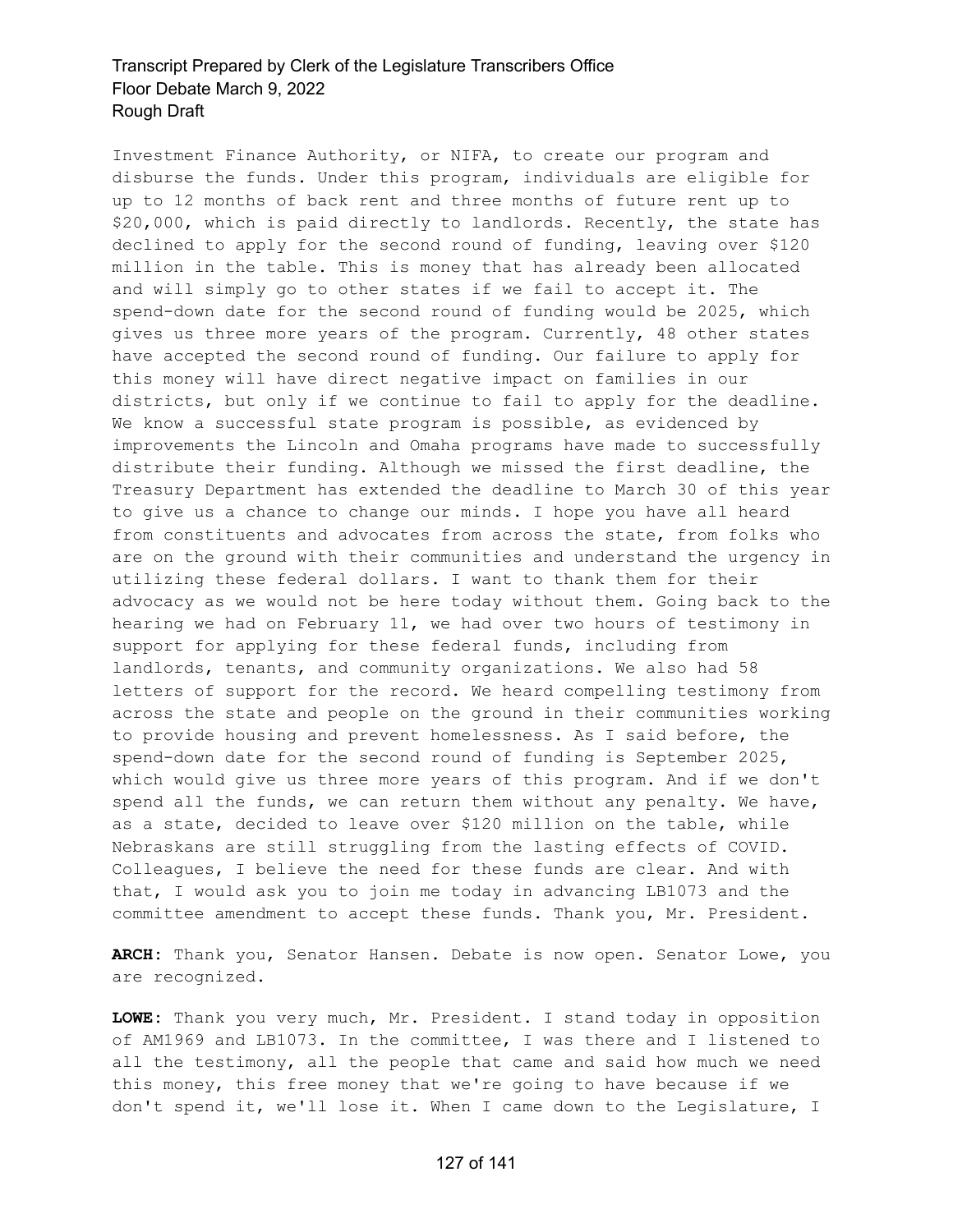would hear about the government agencies that would all say, if we don't spend it, we'll lose it. And that's a big part of our government problem that we have today. It's not that we're going to lose it because they say rightfully, it'll be taken from us and it'll be given to some other state: Colorado, California, anywhere else but here in Nebraska. I'm sorry. That's my grandkids' money, my great-grandkids' money, my great-great-grandkids' money that we are spending. It was money that is being given out that shouldn't have been given in the first place. COVID is over. We are all back to being normal. We need to get back to work. We need to do everything we possibly can to get our people thinking right again that we don't need these government handouts constantly. This has been a year, two years, or three years of government handouts. We are good people. We are strong people. We are people that have endured everything. We are-- we are a state of all nations, of all colors, of all creeds, and we are strong. We need to get back to being that way. And by continuing this, that's the wrong path. Thank you, Mr. President.

**ARCH:** Thank you, Senator. Senator McKinney, you are recognized.

**McKINNEY:** Thank you, Mr. President. I rise in support of LB1073 and the AM1969. And I rise in support because my district was one of the districts in the state that had a huge portion of the request for this assistance and is still an issue that is still prevalent in my community. And I'm sure it's still an issue that is prevalent in many communities across the state. Yes, we're trending down from being in a pandemic, but technically we're still in a pandemic and we have to recognize that. And we also have to understand that just because most people aren't wearing masks and, you know, catching COVID-19 anymore, that there's many individuals that have dealt with economic hardships for the past two years that still haven't recovered because they were dealing with economic hardships prior to ever getting into a pandemic. So it's going to take some time for those individuals to overcome the effects of the pandemic. And some of those effects will last longer for-- for many, mainly because, you know, for example, my district, high unemployment rate. We parade around our state having this low unemployment rate. But in a district like District 11, the unemployment rate is high. And you already have a district that is high in poverty that got worse because of the pandemic and things like that. And I think this would help not only for those that rent, but also for the landowners that keep filing evictions every week in eviction court in Douglas County and other counties across the state. I think it would alleviate stress on our courts, our communities, and it's something that is greatly needed. It's-- there is still a need. I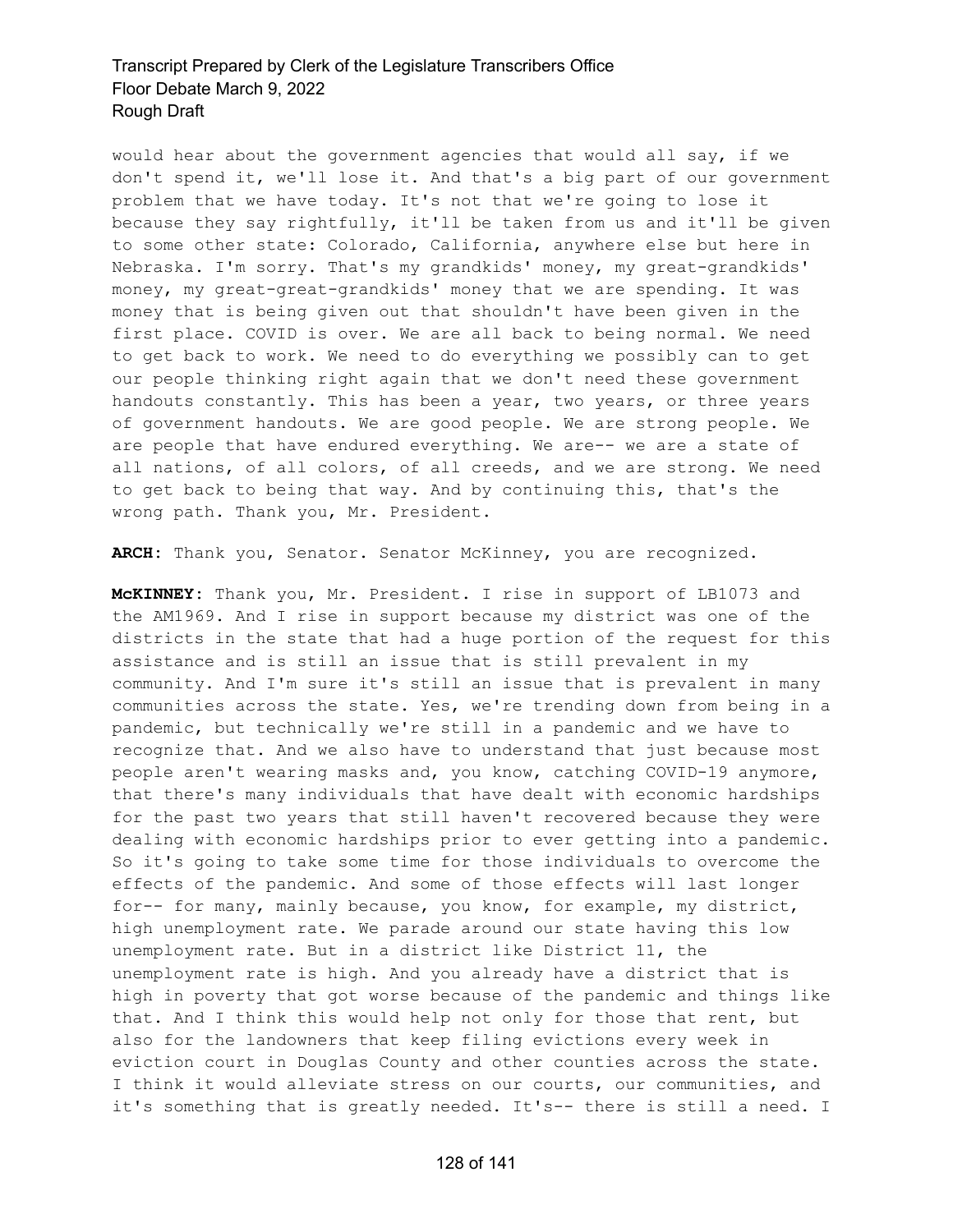don't see why we don't try to help as many people as possible. And whether or not somebody does or doesn't need it isn't up to us to determine. I think it's-- if it's a tool that we can use to alleviate economic hardships on Nebraskans, I think we should use it and I don't see nothing wrong with that. And we could do something after to help them in the future so they don't have to deal with so much hardship. But right now, you still have families that are still in poverty and were in poverty prior to the pandemic. So to say the pandemic is ending and we just need to get on and get on is not really fair because there are still families that are dealing with economic hardships that could use this money. And if Senator Hansen will like some time, I'll yield the rest to him.

**ARCH:** Senator Matt Hansen, you've been yielded the rest of the time. You have 1:57.

**M. HANSEN:** Thank you, Senator McKinney, for your courtesy. I appreciate your perspective and what you've had to add. Again, it's kind of straight acceptance of the federal funds. It has been done in 48 other states. And as we've talked about and you talked about, you know, find me a person who has made it through this pandemic without some sort of financial hardship, without being downsized or furloughed or laid off or having their businesses hurt. Find me that person who's somehow escaped all of those things over these past two years. And if you do, that person's not struggling to pay their rent right now. The lasting effects, including spending down savings, taking out loans, things that people had to do are COVID-related impacts and are still continuing to impact people's ability to pay right now, which is one of the reasons I believe we need to accept this. Thank you.

**ARCH:** Thank you, Senator. Senator Erdman, you are recognized.

**ERDMAN:** Thank you, Mr. President. Good afternoon again. I think I need to get up and explain my position here because as you may know, I've seen in the news that I signed on to a letter to the Governor asking him to apply for the \$120 million. And what I want to tell you is I did that before I did enough homework to understand exactly where we're at on this. And so as I begin to look at that and did a little more research, I found that there's still \$40 million left that has not been applied for. I'm not sure whether the people who are eligible for this don't know how to file for that or what may be the cause. But I think we received about \$200 million the first time and we used all of that except \$40 million. And that \$40 million, I think it was \$42 million went to Lincoln and Omaha or Douglas and Lancaster County, and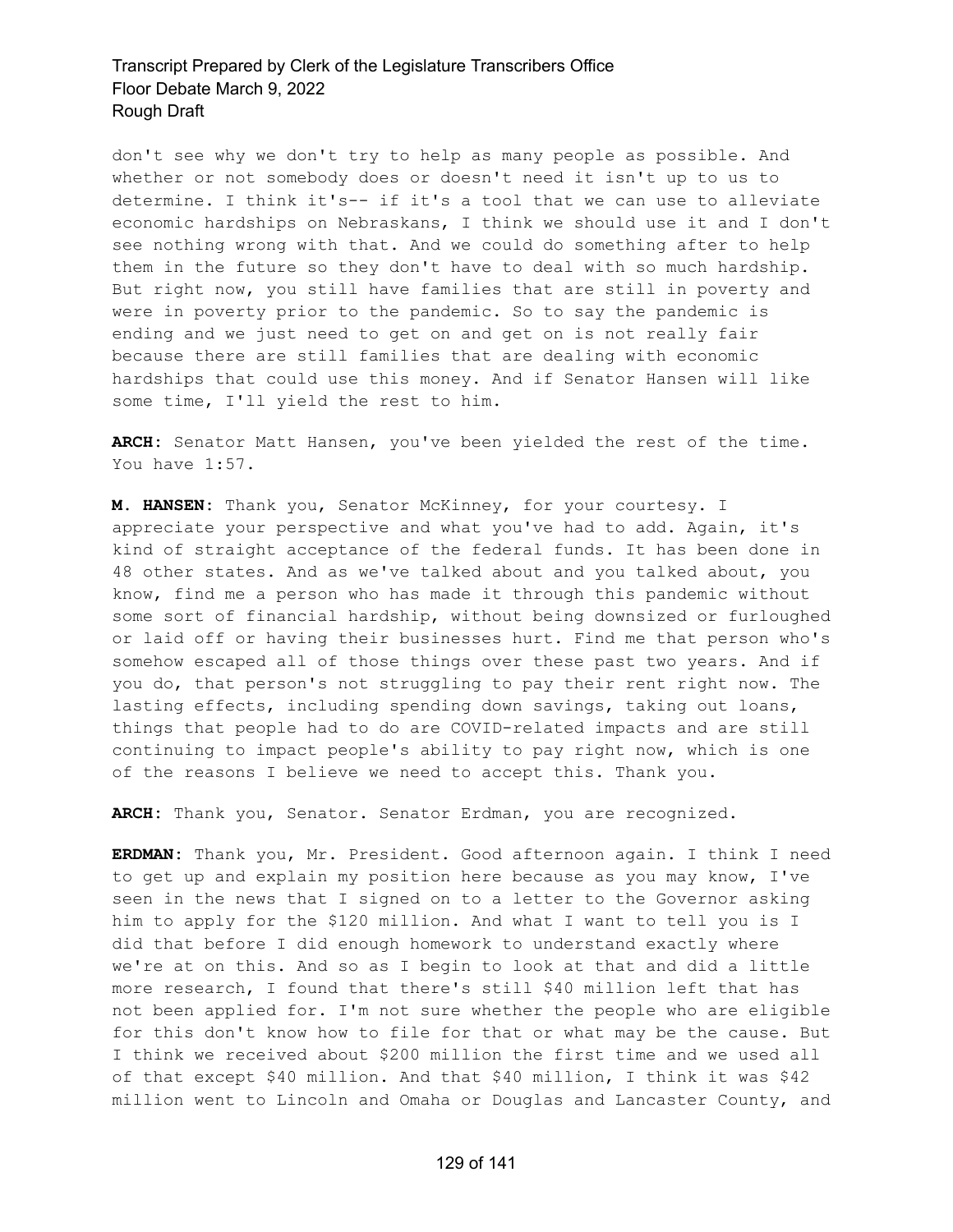there's still \$40 million left that hasn't been used. We also discovered that there's a significant portion of fraud going on, and that could equate to 10 to 15 percent of the total funding that was distributed may have been fraudulent. As Senator McKinney alluded to, we have a low, low unemployment rate. And every business, just about every business that I enter, whether it's in Scottsbluff or Ogallala or Lincoln or Omaha, has a help wanted sign. And there's got to be a reason that everybody needs help. If we have a 1.6 unemployment rate, there should be enough people to fill those jobs. So some people have just stopped looking. And some of that may be because they're getting rental assistance or whatever kind of other help they can get and they don't need to go back to work. And so I was mistaken by signing that letter asking the Governor to apply for that. And I will be voting against LB1073 or 969-- AM1969 today and LB1073 if that amendment does pass. So that's what happened with me, and I should have done more homework and research before I did sign the letter. Thank you.

**ARCH:** Thank you, Senator. Senator Aguilar, you are recognized.

**AGUILAR:** Thank you, Mr. President. Members, I rise in strong support of both the amendment and the underlying legislation, LB1073. I had an opportunity to have a meeting in Grand Island with the director of our United Way. And also present at the meeting were former Senator Dan Quick, Karen Rathke, and a gentleman by the name of Andy Marsh. Andy Marsh is a landlord, if you will, and probably owns over 200 rental units in Grand Island. He's already having a hard time keeping his head above water because of the amount of renters that have had to just walk away from their apartments and their homes because they couldn't pay the light bill, gas bill, or the rent. They couldn't deal with it anymore so they just walk away and he gets left in a lurch. He has worked hard, not only him, but his staff have gone out, knocked on the doors of the units of some of his renters, with their laptops, offering to help fill out the forms for the original ARRA funds and walked away frustrated by the amount of paperwork they run into and the difficulty in getting those funds. Some of the waits have been over a month long, and they still haven't received a response from the company. The company, by the way, I believe is-- is stationed in Texas. We-- we paid something like \$8 million to hire this company to run-- disburse those funds, and it's been nothing but another failure from ground zero. So I really think we need to take a look at this and encourage everyone to put out a green vote for this. It's really needed in Nebraska, especially in our area, and I'm sure western Nebraska as well. These people, they work. They work hard. Many of them, although the pandemic is supposed to be on its way out, many of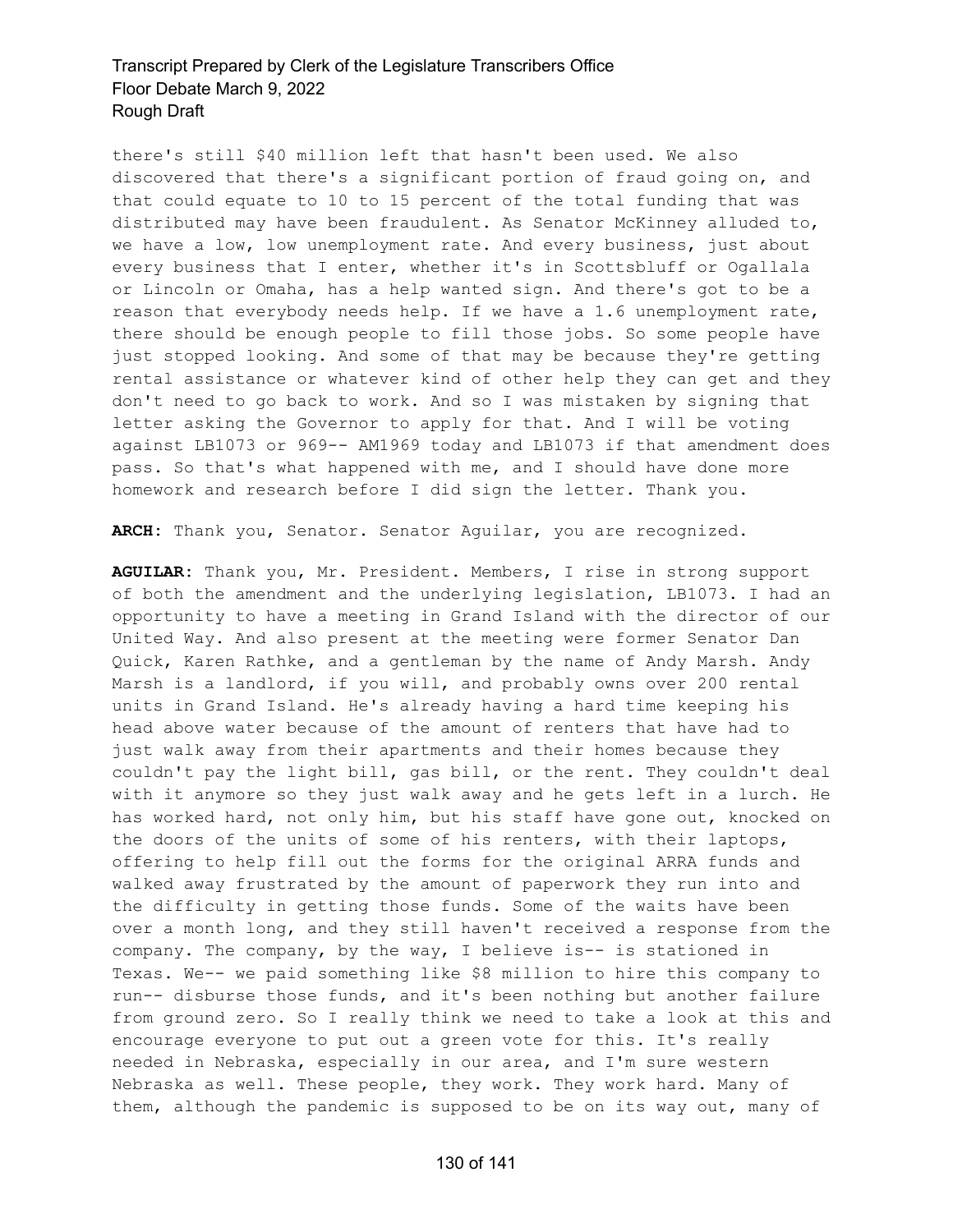them lost their jobs because their businesses closed. They closed and they can't do nothing about it. They can't find new jobs, many of them, and they need to get out of this hole. And this-- this \$20 million from the federal government would certainly help and giving them a hand up to get out of the hole they're in and get on with their lives. Thank you, Mr. President. I'd yield any time I have left to Senator Wayne if he chooses.

**ARCH:** Senator Wayne, you've been yielded time, 2:20.

**WAYNE:** Thank you, Mr. President, I won't belabor the point Senator Aguilar so graciously stated. First of all, Senator Erdman, many of these people actually are underemployed or seeking job, but a lot of them are actually employed and they're trying to catch up. And so it's about playing catch-up. And when you live paycheck to paycheck and you're off for a couple of checks, you're playing catch-up and then you have to pick between food versus rent, medications versus rent, and it becomes an obstacle when sometimes you say, I have to just delay my rent. Then you got late fees and it just compiles on each other. The point I initially was going to stand up and talk about was about the hearing. While Senator Lowe may believe that the pandemic is over, there are many parts of this state where the pandemic is not over. If we truly believe the pandemic is over, then we don't need to build a new beef facility in western Nebraska to address the issues in supply chains that were caused by the pandemic because the pandemic is over. But everybody supports that bill because there is lingering effects that happen in the business community, as is with residential people--

**ARCH:** One minute.

**WAYNE:** --who need to do something about the issues that we all suffered during the pandemic. But let's talk specifically about what happened in this case with the state. The state hired a company to put a a bogged down system together, which we paid this company up to \$14 million and the system didn't work. Every testifier in western Nebraska said they-- it was burdensome. Some of them were on the system for over an hour trying to figure out how to get the right documentation accepted because it would get kicked back because the scan wasn't clear enough, because of minor things, even though the landlord and the tenant both signed affidavits committed, basically saying under the laws of perjury, here is what is needed. Both the landlord and the affi-- and the tenant. But somehow that wasn't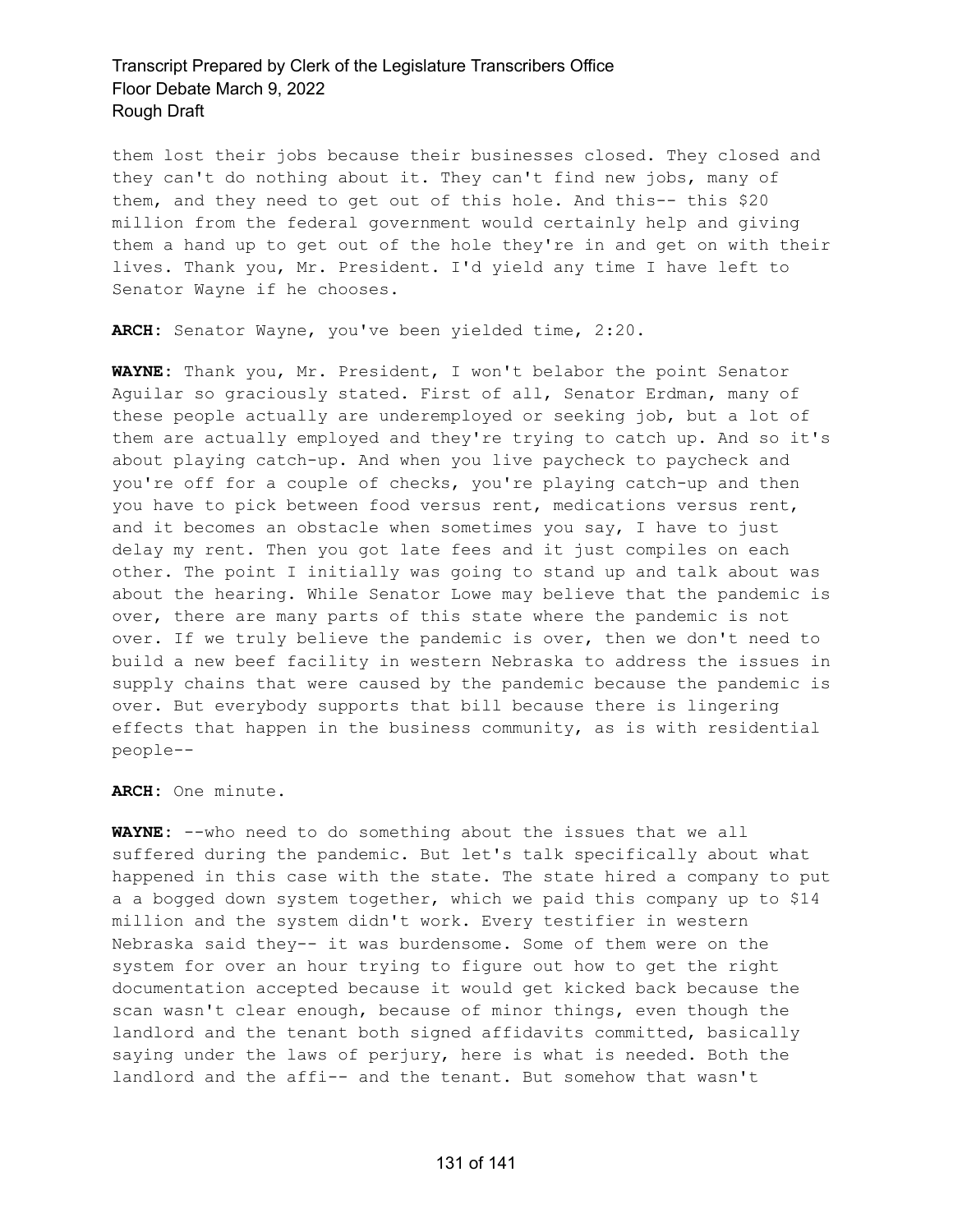enough. We needed additional information and that's what bogged the system down was the actual application.

**ARCH:** Time, Senator.

**WAYNE:** Thank you, Mr. President.

**ARCH:** Thank you, Senator. Senator McDonnell, you are recognized.

**McDONNELL:** Thank you, Mr. President. Good afternoon, colleagues. Yes, we as Appropriations Committee voted out LB1193, which I, I proposed had to do with the idea of not so much appropriating funds but actually directing them. That's how the discussion started. We did agree to send a letter to the Governor to encourage him to apply for ERA2 by March 31, because that's when the door closes. The reason we had knowledge of the need is because we've sat over in Appropriations in hearings well over 100 hours and we've heard the testimony. We've heard the testimony of people saying that-- now remember, this is only-- this is not only rental assistance, but it's also utilities, of their need, the impact that COVID's had on them east, west, north, south in the state of Nebraska And what's happened. And then we did some more research and we looked at some numbers that we received from 211, which I'd like to just make sure we get these into the record-- 211, we're able to identify one thousand three hundred forty thousand calls requesting rental assistance in 2021 and 52,108 for utility assistance, excluding Douglas, Lancaster, and Sarpy Counties, excluding Douglas, Lancaster, and Sarpy Counties. 211 saw a 23 percent increase in calls for rural communities asking for assistance. As other support has ended, we've seen a dramatic increase in requests for rental assistance. For the month of January, 211 has reported a 10 percent surge in requests for rental assistance and a 531 percent increase over the normal month. At this pace, they're expecting over 300,000 calls by the end of the year, which is a 21 percent higher than last year. That is an emergency. But let's say these numbers are totally wrong. Let's say everyone that came in and testified in front of Appropriations was wrong that there's really not a need for us to apply for ERA2 at \$121 million. If that's the case, then we as the state of Nebraska, which remember, this is our tax dollars went to the federal government. It's coming back to us now. We earn \$7 million a year for our General Fund. But if we're wrong and these numbers are right and the people that are reaching out to us that need this assistance are telling us the truth, which I believe they are, not only based on their rental assistance, but utilities. And remember, prior to us having this discussion back in or when we started having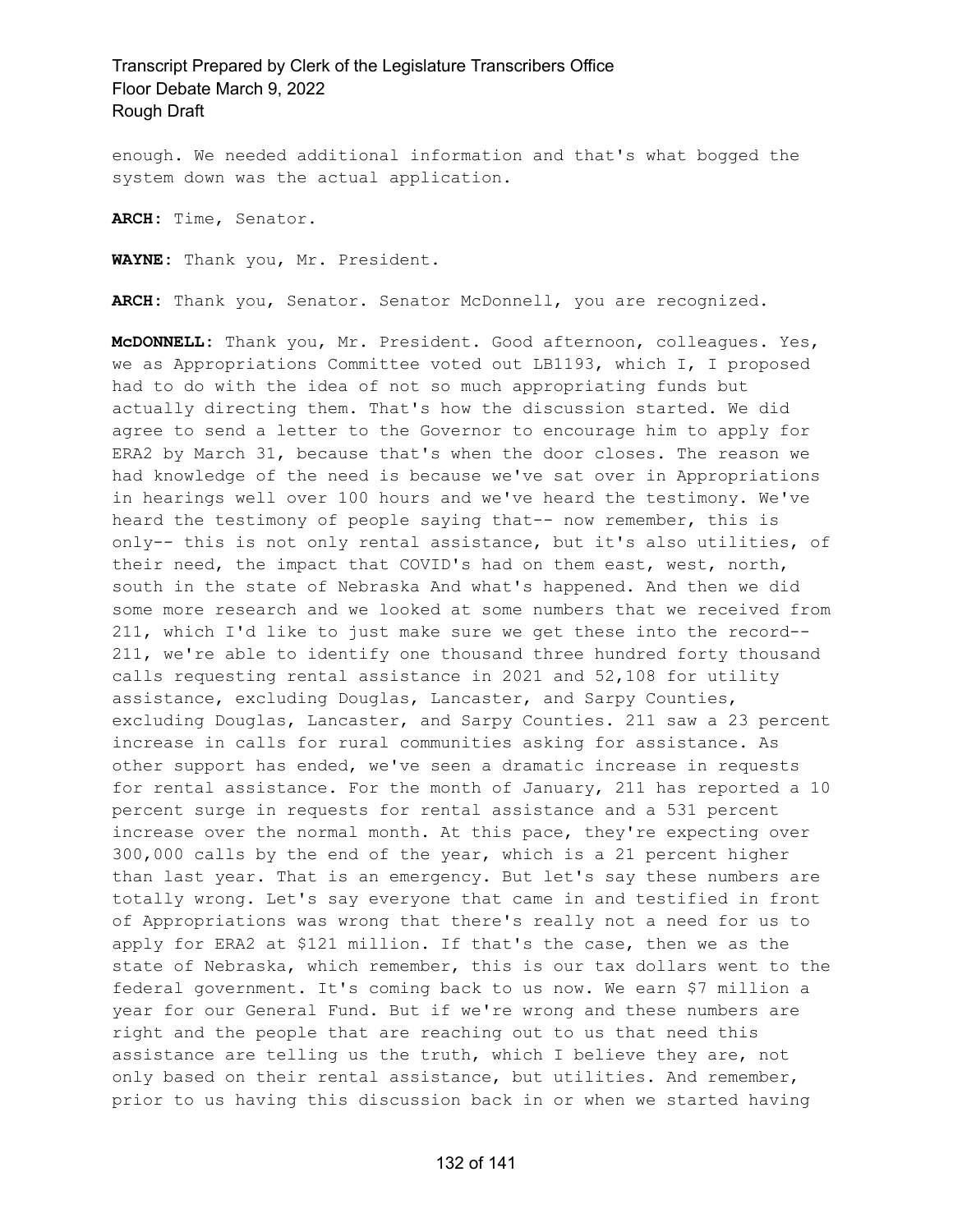this discussion back in January, February, Europe wasn't at war. Think about utility costs. Think about the rise in utility costs and what that's going to do to the people of Nebraska. But let's again go back to the point where we're wrong and no one needs this assistance. Then in a few years, we send the money back to the federal government. But if we do not keep our foot in the door and apply before March 31, that money does not go back to the federal government, does not go back to the U.S. Treasury. It goes to other states. And their people that are in need for rental assistance and utilities are going to use those funds. What is wrong with just asking for the funds and being the 49th state to request the ERA2 assistance? Now remember, ERA1 was started by President Trump. ERA2 was continued by President Biden, something both those administrations agreed on. And if you want to give back money right now, then give it back to ER-- from ERA1 because that's expiring. That's expiring coming up in four or five months.

**ARCH:** One minute.

**McDONNELL:** But the idea of ERA2 we would be able to utilize for the next four years. But again, if we're wrong and all these people that have come and testified, called us, reached out and we know we're not wrong. The people of the state of Nebraska need rental assistance and they need utility assistance. We know that is a fact, and we've sat through the testimony. We've sat through and I know you have had the personal phone calls from your constituents, the emails, the text messages saying, help us. Here's an opportunity for us to make sure before March 31 our Governor applies for ERA2 for \$121 million to help the citizens of Nebraska. Thank you, Mr. President.

**ARCH:** Thank you, Senator. Senator Kolterman, you are recognized.

**KOLTERMAN:** Thank you, Mr. President. I rise in strong support of LB1073 and AM1969. You know, I've thought a lot about this bill. I did cosign the letter, and I'm not going back on my word. It's needed. We listened in-- in Appropriations to over 125 hours, 125 hours of testimony of people that want something from us in Appropriations. And I can tell you, Senator Lowe, you're not-- I don't see you here. But you didn't have any trouble taking the money to do something in Kearney. It just doesn't make sense. Why are we picking and choosing winners and losers when the most vulnerable people in our state need this money? If we take this \$120 million and do nothing with it, we get the interest off of it. If we have to give it back, we give it back. In the meantime, we're putting money in the bank. But also, if we have people that do need it, they're going to get it. What's wrong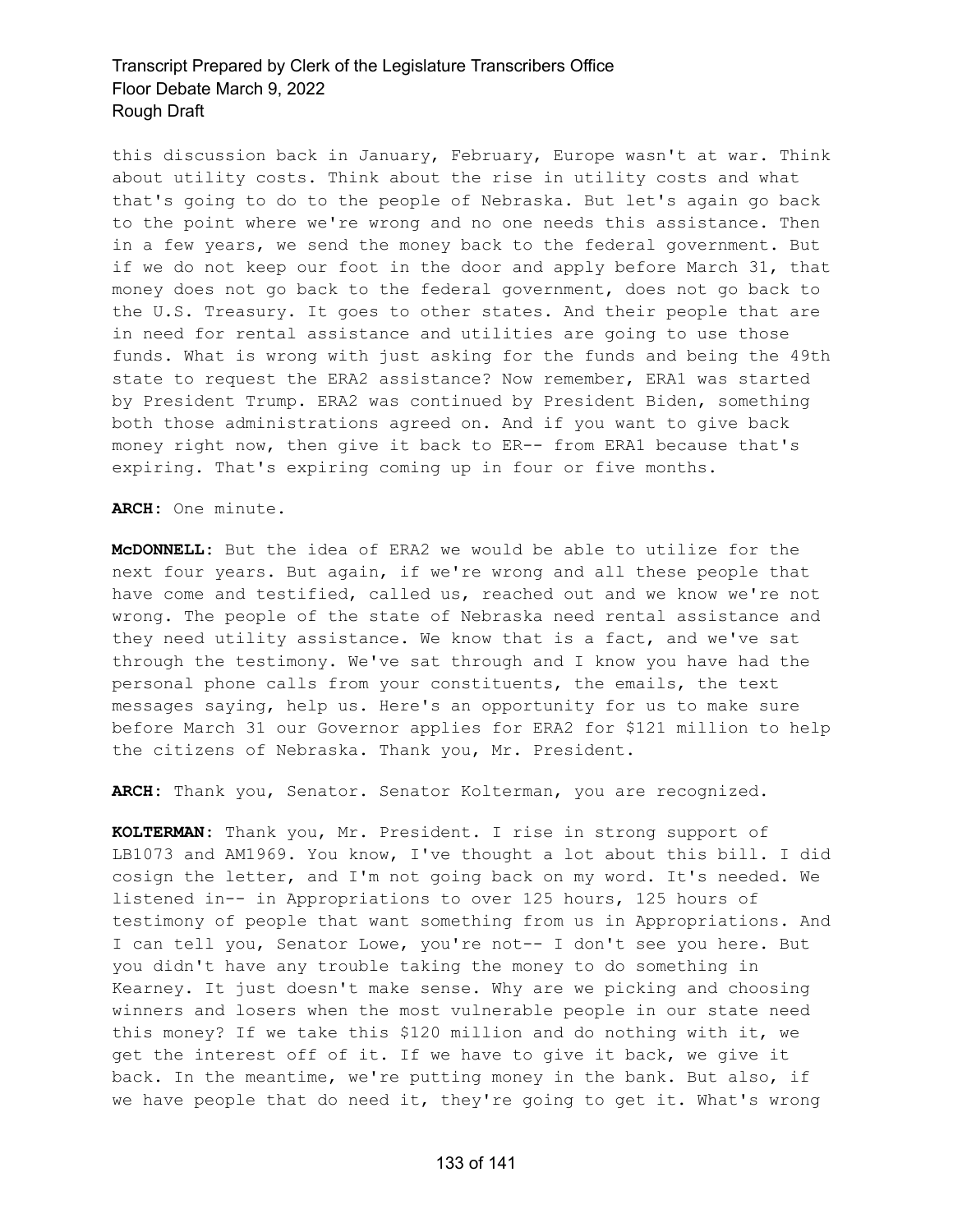with that? Senator Aguilar comes from an area where there's desperate need, desperate need for this money. We've got landlords that can't make their mortgage payments because they're banking on the rent. And people are hurting. They can't make their rent. So we're going to penalize these landlords now too. I had a chance to talk to the Governor about this, and I strongly recommended personally talking to him that he support this and that he ask for this money. We had in all the hearings that we had, we have \$1 billion to give away and we have \$4 billion worth of asks, \$4 billion. There's needs out there in this state. Now they're not-- there's not maybe a need for everything. Some of them are wants. I would agree with that. But I would challenge each and every one of you to think about where you-- where are we going to cut? This is money that's coming to us, whether we want it or not. There's no strings attached to this money, folks. If we don't take it, it goes to some other state. That doesn't make sense. If that-- if we're going to take that attitude, let's send the billion back. It would sure make our job a heck of a lot easier on the Appropriations Committee. I've been around my friend Stinner too long. I better slow down now. I'll yield the rest of my time back to the Chair.

**ARCH:** Thank you, Senator. Senator Friesen, you are recognized.

**FRIESEN:** Thank you, Mr. President. I was going to ask Senator Wayne some questions when he gets back to his chair, but one of the things that I have-- had explained to me and I will kind of relay it to the body. And if somebody has other information, I'd be opening-- open to listening to that. But the way it was explained to me is the Douglas and Lancaster County each got \$48 million initial appropriation straight from the federal government. The state received then \$158 million, I believe, that went to the other counties out there. And so in the meantime, the state hired Deloitte accounting firm to write some rules and to do the accounting, and this is what I've been told. And so the rural areas had to jump through a lot more hoops to get the money out. And so, Senator Wayne, would you yield to some questions?

**ARCH:** Senator Wayne, will you yield?

**FRIESEN:** So, Senator Wayne, your \$48 million, were there different strings attached to that money than there was to the \$158 million that was set aside for the rural areas?

**WAYNE:** No, there wasn't.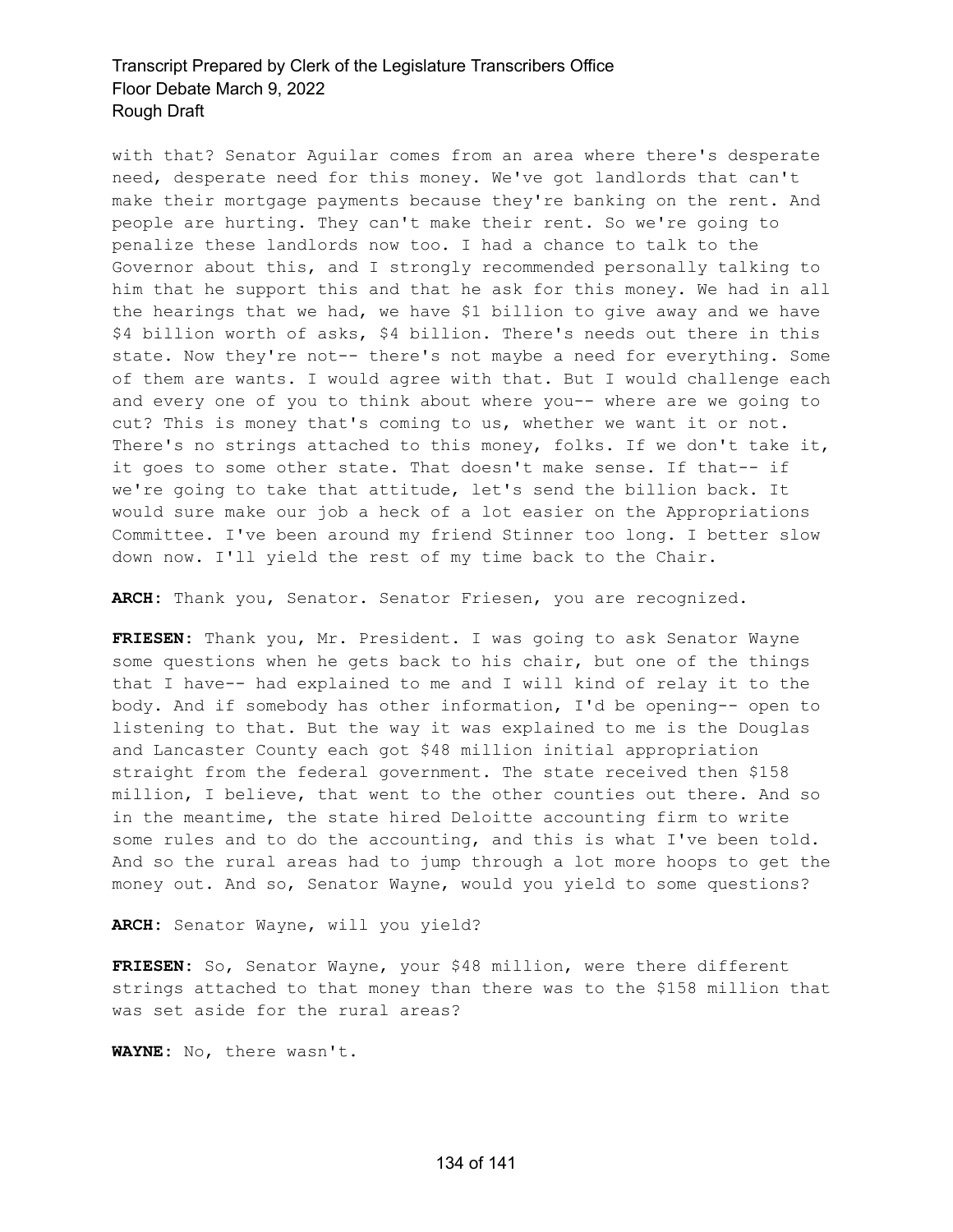**FRIESEN:** So you're saying you're operating under the same rules and distributing that money through your nonprofits or different organizations that work with rental assistance and things that you had in place before.

**WAYNE:** Yes, the federal rules and federal guidelines are the same. And in fact, the city of Omaha hired the same company that the state did to manage some of their ARPA funds.

**FRIESEN:** OK, so do you-- are you familiar at all with what happened to the-- to the rural areas because there \$158 million was appropriated and there, there were some rules set aside that made it, what I was told, very difficult for some of those counties to-- to get that rental system-- assistance out to where it was needed?

**WAYNE:** Yes. They created a different program using an Internet-based program that had additional certification or not certification, proofs of evidence requirements that made it difficult for both the landowner-- the landlord and the tenant to provide.

**FRIESEN:** So in Omaha and Lincoln, probably the requirements for providing that proof or maybe it wasn't even asked for, it was a lot easier to do than in Hall County, for instance.

**WAYNE:** Yes. And so my understanding from the city of Omaha when it came to the rural portion from the state, Duet or Deloitte, yeah, Deloitte added extra rules to rural, not the city of Omaha or in the Lincoln area. So they added their own extra rules. That could have been at the request of the Governor, could have been at the request or whoever is administrator. But we did not have all the additional rules that you had in western Nebraska.

**FRIESEN:** OK. So from what I-- numbers I'm seeing here, we've used about \$16,520,000 in rural areas, and I was told there's roughly \$30 million left in the fund. But what happened yet is someone transferred \$85 million from the rural areas to Lincoln and Omaha again, and you've distributed that money also.

**WAYNE:** Well, there was a delay in the-- in the-- in the transfer. For whatever reason, it took about four to eight weeks to actually transfer the money. So the city program got put on hold for several weeks. And we are now distributing that money underneath the same rules that we had in city that were, I guess, maybe less restricted might be the right word to use. And that was in-- so, yes, rural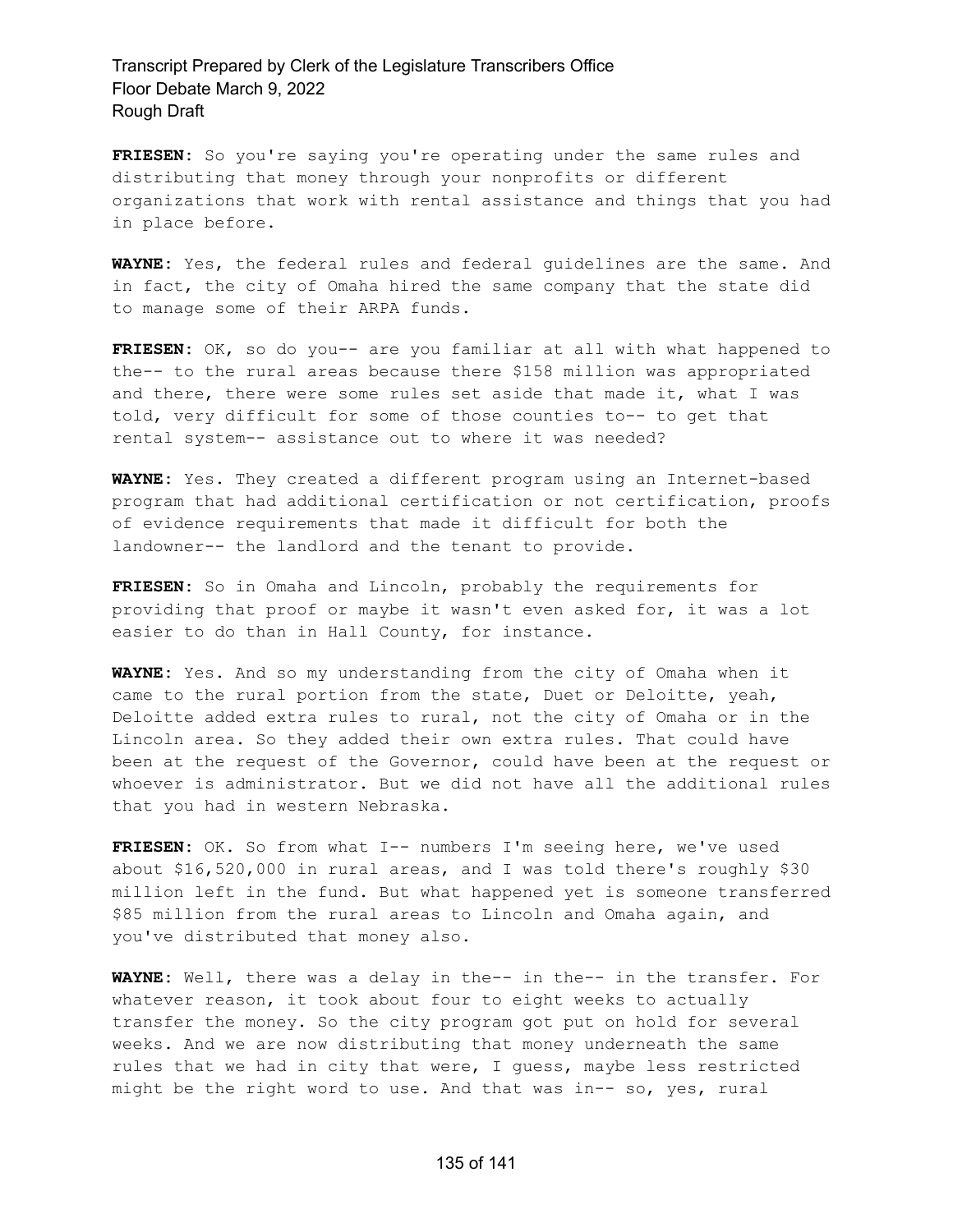Nebraska is now supporting our landlords and tenants in Omaha because of the system you guys put, not you guys, but that was put in place.

**FRIESEN:** So how do we measure the pent-up demand in rural areas? I mean, it's hard to say here if we've only used \$16 million, there's \$30 million left, what is the demand in rural Nebraska versus how much money you've put into the Omaha area? I mean, you divide the numbers out, roughly you've had \$80 million distributed or potentially and in all the rest of the state we've done \$16 million.

**WAYNE:** Well, a lot of money is about working with your community organizations and making it--

**ARCH:** One minute.

**WAYNE:** --less burdensome. And what we heard in our testimony from Grand Island was there was no work around. You had to go through the system rather than working with the community organizations to actually, who know the people and can assist with that process. So you literally had landlords, and at some point the executive director said that she was going door to door to actually, with a laptop to help fill out the requirement because the only way you could do it was through the portal. And the issue it seemed like in western Nebraska was the portal.

**FRIESEN:** OK, thank you, Senator Wayne. So I'm-- I'm-- I'm struggling now whether or not to support this or not, because I don't know what the pent-up demand is in rural areas. If-- if we've only spent 16 and there's 30 left, it looks to me like it's adequate. But again, I don't know what the demand or why the demand is so high with unemployment so low in the urban areas. So I'm looking forward to hearing some documentation on what the need actually is. Thank you, Mr. President.

**ARCH:** Thank you, Senator. Senator Vargas, you are recognized.

**VARGAS:** Thank you very much. It's a good prompt, actually, Senator Friesen. We thought about the same thing. My hope is that the entities distributing these funds understand that we need to be more efficient in distributing the funds because, look, at the end of the day, this is taxpayer dollars that we're trying to get back to our state. The entire time I've been on the Appropriations Committee when we've had federal dollars, we look at that as a way, how do we better leverage federal dollars that are going to come back to us and maximize efficiency and maximize impact for Nebraskans? That's it. In addition,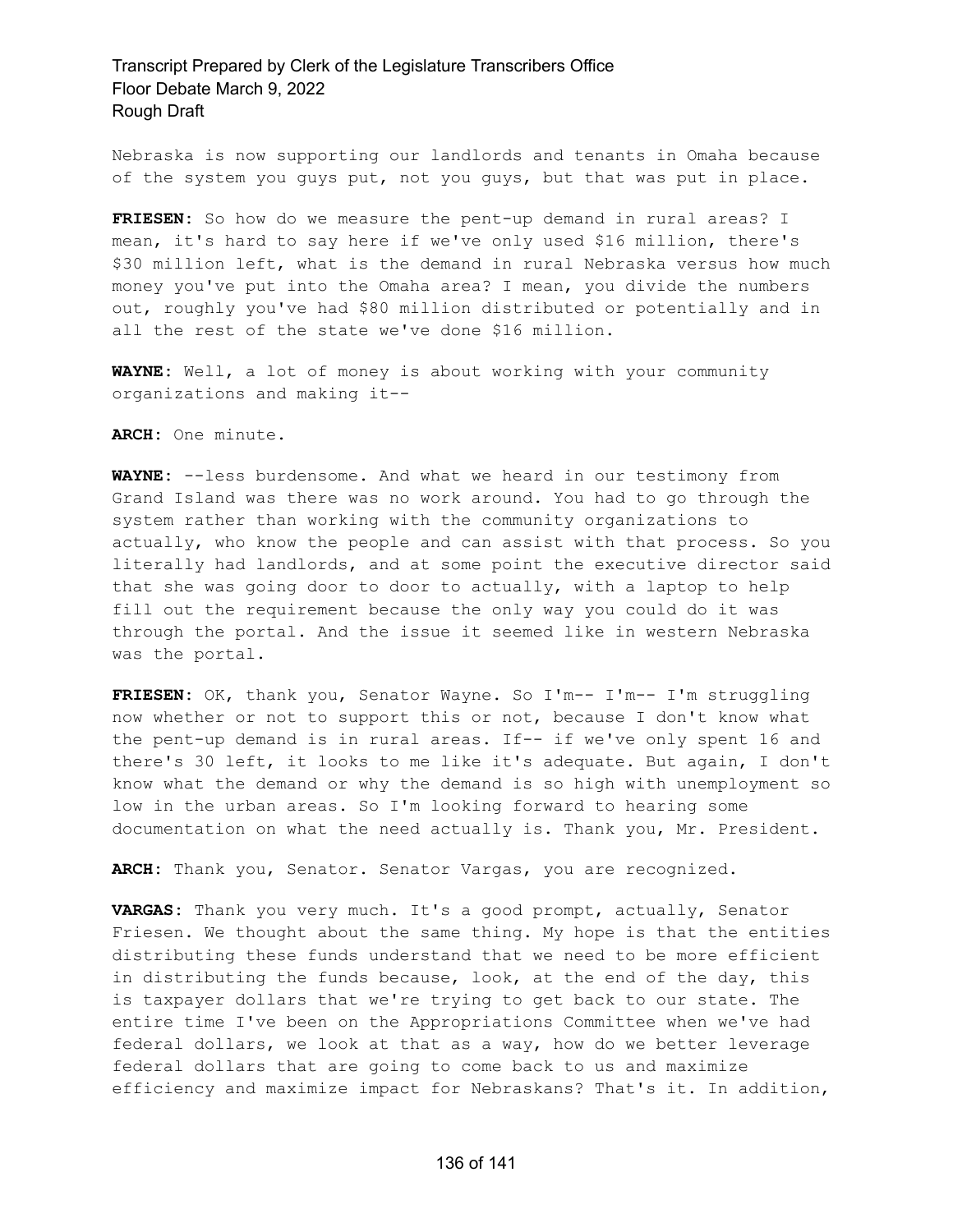we saw the very clear need for this type of assistance across the state. You have Tina Rockenbach from the Community Action of Nebraska, who's had six of the nine community action agencies across the state experience an increase in emergency housing and eviction prevention requests. Seven of the nine requests exceed pre-COVID-19 levels. And a lot of what they're hearing from their agencies that families are trying and working and trying to get back to work, and they want to make sure that they can get that payments to landlords, to landlords. This is a no-brainer; \$120 million to apply, make sure we have it, will accrue interest. It's going to save taxpayers. It's going to bring money back to the state. I was proud to sign the letter. More importantly, we are constantly trying to be more efficient as in a budget in Appropriations Committee, and we've done that. So I wanted to make sure that everybody knows that and it's very, very clear because that's what's at hand here. And with that, I support this bill. I'll yield the remainder of my time to Senator Stinner.

**ARCH:** Thank you. Senator Stinner, you have 3:20.

**STINNER:** Thank you, Senator Vargas. I, too, signed that letter and I am Chair of the Appropriations Committee. And with that, I've had several conversations with the Governor. And of course, he's remained fairly firm about (a) we haven't spent this money that we received in the first part. And I can tell you in the first part, there's a lot of confusion. And when I talk to the people in Scottsbluff, which frankly, is the eighth poorest county in-- in the state of Nebraska so we have some of those working poor that are in Scottsbluff. A lot of people didn't know about it for a period of time because the word didn't go out. A lot of people now couldn't find-- the tenant had to provide a lot of documentation. And you know, there was a lot of confusion about the application process and the like of that. So we got off to a slow start. But asking people in western Nebraska, in Scottsbluff, they truly could use it for either rent assistance and/or utilities. And that's the two things that-- that they qualify for. So if you just divide-- this a four-year program, it's about \$0 million across the state. Yes, the COVID emergency may be over, but the COVID overhang is still there, and that's called inflation, and it's biting into everybody's budget as it relates to how do I-- how do I buy fuel for my car? How do I buy groceries? And all of that is starting to pinch. And I think this program could definitely help. Now, on the side of administrative costs, there's no downside to this. We get X amount of dollars for administration. NIFA does the administration. Deloitte Touche actually does the audits to make sure that, you know, that we're checking up on the numbers that we do have a system and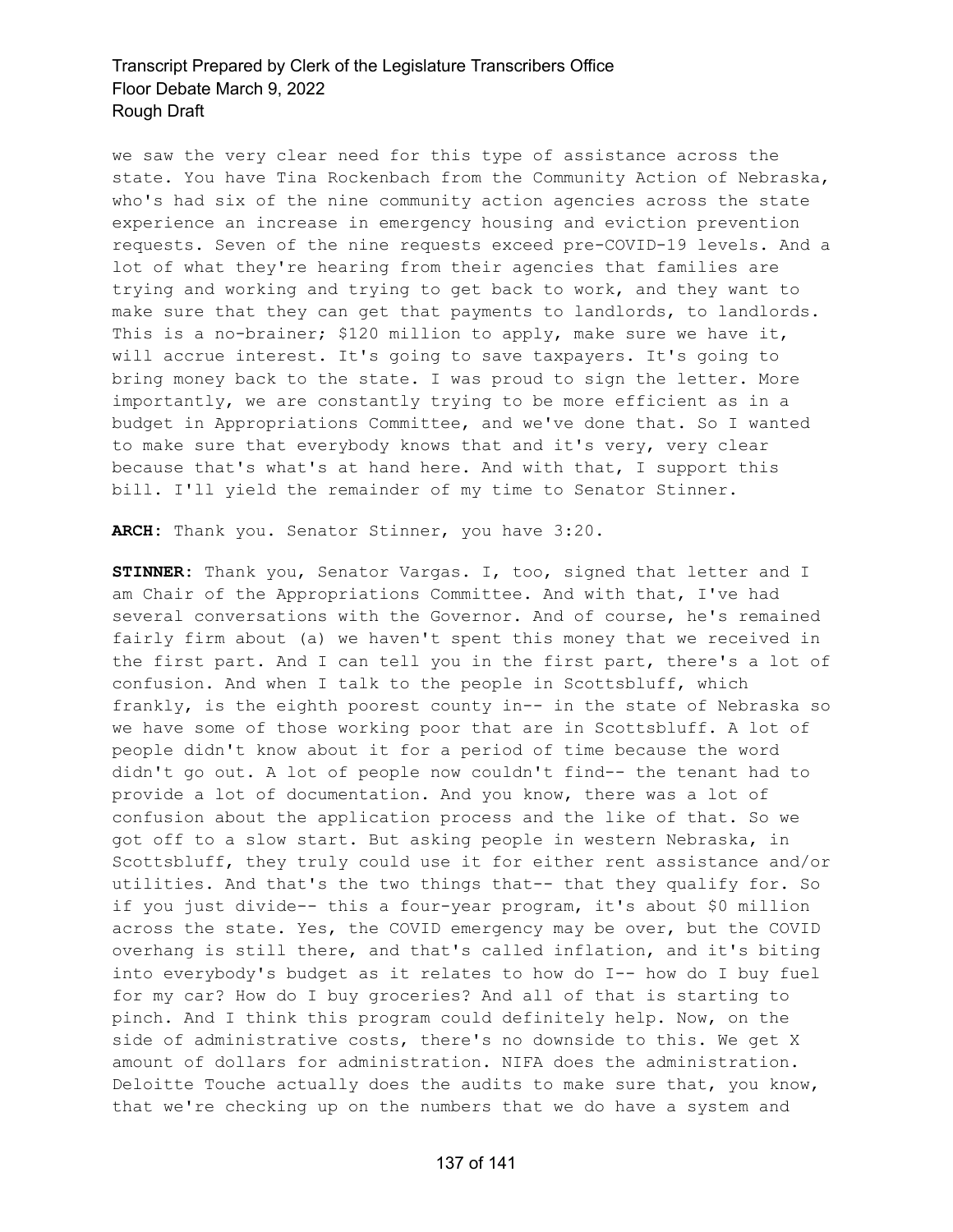hopefully either reduce fraud or eliminate some of the fraud. I don't think you can ever eliminate fraud in some of these programs. I'm not that gullible, but it's certainly, there is a process involved. If we end up with extra money at the end of the time, we just turn it back to them. And oh, by the way, we get to collect the interest on these dollars so we can actually make money, help the citizens of the state of Nebraska and make money. That's a pretty easy combination, folks. This is a business decision--

**ARCH:** One minute.

**STINNER:** --that every state, every state in the Union has made this decision, except for two. Now we're not going to save the United States from inflation for crying out loud because we don't take this money down. There's no downside whatsoever. We make money. We help the taxpayers and the working poor in the state of Nebraska get through this COVID situation. So I would highly recommend a green vote. Thank you.

**ARCH:** Thank you, Senator. Senator Friesen, you're recognized.

**FRIESEN:** Thank you, Mr. President. With the lack of information that I have right now, I mean, I was hoping that this discussion would carry on and we wouldn't have to go to a vote. The things running through my mind are, you know, we always keep saying the federal government's handing out this money and we should grab it while we can and quickly do something with it because otherwise they'll spend it somewhere else. And that's a little bit like a kid asking for this allowance, and he keeps blowing it and you just keep giving him more. Sooner or later, somebody has to grow up and say, no. Now I want to know if there's a need for it. If there's a need for it, I'll support it. But if there isn't a shown need for it, if we're just shoveling it out the door, I can't support something like this because our federal government is in debt up to its eyeballs and we're borrowing money from everywhere else we can. And sooner or later, we have to stop and say no. And so I need to see some data that shows that there is an actual need and I will yield the rest of my time to Senator Aguilar.

**ARCH:** Thank you, Senator Friesen. Senator Aguilar, 3:50.

**AGUILAR:** Thank you, Mr. President. I'll be very brief here. I just want to throw out a suggestion that I heard from one of the directors. And that would be why not put one of the, put some of the agencies in charge of disbursement? The agencies themselves have an opportunity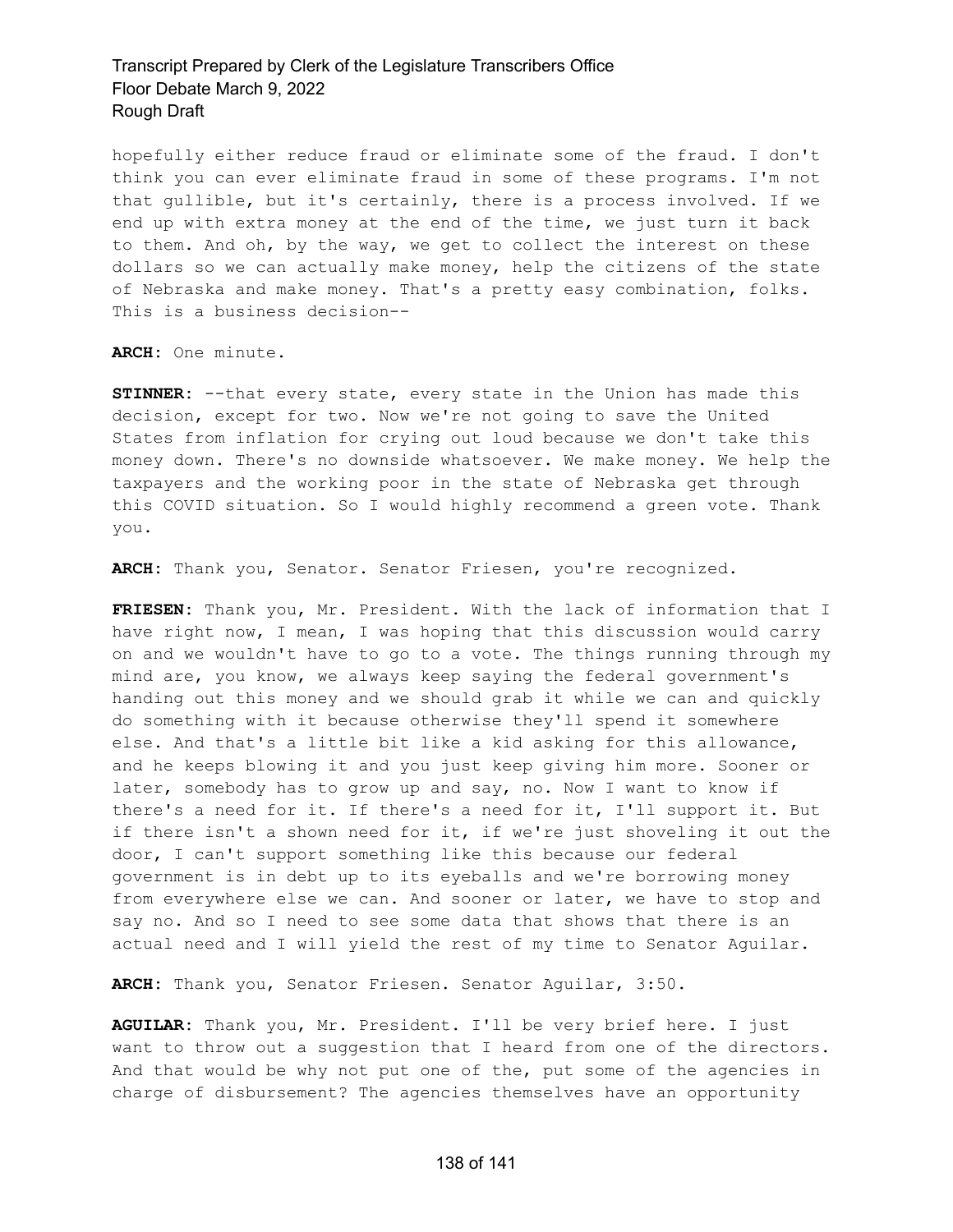and an ability to vet the people that they're working with to make sure they do need it and make sure that when they do go back to work, the money stops. The agency that they have in charge of that can't do that right now. So why not do something that's a lot simpler and not pay out the Nebraska dollars to some other state to do this for us? Thank you, Mr. President.

**ARCH:** Thank you, Senator. Seeing no one left in the queue, Senator Wayne, you are welcome to close on AM1969 committee amendment.

**WAYNE:** Thank you, Mr. President. Colleagues, I remind you, even if you have questions about the bill and you're skeptical, vote for the amendment. It's really important because it's a white copy amendment or the bill is a bill that creates a whole housing agency, which you probably don't want to do. I yield the rest of my time to Senator Hansen.

**ARCH:** Senator Hansen, 4:45.

**M. HANSEN:** Thank you, Mr. President. Colleagues, just addressing a handful of things, with this second round of funding, there is a different timeline than the first round of funding. If we do not apply for the second round of funding, any program we have now ends this September. If we do apply for the second program, any program we have can end in September of 2025. So in addition to the additional money, it's additional time. If there needs to be more proof, more data, more guide rails, I'd be happy to work with the senator on that. But if we do not keep this moving forward and we do not get our application into the U.S. Treasury by the end of this month, we have just given up on any options for three years' worth of funding. And as Senator Stinner pointed out, we've given up any options for three years' worth of interest. You know, in many programs, there's a state match, there's some sort of state spending requirement. In this program, we both get the money to-- to allocate as well as administrative cost, as well as get to keep the interest. It is as clear of a kind of a win-win-win from a fiscal perspective that we can have. In terms of the need, colleagues, I will just kind of affirm that we are hearing it from landlords. We are hearing it from service providers. We are seeing people being evicted for nonpayment of rent, and I will be happy to try and figure out which way to show that data in a way that anybody needs. But we have heard it in Urban Affairs. We've heard it in the Appropriations Committee. We know people had their bank accounts devastated by COVID: layoffs, furloughs, business closings, all of that. We know that has lasting effects still carrying into here. If we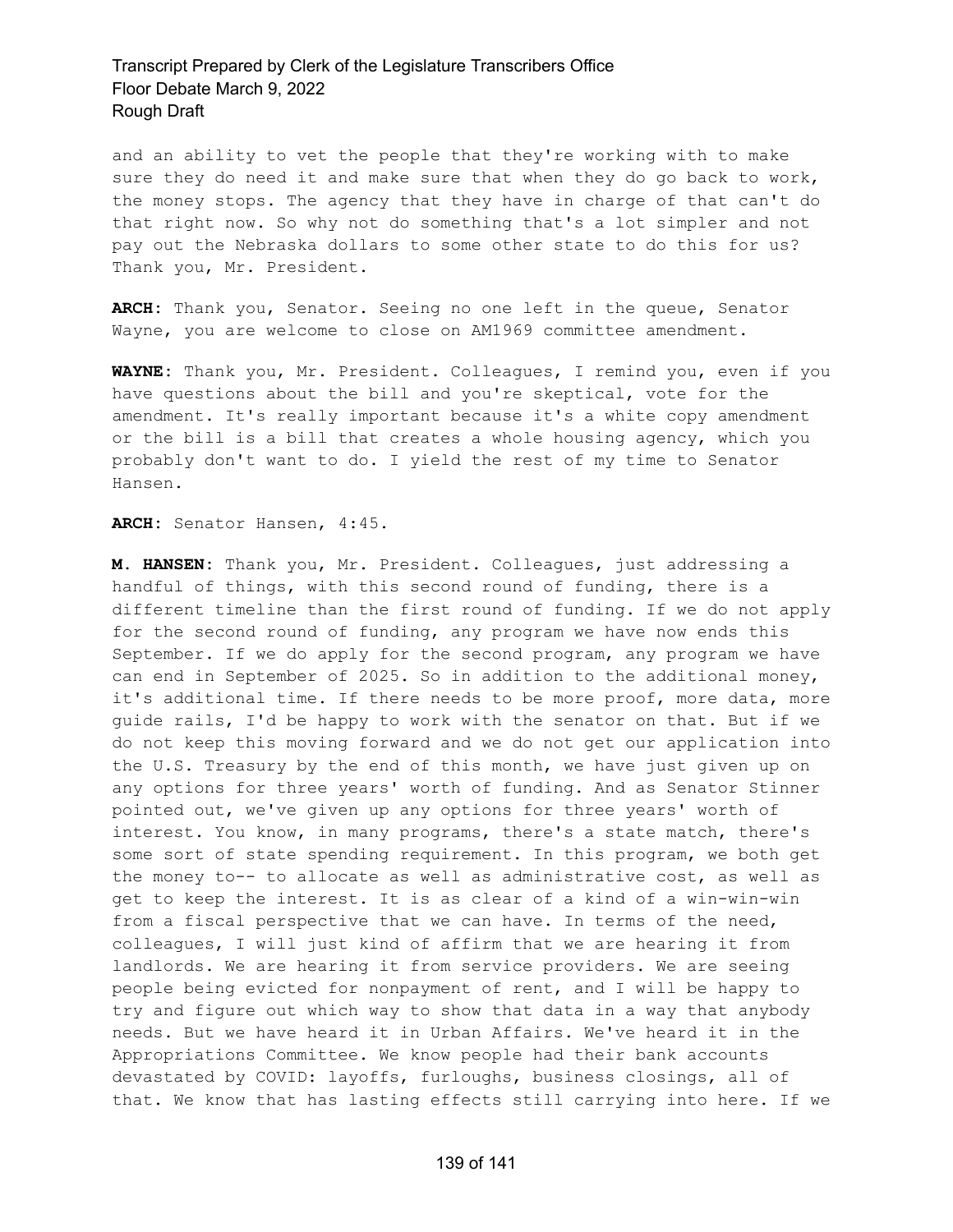turn down this money this month, if we turn down this money now, we've given ourselves no opportunity to-- for any flexibility or any accommodations going forward. As opposed to voting for this amendment, voting for this bill, we give ourselves more time, more options, and more flexibility to figure out what we need to do and what we want to do in order to have an effective program. And colleagues, even if we accept all this money and we don't spend all of it, we are still helping the people we do spend it on who have to show the need that they are in need of rental assistance. We have to show all of these things. Colleagues, I appreciate the debate. I appreciate everyone who has testified in support of this. I would ask for your green vote in supporting this Urban Affairs Committee amendment to accept the emergency rental funds.

**WAYNE:** Call of the house.

**ARCH:** There has been a request to place the house under call. The question is, shall the house go under call? All those in favor vote aye; all those opposed vote nay. Record, Mr. Clerk.

**ASSISTANT CLERK:** 35 ayes, 4 nays to place the house under call.

**ARCH:** The house is under call. Senators, please record your presence. Those unexcused senators outside the Chamber please return to the Chamber and record your presence. All unauthorized personnel please leave the floor. The house is under call. All members are present. The question before the body is the adoption of the committee amendment, AM1969, to LB1073. All those in favor vote aye; opposed, nay. Has everyone voted who wish to vote? Mr. Clerk.

**ASSISTANT CLERK:** 29 ayes, 8, excuse me, 29 ayes, 8 nays for the adoption of the committee amendment.

**ARCH:** The committee amendment is adopted. Senator Wayne, you're welcome to close on LB1073.

**WAYNE:** Thank you, colleagues, and thank you, Mr. President. Colleagues, I'll keep this short. I know it's 5 o'clock. The question is what is the harm? But we know the harm if that one family gets evicted. But the harm is if we actually don't spend a dime, our General Fund increases by around 6 to 7 million and we send the dollars back. We represent all Nebraskans. And I represent and you represent because we got emails from every part of the state from at least every district of two or three people who are facing eviction